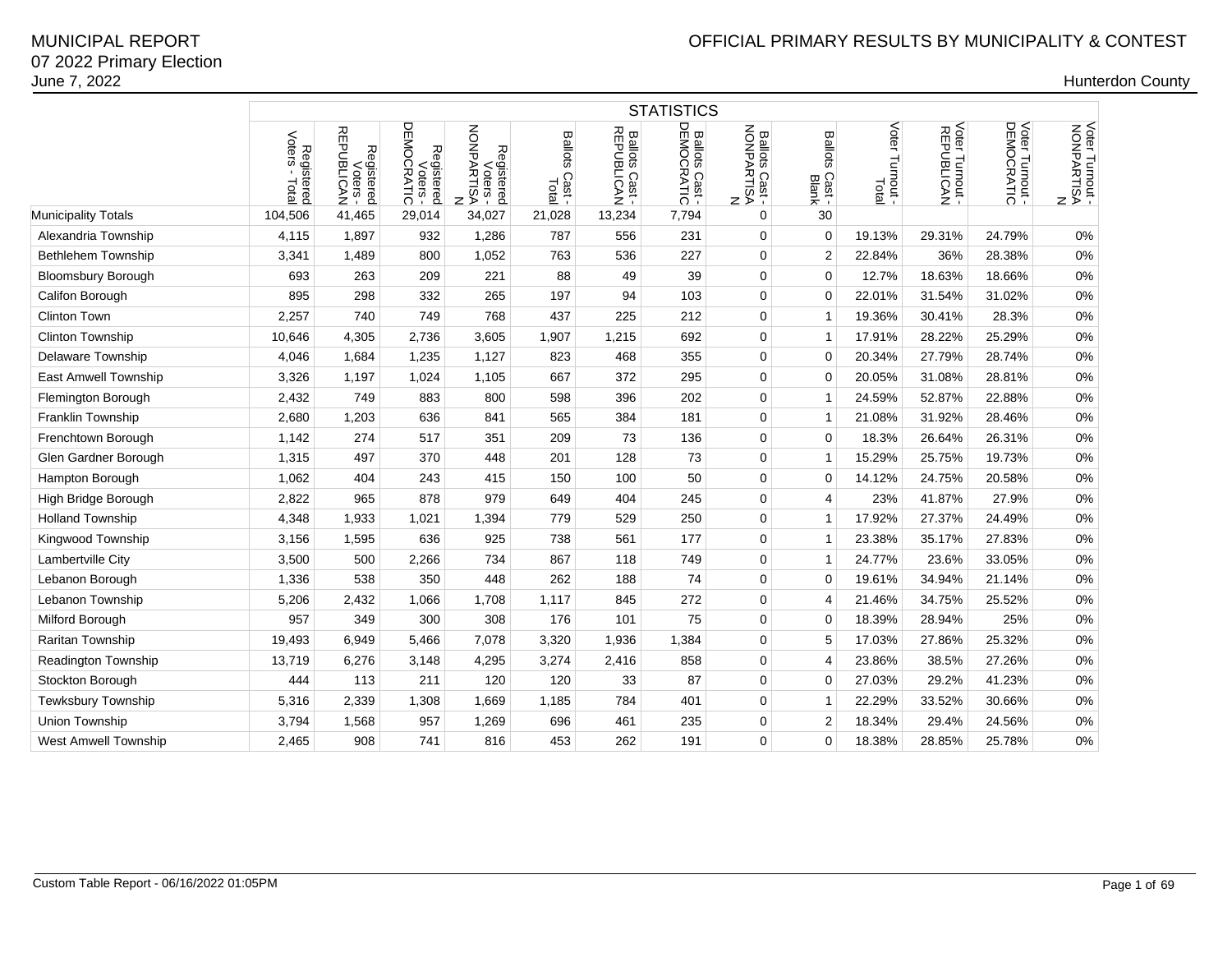|                             | REP UNITED STATES HOUSE OF REPRESENTATIVES |                  |                    |                         |                    |                                                |                     |                         |                                 |                        |                     |                         |                           |                           |
|-----------------------------|--------------------------------------------|------------------|--------------------|-------------------------|--------------------|------------------------------------------------|---------------------|-------------------------|---------------------------------|------------------------|---------------------|-------------------------|---------------------------|---------------------------|
|                             |                                            |                  |                    |                         |                    |                                                | <b>VOTE FOR 1</b>   |                         |                                 |                        |                     |                         |                           |                           |
|                             | THOMAS H.<br>KEAN JR.                      | JOHN FLORA       | KEVIN B.<br>DORLON | STERLING I.<br>SCHWAB   | 圣气<br><b>RIZZO</b> | $\mathbf{\tau}$<br>m<br>닆<br>π⊗<br>$rac{8}{2}$ | NNYMESI<br>ANHENHAN | Write-in Totals         | Write-in:<br>: Alfred<br>Faller | Write-in: Liz<br>Duffy | Write-in:<br>Other1 | Write-in: Jeff<br>Combs | Write-in: Chris<br>Trager | Write-in:<br>Robert Kanny |
| <b>Municipality Totals</b>  | 5,361                                      | 759              | 207                | 96                      | 2,548              | 3,332                                          | 539                 | 34                      | $\mathbf{1}$                    | $\mathbf{1}$           | 3                   | $\overline{1}$          | 1                         | $\mathbf{1}$              |
| Alexandria Township         | 185                                        | 29               | 5                  | $\overline{c}$          | 92                 | 219                                            | 16                  | $\mathbf{1}$            | $\mathbf 0$                     | $\mathbf 0$            | 0                   | $\mathbf 0$             | $\mathbf 0$               | $\mathbf 0$               |
| <b>Bethlehem Township</b>   | 212                                        | 26               | 11                 | 10                      | 83                 | 139                                            | 35                  | $\overline{4}$          | $\mathbf 0$                     | $\mathbf 0$            | $\Omega$            | $\Omega$                | $\Omega$                  | $\mathbf{1}$              |
| <b>Bloomsbury Borough</b>   | 16                                         | $\overline{2}$   | $\mathbf 0$        | $\mathbf 0$             | 9                  | 19                                             | $\mathbf 0$         | $\mathbf{1}$            | $\mathbf 0$                     | $\mathbf 0$            | $\mathbf 0$         | $\Omega$                | $\mathbf 0$               | $\mathbf 0$               |
| Califon Borough             | 35                                         | $\boldsymbol{9}$ | $\sqrt{3}$         | $\mathbf 0$             | 24                 | 14                                             | 6                   | 0                       | $\mathbf 0$                     | $\pmb{0}$              | 0                   | $\mathbf 0$             | $\mathbf 0$               | $\mathbf 0$               |
| <b>Clinton Town</b>         | 111                                        | $\,6$            | $\overline{4}$     | $\mathbf{1}$            | 28                 | 63                                             | 9                   | 0                       | $\mathbf 0$                     | $\mathbf 0$            | $\Omega$            | $\Omega$                | $\mathbf 0$               | $\mathbf 0$               |
| Clinton Township            | 461                                        | 44               | 11                 | 15                      | 196                | 402                                            | 60                  | 4                       | $\mathbf 0$                     | $\mathbf 0$            | $\mathbf 0$         | $\Omega$                | $\mathbf 0$               | $\mathbf 0$               |
| Delaware Township           | 200                                        | 31               | $\,6\,$            | 5                       | 107                | 89                                             | 17                  | $\overline{\mathbf{c}}$ | $\mathbf{1}$                    | $\mathbf 0$            | $\mathbf 0$         | $\mathbf 0$             | $\mathbf 0$               | $\pmb{0}$                 |
| East Amwell Township        | 162                                        | 19               | $\overline{7}$     | $\mathbf{2}$            | 61                 | 103                                            | 11                  | $\mathbf{1}$            | $\mathbf 0$                     | $\mathbf{1}$           | $\Omega$            | $\Omega$                | $\mathbf 0$               | $\mathbf 0$               |
| Flemington Borough          | 182                                        | 19               | 6                  | 3                       | 72                 | 67                                             | 17                  | $\mathbf{1}$            | $\mathbf 0$                     | $\mathbf 0$            | $\mathbf 0$         | $\Omega$                | $\mathbf 0$               | $\mathbf 0$               |
| Franklin Township           | 118                                        | 18               | 6                  | $\mathbf{1}$            | 64                 | 159                                            | 13                  | 0                       | $\mathbf 0$                     | $\mathbf 0$            | $\mathbf 0$         | $\mathbf 0$             | $\mathbf 0$               | $\pmb{0}$                 |
| Frenchtown Borough          | 31                                         | 6                | $\mathbf 0$        | $\mathbf 0$             | 10                 | 25                                             | $\overline{1}$      | 0                       | $\mathbf 0$                     | $\mathbf 0$            | $\Omega$            | $\Omega$                | $\mathbf 0$               | $\mathbf 0$               |
| Glen Gardner Borough        | 45                                         | 10               | 4                  | $\mathbf 0$             | 26                 | 38                                             | $\overline{2}$      | 0                       | $\mathbf 0$                     | $\mathbf 0$            | $\mathbf 0$         | $\mathbf 0$             | $\mathbf 0$               | $\mathbf 0$               |
| Hampton Borough             | 27                                         | 12               | 3                  | $\mathbf 0$             | 21                 | 34                                             | $\overline{1}$      | 0                       | $\mathbf 0$                     | $\mathbf 0$            | $\pmb{0}$           | $\mathbf 0$             | $\mathbf 0$               | $\pmb{0}$                 |
| High Bridge Borough         | 155                                        | 24               | $\overline{7}$     | $\mathbf{2}$            | 59                 | 125                                            | 12                  | 0                       | $\mathbf 0$                     | $\mathbf 0$            | $\Omega$            | $\Omega$                | $\mathbf 0$               | $\mathbf 0$               |
| <b>Holland Township</b>     | 182                                        | 36               | 6                  | $\overline{\mathbf{c}}$ | 87                 | 198                                            | 9                   | 0                       | $\mathbf 0$                     | $\mathbf 0$            | $\mathbf 0$         | $\Omega$                | $\mathbf 0$               | $\pmb{0}$                 |
| Kingwood Township           | 188                                        | 43               | 10                 | 3                       | 120                | 159                                            | 13                  | 3                       | $\mathbf 0$                     | $\mathbf 0$            | $\mathbf 0$         | $\mathbf{1}$            | $\mathbf 0$               | $\mathbf 0$               |
| Lambertville City           | 65                                         | 9                | $\mathbf{1}$       | $\mathbf{1}$            | 16                 | 23                                             | $\mathbf 0$         | 0                       | $\mathbf 0$                     | $\mathbf 0$            | $\mathbf 0$         | $\mathbf 0$             | $\mathbf 0$               | $\mathbf 0$               |
| Lebanon Borough             | 81                                         | 5                | $\boldsymbol{2}$   | $\mathbf{1}$            | 31                 | 55                                             | $\overline{7}$      | 0                       | $\mathbf 0$                     | $\mathbf 0$            | $\mathbf 0$         | $\Omega$                | $\mathbf 0$               | $\mathbf 0$               |
| Lebanon Township            | 257                                        | 50               | 32                 | $\overline{7}$          | 158                | 248                                            | 67                  | 4                       | $\mathbf 0$                     | $\mathbf 0$            | $\overline{2}$      | $\mathbf 0$             | $\mathbf{1}$              | $\mathbf 0$               |
| Milford Borough             | 34                                         | 3                | $\overline{1}$     | $\mathbf 1$             | 20                 | 39                                             | $\overline{1}$      | $\mathbf{1}$            | $\mathbf 0$                     | $\mathbf 0$            | $\mathbf 0$         | $\mathbf 0$             | $\mathbf 0$               | $\mathbf 0$               |
| Raritan Township            | 833                                        | 119              | 20                 | 20                      | 450                | 405                                            | 58                  | 3                       | $\mathbf 0$                     | $\mathbf 0$            | $\mathbf 0$         | $\mathbf 0$             | $\mathbf 0$               | $\mathbf 0$               |
| Readington Township         | 1,076                                      | 178              | 25                 | 12                      | 542                | 386                                            | 90                  | $\overline{4}$          | $\mathbf 0$                     | $\mathbf 0$            | $\Omega$            | $\Omega$                | $\Omega$                  | $\mathbf 0$               |
| Stockton Borough            | 11                                         | 3                | $\overline{1}$     | $\mathbf{1}$            | 6                  | 9                                              | $\overline{c}$      | 0                       | $\mathbf 0$                     | $\mathbf 0$            | $\mathbf 0$         | $\mathbf 0$             | $\mathbf 0$               | $\mathbf 0$               |
| Tewksbury Township          | 382                                        | 28               | 22                 | $\mathbf{1}$            | 140                | 115                                            | 74                  | $\mathbf{1}$            | $\mathbf 0$                     | $\mathbf 0$            | $\mathbf 0$         | $\mathbf 0$             | $\mathbf 0$               | $\mathbf 0$               |
| Union Township              | 171                                        | 16               | 8                  | 4                       | 73                 | 167                                            | 13                  | $\mathbf{1}$            | $\mathbf 0$                     | $\mathbf 0$            | $\mathbf 0$         | $\Omega$                | $\mathbf 0$               | $\mathbf 0$               |
| <b>West Amwell Township</b> | 141                                        | 14               | 6                  | $\mathbf{2}$            | 53                 | 32                                             | 5                   | 3                       | $\mathbf 0$                     | $\mathbf 0$            | 1                   | $\mathbf 0$             | $\mathbf 0$               | $\mathbf 0$               |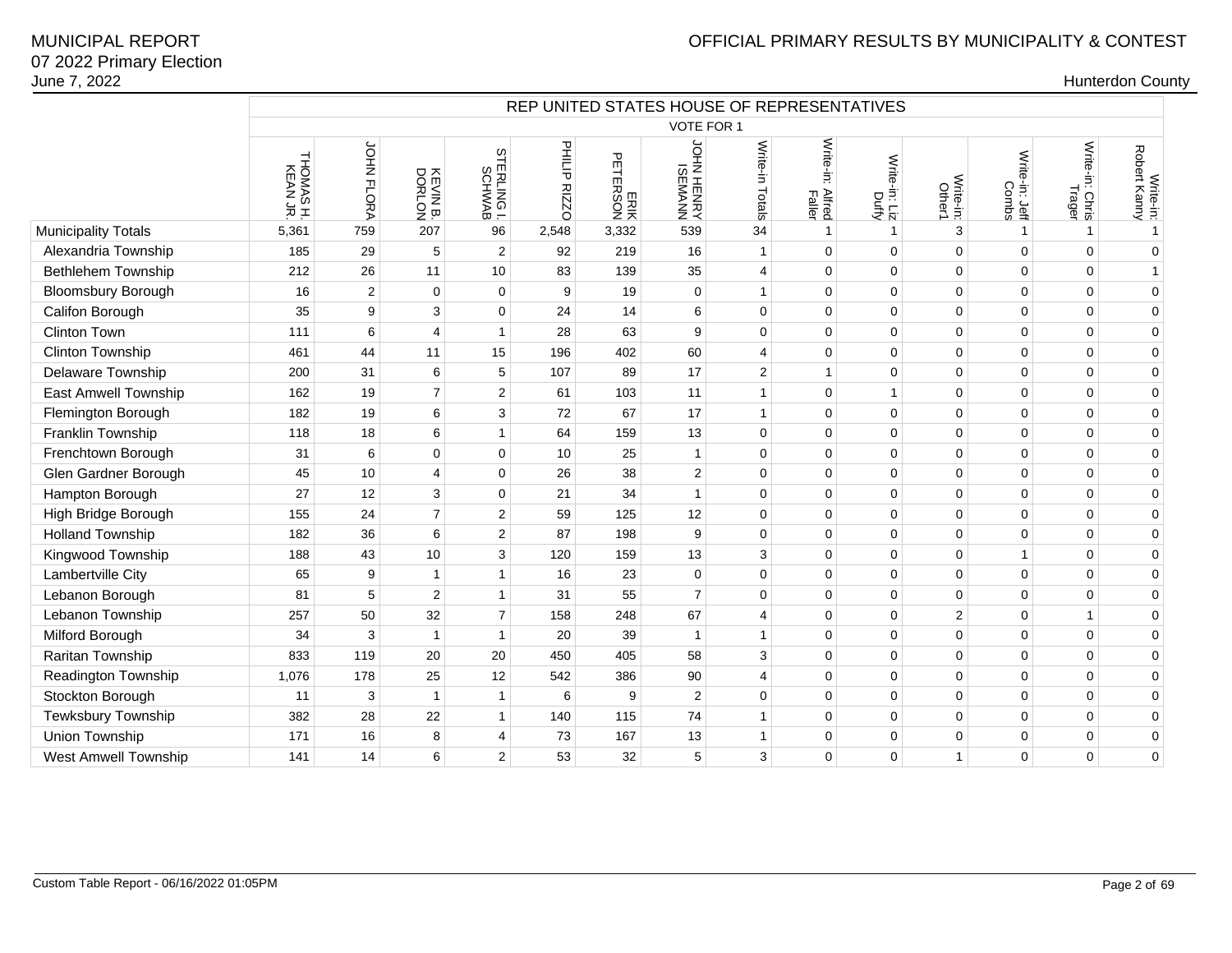|                             | REP UNITED STATES HOUSE OF<br><b>REPRESENTATIVES</b> |                             |                           |                     |  |  |  |  |  |  |  |  |
|-----------------------------|------------------------------------------------------|-----------------------------|---------------------------|---------------------|--|--|--|--|--|--|--|--|
|                             | VOTE FOR 1                                           |                             |                           |                     |  |  |  |  |  |  |  |  |
|                             | Write-in: Tom<br>Malinowski                          | Write-in: Jerry<br>Smeltzer | Write-in: Not<br>Assigned | Total Votes<br>Cast |  |  |  |  |  |  |  |  |
| <b>Municipality Totals</b>  | $\overline{2}$                                       | 1                           | 23                        | 12,876              |  |  |  |  |  |  |  |  |
| Alexandria Township         | $\mathbf 0$                                          | 0                           | 1                         | 549                 |  |  |  |  |  |  |  |  |
| Bethlehem Township          | 0                                                    | 0                           | 3                         | 520                 |  |  |  |  |  |  |  |  |
| <b>Bloomsbury Borough</b>   | $\overline{0}$                                       | 0                           | $\mathbf{1}$              | 47                  |  |  |  |  |  |  |  |  |
| Califon Borough             | 0                                                    | 0                           | 0                         | 91                  |  |  |  |  |  |  |  |  |
| <b>Clinton Town</b>         | 0                                                    | 0                           | 0                         | 222                 |  |  |  |  |  |  |  |  |
| Clinton Township            | 0                                                    | 0                           | 4                         | 1,193               |  |  |  |  |  |  |  |  |
| Delaware Township           | 0                                                    | 0                           | 1                         | 457                 |  |  |  |  |  |  |  |  |
| <b>East Amwell Township</b> | 0                                                    | 0                           | 0                         | 366                 |  |  |  |  |  |  |  |  |
| Flemington Borough          | 0                                                    | 0                           | 1                         | 367                 |  |  |  |  |  |  |  |  |
| Franklin Township           | 0                                                    | 0                           | 0                         | 379                 |  |  |  |  |  |  |  |  |
| Frenchtown Borough          | 0                                                    | 0                           | 0                         | 73                  |  |  |  |  |  |  |  |  |
| Glen Gardner Borough        | 0                                                    | 0                           | 0                         | 125                 |  |  |  |  |  |  |  |  |
| Hampton Borough             | 0                                                    | 0                           | 0                         | 98                  |  |  |  |  |  |  |  |  |
| High Bridge Borough         | 0                                                    | 0                           | 0                         | 384                 |  |  |  |  |  |  |  |  |
| <b>Holland Township</b>     | 0                                                    | 0                           | 0                         | 520                 |  |  |  |  |  |  |  |  |
| Kingwood Township           | $\overline{2}$                                       | 0                           | 0                         | 539                 |  |  |  |  |  |  |  |  |
| Lambertville City           | 0                                                    | 0                           | 0                         | 115                 |  |  |  |  |  |  |  |  |
| Lebanon Borough             | 0                                                    | 0                           | 0                         | 182                 |  |  |  |  |  |  |  |  |
| Lebanon Township            | 0                                                    | 0                           | 1                         | 823                 |  |  |  |  |  |  |  |  |
| Milford Borough             | 0                                                    | 0                           | $\mathbf{1}$              | 100                 |  |  |  |  |  |  |  |  |
| Raritan Township            | 0                                                    | 0                           | 3                         | 1,908               |  |  |  |  |  |  |  |  |
| Readington Township         | 0                                                    | 0                           | 4                         | 2,313               |  |  |  |  |  |  |  |  |
| Stockton Borough            | 0                                                    | 0                           | 0                         | 33                  |  |  |  |  |  |  |  |  |
| Tewksbury Township          | 0                                                    | 1                           | 0                         | 763                 |  |  |  |  |  |  |  |  |
| Union Township              | 0                                                    | 0                           | 1                         | 453                 |  |  |  |  |  |  |  |  |
| West Amwell Township        | 0                                                    | 0                           | $\overline{2}$            | 256                 |  |  |  |  |  |  |  |  |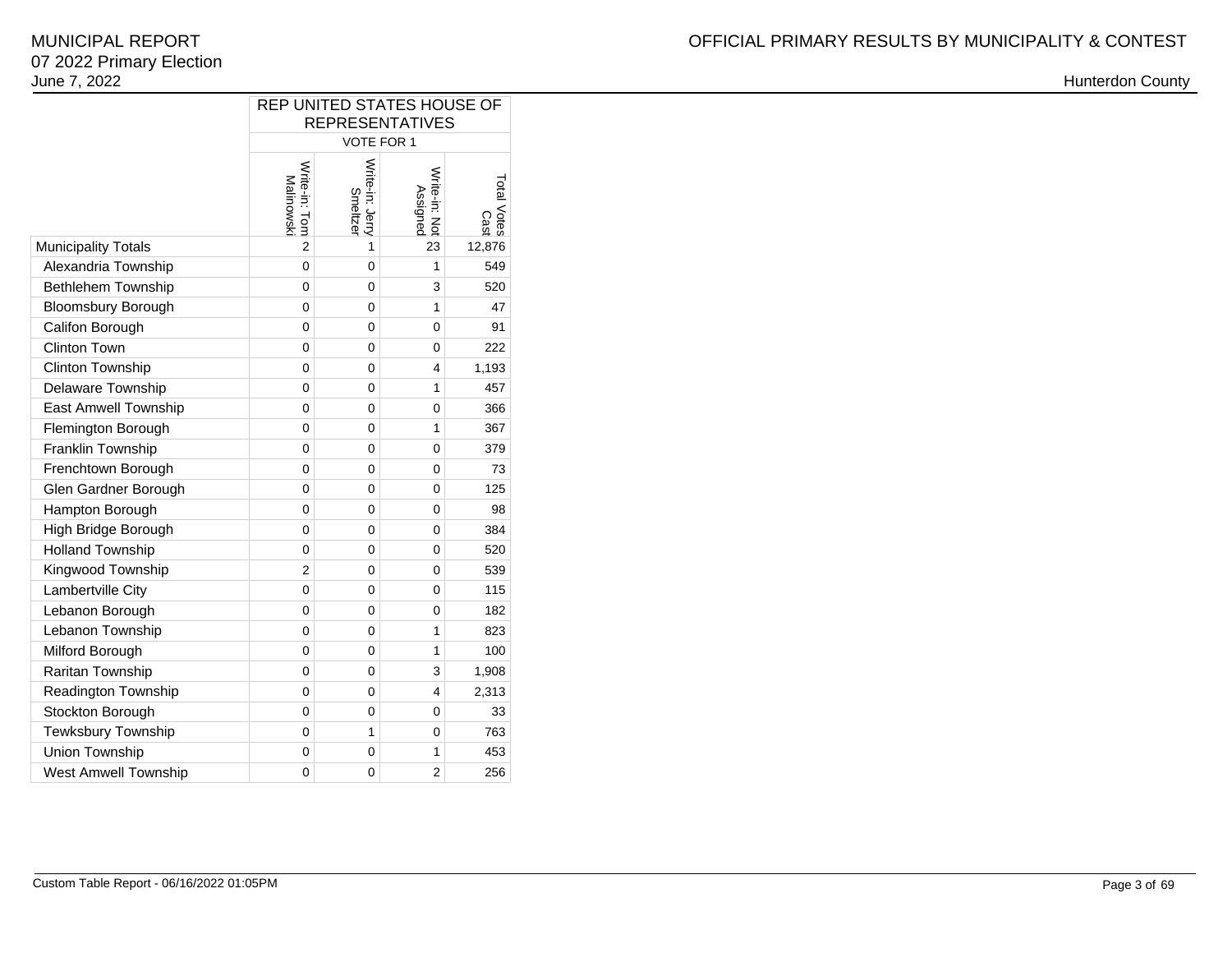|                           | <b>REP SHERIFF</b>    |           |                 |                           |                 |                          |                               |                                 |                            |                         |                                   |                           |                     |  |
|---------------------------|-----------------------|-----------|-----------------|---------------------------|-----------------|--------------------------|-------------------------------|---------------------------------|----------------------------|-------------------------|-----------------------------------|---------------------------|---------------------|--|
|                           |                       |           |                 |                           |                 |                          | VOTE FOR 1                    |                                 |                            |                         |                                   |                           |                     |  |
|                           | FREDERICK<br>W. BROWN | TUNH QODT | Write-in Totals | Write-in: Eve<br>Smeltzer | Write-in: Other | Write-in: Dave<br>Hensal | Dolores<br>Nolan<br>Write-in: | Hermann<br>Panreck<br>Write-in: | Write-in: Alfred<br>Faller | Write-in: Andy<br>Dwyer | Write-in:<br>Gregory<br>Weinstock | Write-in: Not<br>Assigned | Total Votes<br>Cast |  |
| Municipality Totals       | 10,007                | 2,072     | 21              | $\mathbf{1}$              | $\mathbf{1}$    | $\mathbf{1}$             | $\mathbf{1}$                  | $\mathbf{1}$                    | $\mathbf{1}$               | $\mathbf{1}$            | $\mathbf{1}$                      | 13                        | 12,100              |  |
| Alexandria Township       | 457                   | 63        | $\mathbf{1}$    | $\mathbf 0$               | $\pmb{0}$       | 0                        | 0                             | 0                               | $\mathbf 0$                | $\Omega$                | $\Omega$                          | $\mathbf{1}$              | 521                 |  |
| <b>Bethlehem Township</b> | 410                   | 65        | $\mathbf 0$     | $\mathbf 0$               | 0               | 0                        | 0                             | 0                               | $\mathbf 0$                | 0                       | $\mathbf 0$                       | $\mathbf 0$               | 475                 |  |
| <b>Bloomsbury Borough</b> | 33                    | 8         | 0               | $\pmb{0}$                 | $\pmb{0}$       | 0                        | 0                             | 0                               | 0                          | 0                       | $\mathbf 0$                       | $\mathbf 0$               | 41                  |  |
| Califon Borough           | 72                    | 9         | $\mathbf 0$     | $\mathbf 0$               | $\pmb{0}$       | 0                        | 0                             | 0                               | $\mathbf 0$                | 0                       | $\mathbf 0$                       | $\mathbf 0$               | 81                  |  |
| Clinton Town              | 176                   | 34        | $\pmb{0}$       | $\pmb{0}$                 | $\pmb{0}$       | 0                        | 0                             | 0                               | $\mathbf 0$                | 0                       | $\mathbf 0$                       | $\mathbf 0$               | 210                 |  |
| Clinton Township          | 925                   | 196       | $\overline{2}$  | $\mathbf 0$               | $\pmb{0}$       | 0                        | 0                             | 0                               | $\mathbf 0$                | 0                       | $\mathbf 0$                       | $\overline{2}$            | 1,123               |  |
| <b>Delaware Township</b>  | 377                   | 52        | 2               | $\mathbf 0$               | 0               | 0                        | 0                             | 0                               | $\mathbf{1}$               | 0                       | $\mathbf 0$                       | $\mathbf{1}$              | 431                 |  |
| East Amwell Township      | 287                   | 49        | $\mathbf 0$     | $\mathbf 0$               | $\pmb{0}$       | 0                        | 0                             | 0                               | $\mathbf 0$                | 0                       | $\mathbf 0$                       | $\mathbf 0$               | 336                 |  |
| Flemington Borough        | 318                   | 37        | $\mathbf{1}$    | $\mathbf 0$               | 0               | 0                        | 0                             | 0                               | 0                          | 0                       | $\mathbf 0$                       | $\mathbf{1}$              | 356                 |  |
| Franklin Township         | 311                   | 40        | 0               | $\mathbf 0$               | $\pmb{0}$       | 0                        | 0                             | 0                               | $\mathbf 0$                | 0                       | 0                                 | $\mathbf{0}$              | 351                 |  |
| Frenchtown Borough        | 54                    | 12        | $\mathbf 0$     | 0                         | 0               | 0                        | 0                             | 0                               | 0                          | 0                       | $\mathbf 0$                       | $\mathbf 0$               | 66                  |  |
| Glen Gardner Borough      | 93                    | 24        | $\mathbf{1}$    | $\pmb{0}$                 | $\pmb{0}$       | 0                        | 0                             | 0                               | $\mathbf 0$                | 0                       | $\mathbf 0$                       | $\mathbf{1}$              | 118                 |  |
| Hampton Borough           | 58                    | 31        | $\mathbf 0$     | $\mathbf 0$               | $\pmb{0}$       | 0                        | 0                             | 0                               | $\mathbf 0$                | 0                       | $\mathbf 0$                       | $\mathbf 0$               | 89                  |  |
| High Bridge Borough       | 314                   | 49        | $\mathbf 0$     | $\mathbf 0$               | $\pmb{0}$       | 0                        | 0                             | 0                               | $\mathbf 0$                | 0                       | $\mathbf 0$                       | $\mathbf 0$               | 363                 |  |
| <b>Holland Township</b>   | 427                   | 56        | $\mathbf{1}$    | $\pmb{0}$                 | $\pmb{0}$       | 0                        | 0                             | 0                               | $\mathbf 0$                | 0                       | $\pmb{0}$                         | 1                         | 484                 |  |
| Kingwood Township         | 407                   | 87        | 3               | $\pmb{0}$                 | $\pmb{0}$       | $\mathbf{1}$             | 0                             | 0                               | $\mathbf 0$                | 0                       | 0                                 | $\overline{c}$            | 497                 |  |
| Lambertville City         | 99                    | 15        | 0               | $\pmb{0}$                 | $\pmb{0}$       | 0                        | 0                             | 0                               | $\mathbf 0$                | 0                       | 0                                 | $\mathbf 0$               | 114                 |  |
| Lebanon Borough           | 146                   | 31        | $\mathbf 0$     | 0                         | $\pmb{0}$       | 0                        | 0                             | 0                               | $\mathbf 0$                | $\Omega$                | $\Omega$                          | $\mathbf 0$               | 177                 |  |
| Lebanon Township          | 627                   | 118       | $\overline{2}$  | 0                         | 0               | 0                        | 0                             | 0                               | 0                          | $\mathbf{1}$            | $\mathbf 0$                       | $\mathbf{1}$              | 747                 |  |
| Milford Borough           | 79                    | 9         | $\pmb{0}$       | $\pmb{0}$                 | $\pmb{0}$       | 0                        | 0                             | 0                               | $\pmb{0}$                  | 0                       | $\mathbf 0$                       | $\pmb{0}$                 | 88                  |  |
| Raritan Township          | 1,533                 | 288       | $\overline{2}$  | 0                         | $\mathbf{1}$    | 0                        | 0                             | 0                               | $\mathbf 0$                | 0                       | 0                                 | $\mathbf{1}$              | 1,823               |  |
| Readington Township       | 1,590                 | 612       | $\overline{c}$  | $\mathbf 0$               | $\pmb{0}$       | 0                        | 1                             | 0                               | $\mathbf 0$                | 0                       | $\mathbf{1}$                      | $\mathsf 0$               | 2,204               |  |
| Stockton Borough          | 27                    | 5         | 0               | 0                         | $\pmb{0}$       | 0                        | 0                             | 0                               | $\mathbf 0$                | 0                       | $\mathbf 0$                       | $\mathbf 0$               | 32                  |  |
| Tewksbury Township        | 605                   | 93        | $\overline{c}$  | 1                         | $\pmb{0}$       | 0                        | 0                             | $\mathbf{1}$                    | 0                          | 0                       | 0                                 | $\mathbf 0$               | 700                 |  |
| Union Township            | 369                   | 58        | $\mathbf{1}$    | 0                         | $\pmb{0}$       | 0                        | 0                             | 0                               | $\mathbf 0$                | 0                       | 0                                 | $\mathbf{1}$              | 428                 |  |
| West Amwell Township      | 213                   | 31        | 1               | 0                         | 0               | 0                        | 0                             | 0                               | 0                          | $\Omega$                | 0                                 | $\mathbf{1}$              | 245                 |  |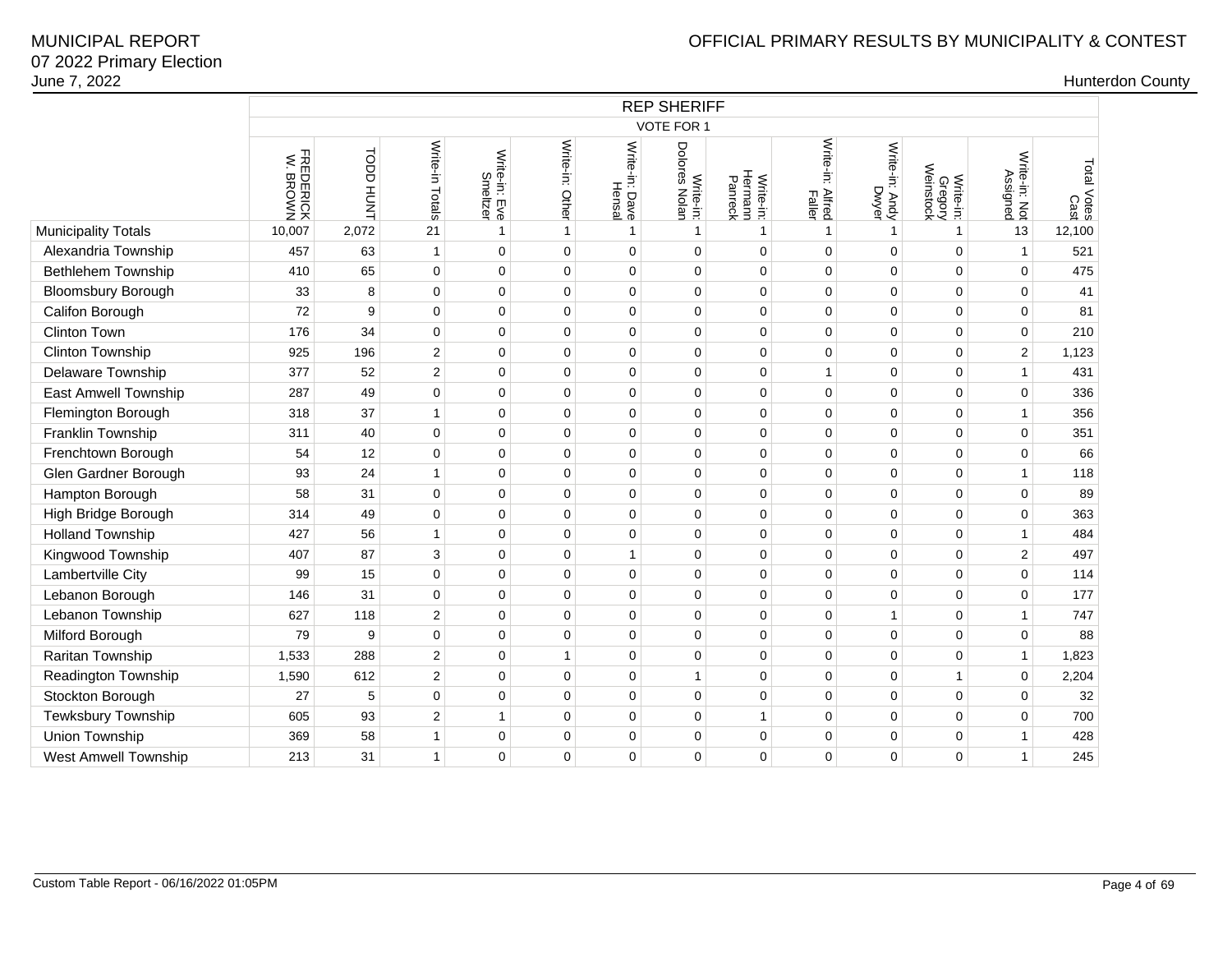|                             | REP BOARD OF COUNTY COMMISSIONERS<br><b>VOTE FOR 2</b> |                    |                 |                                      |                 |                              |                           |                           |                                 |                               |                                |                                  |                            |                           |
|-----------------------------|--------------------------------------------------------|--------------------|-----------------|--------------------------------------|-----------------|------------------------------|---------------------------|---------------------------|---------------------------------|-------------------------------|--------------------------------|----------------------------------|----------------------------|---------------------------|
|                             |                                                        |                    |                 |                                      |                 |                              |                           |                           |                                 |                               |                                |                                  |                            |                           |
|                             | LANA<br>LANA                                           | ZACHARY T.<br>RICH | Write-in Totals | Write-in:<br>Gregory T.<br>Weinstock | Write-in: Other | Write-in: Nick<br>Corcodilos | Write-in: John<br>Higgins | Write-in: Russ<br>Pitzner | Barbra<br>Write-in:<br>a Sachou | Write-in:<br>Ronan<br>Swanson | Ronan<br>Write-in:<br>an Swans | Nicholas<br>Downing<br>Write-in: | Write-in: Alfred<br>Faller | Write-in:<br>Donna Meagle |
| Municipality Totals         | 11,121                                                 | 10,756             | 43              | 1                                    | $\overline{2}$  | $\mathbf{1}$                 | $\mathbf 1$               | $\mathbf{1}$              | $\mathbf{1}$                    | $\mathbf{1}$                  | $\mathbf 0$                    | $\mathbf{1}$                     | $\mathbf{1}$               | $\mathbf{1}$              |
| Alexandria Township         | 485                                                    | 463                | $\overline{c}$  | $\mathbf 0$                          | $\mathbf 0$     | $\mathbf 0$                  | $\Omega$                  | 0                         | $\mathbf 0$                     | $\mathbf 0$                   | $\Omega$                       | $\Omega$                         | $\mathbf 0$                | $\mathbf 0$               |
| <b>Bethlehem Township</b>   | 446                                                    | 422                | $\mathbf 0$     | $\mathbf 0$                          | $\mathbf 0$     | $\mathbf 0$                  | $\Omega$                  | 0                         | $\mathbf 0$                     | $\mathbf 0$                   | $\Omega$                       | $\Omega$                         | $\Omega$                   | $\mathbf 0$               |
| <b>Bloomsbury Borough</b>   | 39                                                     | 39                 | $\mathbf 0$     | $\mathbf 0$                          | $\mathbf 0$     | $\mathbf 0$                  | $\mathbf 0$               | 0                         | $\mathbf 0$                     | $\mathbf 0$                   | $\mathbf 0$                    | $\mathbf 0$                      | $\mathbf 0$                | $\mathbf 0$               |
| Califon Borough             | 77                                                     | 68                 | 0               | 0                                    | $\mathbf 0$     | $\mathbf 0$                  | $\mathbf 0$               | 0                         | $\mathbf 0$                     | $\mathbf 0$                   | 0                              | $\mathbf 0$                      | $\mathbf 0$                | $\mathbf 0$               |
| Clinton Town                | 197                                                    | 198                | $\mathbf{1}$    | 0                                    | $\mathbf 0$     | $\pmb{0}$                    | $\mathbf 0$               | 0                         | $\pmb{0}$                       | $\mathbf 0$                   | $\mathbf 0$                    | 0                                | $\mathbf 0$                | $\mathbf 0$               |
| Clinton Township            | 1,048                                                  | 999                | 8               | 0                                    | $\Omega$        | $\mathbf{1}$                 | $\overline{1}$            | 0                         | $\pmb{0}$                       | $\mathbf 0$                   | $\Omega$                       | $\Omega$                         | $\mathbf 0$                | $\mathbf 0$               |
| Delaware Township           | 404                                                    | 402                | $\mathbf{1}$    | $\mathbf 0$                          | $\mathbf 0$     | $\mathbf 0$                  | 0                         | 0                         | $\mathbf 0$                     | $\mathbf 0$                   | $\mathbf 0$                    | $\mathbf 0$                      | $\mathbf{1}$               | $\mathbf 0$               |
| East Amwell Township        | 313                                                    | 301                | $\mathbf{1}$    | 0                                    | $\mathbf 0$     | $\mathbf 0$                  | $\mathbf 0$               | 0                         | $\mathbf 0$                     | $\mathbf 0$                   | 0                              | 0                                | $\mathbf 0$                | $\mathbf 0$               |
| Flemington Borough          | 317                                                    | 301                | $\overline{c}$  | $\mathbf 0$                          | $\mathbf 0$     | $\mathbf 0$                  | $\mathbf 0$               | 0                         | $\mathbf 0$                     | $\mathbf 0$                   | $\Omega$                       | $\Omega$                         | $\mathbf 0$                | $\mathbf 0$               |
| Franklin Township           | 324                                                    | 314                | $\mathbf{1}$    | $\mathbf 0$                          | $\mathbf 0$     | $\mathbf 0$                  | $\mathbf 0$               | 0                         | $\mathbf 0$                     | $\mathbf 0$                   | $\mathbf 0$                    | $\mathbf 0$                      | $\mathbf 0$                | $\mathbf 0$               |
| Frenchtown Borough          | 63                                                     | 61                 | $\mathbf 0$     | $\mathbf 0$                          | $\Omega$        | $\mathbf 0$                  | $\mathbf 0$               | 0                         | $\mathbf 0$                     | $\mathbf 0$                   | $\mathbf 0$                    | $\Omega$                         | $\mathbf 0$                | $\mathbf 0$               |
| Glen Gardner Borough        | 106                                                    | 105                | 0               | $\mathbf 0$                          | $\mathbf 0$     | $\mathbf 0$                  | $\mathbf 0$               | 0                         | $\mathbf 0$                     | $\mathbf 0$                   | $\mathbf 0$                    | $\mathbf 0$                      | $\mathbf 0$                | $\mathbf 0$               |
| Hampton Borough             | 78                                                     | 78                 | $\mathbf 0$     | $\mathbf 0$                          | $\mathbf 0$     | $\mathbf 0$                  | $\Omega$                  | 0                         | $\mathbf 0$                     | $\mathbf 0$                   | $\Omega$                       | $\Omega$                         | $\mathbf 0$                | $\mathbf 0$               |
| High Bridge Borough         | 334                                                    | 322                | $\mathbf 0$     | $\mathbf 0$                          | $\mathbf 0$     | $\mathbf 0$                  | $\mathbf 0$               | 0                         | $\mathbf 0$                     | $\mathbf 0$                   | $\mathbf 0$                    | $\mathbf 0$                      | $\mathbf 0$                | $\mathbf 0$               |
| <b>Holland Township</b>     | 460                                                    | 448                | $\mathbf{1}$    | $\pmb{0}$                            | $\mathbf 0$     | $\mathbf 0$                  | $\mathbf 0$               | 0                         | $\mathbf 0$                     | $\mathbf 0$                   | $\mathbf 0$                    | 0                                | $\mathbf 0$                | $\pmb{0}$                 |
| Kingwood Township           | 466                                                    | 429                | 2               | $\mathbf 0$                          | $\mathbf 0$     | $\mathbf 0$                  | $\mathbf 0$               | $\mathbf{1}$              | $\mathbf 0$                     | $\mathbf{1}$                  | 0                              | $\mathbf 0$                      | $\mathbf 0$                | $\mathbf 0$               |
| Lambertville City           | 103                                                    | 102                | $\mathbf 0$     | $\mathbf 0$                          | $\mathbf 0$     | $\mathbf 0$                  | $\mathbf 0$               | 0                         | $\mathbf 0$                     | $\mathbf 0$                   | $\mathbf 0$                    | $\mathbf 0$                      | $\mathbf 0$                | $\mathbf 0$               |
| Lebanon Borough             | 162                                                    | 154                | $\mathbf 0$     | $\mathbf 0$                          | $\Omega$        | $\mathbf 0$                  | $\Omega$                  | 0                         | $\mathbf 0$                     | $\mathbf 0$                   | $\Omega$                       | $\Omega$                         | $\Omega$                   | $\mathbf 0$               |
| Lebanon Township            | 678                                                    | 671                | 4               | $\mathbf 0$                          | $\mathbf 0$     | $\mathbf 0$                  | $\mathbf 0$               | 0                         | $\mathbf 0$                     | $\mathbf 0$                   | $\mathbf 0$                    | $\Omega$                         | $\mathbf 0$                | $\mathbf{1}$              |
| Milford Borough             | 83                                                     | 82                 | 0               | $\pmb{0}$                            | $\mathbf 0$     | $\mathbf 0$                  | $\mathbf 0$               | 0                         | $\mathbf 0$                     | $\mathbf 0$                   | $\mathbf 0$                    | 0                                | $\pmb{0}$                  | $\mathbf 0$               |
| Raritan Township            | 1,704                                                  | 1,683              | 3               | $\mathbf 0$                          | $\mathbf 0$     | $\mathbf 0$                  | $\mathbf 0$               | 0                         | $\mathbf{1}$                    | $\mathbf 0$                   | $\mathbf 0$                    | $\mathbf{1}$                     | $\mathbf 0$                | $\mathbf 0$               |
| Readington Township         | 1,922                                                  | 1,860              | $\,6$           | 1                                    | $\mathbf 0$     | $\mathbf 0$                  | $\mathbf 0$               | 0                         | $\pmb{0}$                       | $\mathbf 0$                   | $\mathbf 0$                    | $\mathbf 0$                      | $\mathbf 0$                | $\mathbf 0$               |
| Stockton Borough            | 29                                                     | 27                 | 0               | $\mathbf 0$                          | $\Omega$        | $\mathbf 0$                  | $\mathbf 0$               | 0                         | $\mathbf 0$                     | $\mathbf 0$                   | $\mathbf 0$                    | $\Omega$                         | $\mathbf 0$                | $\mathbf 0$               |
| Tewksbury Township          | 646                                                    | 618                | 3               | $\mathbf 0$                          | $\mathbf 0$     | $\mathbf 0$                  | $\mathbf 0$               | 0                         | $\mathbf 0$                     | $\mathbf 0$                   | $\mathbf 0$                    | $\mathbf 0$                      | $\mathbf 0$                | $\mathbf 0$               |
| Union Township              | 407                                                    | 390                | $\mathbf 0$     | $\Omega$                             | $\Omega$        | $\mathbf 0$                  | $\Omega$                  | 0                         | $\mathbf 0$                     | $\mathbf 0$                   | $\mathbf 0$                    | $\Omega$                         | $\mathbf 0$                | $\mathbf 0$               |
| <b>West Amwell Township</b> | 230                                                    | 219                | 8               | $\mathbf 0$                          | $\overline{2}$  | $\mathbf 0$                  | $\Omega$                  | 0                         | $\mathbf 0$                     | $\mathbf 0$                   | $\mathbf 0$                    | $\mathbf 0$                      | $\mathbf 0$                | $\mathbf 0$               |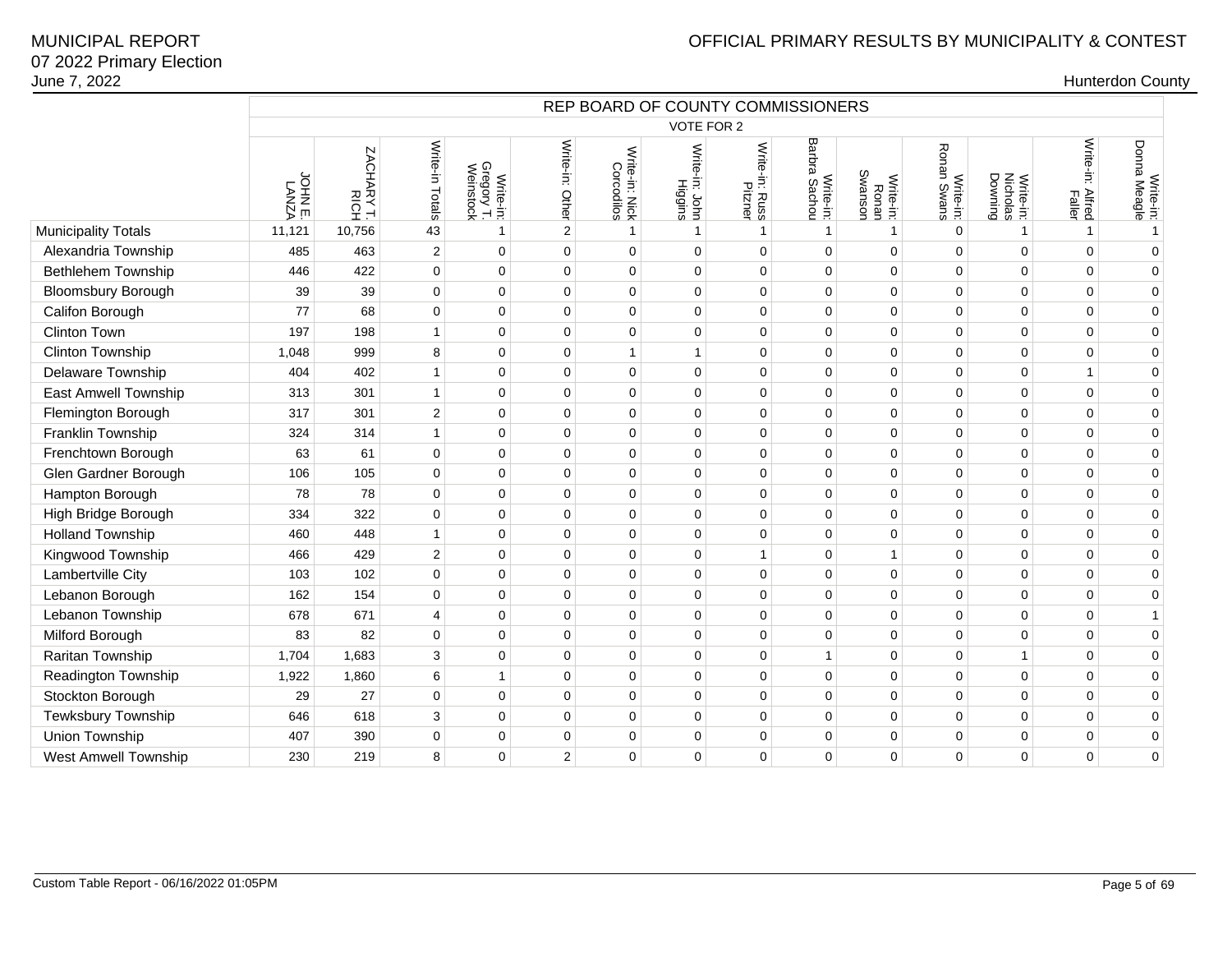# OFFICIAL PRIMARY RESULTS BY MUNICIPALITY & CONTEST

|                             | REP BOARD OF COUNTY COMMISSIONERS<br>VOTE FOR 2 |                                 |                     |                       |                         |                     |                           |                                                    |                           |                     |  |  |  |
|-----------------------------|-------------------------------------------------|---------------------------------|---------------------|-----------------------|-------------------------|---------------------|---------------------------|----------------------------------------------------|---------------------------|---------------------|--|--|--|
|                             |                                                 |                                 |                     |                       |                         |                     |                           |                                                    |                           |                     |  |  |  |
|                             | Write-in: Jerry<br>Gergich                      | Smeltzer<br>Write-in:<br>Arnold | Write-in:<br>Other1 | Write-in: Tom<br>Kean | Write-in: Bill<br>Joyce | Write-in:<br>Other2 | Write-in: Sam<br>Tropello | Write-in:<br>Francis Brown<br>$\frac{1}{\sqrt{2}}$ | Write-in: Not<br>Assigned | Total Votes<br>Cast |  |  |  |
| <b>Municipality Totals</b>  | 1                                               | 1                               | 3                   | 1                     | 1                       | $\mathbf 0$         | 1                         | 1                                                  | 23                        | 21,920              |  |  |  |
| Alexandria Township         | 0                                               | 0                               | $\overline{0}$      | 0                     | 0                       | $\mathbf 0$         | 0                         | $\mathbf 0$                                        | $\overline{2}$            | 950                 |  |  |  |
| <b>Bethlehem Township</b>   | 0                                               | 0                               | 0                   | 0                     | 0                       | $\mathbf 0$         | $\mathbf 0$               | $\mathbf 0$                                        | 0                         | 868                 |  |  |  |
| <b>Bloomsbury Borough</b>   | 0                                               | $\mathbf 0$                     | 0                   | $\Omega$              | $\Omega$                | $\mathbf 0$         | $\mathbf 0$               | $\Omega$                                           | $\overline{0}$            | 78                  |  |  |  |
| Califon Borough             | 0                                               | 0                               | 0                   | 0                     | 0                       | $\mathbf 0$         | $\pmb{0}$                 | $\mathbf 0$                                        | 0                         | 145                 |  |  |  |
| <b>Clinton Town</b>         | 0                                               | 0                               | 0                   | 0                     | 0                       | $\mathbf 0$         | 0                         | $\mathbf 0$                                        | 1                         | 396                 |  |  |  |
| <b>Clinton Township</b>     | 0                                               | $\pmb{0}$                       | $\mathbf{1}$        | 0                     | 0                       | $\mathbf 0$         | $\mathbf 0$               | $\mathbf 0$                                        | 5                         | 2,055               |  |  |  |
| Delaware Township           | 0                                               | 0                               | 0                   | 0                     | 0                       | $\mathbf 0$         | $\mathbf 0$               | $\mathbf 0$                                        | 0                         | 807                 |  |  |  |
| <b>East Amwell Township</b> | $\Omega$                                        | 0                               | 0                   | $\mathbf 0$           | 0                       | $\mathbf 0$         | $\mathbf 0$               | $\mathbf 0$                                        | 1                         | 615                 |  |  |  |
| Flemington Borough          | 0                                               | 0                               | 0                   | 0                     | 0                       | $\mathbf 0$         | 0                         | $\mathbf 0$                                        | 2                         | 620                 |  |  |  |
| Franklin Township           | 0                                               | 0                               | 0                   | $\overline{0}$        | 0                       | $\mathbf 0$         | $\mathbf 0$               | $\mathbf 0$                                        | 1                         | 639                 |  |  |  |
| Frenchtown Borough          | 0                                               | 0                               | 0                   | 0                     | 0                       | $\mathbf 0$         | $\pmb{0}$                 | $\mathbf 0$                                        | 0                         | 124                 |  |  |  |
| Glen Gardner Borough        | 0                                               | 0                               | 0                   | 0                     | 0                       | $\mathbf 0$         | $\mathbf 0$               | $\mathbf 0$                                        | $\mathbf 0$               | 211                 |  |  |  |
| Hampton Borough             | 0                                               | $\pmb{0}$                       | 0                   | 0                     | $\mathsf 0$             | $\mathbf 0$         | 0                         | $\mathbf 0$                                        | 0                         | 156                 |  |  |  |
| High Bridge Borough         | $\mathbf 0$                                     | $\mathbf 0$                     | 0                   | 0                     | 0                       | $\mathbf 0$         | $\mathbf 0$               | $\mathbf 0$                                        | 0                         | 656                 |  |  |  |
| <b>Holland Township</b>     | $\Omega$                                        | 0                               | 0                   | $\Omega$              | $\overline{0}$          | $\mathbf 0$         | 0                         | $\mathbf 0$                                        | 1                         | 909                 |  |  |  |
| Kingwood Township           | 0                                               | 0                               | 0                   | 0                     | 0                       | $\mathbf 0$         | 0                         | $\mathbf 0$                                        | 0                         | 897                 |  |  |  |
| Lambertville City           | 0                                               | 0                               | 0                   | 0                     | 0                       | $\mathbf 0$         | $\mathbf 0$               | $\mathbf 0$                                        | 0                         | 205                 |  |  |  |
| Lebanon Borough             | $\mathbf 0$                                     | 0                               | 0                   | 0                     | 0                       | $\mathbf 0$         | $\mathbf 0$               | $\mathbf 0$                                        | $\mathbf 0$               | 316                 |  |  |  |
| Lebanon Township            | 1                                               | 0                               | 0                   | 0                     | 0                       | $\mathbf 0$         | $\mathbf 0$               | $\mathbf 0$                                        | 2                         | 1,353               |  |  |  |
| Milford Borough             | 0                                               | 0                               | 0                   | 0                     | 0                       | $\mathbf 0$         | $\mathbf 0$               | $\mathbf 0$                                        | 0                         | 165                 |  |  |  |
| Raritan Township            | 0                                               | 0                               | 0                   | 0                     | 0                       | $\mathbf 0$         | $\mathbf 0$               | $\mathbf 0$                                        | 1                         | 3,390               |  |  |  |
| Readington Township         | 0                                               | 0                               | $\mathbf{1}$        | 0                     | 0                       | $\mathbf 0$         | $\mathbf{1}$              | 1                                                  | $\overline{2}$            | 3,788               |  |  |  |
| Stockton Borough            | 0                                               | 0                               | 0                   | 0                     | 0                       | $\mathbf 0$         | $\mathbf 0$               | $\mathbf 0$                                        | 0                         | 56                  |  |  |  |
| Tewksbury Township          | 0                                               | $\mathbf{1}$                    | 0                   | $\mathbf{1}$          | $\mathbf{1}$            | $\mathbf 0$         | $\mathbf 0$               | $\mathbf 0$                                        | 0                         | 1,267               |  |  |  |
| Union Township              | 0                                               | $\mathbf 0$                     | 0                   | 0                     | 0                       | $\pmb{0}$           | $\pmb{0}$                 | $\mathbf 0$                                        | $\mathbf 0$               | 797                 |  |  |  |
| <b>West Amwell Township</b> | 0                                               | 0                               | $\mathbf{1}$        | 0                     | 0                       | $\mathbf 0$         | 0                         | $\mathbf 0$                                        | 5                         | 457                 |  |  |  |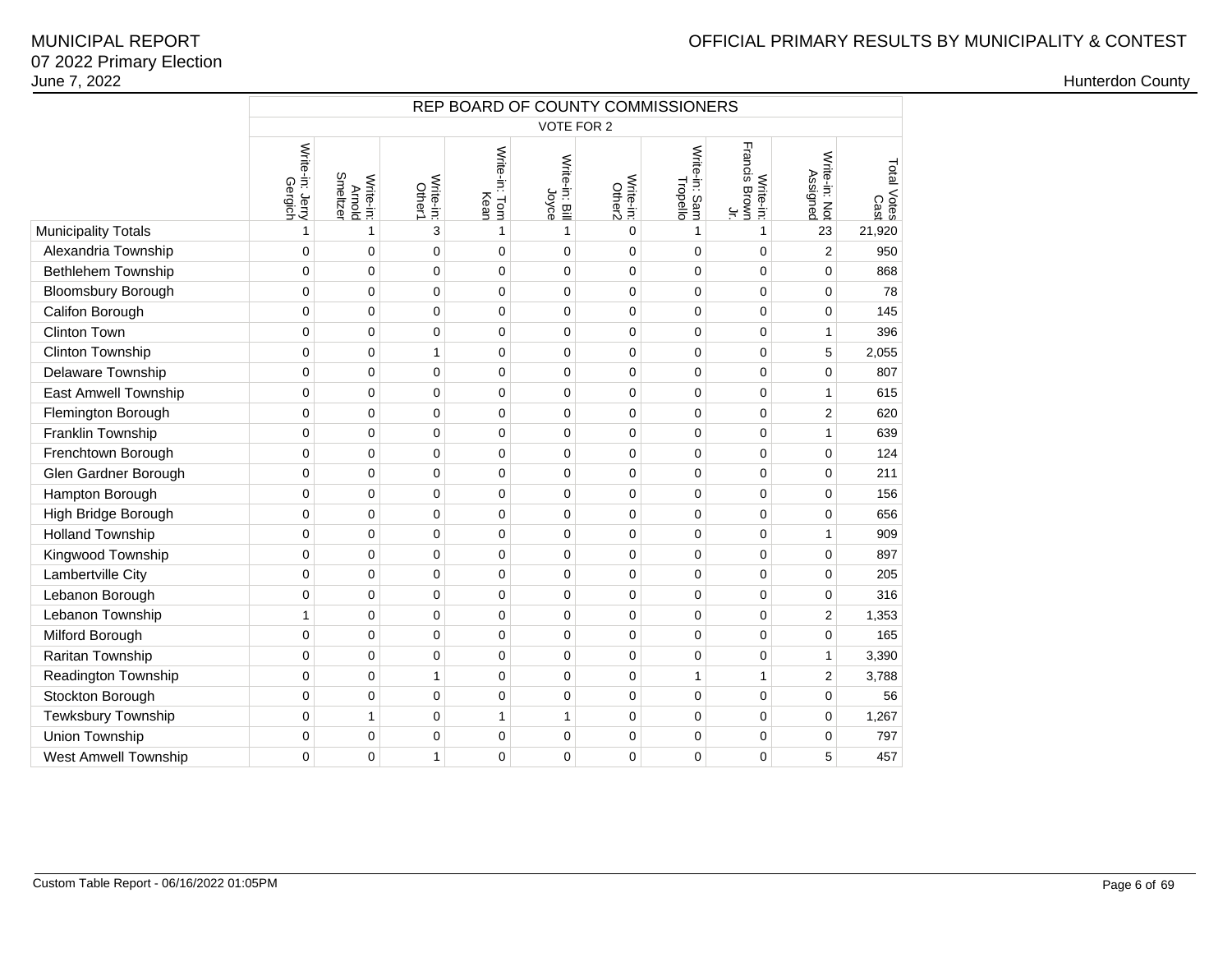# OFFICIAL PRIMARY RESULTS BY MUNICIPALITY & CONTEST

### 07 2022 Primary ElectionJune 7, 2022MUNICIPAL REPORT

|                             |                           |                 | <b>REP TOWNSHIP COMMITTEE</b> |                     | REP TOWNSHIP COMMITTEE Bethlehem |                               |                 |                           |                     |  |  |
|-----------------------------|---------------------------|-----------------|-------------------------------|---------------------|----------------------------------|-------------------------------|-----------------|---------------------------|---------------------|--|--|
|                             |                           | VOTE FOR 1      | Alexandria Township           |                     |                                  |                               | VOTE FOR 1      |                           |                     |  |  |
|                             |                           |                 |                               |                     |                                  |                               |                 |                           |                     |  |  |
|                             | <b>HSINADUH</b><br>SAMOHT | Write-in Totals | Write-in: Not<br>Assigned     | Total Votes<br>Cast | ROBERT G.<br>KENNY               | <b>ARTHUR G.<br/>RANDOLPH</b> | Write-in Totals | Write-in: Not<br>Assigned | Total Votes<br>Cast |  |  |
| <b>Municipality Totals</b>  | 474                       | 1               | 1                             | 475                 | 296                              | 228                           | $\mathbf 0$     | $\mathbf 0$               | 524                 |  |  |
| Alexandria Township         | 474                       | 1               | 1                             | 475                 |                                  |                               |                 |                           |                     |  |  |
| Bethlehem Township          |                           |                 |                               |                     | 296                              | 228                           | $\mathbf 0$     | $\pmb{0}$                 | 524                 |  |  |
| <b>Bloomsbury Borough</b>   |                           |                 |                               |                     |                                  |                               |                 |                           |                     |  |  |
| Califon Borough             |                           |                 |                               |                     |                                  |                               |                 |                           |                     |  |  |
| <b>Clinton Town</b>         |                           |                 |                               |                     |                                  |                               |                 |                           |                     |  |  |
| Clinton Township            |                           |                 |                               |                     |                                  |                               |                 |                           |                     |  |  |
| Delaware Township           |                           |                 |                               |                     |                                  |                               |                 |                           |                     |  |  |
| East Amwell Township        |                           |                 |                               |                     |                                  |                               |                 |                           |                     |  |  |
| Flemington Borough          |                           |                 |                               |                     |                                  |                               |                 |                           |                     |  |  |
| Franklin Township           |                           |                 |                               |                     |                                  |                               |                 |                           |                     |  |  |
| Frenchtown Borough          |                           |                 |                               |                     |                                  |                               |                 |                           |                     |  |  |
| Glen Gardner Borough        |                           |                 |                               |                     |                                  |                               |                 |                           |                     |  |  |
| Hampton Borough             |                           |                 |                               |                     |                                  |                               |                 |                           |                     |  |  |
| High Bridge Borough         |                           |                 |                               |                     |                                  |                               |                 |                           |                     |  |  |
| <b>Holland Township</b>     |                           |                 |                               |                     |                                  |                               |                 |                           |                     |  |  |
| Kingwood Township           |                           |                 |                               |                     |                                  |                               |                 |                           |                     |  |  |
| Lambertville City           |                           |                 |                               |                     |                                  |                               |                 |                           |                     |  |  |
| Lebanon Borough             |                           |                 |                               |                     |                                  |                               |                 |                           |                     |  |  |
| Lebanon Township            |                           |                 |                               |                     |                                  |                               |                 |                           |                     |  |  |
| Milford Borough             |                           |                 |                               |                     |                                  |                               |                 |                           |                     |  |  |
| Raritan Township            |                           |                 |                               |                     |                                  |                               |                 |                           |                     |  |  |
| Readington Township         |                           |                 |                               |                     |                                  |                               |                 |                           |                     |  |  |
| Stockton Borough            |                           |                 |                               |                     |                                  |                               |                 |                           |                     |  |  |
| Tewksbury Township          |                           |                 |                               |                     |                                  |                               |                 |                           |                     |  |  |
| Union Township              |                           |                 |                               |                     |                                  |                               |                 |                           |                     |  |  |
| <b>West Amwell Township</b> |                           |                 |                               |                     |                                  |                               |                 |                           |                     |  |  |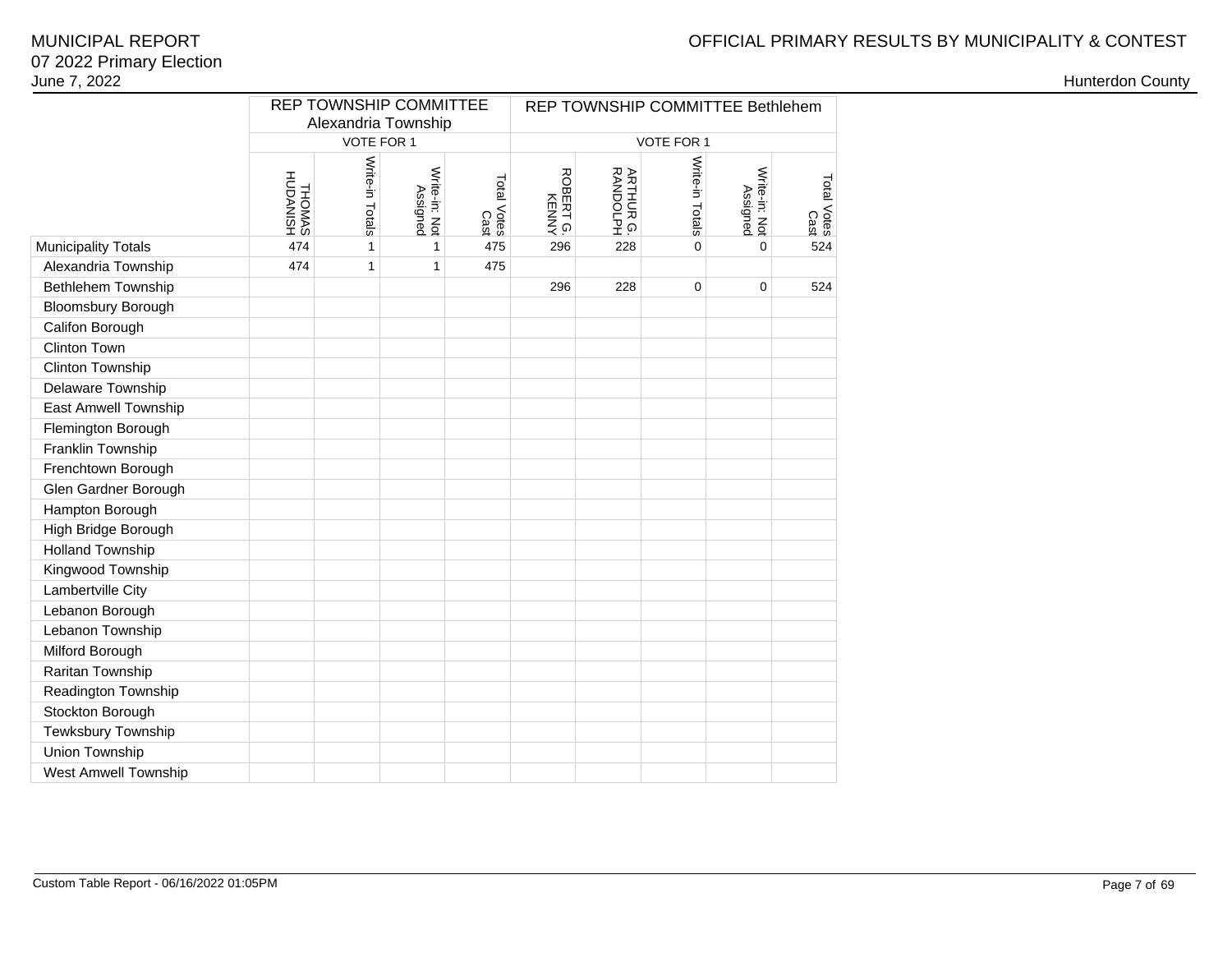# OFFICIAL PRIMARY RESULTS BY MUNICIPALITY & CONTEST

### 07 2022 Primary ElectionJune 7, 2022MUNICIPAL REPORT

|                             |                       | REP BOROUGH COUNCIL FULL Bloomsbury Borough |                 |                            |                     |                                                     |                 | <b>REP BOROUGH COUNCIL</b><br><b>UNEXPIRED Bloomsbury Borough</b> |                     |              |
|-----------------------------|-----------------------|---------------------------------------------|-----------------|----------------------------|---------------------|-----------------------------------------------------|-----------------|-------------------------------------------------------------------|---------------------|--------------|
|                             |                       |                                             | VOTE FOR 2      |                            |                     |                                                     |                 | VOTE FOR 1                                                        |                     |              |
|                             | MONVIONT<br>McCLYMONT | NO PETITION<br>FILED                        | Write-in Totals | Write-in: Todd<br>D'Angelo | Total Votes<br>Cast | $\overline{6}$<br><b>PETITION</b><br>PILED<br>PILED | Write-in Totals | Write-in: Not<br>Assigned                                         | Total Votes<br>Cast |              |
| <b>Municipality Totals</b>  | 44                    | 0                                           | 6               | 6                          | $\mathbf 0$         | 50                                                  | $\mathbf 0$     | $\Omega$                                                          | $\Omega$            | $\mathbf{0}$ |
| Alexandria Township         |                       |                                             |                 |                            |                     |                                                     |                 |                                                                   |                     |              |
| Bethlehem Township          |                       |                                             |                 |                            |                     |                                                     |                 |                                                                   |                     |              |
| <b>Bloomsbury Borough</b>   | 44                    | $\pmb{0}$                                   | 6               | 6                          | $\pmb{0}$           | 50                                                  | $\pmb{0}$       | 0                                                                 | $\pmb{0}$           | 0            |
| Califon Borough             |                       |                                             |                 |                            |                     |                                                     |                 |                                                                   |                     |              |
| Clinton Town                |                       |                                             |                 |                            |                     |                                                     |                 |                                                                   |                     |              |
| Clinton Township            |                       |                                             |                 |                            |                     |                                                     |                 |                                                                   |                     |              |
| Delaware Township           |                       |                                             |                 |                            |                     |                                                     |                 |                                                                   |                     |              |
| <b>East Amwell Township</b> |                       |                                             |                 |                            |                     |                                                     |                 |                                                                   |                     |              |
| Flemington Borough          |                       |                                             |                 |                            |                     |                                                     |                 |                                                                   |                     |              |
| Franklin Township           |                       |                                             |                 |                            |                     |                                                     |                 |                                                                   |                     |              |
| Frenchtown Borough          |                       |                                             |                 |                            |                     |                                                     |                 |                                                                   |                     |              |
| Glen Gardner Borough        |                       |                                             |                 |                            |                     |                                                     |                 |                                                                   |                     |              |
| Hampton Borough             |                       |                                             |                 |                            |                     |                                                     |                 |                                                                   |                     |              |
| High Bridge Borough         |                       |                                             |                 |                            |                     |                                                     |                 |                                                                   |                     |              |
| <b>Holland Township</b>     |                       |                                             |                 |                            |                     |                                                     |                 |                                                                   |                     |              |
| Kingwood Township           |                       |                                             |                 |                            |                     |                                                     |                 |                                                                   |                     |              |
| Lambertville City           |                       |                                             |                 |                            |                     |                                                     |                 |                                                                   |                     |              |
| Lebanon Borough             |                       |                                             |                 |                            |                     |                                                     |                 |                                                                   |                     |              |
| Lebanon Township            |                       |                                             |                 |                            |                     |                                                     |                 |                                                                   |                     |              |
| Milford Borough             |                       |                                             |                 |                            |                     |                                                     |                 |                                                                   |                     |              |
| Raritan Township            |                       |                                             |                 |                            |                     |                                                     |                 |                                                                   |                     |              |
| Readington Township         |                       |                                             |                 |                            |                     |                                                     |                 |                                                                   |                     |              |
| Stockton Borough            |                       |                                             |                 |                            |                     |                                                     |                 |                                                                   |                     |              |
| Tewksbury Township          |                       |                                             |                 |                            |                     |                                                     |                 |                                                                   |                     |              |
| Union Township              |                       |                                             |                 |                            |                     |                                                     |                 |                                                                   |                     |              |
| West Amwell Township        |                       |                                             |                 |                            |                     |                                                     |                 |                                                                   |                     |              |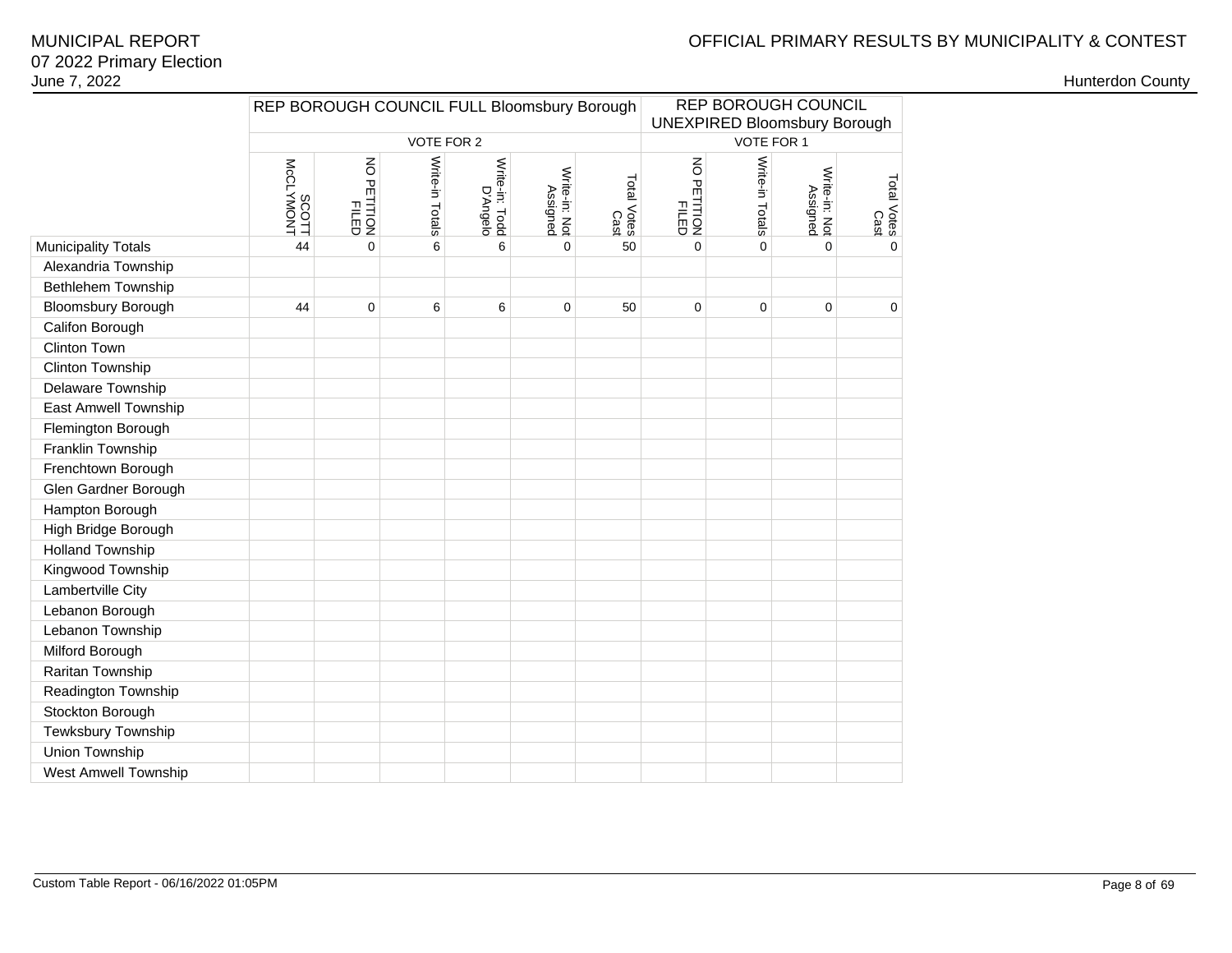# OFFICIAL PRIMARY RESULTS BY MUNICIPALITY & CONTEST

|                            | <b>REP MAYOR Califon Borough</b>              |                 |                           |                     |                   | REP BOROUGH COUNCIL Califon Borough |                 |                           |                     |  |  |  |
|----------------------------|-----------------------------------------------|-----------------|---------------------------|---------------------|-------------------|-------------------------------------|-----------------|---------------------------|---------------------|--|--|--|
|                            |                                               | VOTE FOR 1      |                           |                     |                   |                                     | VOTE FOR 2      |                           |                     |  |  |  |
|                            | $\overline{6}$<br><b>PETITION</b><br>PETITION | Write-in Totals | Write-in: Not<br>Assigned | Total Votes<br>Cast | JASON<br>RUGGIERO | NO PETITION<br>PETITION             | Write-in Totals | Write-in: Not<br>Assigned | Total Votes<br>Cast |  |  |  |
| <b>Municipality Totals</b> | 0                                             | $\overline{2}$  | $\overline{2}$            | $\overline{2}$      | 77                | 0                                   | 1               | 1                         | 78                  |  |  |  |
| Alexandria Township        |                                               |                 |                           |                     |                   |                                     |                 |                           |                     |  |  |  |
| Bethlehem Township         |                                               |                 |                           |                     |                   |                                     |                 |                           |                     |  |  |  |
| <b>Bloomsbury Borough</b>  |                                               |                 |                           |                     |                   |                                     |                 |                           |                     |  |  |  |
| Califon Borough            | 0                                             | $\overline{2}$  | $\overline{2}$            | $\overline{2}$      | 77                | 0                                   | 1               | $\mathbf{1}$              | 78                  |  |  |  |
| Clinton Town               |                                               |                 |                           |                     |                   |                                     |                 |                           |                     |  |  |  |
| Clinton Township           |                                               |                 |                           |                     |                   |                                     |                 |                           |                     |  |  |  |
| Delaware Township          |                                               |                 |                           |                     |                   |                                     |                 |                           |                     |  |  |  |
| East Amwell Township       |                                               |                 |                           |                     |                   |                                     |                 |                           |                     |  |  |  |
| Flemington Borough         |                                               |                 |                           |                     |                   |                                     |                 |                           |                     |  |  |  |
| Franklin Township          |                                               |                 |                           |                     |                   |                                     |                 |                           |                     |  |  |  |
| Frenchtown Borough         |                                               |                 |                           |                     |                   |                                     |                 |                           |                     |  |  |  |
| Glen Gardner Borough       |                                               |                 |                           |                     |                   |                                     |                 |                           |                     |  |  |  |
| Hampton Borough            |                                               |                 |                           |                     |                   |                                     |                 |                           |                     |  |  |  |
| High Bridge Borough        |                                               |                 |                           |                     |                   |                                     |                 |                           |                     |  |  |  |
| <b>Holland Township</b>    |                                               |                 |                           |                     |                   |                                     |                 |                           |                     |  |  |  |
| Kingwood Township          |                                               |                 |                           |                     |                   |                                     |                 |                           |                     |  |  |  |
| Lambertville City          |                                               |                 |                           |                     |                   |                                     |                 |                           |                     |  |  |  |
| Lebanon Borough            |                                               |                 |                           |                     |                   |                                     |                 |                           |                     |  |  |  |
| Lebanon Township           |                                               |                 |                           |                     |                   |                                     |                 |                           |                     |  |  |  |
| Milford Borough            |                                               |                 |                           |                     |                   |                                     |                 |                           |                     |  |  |  |
| Raritan Township           |                                               |                 |                           |                     |                   |                                     |                 |                           |                     |  |  |  |
| Readington Township        |                                               |                 |                           |                     |                   |                                     |                 |                           |                     |  |  |  |
| Stockton Borough           |                                               |                 |                           |                     |                   |                                     |                 |                           |                     |  |  |  |
| Tewksbury Township         |                                               |                 |                           |                     |                   |                                     |                 |                           |                     |  |  |  |
| Union Township             |                                               |                 |                           |                     |                   |                                     |                 |                           |                     |  |  |  |
| West Amwell Township       |                                               |                 |                           |                     |                   |                                     |                 |                           |                     |  |  |  |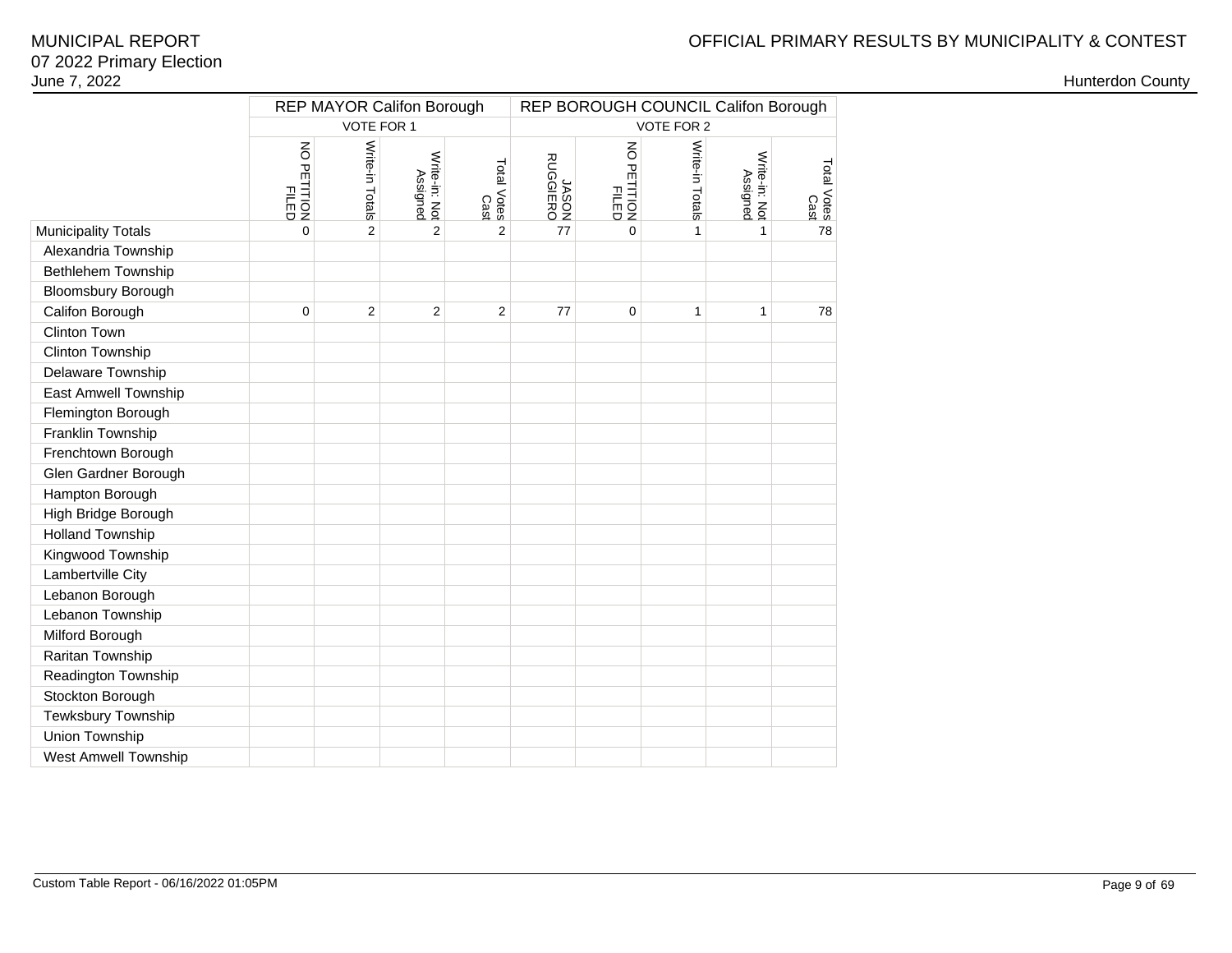# OFFICIAL PRIMARY RESULTS BY MUNICIPALITY & CONTEST

### 07 2022 Primary ElectionJune 7, 2022MUNICIPAL REPORT

|                             | REP COMMON COUNCIL FULL Clinton Town |                                |                 |                           |                     | REP COMMON COUNCIL<br><b>UNEXPIRED Clinton Town</b> |                 |                           |                     |  |  |
|-----------------------------|--------------------------------------|--------------------------------|-----------------|---------------------------|---------------------|-----------------------------------------------------|-----------------|---------------------------|---------------------|--|--|
|                             |                                      |                                | VOTE FOR 2      |                           |                     |                                                     | VOTE FOR 1      |                           |                     |  |  |
|                             | ROSS<br>TRAPHAGEN                    | <b>MILLIAM</b><br><b>MISKA</b> | Write-in Totals | Write-in: Not<br>Assigned | Total Votes<br>Cast | <b>JENNIFER</b><br>FROHLICH                         | Write-in Totals | Write-in: Not<br>Assigned | Total Votes<br>Cast |  |  |
| <b>Municipality Totals</b>  | 207                                  | 195                            | 1               | $\mathbf{1}$              | 403                 | 202                                                 | 0               | 0                         | 202                 |  |  |
| Alexandria Township         |                                      |                                |                 |                           |                     |                                                     |                 |                           |                     |  |  |
| Bethlehem Township          |                                      |                                |                 |                           |                     |                                                     |                 |                           |                     |  |  |
| <b>Bloomsbury Borough</b>   |                                      |                                |                 |                           |                     |                                                     |                 |                           |                     |  |  |
| Califon Borough             |                                      |                                |                 |                           |                     |                                                     |                 |                           |                     |  |  |
| <b>Clinton Town</b>         | 207                                  | 195                            | $\mathbf{1}$    | $\mathbf{1}$              | 202                 | 0                                                   | $\mathbf 0$     | 202                       |                     |  |  |
| Clinton Township            |                                      |                                |                 |                           |                     |                                                     |                 |                           |                     |  |  |
| Delaware Township           |                                      |                                |                 |                           |                     |                                                     |                 |                           |                     |  |  |
| <b>East Amwell Township</b> |                                      |                                |                 |                           |                     |                                                     |                 |                           |                     |  |  |
| Flemington Borough          |                                      |                                |                 |                           |                     |                                                     |                 |                           |                     |  |  |
| Franklin Township           |                                      |                                |                 |                           |                     |                                                     |                 |                           |                     |  |  |
| Frenchtown Borough          |                                      |                                |                 |                           |                     |                                                     |                 |                           |                     |  |  |
| Glen Gardner Borough        |                                      |                                |                 |                           |                     |                                                     |                 |                           |                     |  |  |
| Hampton Borough             |                                      |                                |                 |                           |                     |                                                     |                 |                           |                     |  |  |
| High Bridge Borough         |                                      |                                |                 |                           |                     |                                                     |                 |                           |                     |  |  |
| <b>Holland Township</b>     |                                      |                                |                 |                           |                     |                                                     |                 |                           |                     |  |  |
| Kingwood Township           |                                      |                                |                 |                           |                     |                                                     |                 |                           |                     |  |  |
| Lambertville City           |                                      |                                |                 |                           |                     |                                                     |                 |                           |                     |  |  |
| Lebanon Borough             |                                      |                                |                 |                           |                     |                                                     |                 |                           |                     |  |  |
| Lebanon Township            |                                      |                                |                 |                           |                     |                                                     |                 |                           |                     |  |  |
| Milford Borough             |                                      |                                |                 |                           |                     |                                                     |                 |                           |                     |  |  |
| Raritan Township            |                                      |                                |                 |                           |                     |                                                     |                 |                           |                     |  |  |
| Readington Township         |                                      |                                |                 |                           |                     |                                                     |                 |                           |                     |  |  |
| Stockton Borough            |                                      |                                |                 |                           |                     |                                                     |                 |                           |                     |  |  |
| Tewksbury Township          |                                      |                                |                 |                           |                     |                                                     |                 |                           |                     |  |  |
| Union Township              |                                      |                                |                 |                           |                     |                                                     |                 |                           |                     |  |  |
| West Amwell Township        |                                      |                                |                 |                           |                     |                                                     |                 |                           |                     |  |  |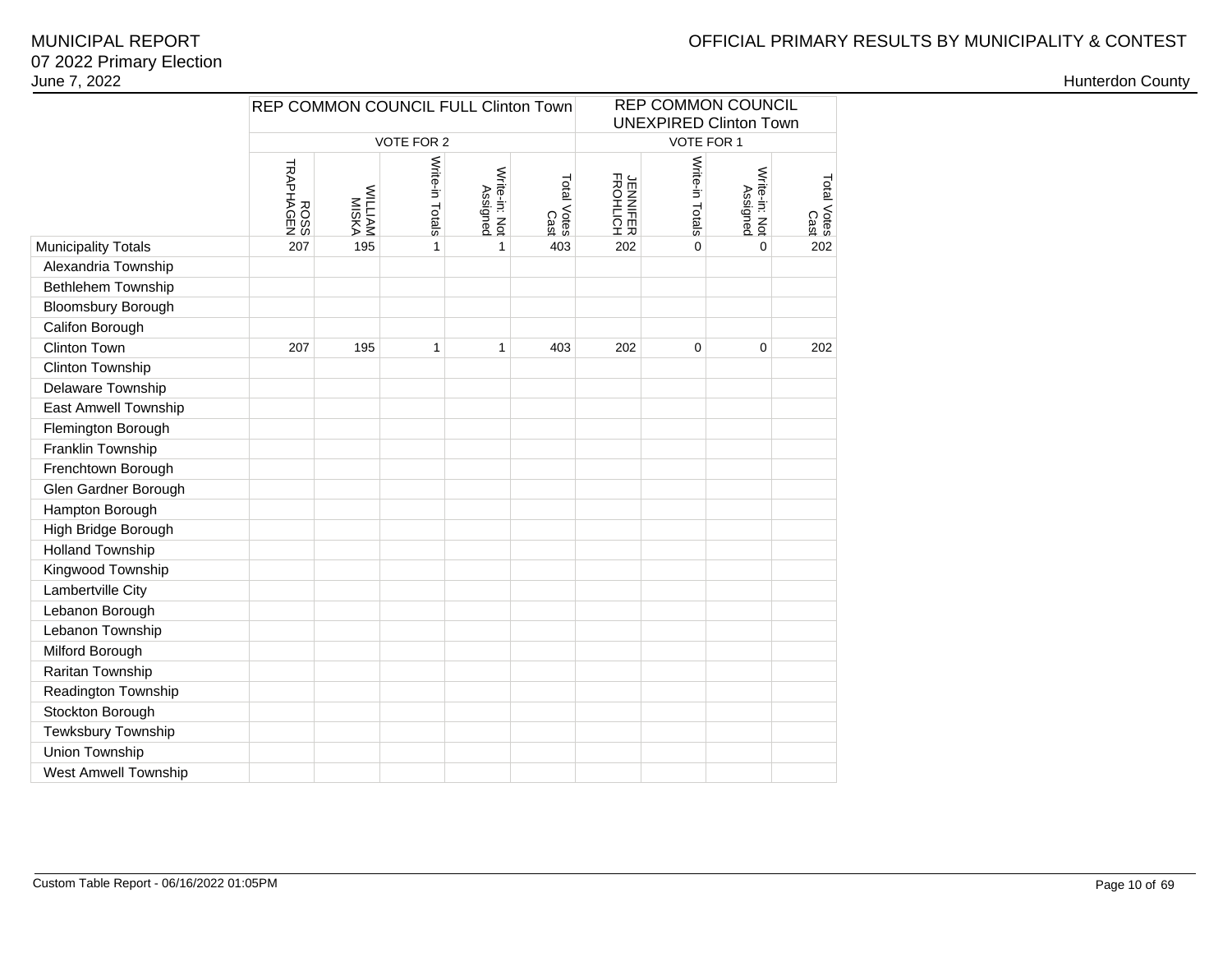|                             |                     | REP TOWNSHIP COUNCIL Clinton Township<br>VOTE FOR 2 |                 |                           |                                    |                              |                           |                               |                        |                           |                                |  |  |  |
|-----------------------------|---------------------|-----------------------------------------------------|-----------------|---------------------------|------------------------------------|------------------------------|---------------------------|-------------------------------|------------------------|---------------------------|--------------------------------|--|--|--|
|                             |                     |                                                     |                 |                           |                                    |                              |                           |                               |                        |                           |                                |  |  |  |
|                             | ANTITIWS<br>SWITLYK | WILLIAM A.<br>GLASER, JR.                           | Write-in Totals | Write-in: Don<br>Sherblom | Write-in: David<br>Write-in: David | Write-in: Nick<br>Corcodilos | Write-in: John<br>Higgins | Write-in: Bill<br>Honachefsky | Write-in: Ted<br>Bozzi | Write-in: Not<br>Assigned | Total Votes :<br>Total Votes : |  |  |  |
| <b>Municipality Totals</b>  | 1,013               | 1,022                                               | 6               | $\mathbf{1}$              | $\mathbf{1}$                       | $\mathbf{1}$                 | $\mathbf{1}$              | $\mathbf{1}$                  | $\mathbf{1}$           | 0                         | 2,041                          |  |  |  |
| Alexandria Township         |                     |                                                     |                 |                           |                                    |                              |                           |                               |                        |                           |                                |  |  |  |
| Bethlehem Township          |                     |                                                     |                 |                           |                                    |                              |                           |                               |                        |                           |                                |  |  |  |
| <b>Bloomsbury Borough</b>   |                     |                                                     |                 |                           |                                    |                              |                           |                               |                        |                           |                                |  |  |  |
| Califon Borough             |                     |                                                     |                 |                           |                                    |                              |                           |                               |                        |                           |                                |  |  |  |
| Clinton Town                |                     |                                                     |                 |                           |                                    |                              |                           |                               |                        |                           |                                |  |  |  |
| Clinton Township            | 1,013               | 1,022                                               | 6               | 1                         | 1                                  | $\mathbf{1}$                 | 1                         | 1                             | 1                      | $\mathbf 0$               | 2,041                          |  |  |  |
| Delaware Township           |                     |                                                     |                 |                           |                                    |                              |                           |                               |                        |                           |                                |  |  |  |
| East Amwell Township        |                     |                                                     |                 |                           |                                    |                              |                           |                               |                        |                           |                                |  |  |  |
| Flemington Borough          |                     |                                                     |                 |                           |                                    |                              |                           |                               |                        |                           |                                |  |  |  |
| Franklin Township           |                     |                                                     |                 |                           |                                    |                              |                           |                               |                        |                           |                                |  |  |  |
| Frenchtown Borough          |                     |                                                     |                 |                           |                                    |                              |                           |                               |                        |                           |                                |  |  |  |
| Glen Gardner Borough        |                     |                                                     |                 |                           |                                    |                              |                           |                               |                        |                           |                                |  |  |  |
| Hampton Borough             |                     |                                                     |                 |                           |                                    |                              |                           |                               |                        |                           |                                |  |  |  |
| High Bridge Borough         |                     |                                                     |                 |                           |                                    |                              |                           |                               |                        |                           |                                |  |  |  |
| <b>Holland Township</b>     |                     |                                                     |                 |                           |                                    |                              |                           |                               |                        |                           |                                |  |  |  |
| Kingwood Township           |                     |                                                     |                 |                           |                                    |                              |                           |                               |                        |                           |                                |  |  |  |
| Lambertville City           |                     |                                                     |                 |                           |                                    |                              |                           |                               |                        |                           |                                |  |  |  |
| Lebanon Borough             |                     |                                                     |                 |                           |                                    |                              |                           |                               |                        |                           |                                |  |  |  |
| Lebanon Township            |                     |                                                     |                 |                           |                                    |                              |                           |                               |                        |                           |                                |  |  |  |
| Milford Borough             |                     |                                                     |                 |                           |                                    |                              |                           |                               |                        |                           |                                |  |  |  |
| Raritan Township            |                     |                                                     |                 |                           |                                    |                              |                           |                               |                        |                           |                                |  |  |  |
| Readington Township         |                     |                                                     |                 |                           |                                    |                              |                           |                               |                        |                           |                                |  |  |  |
| Stockton Borough            |                     |                                                     |                 |                           |                                    |                              |                           |                               |                        |                           |                                |  |  |  |
| Tewksbury Township          |                     |                                                     |                 |                           |                                    |                              |                           |                               |                        |                           |                                |  |  |  |
| <b>Union Township</b>       |                     |                                                     |                 |                           |                                    |                              |                           |                               |                        |                           |                                |  |  |  |
| <b>West Amwell Township</b> |                     |                                                     |                 |                           |                                    |                              |                           |                               |                        |                           |                                |  |  |  |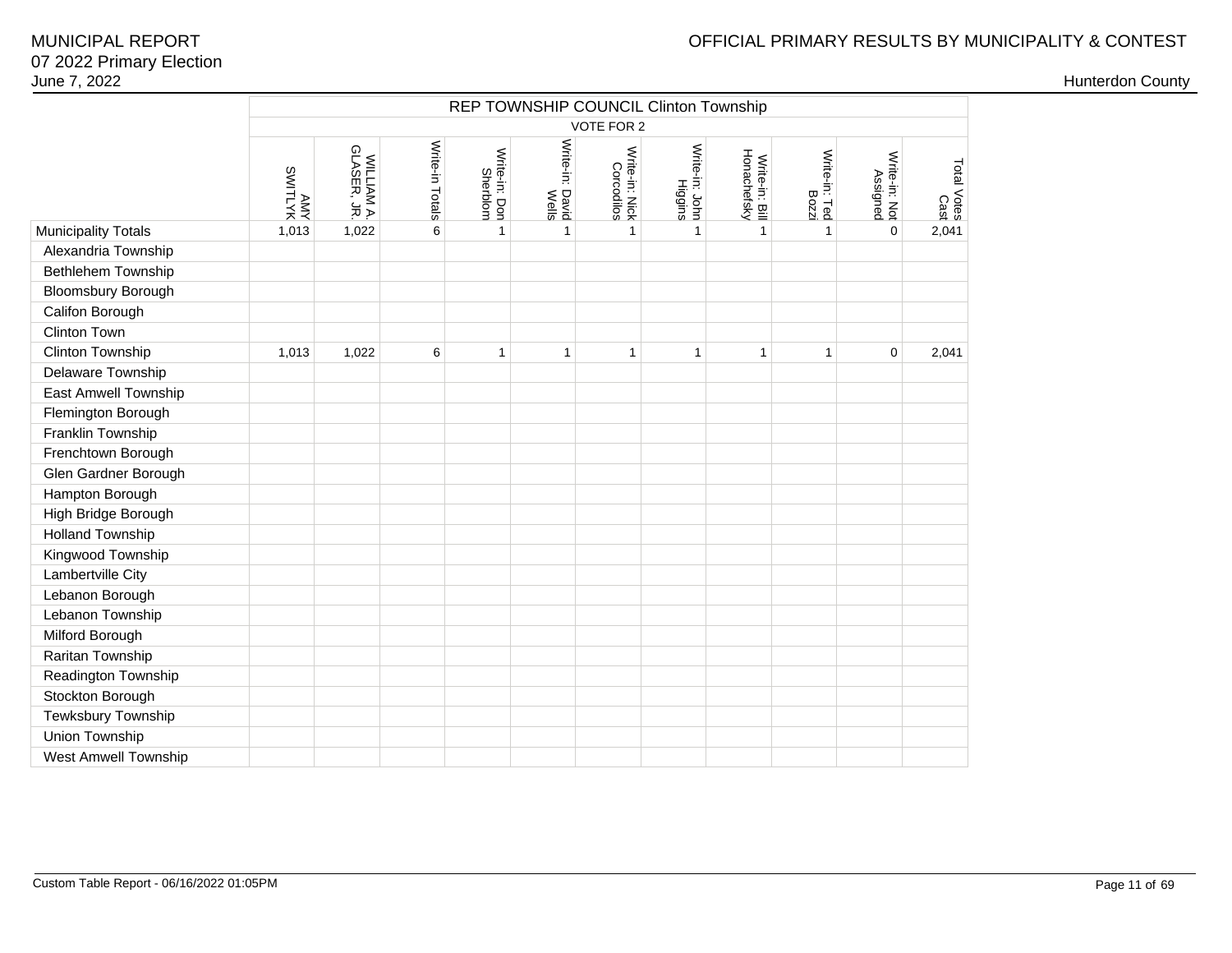|                             | REP TOWNSHIP COMMITTEE Delaware |                 |                            |                          |                     |  |  |  |  |  |  |  |  |
|-----------------------------|---------------------------------|-----------------|----------------------------|--------------------------|---------------------|--|--|--|--|--|--|--|--|
|                             | <b>VOTE FOR 1</b>               |                 |                            |                          |                     |  |  |  |  |  |  |  |  |
|                             | DISEPH ERIC                     | Write-in Totals | Write-in: Alfred<br>Faller | Write-in: No<br>Assigned | Total Votes<br>Cast |  |  |  |  |  |  |  |  |
| <b>Municipality Totals</b>  | 420                             | 1               | 1                          | 0                        | 421                 |  |  |  |  |  |  |  |  |
| Alexandria Township         |                                 |                 |                            |                          |                     |  |  |  |  |  |  |  |  |
| <b>Bethlehem Township</b>   |                                 |                 |                            |                          |                     |  |  |  |  |  |  |  |  |
| <b>Bloomsbury Borough</b>   |                                 |                 |                            |                          |                     |  |  |  |  |  |  |  |  |
| Califon Borough             |                                 |                 |                            |                          |                     |  |  |  |  |  |  |  |  |
| Clinton Town                |                                 |                 |                            |                          |                     |  |  |  |  |  |  |  |  |
| Clinton Township            |                                 |                 |                            |                          |                     |  |  |  |  |  |  |  |  |
| Delaware Township           | 420                             | 1               | 1                          | $\Omega$                 | 421                 |  |  |  |  |  |  |  |  |
| <b>East Amwell Township</b> |                                 |                 |                            |                          |                     |  |  |  |  |  |  |  |  |
| Flemington Borough          |                                 |                 |                            |                          |                     |  |  |  |  |  |  |  |  |
| Franklin Township           |                                 |                 |                            |                          |                     |  |  |  |  |  |  |  |  |
| Frenchtown Borough          |                                 |                 |                            |                          |                     |  |  |  |  |  |  |  |  |
| Glen Gardner Borough        |                                 |                 |                            |                          |                     |  |  |  |  |  |  |  |  |
| Hampton Borough             |                                 |                 |                            |                          |                     |  |  |  |  |  |  |  |  |
| High Bridge Borough         |                                 |                 |                            |                          |                     |  |  |  |  |  |  |  |  |
| <b>Holland Township</b>     |                                 |                 |                            |                          |                     |  |  |  |  |  |  |  |  |
| Kingwood Township           |                                 |                 |                            |                          |                     |  |  |  |  |  |  |  |  |
| Lambertville City           |                                 |                 |                            |                          |                     |  |  |  |  |  |  |  |  |
| Lebanon Borough             |                                 |                 |                            |                          |                     |  |  |  |  |  |  |  |  |
| Lebanon Township            |                                 |                 |                            |                          |                     |  |  |  |  |  |  |  |  |
| Milford Borough             |                                 |                 |                            |                          |                     |  |  |  |  |  |  |  |  |
| Raritan Township            |                                 |                 |                            |                          |                     |  |  |  |  |  |  |  |  |
| Readington Township         |                                 |                 |                            |                          |                     |  |  |  |  |  |  |  |  |
| Stockton Borough            |                                 |                 |                            |                          |                     |  |  |  |  |  |  |  |  |
| Tewksbury Township          |                                 |                 |                            |                          |                     |  |  |  |  |  |  |  |  |
| Union Township              |                                 |                 |                            |                          |                     |  |  |  |  |  |  |  |  |
| <b>West Amwell Township</b> |                                 |                 |                            |                          |                     |  |  |  |  |  |  |  |  |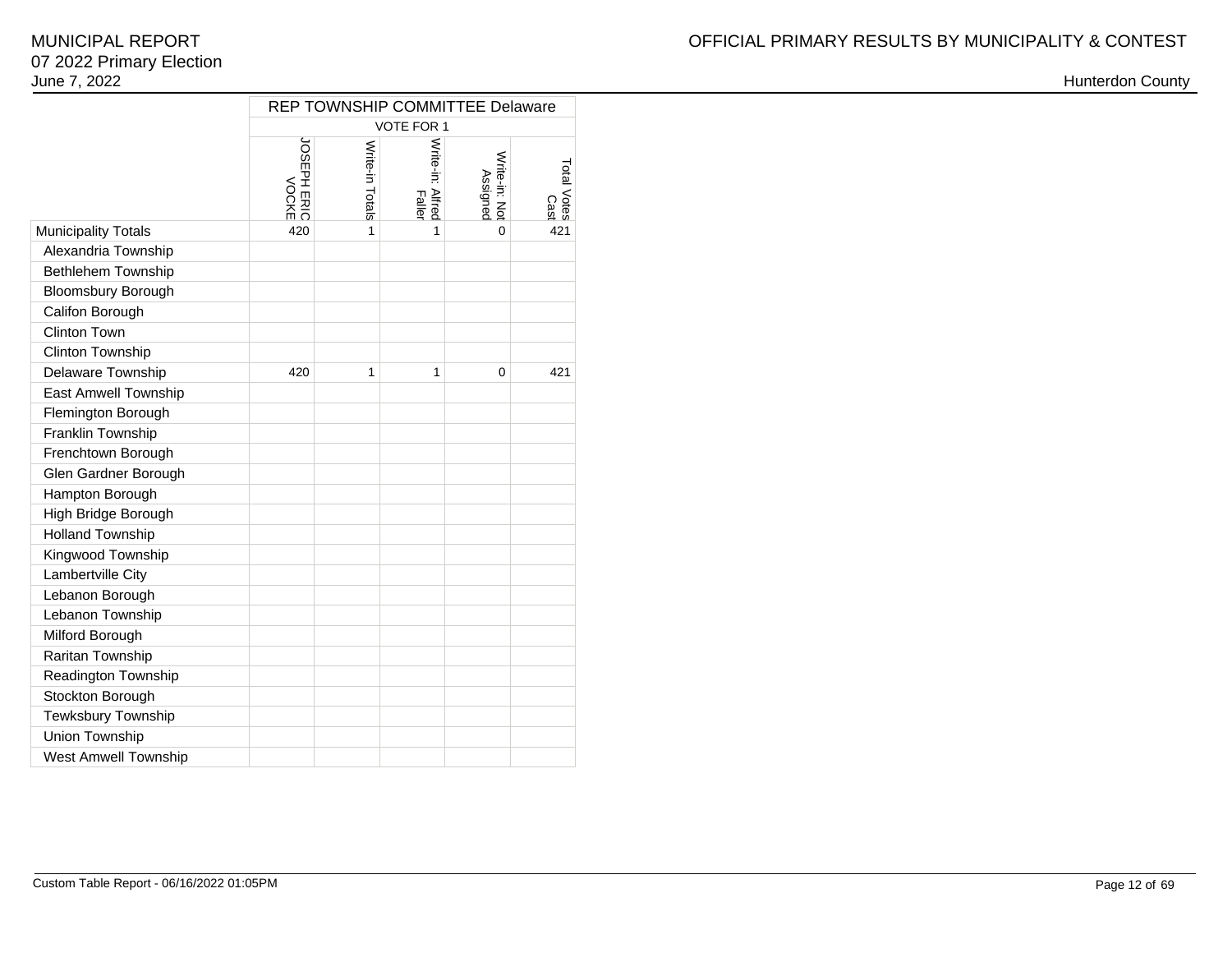|                            | REP TOWNSHIP COMMITTEE East Amwell Township |                    |                 |                            |                                  |                           |                           |                     |  |  |  |  |
|----------------------------|---------------------------------------------|--------------------|-----------------|----------------------------|----------------------------------|---------------------------|---------------------------|---------------------|--|--|--|--|
|                            |                                             |                    |                 | <b>VOTE FOR 2</b>          |                                  |                           |                           |                     |  |  |  |  |
|                            | MARK<br>CASTELLANO                          | KEVIN<br>OSTRANDER | Write-in Totals | Michael Sarno<br>Write-in: | Kraiewski<br>Write-in:<br>Joseph | Write-in:<br>Barbar Wolfe | Write-in: Not<br>Assigned | Total Votes<br>Cast |  |  |  |  |
| <b>Municipality Totals</b> | 318                                         | 312                | 6               | 1                          | 1                                | 1                         | 3                         | 636                 |  |  |  |  |
| Alexandria Township        |                                             |                    |                 |                            |                                  |                           |                           |                     |  |  |  |  |
| Bethlehem Township         |                                             |                    |                 |                            |                                  |                           |                           |                     |  |  |  |  |
| <b>Bloomsbury Borough</b>  |                                             |                    |                 |                            |                                  |                           |                           |                     |  |  |  |  |
| Califon Borough            |                                             |                    |                 |                            |                                  |                           |                           |                     |  |  |  |  |
| Clinton Town               |                                             |                    |                 |                            |                                  |                           |                           |                     |  |  |  |  |
| Clinton Township           |                                             |                    |                 |                            |                                  |                           |                           |                     |  |  |  |  |
| Delaware Township          |                                             |                    |                 |                            |                                  |                           |                           |                     |  |  |  |  |
| East Amwell Township       | 318                                         | 312                | 6               | $\mathbf{1}$               | $\mathbf{1}$                     | $\mathbf{1}$              | 3                         | 636                 |  |  |  |  |
| Flemington Borough         |                                             |                    |                 |                            |                                  |                           |                           |                     |  |  |  |  |
| Franklin Township          |                                             |                    |                 |                            |                                  |                           |                           |                     |  |  |  |  |
| Frenchtown Borough         |                                             |                    |                 |                            |                                  |                           |                           |                     |  |  |  |  |
| Glen Gardner Borough       |                                             |                    |                 |                            |                                  |                           |                           |                     |  |  |  |  |
| Hampton Borough            |                                             |                    |                 |                            |                                  |                           |                           |                     |  |  |  |  |
| High Bridge Borough        |                                             |                    |                 |                            |                                  |                           |                           |                     |  |  |  |  |
| <b>Holland Township</b>    |                                             |                    |                 |                            |                                  |                           |                           |                     |  |  |  |  |
| Kingwood Township          |                                             |                    |                 |                            |                                  |                           |                           |                     |  |  |  |  |
| Lambertville City          |                                             |                    |                 |                            |                                  |                           |                           |                     |  |  |  |  |
| Lebanon Borough            |                                             |                    |                 |                            |                                  |                           |                           |                     |  |  |  |  |
| Lebanon Township           |                                             |                    |                 |                            |                                  |                           |                           |                     |  |  |  |  |
| Milford Borough            |                                             |                    |                 |                            |                                  |                           |                           |                     |  |  |  |  |
| Raritan Township           |                                             |                    |                 |                            |                                  |                           |                           |                     |  |  |  |  |
| Readington Township        |                                             |                    |                 |                            |                                  |                           |                           |                     |  |  |  |  |
| Stockton Borough           |                                             |                    |                 |                            |                                  |                           |                           |                     |  |  |  |  |
| Tewksbury Township         |                                             |                    |                 |                            |                                  |                           |                           |                     |  |  |  |  |
| Union Township             |                                             |                    |                 |                            |                                  |                           |                           |                     |  |  |  |  |
| West Amwell Township       |                                             |                    |                 |                            |                                  |                           |                           |                     |  |  |  |  |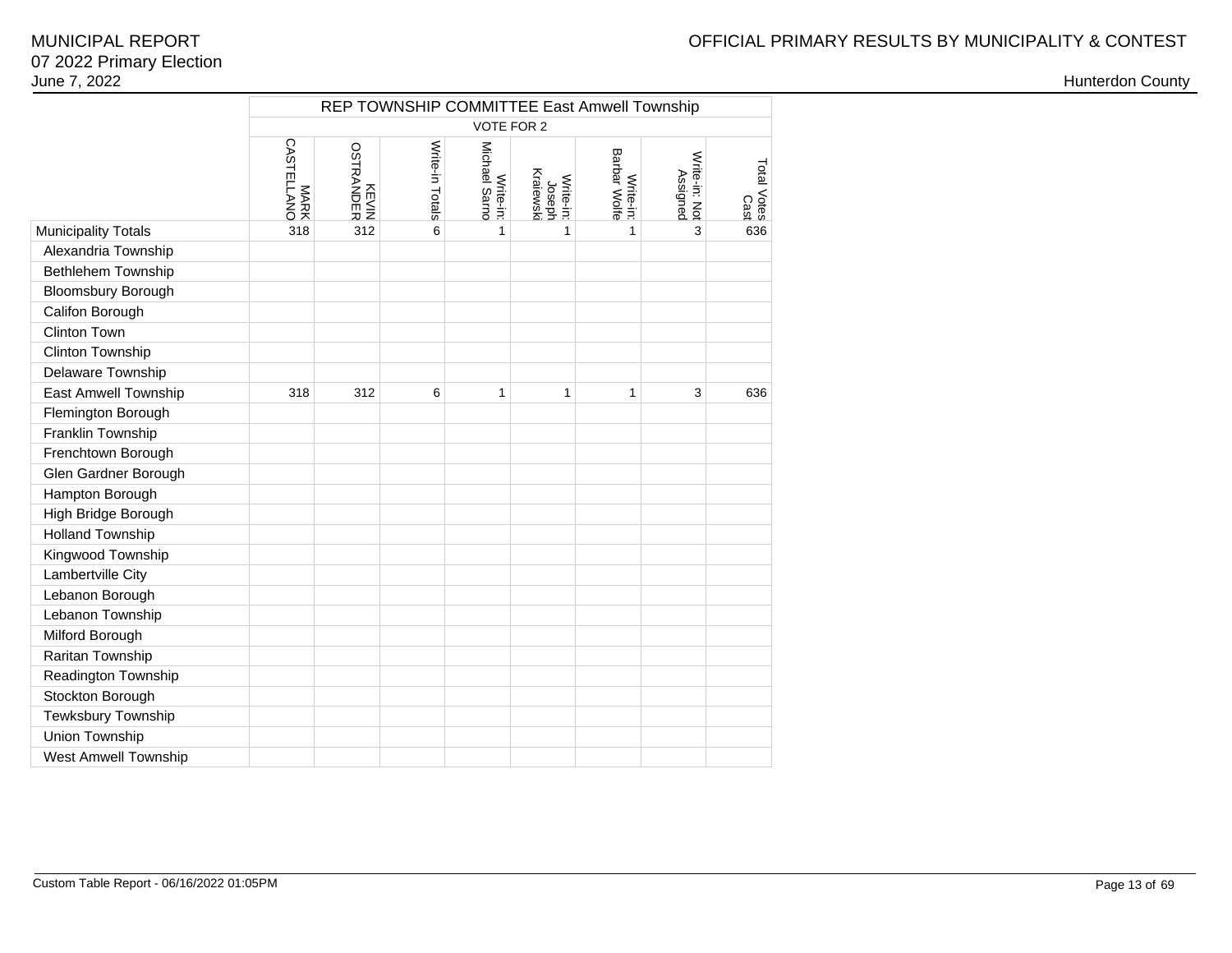## OFFICIAL PRIMARY RESULTS BY MUNICIPALITY & CONTEST

|                             |           |                    | <b>REP MAYOR Flemington Borough</b> |                           |                     | REP BOROUGH COUNCIL FULL Flemington Borough |                    |                         |                        |                           |                     |  |
|-----------------------------|-----------|--------------------|-------------------------------------|---------------------------|---------------------|---------------------------------------------|--------------------|-------------------------|------------------------|---------------------------|---------------------|--|
|                             |           |                    | VOTE FOR 1                          |                           |                     | VOTE FOR 2                                  |                    |                         |                        |                           |                     |  |
|                             | NARCIA A. | ROBERT F.<br>SHORE | Write-in Totals                     | Write-in: Not<br>Assigned | Total Votes<br>Cast | <b>ECKEL</b><br>BONALD                      | JAMES<br>WEINTRAUB | Write-in Totals         | Write-in: Todd<br>Cook | Write-in: Not<br>Assigned | Total Votes<br>Cast |  |
| <b>Municipality Totals</b>  | 240       | 147                | $\mathbf{1}$                        | 1                         | 388                 | 310                                         | 300                | $\overline{\mathbf{4}}$ | $\overline{2}$         | $\overline{2}$            | 614                 |  |
| Alexandria Township         |           |                    |                                     |                           |                     |                                             |                    |                         |                        |                           |                     |  |
| Bethlehem Township          |           |                    |                                     |                           |                     |                                             |                    |                         |                        |                           |                     |  |
| <b>Bloomsbury Borough</b>   |           |                    |                                     |                           |                     |                                             |                    |                         |                        |                           |                     |  |
| Califon Borough             |           |                    |                                     |                           |                     |                                             |                    |                         |                        |                           |                     |  |
| Clinton Town                |           |                    |                                     |                           |                     |                                             |                    |                         |                        |                           |                     |  |
| Clinton Township            |           |                    |                                     |                           |                     |                                             |                    |                         |                        |                           |                     |  |
| Delaware Township           |           |                    |                                     |                           |                     |                                             |                    |                         |                        |                           |                     |  |
| East Amwell Township        |           |                    |                                     |                           |                     |                                             |                    |                         |                        |                           |                     |  |
| Flemington Borough          | 240       | 147                | $\mathbf{1}$                        | $\mathbf{1}$              | 388                 | 310                                         | 300                | $\overline{\mathbf{4}}$ | $\overline{2}$         | $\overline{2}$            | 614                 |  |
| Franklin Township           |           |                    |                                     |                           |                     |                                             |                    |                         |                        |                           |                     |  |
| Frenchtown Borough          |           |                    |                                     |                           |                     |                                             |                    |                         |                        |                           |                     |  |
| Glen Gardner Borough        |           |                    |                                     |                           |                     |                                             |                    |                         |                        |                           |                     |  |
| Hampton Borough             |           |                    |                                     |                           |                     |                                             |                    |                         |                        |                           |                     |  |
| High Bridge Borough         |           |                    |                                     |                           |                     |                                             |                    |                         |                        |                           |                     |  |
| <b>Holland Township</b>     |           |                    |                                     |                           |                     |                                             |                    |                         |                        |                           |                     |  |
| Kingwood Township           |           |                    |                                     |                           |                     |                                             |                    |                         |                        |                           |                     |  |
| Lambertville City           |           |                    |                                     |                           |                     |                                             |                    |                         |                        |                           |                     |  |
| Lebanon Borough             |           |                    |                                     |                           |                     |                                             |                    |                         |                        |                           |                     |  |
| Lebanon Township            |           |                    |                                     |                           |                     |                                             |                    |                         |                        |                           |                     |  |
| Milford Borough             |           |                    |                                     |                           |                     |                                             |                    |                         |                        |                           |                     |  |
| Raritan Township            |           |                    |                                     |                           |                     |                                             |                    |                         |                        |                           |                     |  |
| Readington Township         |           |                    |                                     |                           |                     |                                             |                    |                         |                        |                           |                     |  |
| Stockton Borough            |           |                    |                                     |                           |                     |                                             |                    |                         |                        |                           |                     |  |
| Tewksbury Township          |           |                    |                                     |                           |                     |                                             |                    |                         |                        |                           |                     |  |
| Union Township              |           |                    |                                     |                           |                     |                                             |                    |                         |                        |                           |                     |  |
| <b>West Amwell Township</b> |           |                    |                                     |                           |                     |                                             |                    |                         |                        |                           |                     |  |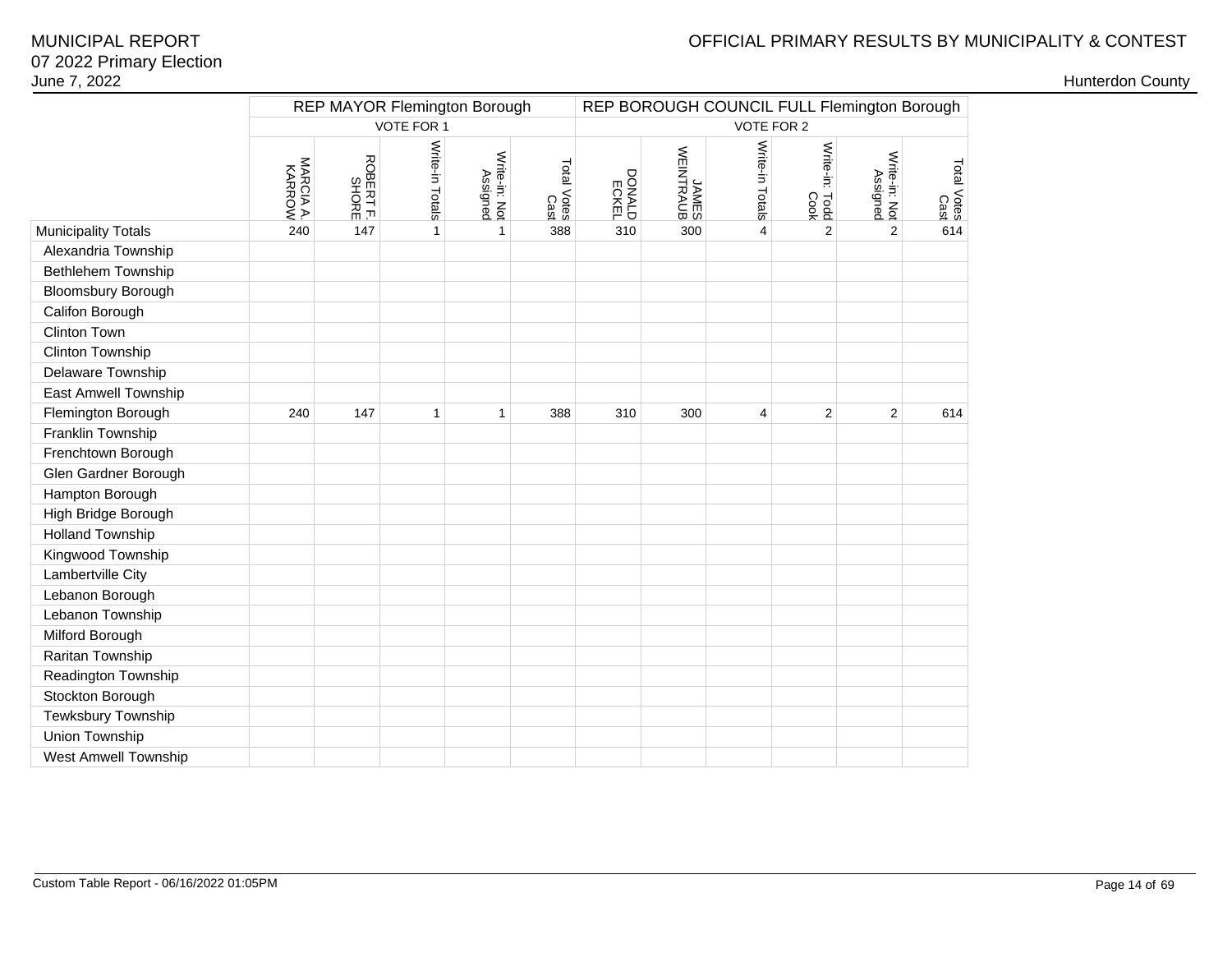## OFFICIAL PRIMARY RESULTS BY MUNICIPALITY & CONTEST

| June 7, 2022              |                    |                                                     |                        |                           |                     |                               |                                          |                 |                     |                     |                           |                     | <b>Hunterdon County</b> |
|---------------------------|--------------------|-----------------------------------------------------|------------------------|---------------------------|---------------------|-------------------------------|------------------------------------------|-----------------|---------------------|---------------------|---------------------------|---------------------|-------------------------|
|                           |                    | REP BOROUGH COUNCIL UNEXPIRED<br>Flemington Borough |                        |                           |                     |                               | REP TOWNSHIP COMMITTEE Franklin Township |                 |                     |                     |                           |                     |                         |
|                           |                    |                                                     | VOTE FOR 1             |                           |                     |                               |                                          |                 | VOTE FOR 2          |                     |                           |                     |                         |
|                           | MILISSA<br>SWINGLE | Write-in Totals                                     | Write-in: Todd<br>Cook | Write-in: Not<br>Assigned | Total Votes<br>Cast | <b>SEBASTIAN<br/>DONARUMA</b> | DEANNA<br>SEIPLE                         | Write-in Totals | Write-in:<br>Other1 | Write-in:<br>Other2 | Write-in: Not<br>Assigned | Total Votes<br>Cast |                         |
| Municipality Totals       | 321                | 3                                                   | $\mathbf{2}$           | $\mathbf{1}$              | 324                 | 340                           | 285                                      | 17              | $\mathbf{1}$        | $\mathbf{1}$        | 15                        | 642                 |                         |
| Alexandria Township       |                    |                                                     |                        |                           |                     |                               |                                          |                 |                     |                     |                           |                     |                         |
| <b>Bethlehem Township</b> |                    |                                                     |                        |                           |                     |                               |                                          |                 |                     |                     |                           |                     |                         |
| Bloomsbury Borough        |                    |                                                     |                        |                           |                     |                               |                                          |                 |                     |                     |                           |                     |                         |
| Califon Borough           |                    |                                                     |                        |                           |                     |                               |                                          |                 |                     |                     |                           |                     |                         |
| Clinton Town              |                    |                                                     |                        |                           |                     |                               |                                          |                 |                     |                     |                           |                     |                         |
| Clinton Township          |                    |                                                     |                        |                           |                     |                               |                                          |                 |                     |                     |                           |                     |                         |
| Delaware Township         |                    |                                                     |                        |                           |                     |                               |                                          |                 |                     |                     |                           |                     |                         |
| East Amwell Township      |                    |                                                     |                        |                           |                     |                               |                                          |                 |                     |                     |                           |                     |                         |
| Flemington Borough        | 321                | 3                                                   | $\overline{2}$         | $\mathbf{1}$              | 324                 |                               |                                          |                 |                     |                     |                           |                     |                         |
| Franklin Township         |                    |                                                     |                        |                           |                     | 340                           | 285                                      | 17              | $\mathbf{1}$        | $\mathbf{1}$        | 15                        | 642                 |                         |
| Frenchtown Borough        |                    |                                                     |                        |                           |                     |                               |                                          |                 |                     |                     |                           |                     |                         |
| Glen Gardner Borough      |                    |                                                     |                        |                           |                     |                               |                                          |                 |                     |                     |                           |                     |                         |
| Hampton Borough           |                    |                                                     |                        |                           |                     |                               |                                          |                 |                     |                     |                           |                     |                         |
| High Bridge Borough       |                    |                                                     |                        |                           |                     |                               |                                          |                 |                     |                     |                           |                     |                         |
| <b>Holland Township</b>   |                    |                                                     |                        |                           |                     |                               |                                          |                 |                     |                     |                           |                     |                         |
| Kingwood Township         |                    |                                                     |                        |                           |                     |                               |                                          |                 |                     |                     |                           |                     |                         |
| Lambertville City         |                    |                                                     |                        |                           |                     |                               |                                          |                 |                     |                     |                           |                     |                         |
| Lebanon Borough           |                    |                                                     |                        |                           |                     |                               |                                          |                 |                     |                     |                           |                     |                         |
| Lebanon Township          |                    |                                                     |                        |                           |                     |                               |                                          |                 |                     |                     |                           |                     |                         |
| Milford Borough           |                    |                                                     |                        |                           |                     |                               |                                          |                 |                     |                     |                           |                     |                         |
| Raritan Township          |                    |                                                     |                        |                           |                     |                               |                                          |                 |                     |                     |                           |                     |                         |
| Readington Township       |                    |                                                     |                        |                           |                     |                               |                                          |                 |                     |                     |                           |                     |                         |
| Stockton Borough          |                    |                                                     |                        |                           |                     |                               |                                          |                 |                     |                     |                           |                     |                         |
| Tewksbury Township        |                    |                                                     |                        |                           |                     |                               |                                          |                 |                     |                     |                           |                     |                         |
| Union Township            |                    |                                                     |                        |                           |                     |                               |                                          |                 |                     |                     |                           |                     |                         |
| West Amwell Township      |                    |                                                     |                        |                           |                     |                               |                                          |                 |                     |                     |                           |                     |                         |
|                           |                    |                                                     |                        |                           |                     |                               |                                          |                 |                     |                     |                           |                     |                         |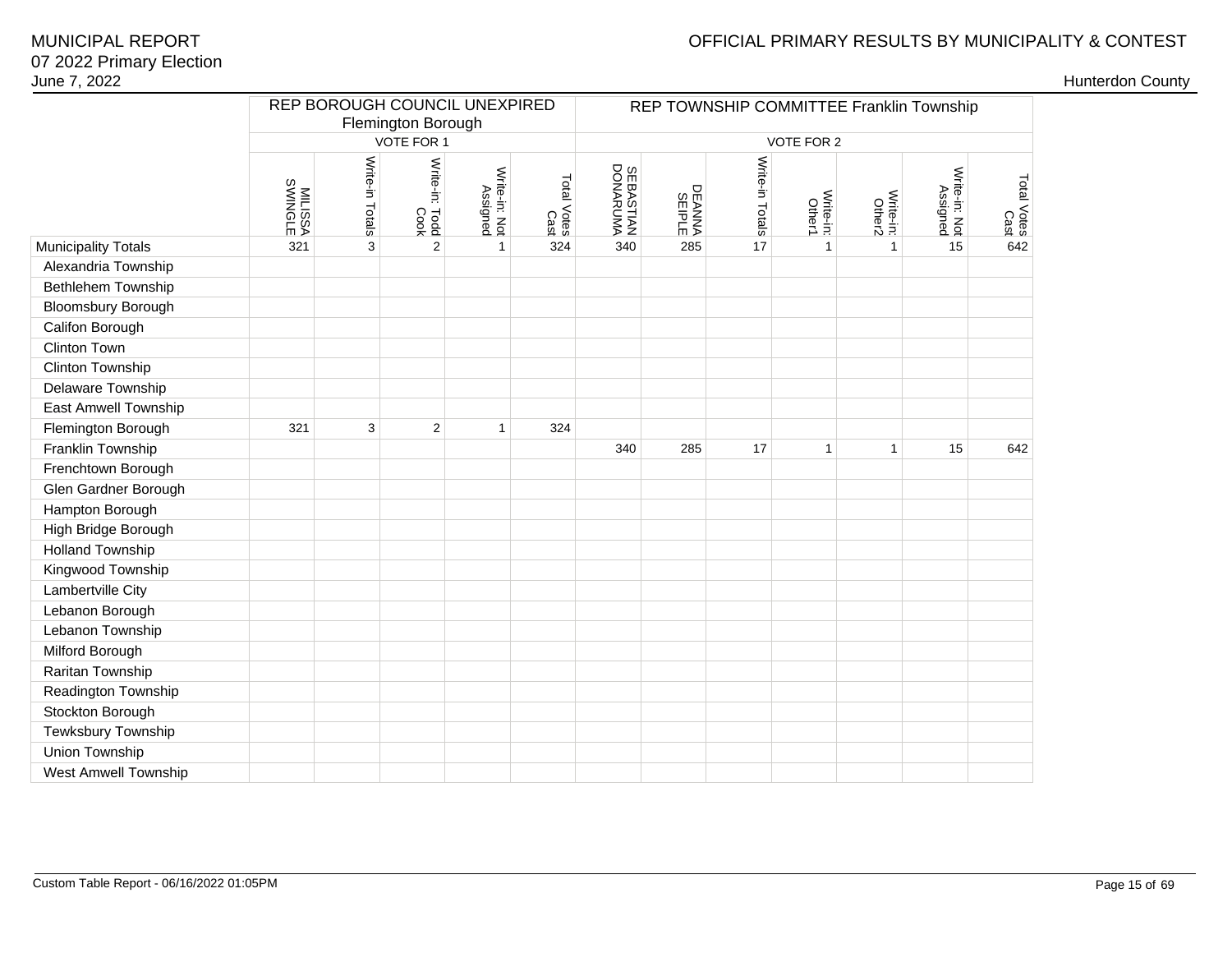# OFFICIAL PRIMARY RESULTS BY MUNICIPALITY & CONTEST

|                            | REP COMMON COUNCIL Frenchtown |                         | REP BOROUGH COUNCIL Glen Gardner |                           |                     |                   |                             |                 |                           |                     |  |
|----------------------------|-------------------------------|-------------------------|----------------------------------|---------------------------|---------------------|-------------------|-----------------------------|-----------------|---------------------------|---------------------|--|
|                            |                               |                         | VOTE FOR 2                       |                           |                     | VOTE FOR 2        |                             |                 |                           |                     |  |
|                            | NO PETITION<br>FILED<br>FILED | NO PETITION<br>PETITION | Write-in Totals                  | Write-in: Not<br>Assigned | Total Votes<br>Cast | <b>JIM AYOTTE</b> | M<br>HOLENSTEI<br>HOLENSTEI | Write-in Totals | Write-in: Not<br>Assigned | Total Votes<br>Cast |  |
| <b>Municipality Totals</b> | $\mathbf 0$                   | $\mathbf 0$             | $\mathbf{1}$                     | $\mathbf{1}$              | $\mathbf{1}$        | 107               | 105                         | $\overline{2}$  | $\overline{2}$            | 214                 |  |
| Alexandria Township        |                               |                         |                                  |                           |                     |                   |                             |                 |                           |                     |  |
| Bethlehem Township         |                               |                         |                                  |                           |                     |                   |                             |                 |                           |                     |  |
| <b>Bloomsbury Borough</b>  |                               |                         |                                  |                           |                     |                   |                             |                 |                           |                     |  |
| Califon Borough            |                               |                         |                                  |                           |                     |                   |                             |                 |                           |                     |  |
| Clinton Town               |                               |                         |                                  |                           |                     |                   |                             |                 |                           |                     |  |
| Clinton Township           |                               |                         |                                  |                           |                     |                   |                             |                 |                           |                     |  |
| Delaware Township          |                               |                         |                                  |                           |                     |                   |                             |                 |                           |                     |  |
| East Amwell Township       |                               |                         |                                  |                           |                     |                   |                             |                 |                           |                     |  |
| Flemington Borough         |                               |                         |                                  |                           |                     |                   |                             |                 |                           |                     |  |
| Franklin Township          |                               |                         |                                  |                           |                     |                   |                             |                 |                           |                     |  |
| Frenchtown Borough         | $\mathbf 0$                   | $\mathbf 0$             | $\mathbf{1}$                     | $\mathbf{1}$              | 1                   |                   |                             |                 |                           |                     |  |
| Glen Gardner Borough       |                               |                         |                                  |                           |                     | 107               | 105                         | $\overline{2}$  | $\overline{2}$            | 214                 |  |
| Hampton Borough            |                               |                         |                                  |                           |                     |                   |                             |                 |                           |                     |  |
| High Bridge Borough        |                               |                         |                                  |                           |                     |                   |                             |                 |                           |                     |  |
| <b>Holland Township</b>    |                               |                         |                                  |                           |                     |                   |                             |                 |                           |                     |  |
| Kingwood Township          |                               |                         |                                  |                           |                     |                   |                             |                 |                           |                     |  |
| Lambertville City          |                               |                         |                                  |                           |                     |                   |                             |                 |                           |                     |  |
| Lebanon Borough            |                               |                         |                                  |                           |                     |                   |                             |                 |                           |                     |  |
| Lebanon Township           |                               |                         |                                  |                           |                     |                   |                             |                 |                           |                     |  |
| Milford Borough            |                               |                         |                                  |                           |                     |                   |                             |                 |                           |                     |  |
| Raritan Township           |                               |                         |                                  |                           |                     |                   |                             |                 |                           |                     |  |
| Readington Township        |                               |                         |                                  |                           |                     |                   |                             |                 |                           |                     |  |
| Stockton Borough           |                               |                         |                                  |                           |                     |                   |                             |                 |                           |                     |  |
| Tewksbury Township         |                               |                         |                                  |                           |                     |                   |                             |                 |                           |                     |  |
| Union Township             |                               |                         |                                  |                           |                     |                   |                             |                 |                           |                     |  |
| West Amwell Township       |                               |                         |                                  |                           |                     |                   |                             |                 |                           |                     |  |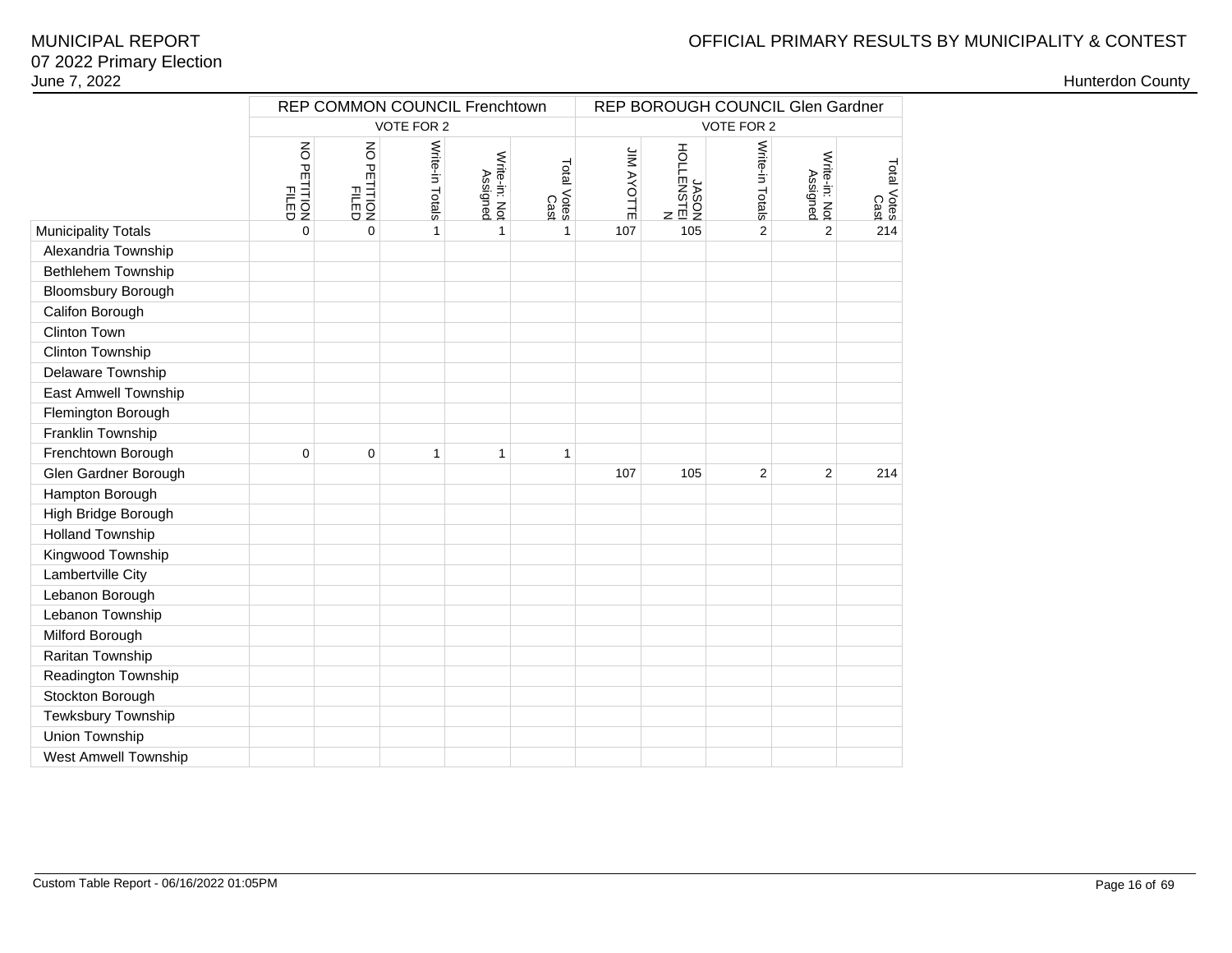# OFFICIAL PRIMARY RESULTS BY MUNICIPALITY & CONTEST

|                            |                              | REP BOROUGH COUNCIL Hampton Borough |                 |                                |                           |                     | REP MAYOR High Bridge Borough |                           |                 |                           |                     |  |
|----------------------------|------------------------------|-------------------------------------|-----------------|--------------------------------|---------------------------|---------------------|-------------------------------|---------------------------|-----------------|---------------------------|---------------------|--|
|                            |                              |                                     | VOTE FOR 2      |                                |                           |                     | VOTE FOR 1                    |                           |                 |                           |                     |  |
|                            | <b>GINOMMORD</b><br>SRUMMOND | CARROLL L.                          | Write-in Totals | Write-in:<br>Robert<br>Hoffman | Write-in: Not<br>Assigned | Total Votes<br>Cast | DOUGLAS<br>WALKER             | <b>STEPHEN</b><br>STRANGE | Write-in Totals | Write-in: Not<br>Assigned | Total Votes<br>Cast |  |
| <b>Municipality Totals</b> | 80                           | 78                                  | $\overline{2}$  | $\overline{2}$                 | $\mathbf 0$               | 160                 | 230                           | 163                       | 1               | $\mathbf{1}$              | 394                 |  |
| Alexandria Township        |                              |                                     |                 |                                |                           |                     |                               |                           |                 |                           |                     |  |
| <b>Bethlehem Township</b>  |                              |                                     |                 |                                |                           |                     |                               |                           |                 |                           |                     |  |
| <b>Bloomsbury Borough</b>  |                              |                                     |                 |                                |                           |                     |                               |                           |                 |                           |                     |  |
| Califon Borough            |                              |                                     |                 |                                |                           |                     |                               |                           |                 |                           |                     |  |
| Clinton Town               |                              |                                     |                 |                                |                           |                     |                               |                           |                 |                           |                     |  |
| Clinton Township           |                              |                                     |                 |                                |                           |                     |                               |                           |                 |                           |                     |  |
| Delaware Township          |                              |                                     |                 |                                |                           |                     |                               |                           |                 |                           |                     |  |
| East Amwell Township       |                              |                                     |                 |                                |                           |                     |                               |                           |                 |                           |                     |  |
| Flemington Borough         |                              |                                     |                 |                                |                           |                     |                               |                           |                 |                           |                     |  |
| Franklin Township          |                              |                                     |                 |                                |                           |                     |                               |                           |                 |                           |                     |  |
| Frenchtown Borough         |                              |                                     |                 |                                |                           |                     |                               |                           |                 |                           |                     |  |
| Glen Gardner Borough       |                              |                                     |                 |                                |                           |                     |                               |                           |                 |                           |                     |  |
| Hampton Borough            | 80                           | 78                                  | 2               | $\overline{2}$                 | 0                         | 160                 |                               |                           |                 |                           |                     |  |
| High Bridge Borough        |                              |                                     |                 |                                |                           |                     | 230                           | 163                       | 1               | 1                         | 394                 |  |
| <b>Holland Township</b>    |                              |                                     |                 |                                |                           |                     |                               |                           |                 |                           |                     |  |
| Kingwood Township          |                              |                                     |                 |                                |                           |                     |                               |                           |                 |                           |                     |  |
| Lambertville City          |                              |                                     |                 |                                |                           |                     |                               |                           |                 |                           |                     |  |
| Lebanon Borough            |                              |                                     |                 |                                |                           |                     |                               |                           |                 |                           |                     |  |
| Lebanon Township           |                              |                                     |                 |                                |                           |                     |                               |                           |                 |                           |                     |  |
| Milford Borough            |                              |                                     |                 |                                |                           |                     |                               |                           |                 |                           |                     |  |
| Raritan Township           |                              |                                     |                 |                                |                           |                     |                               |                           |                 |                           |                     |  |
| Readington Township        |                              |                                     |                 |                                |                           |                     |                               |                           |                 |                           |                     |  |
| Stockton Borough           |                              |                                     |                 |                                |                           |                     |                               |                           |                 |                           |                     |  |
| Tewksbury Township         |                              |                                     |                 |                                |                           |                     |                               |                           |                 |                           |                     |  |
| Union Township             |                              |                                     |                 |                                |                           |                     |                               |                           |                 |                           |                     |  |
| West Amwell Township       |                              |                                     |                 |                                |                           |                     |                               |                           |                 |                           |                     |  |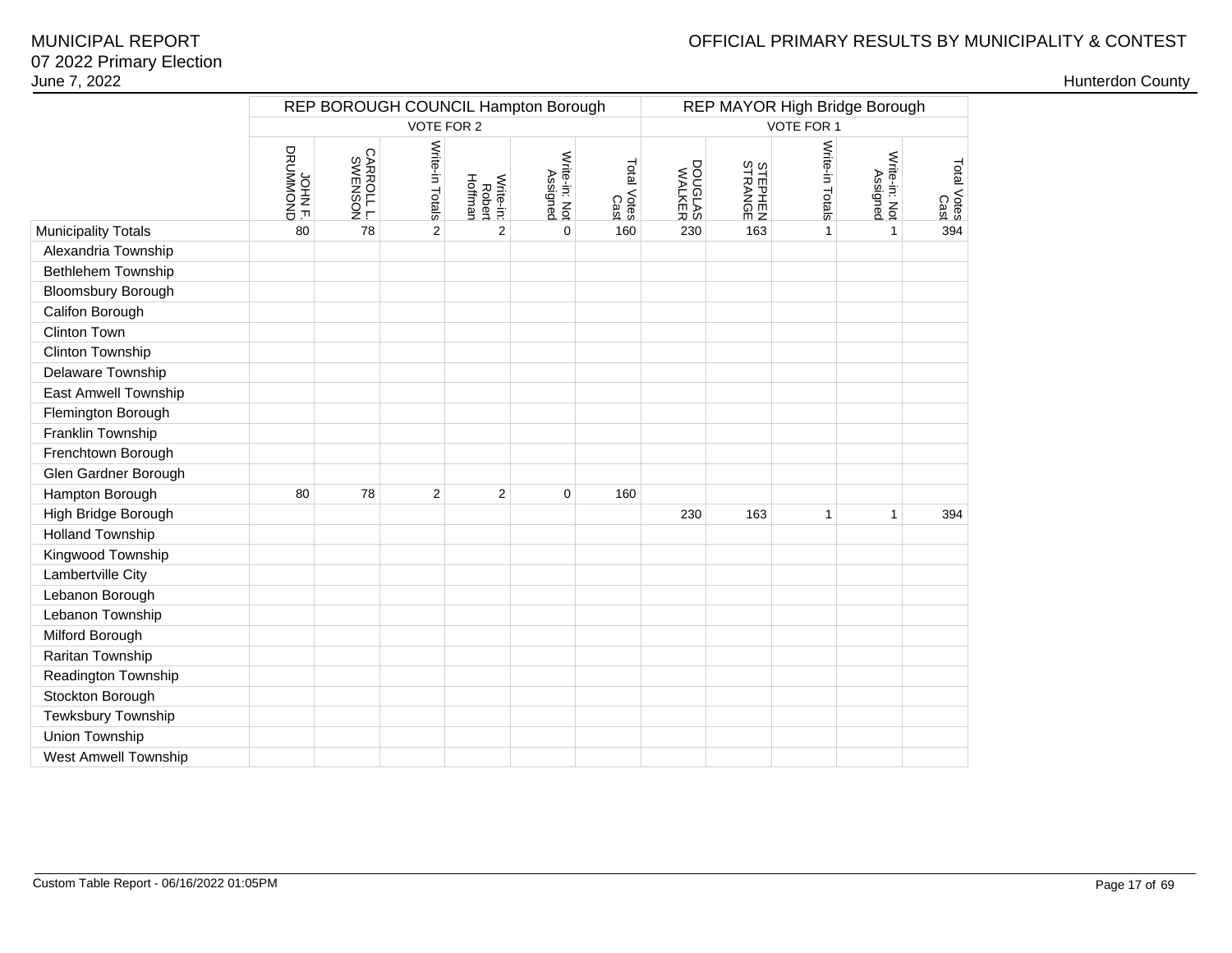# OFFICIAL PRIMARY RESULTS BY MUNICIPALITY & CONTEST

|                            |              |                |                 |                           |                     | REP BOROUGH COUNCIL FULL High Bridge REP BOROUGH COUNCIL UNEXPIRED High<br><b>Bridge Borough</b> |                 |                           |                           |                     |  |  |
|----------------------------|--------------|----------------|-----------------|---------------------------|---------------------|--------------------------------------------------------------------------------------------------|-----------------|---------------------------|---------------------------|---------------------|--|--|
|                            |              |                | VOTE FOR 2      |                           |                     | VOTE FOR 1                                                                                       |                 |                           |                           |                     |  |  |
|                            | HAMH<br>REEN | LONGO<br>LONGO | Write-in Totals | Write-in: Not<br>Assigned | Total Votes<br>Cast | HAVENS<br>MNOENS                                                                                 | Write-in Totals | Write-in: John<br>Musnuff | Write-in: Not<br>Assigned | Total Votes<br>Cast |  |  |
| <b>Municipality Totals</b> | 333          | 344            | 6               | 6                         | 683                 | 337                                                                                              | $\overline{4}$  | $\mathbf{1}$              | 3                         | 341                 |  |  |
| Alexandria Township        |              |                |                 |                           |                     |                                                                                                  |                 |                           |                           |                     |  |  |
| Bethlehem Township         |              |                |                 |                           |                     |                                                                                                  |                 |                           |                           |                     |  |  |
| <b>Bloomsbury Borough</b>  |              |                |                 |                           |                     |                                                                                                  |                 |                           |                           |                     |  |  |
| Califon Borough            |              |                |                 |                           |                     |                                                                                                  |                 |                           |                           |                     |  |  |
| Clinton Town               |              |                |                 |                           |                     |                                                                                                  |                 |                           |                           |                     |  |  |
| Clinton Township           |              |                |                 |                           |                     |                                                                                                  |                 |                           |                           |                     |  |  |
| Delaware Township          |              |                |                 |                           |                     |                                                                                                  |                 |                           |                           |                     |  |  |
| East Amwell Township       |              |                |                 |                           |                     |                                                                                                  |                 |                           |                           |                     |  |  |
| Flemington Borough         |              |                |                 |                           |                     |                                                                                                  |                 |                           |                           |                     |  |  |
| Franklin Township          |              |                |                 |                           |                     |                                                                                                  |                 |                           |                           |                     |  |  |
| Frenchtown Borough         |              |                |                 |                           |                     |                                                                                                  |                 |                           |                           |                     |  |  |
| Glen Gardner Borough       |              |                |                 |                           |                     |                                                                                                  |                 |                           |                           |                     |  |  |
| Hampton Borough            |              |                |                 |                           |                     |                                                                                                  |                 |                           |                           |                     |  |  |
| High Bridge Borough        | 333          | 344            | 6               | 6                         | 683                 | 337                                                                                              | 4               | 1                         | 3                         | 341                 |  |  |
| <b>Holland Township</b>    |              |                |                 |                           |                     |                                                                                                  |                 |                           |                           |                     |  |  |
| Kingwood Township          |              |                |                 |                           |                     |                                                                                                  |                 |                           |                           |                     |  |  |
| Lambertville City          |              |                |                 |                           |                     |                                                                                                  |                 |                           |                           |                     |  |  |
| Lebanon Borough            |              |                |                 |                           |                     |                                                                                                  |                 |                           |                           |                     |  |  |
| Lebanon Township           |              |                |                 |                           |                     |                                                                                                  |                 |                           |                           |                     |  |  |
| Milford Borough            |              |                |                 |                           |                     |                                                                                                  |                 |                           |                           |                     |  |  |
| Raritan Township           |              |                |                 |                           |                     |                                                                                                  |                 |                           |                           |                     |  |  |
| Readington Township        |              |                |                 |                           |                     |                                                                                                  |                 |                           |                           |                     |  |  |
| Stockton Borough           |              |                |                 |                           |                     |                                                                                                  |                 |                           |                           |                     |  |  |
| Tewksbury Township         |              |                |                 |                           |                     |                                                                                                  |                 |                           |                           |                     |  |  |
| Union Township             |              |                |                 |                           |                     |                                                                                                  |                 |                           |                           |                     |  |  |
| West Amwell Township       |              |                |                 |                           |                     |                                                                                                  |                 |                           |                           |                     |  |  |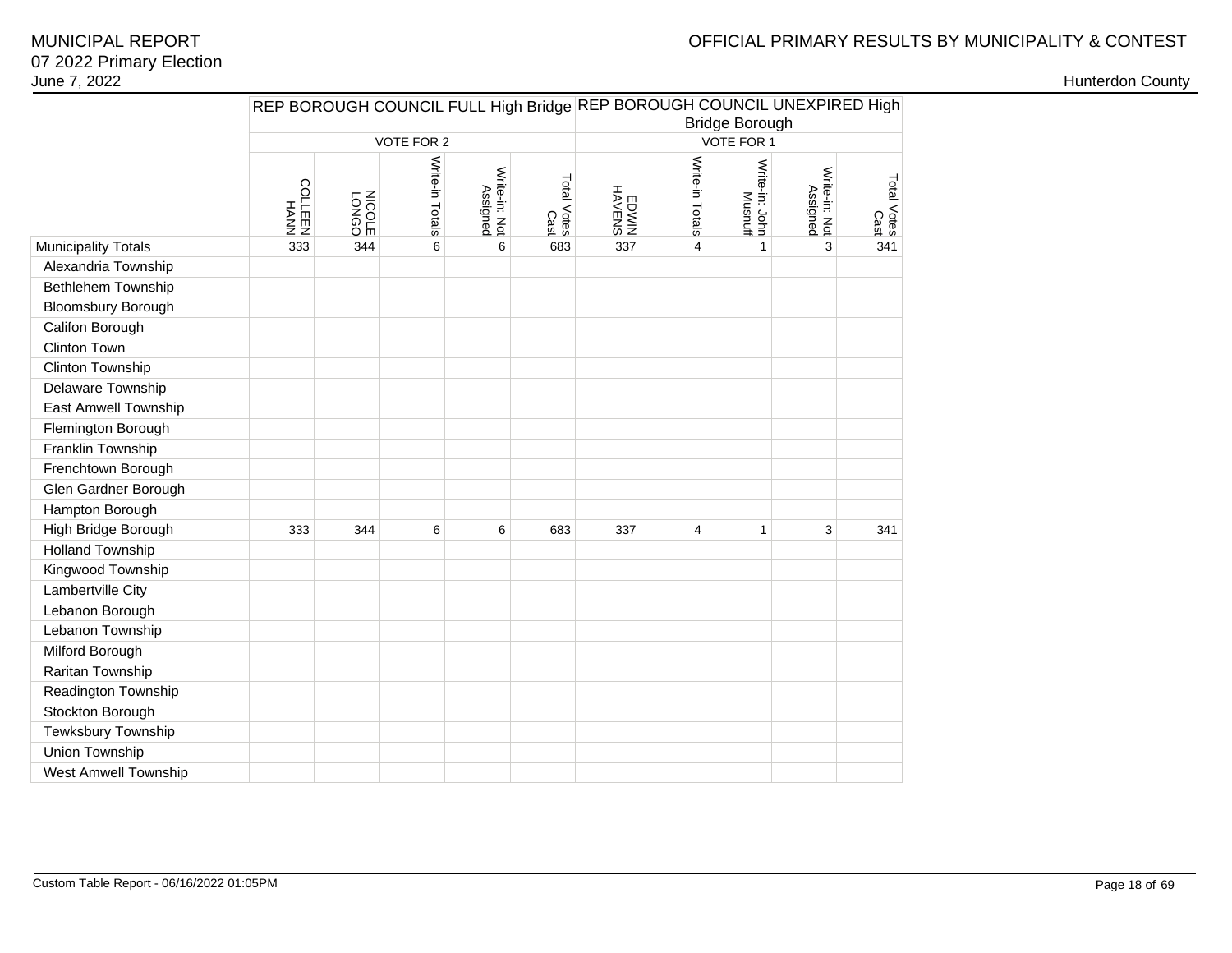# OFFICIAL PRIMARY RESULTS BY MUNICIPALITY & CONTEST

### 07 2022 Primary ElectionJune 7, 2022MUNICIPAL REPORT

|                            | REP TOWNSHIP COMMITTEE FULL Holland |                     |                        |                           |                     | <b>REP TOWNSHIP COMMITTEE</b><br><b>UNEXPIRED Holland Township</b> |                 |                           |                     |  |  |
|----------------------------|-------------------------------------|---------------------|------------------------|---------------------------|---------------------|--------------------------------------------------------------------|-----------------|---------------------------|---------------------|--|--|
|                            |                                     |                     | Township<br>VOTE FOR 2 |                           |                     | VOTE FOR 1                                                         |                 |                           |                     |  |  |
|                            | ROBERTH.<br>THURGARLA               | SCOTT M.<br>WILHELM | Write-in Totals        | Write-in: Not<br>Assigned | Total Votes<br>Cast | DNNOV<br>O BIANU                                                   | Write-in Totals | Write-in: Not<br>Assigned | Total Votes<br>Cast |  |  |
|                            | $\overline{5}$                      |                     |                        |                           |                     |                                                                    |                 |                           |                     |  |  |
| <b>Municipality Totals</b> | 453                                 | 453                 | 1                      | 1                         | 907                 | 452                                                                | $\mathbf 0$     | $\Omega$                  | 452                 |  |  |
| Alexandria Township        |                                     |                     |                        |                           |                     |                                                                    |                 |                           |                     |  |  |
| Bethlehem Township         |                                     |                     |                        |                           |                     |                                                                    |                 |                           |                     |  |  |
| <b>Bloomsbury Borough</b>  |                                     |                     |                        |                           |                     |                                                                    |                 |                           |                     |  |  |
| Califon Borough            |                                     |                     |                        |                           |                     |                                                                    |                 |                           |                     |  |  |
| <b>Clinton Town</b>        |                                     |                     |                        |                           |                     |                                                                    |                 |                           |                     |  |  |
| Clinton Township           |                                     |                     |                        |                           |                     |                                                                    |                 |                           |                     |  |  |
| Delaware Township          |                                     |                     |                        |                           |                     |                                                                    |                 |                           |                     |  |  |
| East Amwell Township       |                                     |                     |                        |                           |                     |                                                                    |                 |                           |                     |  |  |
| Flemington Borough         |                                     |                     |                        |                           |                     |                                                                    |                 |                           |                     |  |  |
| Franklin Township          |                                     |                     |                        |                           |                     |                                                                    |                 |                           |                     |  |  |
| Frenchtown Borough         |                                     |                     |                        |                           |                     |                                                                    |                 |                           |                     |  |  |
| Glen Gardner Borough       |                                     |                     |                        |                           |                     |                                                                    |                 |                           |                     |  |  |
| Hampton Borough            |                                     |                     |                        |                           |                     |                                                                    |                 |                           |                     |  |  |
| High Bridge Borough        |                                     |                     |                        |                           |                     |                                                                    |                 |                           |                     |  |  |
| <b>Holland Township</b>    | 453                                 | 453                 | 1                      | 1                         | 907                 | 452                                                                | $\mathbf 0$     | $\pmb{0}$                 | 452                 |  |  |
| Kingwood Township          |                                     |                     |                        |                           |                     |                                                                    |                 |                           |                     |  |  |
| Lambertville City          |                                     |                     |                        |                           |                     |                                                                    |                 |                           |                     |  |  |
| Lebanon Borough            |                                     |                     |                        |                           |                     |                                                                    |                 |                           |                     |  |  |
| Lebanon Township           |                                     |                     |                        |                           |                     |                                                                    |                 |                           |                     |  |  |
| Milford Borough            |                                     |                     |                        |                           |                     |                                                                    |                 |                           |                     |  |  |
| Raritan Township           |                                     |                     |                        |                           |                     |                                                                    |                 |                           |                     |  |  |
| Readington Township        |                                     |                     |                        |                           |                     |                                                                    |                 |                           |                     |  |  |
| Stockton Borough           |                                     |                     |                        |                           |                     |                                                                    |                 |                           |                     |  |  |
| Tewksbury Township         |                                     |                     |                        |                           |                     |                                                                    |                 |                           |                     |  |  |
| Union Township             |                                     |                     |                        |                           |                     |                                                                    |                 |                           |                     |  |  |
| West Amwell Township       |                                     |                     |                        |                           |                     |                                                                    |                 |                           |                     |  |  |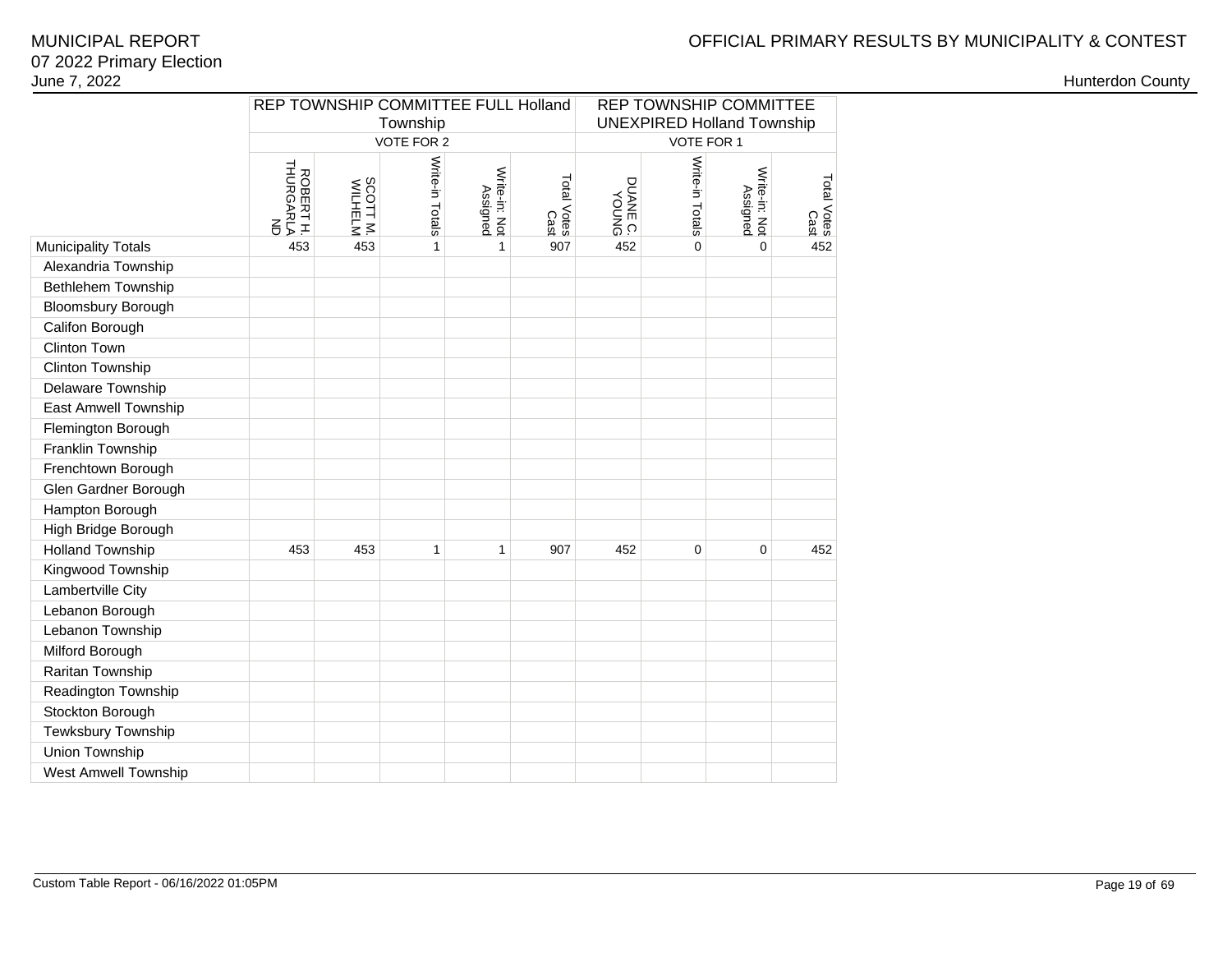|                             | REP TOWNSHIP COMMITTEE Kingwood Township |                       |                 |                           |                           |                                     |  |  |  |  |  |
|-----------------------------|------------------------------------------|-----------------------|-----------------|---------------------------|---------------------------|-------------------------------------|--|--|--|--|--|
|                             |                                          |                       | VOTE FOR 1      |                           |                           |                                     |  |  |  |  |  |
|                             | LANCE<br>RIGGIO                          | THOMAS<br>CIACCIARELL | Write-in Totals | Write-in: Russ<br>Pitzner | Write-in: Not<br>Assigned | Total Votes<br>Notes<br>Cast<br>255 |  |  |  |  |  |
| <b>Municipality Totals</b>  | 283                                      | 268                   | 1               | 1                         | $\Omega$                  |                                     |  |  |  |  |  |
| Alexandria Township         |                                          |                       |                 |                           |                           |                                     |  |  |  |  |  |
| Bethlehem Township          |                                          |                       |                 |                           |                           |                                     |  |  |  |  |  |
| <b>Bloomsbury Borough</b>   |                                          |                       |                 |                           |                           |                                     |  |  |  |  |  |
| Califon Borough             |                                          |                       |                 |                           |                           |                                     |  |  |  |  |  |
| <b>Clinton Town</b>         |                                          |                       |                 |                           |                           |                                     |  |  |  |  |  |
| Clinton Township            |                                          |                       |                 |                           |                           |                                     |  |  |  |  |  |
| Delaware Township           |                                          |                       |                 |                           |                           |                                     |  |  |  |  |  |
| East Amwell Township        |                                          |                       |                 |                           |                           |                                     |  |  |  |  |  |
| Flemington Borough          |                                          |                       |                 |                           |                           |                                     |  |  |  |  |  |
| Franklin Township           |                                          |                       |                 |                           |                           |                                     |  |  |  |  |  |
| Frenchtown Borough          |                                          |                       |                 |                           |                           |                                     |  |  |  |  |  |
| Glen Gardner Borough        |                                          |                       |                 |                           |                           |                                     |  |  |  |  |  |
| Hampton Borough             |                                          |                       |                 |                           |                           |                                     |  |  |  |  |  |
| High Bridge Borough         |                                          |                       |                 |                           |                           |                                     |  |  |  |  |  |
| <b>Holland Township</b>     |                                          |                       |                 |                           |                           |                                     |  |  |  |  |  |
| Kingwood Township           | 283                                      | 268                   | 1               | 1                         | $\mathbf 0$               | 552                                 |  |  |  |  |  |
| Lambertville City           |                                          |                       |                 |                           |                           |                                     |  |  |  |  |  |
| Lebanon Borough             |                                          |                       |                 |                           |                           |                                     |  |  |  |  |  |
| Lebanon Township            |                                          |                       |                 |                           |                           |                                     |  |  |  |  |  |
| Milford Borough             |                                          |                       |                 |                           |                           |                                     |  |  |  |  |  |
| Raritan Township            |                                          |                       |                 |                           |                           |                                     |  |  |  |  |  |
| Readington Township         |                                          |                       |                 |                           |                           |                                     |  |  |  |  |  |
| Stockton Borough            |                                          |                       |                 |                           |                           |                                     |  |  |  |  |  |
| Tewksbury Township          |                                          |                       |                 |                           |                           |                                     |  |  |  |  |  |
| Union Township              |                                          |                       |                 |                           |                           |                                     |  |  |  |  |  |
| <b>West Amwell Township</b> |                                          |                       |                 |                           |                           |                                     |  |  |  |  |  |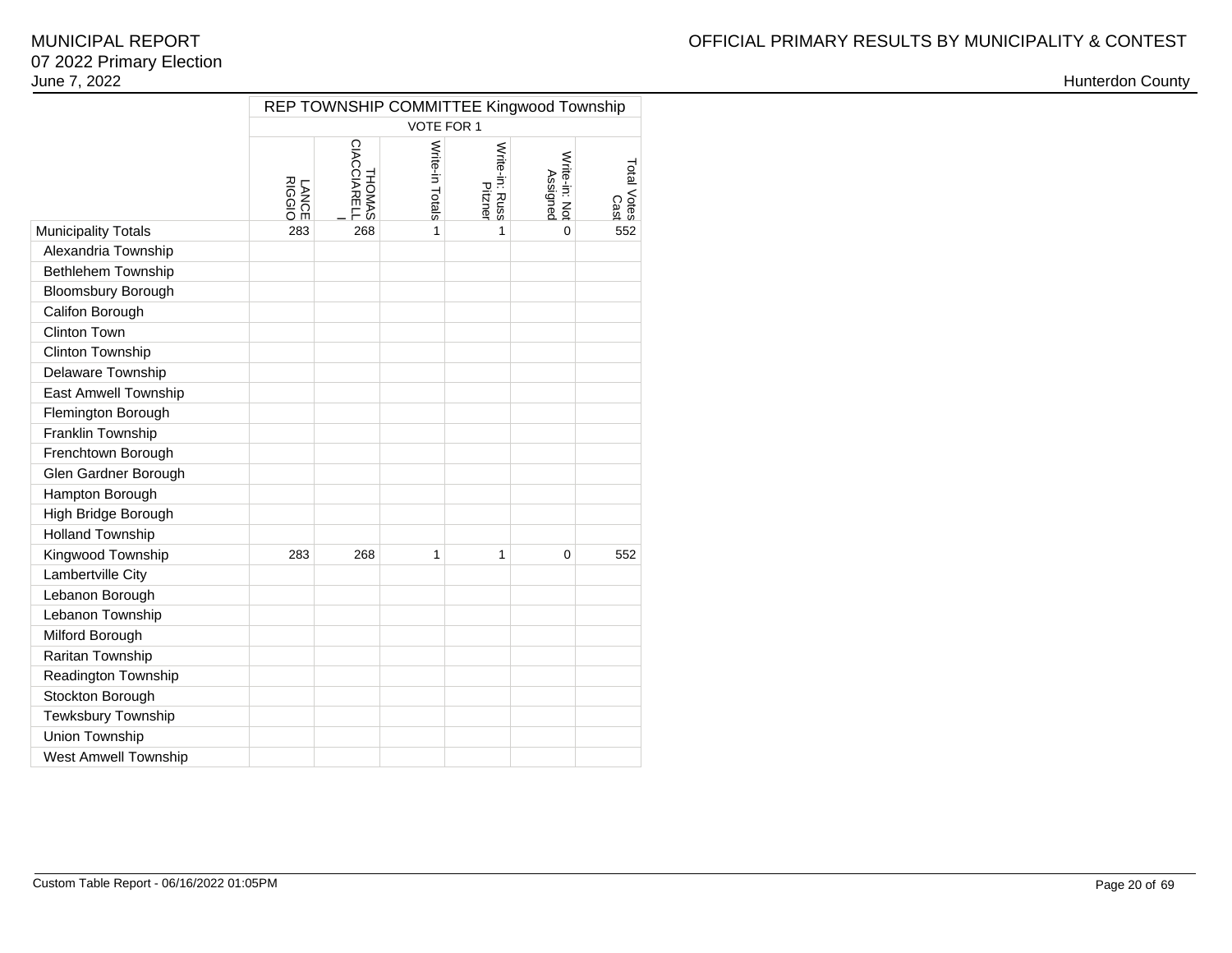|                            | REP CITY COUNCIL Lambertville City            |                                            |                 |                     |                     |                           |                     |  |  |  |  |  |
|----------------------------|-----------------------------------------------|--------------------------------------------|-----------------|---------------------|---------------------|---------------------------|---------------------|--|--|--|--|--|
|                            |                                               |                                            |                 | VOTE FOR 2          |                     |                           |                     |  |  |  |  |  |
|                            | $\overline{5}$<br><b>PETITION</b><br>PETITION | $\overline{5}$<br>PETITION<br><b>FILED</b> | Write-in Totals | Write-in:<br>Other2 | Write-in:<br>Other1 | Write-in: Not<br>Assigned | Total Votes<br>Cast |  |  |  |  |  |
| <b>Municipality Totals</b> | $\overline{0}$                                | $\overline{0}$                             | 5               | $\mathbf{1}$        | 1                   | 3                         | 5                   |  |  |  |  |  |
| Alexandria Township        |                                               |                                            |                 |                     |                     |                           |                     |  |  |  |  |  |
| Bethlehem Township         |                                               |                                            |                 |                     |                     |                           |                     |  |  |  |  |  |
| <b>Bloomsbury Borough</b>  |                                               |                                            |                 |                     |                     |                           |                     |  |  |  |  |  |
| Califon Borough            |                                               |                                            |                 |                     |                     |                           |                     |  |  |  |  |  |
| <b>Clinton Town</b>        |                                               |                                            |                 |                     |                     |                           |                     |  |  |  |  |  |
| Clinton Township           |                                               |                                            |                 |                     |                     |                           |                     |  |  |  |  |  |
| Delaware Township          |                                               |                                            |                 |                     |                     |                           |                     |  |  |  |  |  |
| East Amwell Township       |                                               |                                            |                 |                     |                     |                           |                     |  |  |  |  |  |
| Flemington Borough         |                                               |                                            |                 |                     |                     |                           |                     |  |  |  |  |  |
| Franklin Township          |                                               |                                            |                 |                     |                     |                           |                     |  |  |  |  |  |
| Frenchtown Borough         |                                               |                                            |                 |                     |                     |                           |                     |  |  |  |  |  |
| Glen Gardner Borough       |                                               |                                            |                 |                     |                     |                           |                     |  |  |  |  |  |
| Hampton Borough            |                                               |                                            |                 |                     |                     |                           |                     |  |  |  |  |  |
| High Bridge Borough        |                                               |                                            |                 |                     |                     |                           |                     |  |  |  |  |  |
| <b>Holland Township</b>    |                                               |                                            |                 |                     |                     |                           |                     |  |  |  |  |  |
| Kingwood Township          |                                               |                                            |                 |                     |                     |                           |                     |  |  |  |  |  |
| Lambertville City          | 0                                             | 0                                          | 5               | 1                   | 1                   | 3                         | 5                   |  |  |  |  |  |
| Lebanon Borough            |                                               |                                            |                 |                     |                     |                           |                     |  |  |  |  |  |
| Lebanon Township           |                                               |                                            |                 |                     |                     |                           |                     |  |  |  |  |  |
| Milford Borough            |                                               |                                            |                 |                     |                     |                           |                     |  |  |  |  |  |
| Raritan Township           |                                               |                                            |                 |                     |                     |                           |                     |  |  |  |  |  |
| Readington Township        |                                               |                                            |                 |                     |                     |                           |                     |  |  |  |  |  |
| Stockton Borough           |                                               |                                            |                 |                     |                     |                           |                     |  |  |  |  |  |
| Tewksbury Township         |                                               |                                            |                 |                     |                     |                           |                     |  |  |  |  |  |
| Union Township             |                                               |                                            |                 |                     |                     |                           |                     |  |  |  |  |  |
| West Amwell Township       |                                               |                                            |                 |                     |                     |                           |                     |  |  |  |  |  |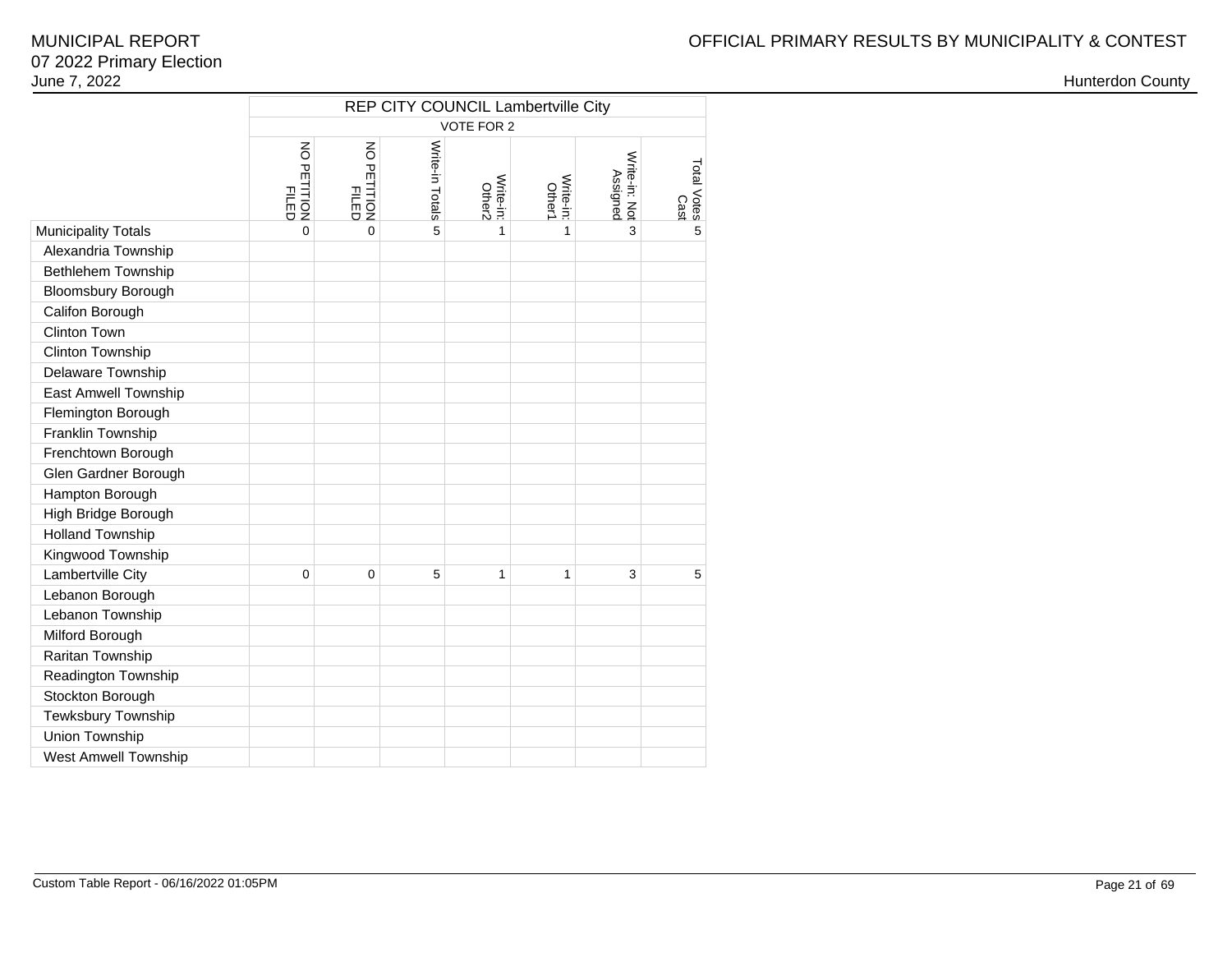# OFFICIAL PRIMARY RESULTS BY MUNICIPALITY & CONTEST

|                             |                    |                  | REP MAYOR Lebanon Borough |                           | REP BOROUGH COUNCIL Lebanon Borough |                        |                      |                 |                           |                     |  |
|-----------------------------|--------------------|------------------|---------------------------|---------------------------|-------------------------------------|------------------------|----------------------|-----------------|---------------------------|---------------------|--|
|                             |                    |                  | VOTE FOR 1                |                           |                                     | <b>VOTE FOR 2</b>      |                      |                 |                           |                     |  |
|                             | JAMES<br>PITTINGER | MARY B.<br>LOGAN | Write-in Totals           | Write-in: Not<br>Assigned | Total Votes<br>Cast                 | GREGORY F.<br>CRAWFORD | JOL<br>DOL<br>ORTESE | Write-in Totals | Write-in: Not<br>Assigned | Total Votes<br>Cast |  |
| <b>Municipality Totals</b>  | 135                | 48               | 0                         | $\mathbf 0$               | 183                                 | 170                    | 155                  | 0               | 0                         | 325                 |  |
| Alexandria Township         |                    |                  |                           |                           |                                     |                        |                      |                 |                           |                     |  |
| <b>Bethlehem Township</b>   |                    |                  |                           |                           |                                     |                        |                      |                 |                           |                     |  |
| <b>Bloomsbury Borough</b>   |                    |                  |                           |                           |                                     |                        |                      |                 |                           |                     |  |
| Califon Borough             |                    |                  |                           |                           |                                     |                        |                      |                 |                           |                     |  |
| Clinton Town                |                    |                  |                           |                           |                                     |                        |                      |                 |                           |                     |  |
| Clinton Township            |                    |                  |                           |                           |                                     |                        |                      |                 |                           |                     |  |
| Delaware Township           |                    |                  |                           |                           |                                     |                        |                      |                 |                           |                     |  |
| <b>East Amwell Township</b> |                    |                  |                           |                           |                                     |                        |                      |                 |                           |                     |  |
| Flemington Borough          |                    |                  |                           |                           |                                     |                        |                      |                 |                           |                     |  |
| Franklin Township           |                    |                  |                           |                           |                                     |                        |                      |                 |                           |                     |  |
| Frenchtown Borough          |                    |                  |                           |                           |                                     |                        |                      |                 |                           |                     |  |
| Glen Gardner Borough        |                    |                  |                           |                           |                                     |                        |                      |                 |                           |                     |  |
| Hampton Borough             |                    |                  |                           |                           |                                     |                        |                      |                 |                           |                     |  |
| High Bridge Borough         |                    |                  |                           |                           |                                     |                        |                      |                 |                           |                     |  |
| <b>Holland Township</b>     |                    |                  |                           |                           |                                     |                        |                      |                 |                           |                     |  |
| Kingwood Township           |                    |                  |                           |                           |                                     |                        |                      |                 |                           |                     |  |
| Lambertville City           |                    |                  |                           |                           |                                     |                        |                      |                 |                           |                     |  |
| Lebanon Borough             | 135                | 48               | $\pmb{0}$                 | $\mathbf 0$               | 183                                 | 170                    | 155                  | 0               | 0                         | 325                 |  |
| Lebanon Township            |                    |                  |                           |                           |                                     |                        |                      |                 |                           |                     |  |
| Milford Borough             |                    |                  |                           |                           |                                     |                        |                      |                 |                           |                     |  |
| Raritan Township            |                    |                  |                           |                           |                                     |                        |                      |                 |                           |                     |  |
| Readington Township         |                    |                  |                           |                           |                                     |                        |                      |                 |                           |                     |  |
| Stockton Borough            |                    |                  |                           |                           |                                     |                        |                      |                 |                           |                     |  |
| Tewksbury Township          |                    |                  |                           |                           |                                     |                        |                      |                 |                           |                     |  |
| Union Township              |                    |                  |                           |                           |                                     |                        |                      |                 |                           |                     |  |
| West Amwell Township        |                    |                  |                           |                           |                                     |                        |                      |                 |                           |                     |  |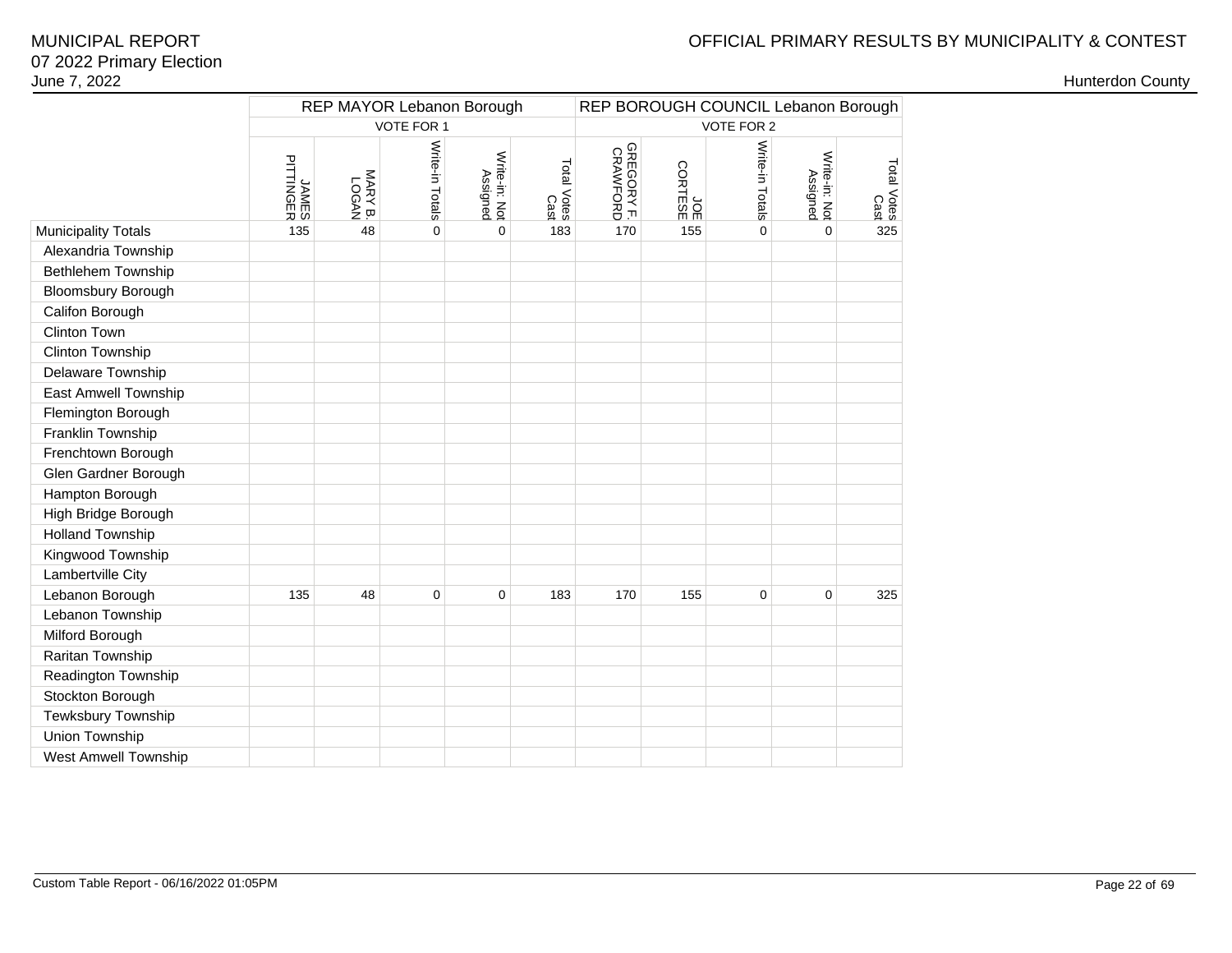| June 7, 2022               |                           |                           |                 |                            |                         |                          |                                  |                                         |                     |                             |                     |                           |                     | <b>Hunterdon County</b> |
|----------------------------|---------------------------|---------------------------|-----------------|----------------------------|-------------------------|--------------------------|----------------------------------|-----------------------------------------|---------------------|-----------------------------|---------------------|---------------------------|---------------------|-------------------------|
|                            |                           |                           |                 |                            |                         |                          |                                  | REP TOWNSHIP COMMITTEE Lebanon Township |                     |                             |                     |                           |                     |                         |
|                            |                           |                           |                 |                            |                         |                          | VOTE FOR 2                       |                                         |                     |                             |                     |                           |                     |                         |
|                            | <b>BEVERLY</b><br>KOEHLER | <b>BRIAN K.</b><br>WUNDER | Write-in Totals | Write-in: Bob<br>Danhauser | Write-in: Guy<br>Wilson | Write-in:<br>Shanon Laiu | Write-in:<br>Sharon<br>Petzinger | Write-in: David<br>Notie-in: David      | Write-in:<br>Other2 | Write-in: Abe<br>Abuchowski | Write-in:<br>Other1 | Write-in: Not<br>Assigned | Total Votes<br>Cast |                         |
|                            |                           |                           |                 |                            |                         |                          |                                  |                                         |                     |                             |                     |                           |                     |                         |
| <b>Municipality Totals</b> | 660                       | 659                       | 46              | $\mathbf{1}$               | 6                       | $\mathbf{1}$             | 5                                | $\mathbf{1}$                            | $\overline{1}$      | $\overline{1}$              | 2                   | 28                        | 1,365               |                         |
| Alexandria Township        |                           |                           |                 |                            |                         |                          |                                  |                                         |                     |                             |                     |                           |                     |                         |
| Bethlehem Township         |                           |                           |                 |                            |                         |                          |                                  |                                         |                     |                             |                     |                           |                     |                         |
| Bloomsbury Borough         |                           |                           |                 |                            |                         |                          |                                  |                                         |                     |                             |                     |                           |                     |                         |
| Califon Borough            |                           |                           |                 |                            |                         |                          |                                  |                                         |                     |                             |                     |                           |                     |                         |
| <b>Clinton Town</b>        |                           |                           |                 |                            |                         |                          |                                  |                                         |                     |                             |                     |                           |                     |                         |
| Clinton Township           |                           |                           |                 |                            |                         |                          |                                  |                                         |                     |                             |                     |                           |                     |                         |
| Delaware Township          |                           |                           |                 |                            |                         |                          |                                  |                                         |                     |                             |                     |                           |                     |                         |
| East Amwell Township       |                           |                           |                 |                            |                         |                          |                                  |                                         |                     |                             |                     |                           |                     |                         |
| Flemington Borough         |                           |                           |                 |                            |                         |                          |                                  |                                         |                     |                             |                     |                           |                     |                         |
| Franklin Township          |                           |                           |                 |                            |                         |                          |                                  |                                         |                     |                             |                     |                           |                     |                         |
| Frenchtown Borough         |                           |                           |                 |                            |                         |                          |                                  |                                         |                     |                             |                     |                           |                     |                         |
| Glen Gardner Borough       |                           |                           |                 |                            |                         |                          |                                  |                                         |                     |                             |                     |                           |                     |                         |
| Hampton Borough            |                           |                           |                 |                            |                         |                          |                                  |                                         |                     |                             |                     |                           |                     |                         |
| High Bridge Borough        |                           |                           |                 |                            |                         |                          |                                  |                                         |                     |                             |                     |                           |                     |                         |
| <b>Holland Township</b>    |                           |                           |                 |                            |                         |                          |                                  |                                         |                     |                             |                     |                           |                     |                         |
| Kingwood Township          |                           |                           |                 |                            |                         |                          |                                  |                                         |                     |                             |                     |                           |                     |                         |
| Lambertville City          |                           |                           |                 |                            |                         |                          |                                  |                                         |                     |                             |                     |                           |                     |                         |
| Lebanon Borough            |                           |                           |                 |                            |                         |                          |                                  |                                         |                     |                             |                     |                           |                     |                         |
| Lebanon Township           | 660                       | 659                       | 46              | $\mathbf{1}$               | 6                       | 1                        | 5                                | $\mathbf{1}$                            | $\mathbf{1}$        | $\overline{1}$              | 2                   | 28                        | 1,365               |                         |
| Milford Borough            |                           |                           |                 |                            |                         |                          |                                  |                                         |                     |                             |                     |                           |                     |                         |
| Raritan Township           |                           |                           |                 |                            |                         |                          |                                  |                                         |                     |                             |                     |                           |                     |                         |
| Readington Township        |                           |                           |                 |                            |                         |                          |                                  |                                         |                     |                             |                     |                           |                     |                         |
| Stockton Borough           |                           |                           |                 |                            |                         |                          |                                  |                                         |                     |                             |                     |                           |                     |                         |
| Tewksbury Township         |                           |                           |                 |                            |                         |                          |                                  |                                         |                     |                             |                     |                           |                     |                         |
| Union Township             |                           |                           |                 |                            |                         |                          |                                  |                                         |                     |                             |                     |                           |                     |                         |
| West Amwell Township       |                           |                           |                 |                            |                         |                          |                                  |                                         |                     |                             |                     |                           |                     |                         |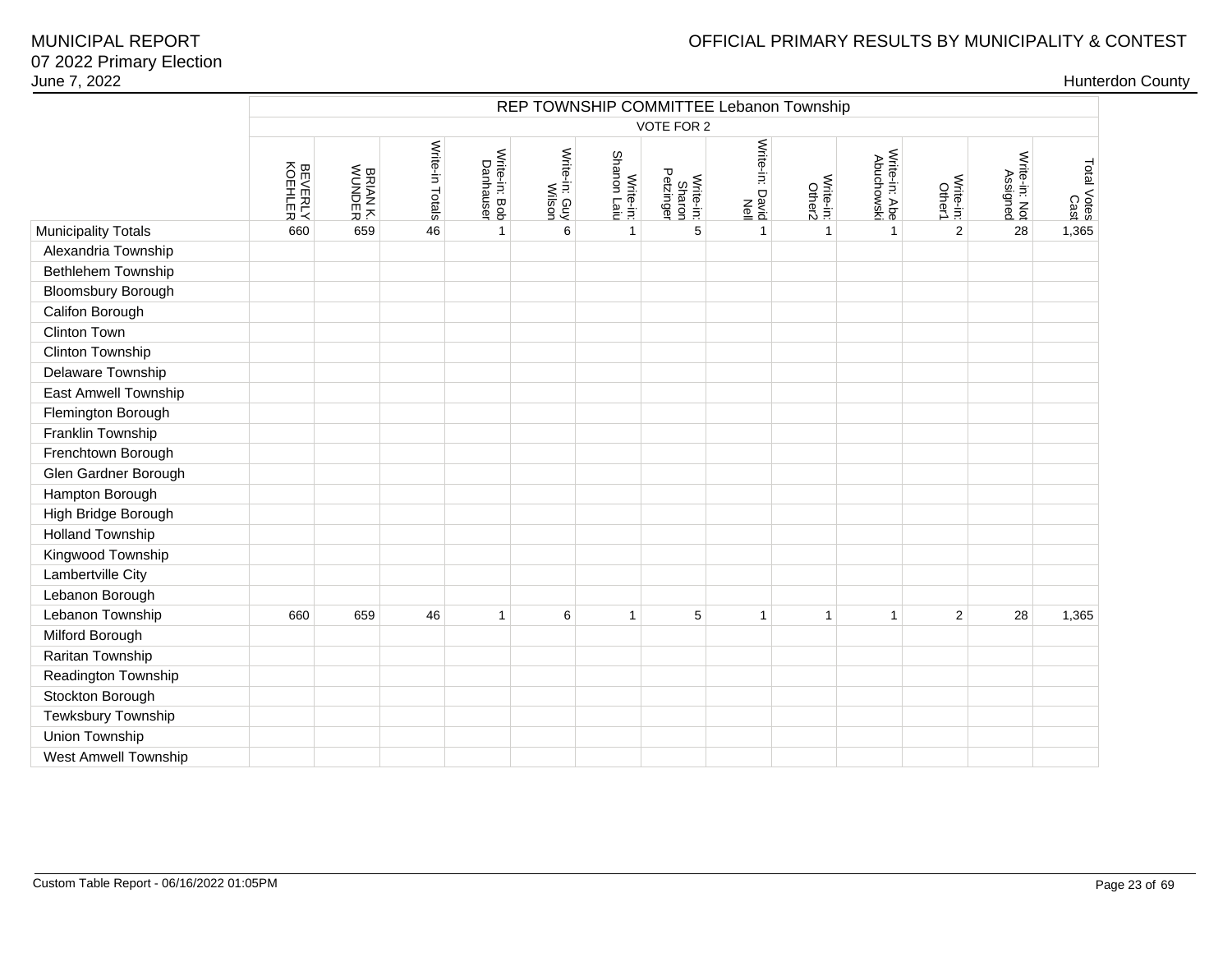|                             | <b>REP BOROUGH COUNCIL Milford Borough</b> |                                               |                 |                       |                           |                     |  |  |  |  |
|-----------------------------|--------------------------------------------|-----------------------------------------------|-----------------|-----------------------|---------------------------|---------------------|--|--|--|--|
|                             |                                            |                                               | VOTE FOR 2      |                       |                           |                     |  |  |  |  |
|                             | <b>NORALIE</b><br>LaFEVRE                  | $\overline{6}$<br><b>PETITION</b><br>PETITION | Write-in Totals | Write-in: Ron<br>Rehl | Write-in: Not<br>Assigned | Total Votes<br>Cast |  |  |  |  |
| <b>Municipality Totals</b>  | 97                                         | $\Omega$                                      | 5               | 5                     | $\Omega$                  | 102                 |  |  |  |  |
| Alexandria Township         |                                            |                                               |                 |                       |                           |                     |  |  |  |  |
| Bethlehem Township          |                                            |                                               |                 |                       |                           |                     |  |  |  |  |
| <b>Bloomsbury Borough</b>   |                                            |                                               |                 |                       |                           |                     |  |  |  |  |
| Califon Borough             |                                            |                                               |                 |                       |                           |                     |  |  |  |  |
| Clinton Town                |                                            |                                               |                 |                       |                           |                     |  |  |  |  |
| Clinton Township            |                                            |                                               |                 |                       |                           |                     |  |  |  |  |
| Delaware Township           |                                            |                                               |                 |                       |                           |                     |  |  |  |  |
| East Amwell Township        |                                            |                                               |                 |                       |                           |                     |  |  |  |  |
| Flemington Borough          |                                            |                                               |                 |                       |                           |                     |  |  |  |  |
| Franklin Township           |                                            |                                               |                 |                       |                           |                     |  |  |  |  |
| Frenchtown Borough          |                                            |                                               |                 |                       |                           |                     |  |  |  |  |
| Glen Gardner Borough        |                                            |                                               |                 |                       |                           |                     |  |  |  |  |
| Hampton Borough             |                                            |                                               |                 |                       |                           |                     |  |  |  |  |
| High Bridge Borough         |                                            |                                               |                 |                       |                           |                     |  |  |  |  |
| <b>Holland Township</b>     |                                            |                                               |                 |                       |                           |                     |  |  |  |  |
| Kingwood Township           |                                            |                                               |                 |                       |                           |                     |  |  |  |  |
| Lambertville City           |                                            |                                               |                 |                       |                           |                     |  |  |  |  |
| Lebanon Borough             |                                            |                                               |                 |                       |                           |                     |  |  |  |  |
| Lebanon Township            |                                            |                                               |                 |                       |                           |                     |  |  |  |  |
| Milford Borough             | 97                                         | $\overline{0}$                                | 5               | 5                     | 0                         | 102                 |  |  |  |  |
| Raritan Township            |                                            |                                               |                 |                       |                           |                     |  |  |  |  |
| Readington Township         |                                            |                                               |                 |                       |                           |                     |  |  |  |  |
| Stockton Borough            |                                            |                                               |                 |                       |                           |                     |  |  |  |  |
| Tewksbury Township          |                                            |                                               |                 |                       |                           |                     |  |  |  |  |
| Union Township              |                                            |                                               |                 |                       |                           |                     |  |  |  |  |
| <b>West Amwell Township</b> |                                            |                                               |                 |                       |                           |                     |  |  |  |  |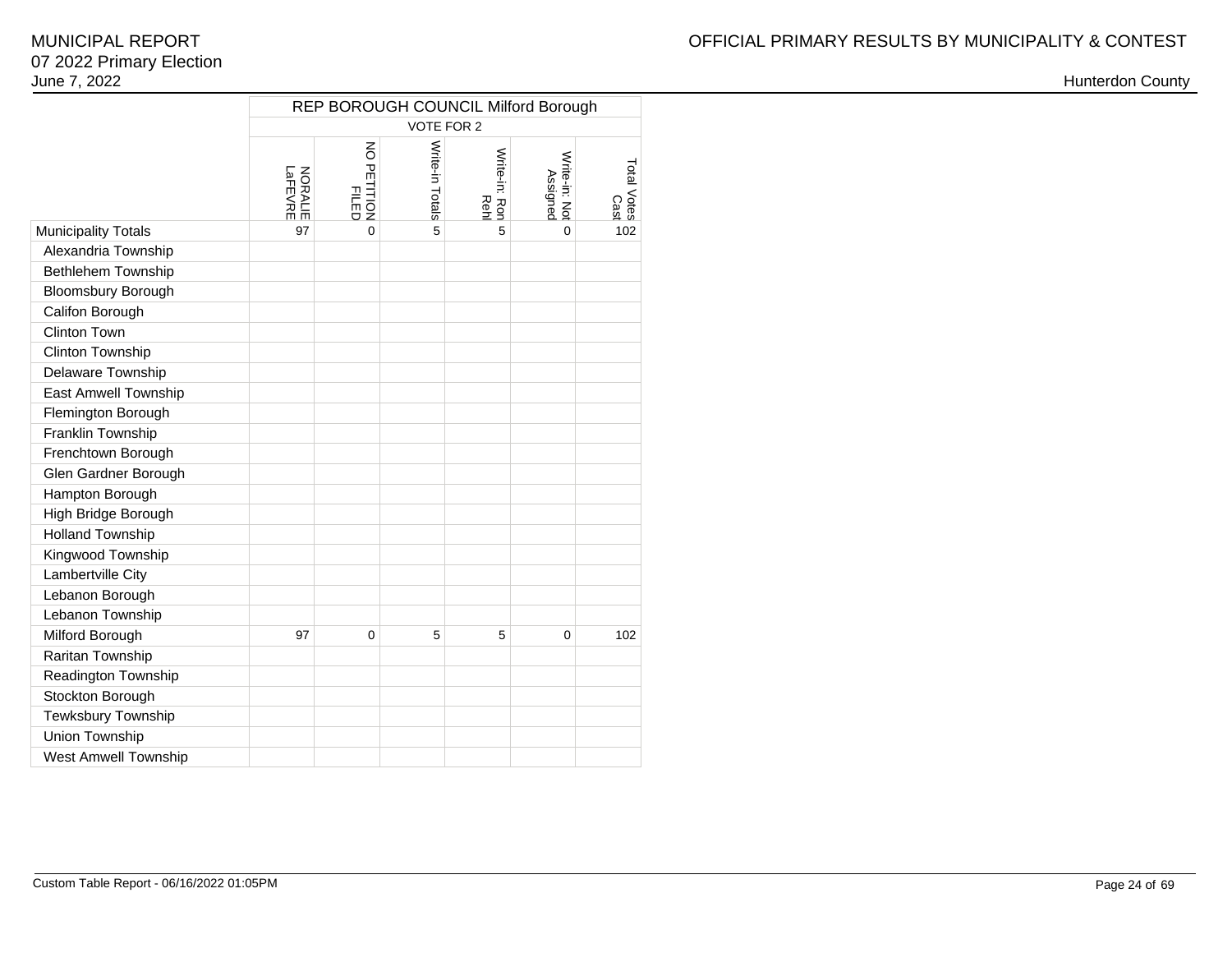|                             |                          | REP TOWNSHIP COMMITTEE Raritan Township |                                |                            |                              |                           |                                                                                                                                                                            |  |  |  |  |  |  |  |
|-----------------------------|--------------------------|-----------------------------------------|--------------------------------|----------------------------|------------------------------|---------------------------|----------------------------------------------------------------------------------------------------------------------------------------------------------------------------|--|--|--|--|--|--|--|
|                             | VOTE FOR 1               |                                         |                                |                            |                              |                           |                                                                                                                                                                            |  |  |  |  |  |  |  |
|                             | <b>SCOTTR</b><br>MacDade | Write-in Totals                         | Write-in:<br>Barbara<br>Sachau | Write-in: Paulo<br>Resende | Write-in: Frank<br>Aprozzese | Write-in: Not<br>Assigned | Total Votes<br>$\begin{array}{c}\n\stackrel{\frown}{\text{or}}\\ \stackrel{\frown}{\text{or}}\\ \stackrel{\frown}{\text{or}}\\ \stackrel{\frown}{\text{or}}\\ \end{array}$ |  |  |  |  |  |  |  |
| <b>Municipality Totals</b>  | 1,739                    | 5                                       | 1                              | 1                          | 1                            | $\overline{2}$            |                                                                                                                                                                            |  |  |  |  |  |  |  |
| Alexandria Township         |                          |                                         |                                |                            |                              |                           |                                                                                                                                                                            |  |  |  |  |  |  |  |
| Bethlehem Township          |                          |                                         |                                |                            |                              |                           |                                                                                                                                                                            |  |  |  |  |  |  |  |
| Bloomsbury Borough          |                          |                                         |                                |                            |                              |                           |                                                                                                                                                                            |  |  |  |  |  |  |  |
| Califon Borough             |                          |                                         |                                |                            |                              |                           |                                                                                                                                                                            |  |  |  |  |  |  |  |
| Clinton Town                |                          |                                         |                                |                            |                              |                           |                                                                                                                                                                            |  |  |  |  |  |  |  |
| Clinton Township            |                          |                                         |                                |                            |                              |                           |                                                                                                                                                                            |  |  |  |  |  |  |  |
| Delaware Township           |                          |                                         |                                |                            |                              |                           |                                                                                                                                                                            |  |  |  |  |  |  |  |
| East Amwell Township        |                          |                                         |                                |                            |                              |                           |                                                                                                                                                                            |  |  |  |  |  |  |  |
| Flemington Borough          |                          |                                         |                                |                            |                              |                           |                                                                                                                                                                            |  |  |  |  |  |  |  |
| Franklin Township           |                          |                                         |                                |                            |                              |                           |                                                                                                                                                                            |  |  |  |  |  |  |  |
| Frenchtown Borough          |                          |                                         |                                |                            |                              |                           |                                                                                                                                                                            |  |  |  |  |  |  |  |
| Glen Gardner Borough        |                          |                                         |                                |                            |                              |                           |                                                                                                                                                                            |  |  |  |  |  |  |  |
| Hampton Borough             |                          |                                         |                                |                            |                              |                           |                                                                                                                                                                            |  |  |  |  |  |  |  |
| High Bridge Borough         |                          |                                         |                                |                            |                              |                           |                                                                                                                                                                            |  |  |  |  |  |  |  |
| <b>Holland Township</b>     |                          |                                         |                                |                            |                              |                           |                                                                                                                                                                            |  |  |  |  |  |  |  |
| Kingwood Township           |                          |                                         |                                |                            |                              |                           |                                                                                                                                                                            |  |  |  |  |  |  |  |
| Lambertville City           |                          |                                         |                                |                            |                              |                           |                                                                                                                                                                            |  |  |  |  |  |  |  |
| Lebanon Borough             |                          |                                         |                                |                            |                              |                           |                                                                                                                                                                            |  |  |  |  |  |  |  |
| Lebanon Township            |                          |                                         |                                |                            |                              |                           |                                                                                                                                                                            |  |  |  |  |  |  |  |
| Milford Borough             |                          |                                         |                                |                            |                              |                           |                                                                                                                                                                            |  |  |  |  |  |  |  |
| Raritan Township            | 1,739                    | 5                                       | 1                              | 1                          | 1                            | $\overline{2}$            | 1,744                                                                                                                                                                      |  |  |  |  |  |  |  |
| Readington Township         |                          |                                         |                                |                            |                              |                           |                                                                                                                                                                            |  |  |  |  |  |  |  |
| Stockton Borough            |                          |                                         |                                |                            |                              |                           |                                                                                                                                                                            |  |  |  |  |  |  |  |
| Tewksbury Township          |                          |                                         |                                |                            |                              |                           |                                                                                                                                                                            |  |  |  |  |  |  |  |
| Union Township              |                          |                                         |                                |                            |                              |                           |                                                                                                                                                                            |  |  |  |  |  |  |  |
| <b>West Amwell Township</b> |                          |                                         |                                |                            |                              |                           |                                                                                                                                                                            |  |  |  |  |  |  |  |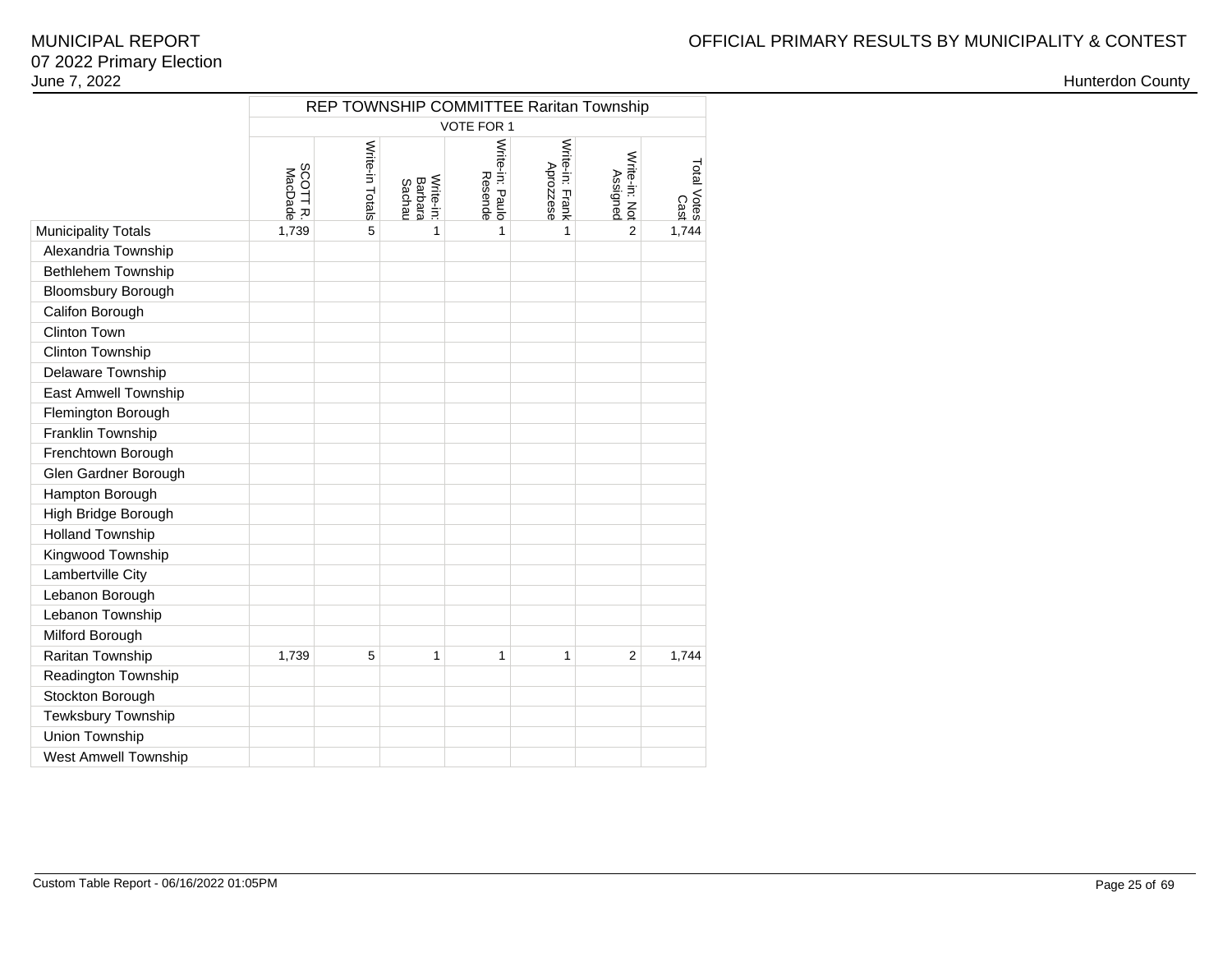|                             | REP TOWNSHIP COMMITTEE Readington Township<br>VOTE FOR 1 |                          |                 |                                 |                          |                                      |                           |                     |  |  |  |  |  |  |
|-----------------------------|----------------------------------------------------------|--------------------------|-----------------|---------------------------------|--------------------------|--------------------------------------|---------------------------|---------------------|--|--|--|--|--|--|
|                             |                                                          |                          |                 |                                 |                          |                                      |                           |                     |  |  |  |  |  |  |
|                             | BETTY ANN<br>FORT                                        | <b>VINCENT</b><br>PANICO | Write-in Totals | Write-in: Scott<br>Scammell III | Trevor Izzo<br>Write-in: | Write-in:<br>Gregory T.<br>Weinstock | Write-in: Not<br>Assigned | Total Votes<br>Cast |  |  |  |  |  |  |
| <b>Municipality Totals</b>  | 777                                                      | 1,578                    | 4               | 1                               | 1                        | 1                                    | 1                         | 2,359               |  |  |  |  |  |  |
| Alexandria Township         |                                                          |                          |                 |                                 |                          |                                      |                           |                     |  |  |  |  |  |  |
| Bethlehem Township          |                                                          |                          |                 |                                 |                          |                                      |                           |                     |  |  |  |  |  |  |
| <b>Bloomsbury Borough</b>   |                                                          |                          |                 |                                 |                          |                                      |                           |                     |  |  |  |  |  |  |
| Califon Borough             |                                                          |                          |                 |                                 |                          |                                      |                           |                     |  |  |  |  |  |  |
| Clinton Town                |                                                          |                          |                 |                                 |                          |                                      |                           |                     |  |  |  |  |  |  |
| Clinton Township            |                                                          |                          |                 |                                 |                          |                                      |                           |                     |  |  |  |  |  |  |
| Delaware Township           |                                                          |                          |                 |                                 |                          |                                      |                           |                     |  |  |  |  |  |  |
| East Amwell Township        |                                                          |                          |                 |                                 |                          |                                      |                           |                     |  |  |  |  |  |  |
| Flemington Borough          |                                                          |                          |                 |                                 |                          |                                      |                           |                     |  |  |  |  |  |  |
| Franklin Township           |                                                          |                          |                 |                                 |                          |                                      |                           |                     |  |  |  |  |  |  |
| Frenchtown Borough          |                                                          |                          |                 |                                 |                          |                                      |                           |                     |  |  |  |  |  |  |
| Glen Gardner Borough        |                                                          |                          |                 |                                 |                          |                                      |                           |                     |  |  |  |  |  |  |
| Hampton Borough             |                                                          |                          |                 |                                 |                          |                                      |                           |                     |  |  |  |  |  |  |
| High Bridge Borough         |                                                          |                          |                 |                                 |                          |                                      |                           |                     |  |  |  |  |  |  |
| <b>Holland Township</b>     |                                                          |                          |                 |                                 |                          |                                      |                           |                     |  |  |  |  |  |  |
| Kingwood Township           |                                                          |                          |                 |                                 |                          |                                      |                           |                     |  |  |  |  |  |  |
| Lambertville City           |                                                          |                          |                 |                                 |                          |                                      |                           |                     |  |  |  |  |  |  |
| Lebanon Borough             |                                                          |                          |                 |                                 |                          |                                      |                           |                     |  |  |  |  |  |  |
| Lebanon Township            |                                                          |                          |                 |                                 |                          |                                      |                           |                     |  |  |  |  |  |  |
| Milford Borough             |                                                          |                          |                 |                                 |                          |                                      |                           |                     |  |  |  |  |  |  |
| Raritan Township            |                                                          |                          |                 |                                 |                          |                                      |                           |                     |  |  |  |  |  |  |
| Readington Township         | 777                                                      | 1,578                    | 4               | 1                               | $\mathbf{1}$             | $\mathbf{1}$                         | 1                         | 2,359               |  |  |  |  |  |  |
| Stockton Borough            |                                                          |                          |                 |                                 |                          |                                      |                           |                     |  |  |  |  |  |  |
| Tewksbury Township          |                                                          |                          |                 |                                 |                          |                                      |                           |                     |  |  |  |  |  |  |
| Union Township              |                                                          |                          |                 |                                 |                          |                                      |                           |                     |  |  |  |  |  |  |
| <b>West Amwell Township</b> |                                                          |                          |                 |                                 |                          |                                      |                           |                     |  |  |  |  |  |  |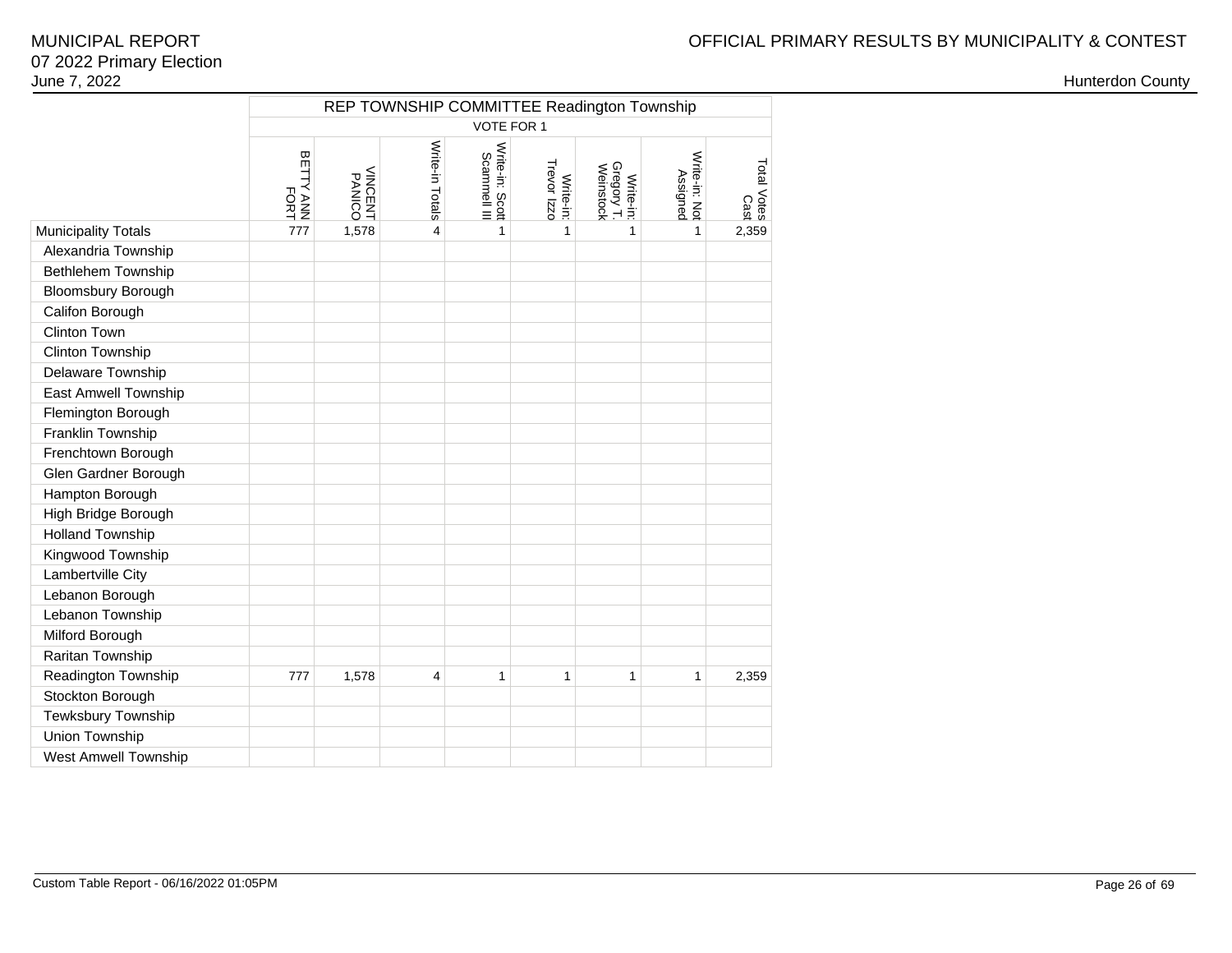|                            | REP MAYOR Stockton Borough<br><b>VOTE FOR 1</b> |                 |                           |                           |                           |                     |  |  |  |  |  |  |  |
|----------------------------|-------------------------------------------------|-----------------|---------------------------|---------------------------|---------------------------|---------------------|--|--|--|--|--|--|--|
|                            | $\overline{6}$<br>PETITION<br>三日                | Write-in Totals | Write-in: Jerry<br>Moowau | Write-in: Aaron<br>Lipsen | Write-in: Not<br>Assigned | Total Votes<br>Cast |  |  |  |  |  |  |  |
| <b>Municipality Totals</b> | $\overline{0}$                                  | $\overline{2}$  | 1                         | $\mathbf{1}$              | 0                         | $\overline{2}$      |  |  |  |  |  |  |  |
| Alexandria Township        |                                                 |                 |                           |                           |                           |                     |  |  |  |  |  |  |  |
| <b>Bethlehem Township</b>  |                                                 |                 |                           |                           |                           |                     |  |  |  |  |  |  |  |
| <b>Bloomsbury Borough</b>  |                                                 |                 |                           |                           |                           |                     |  |  |  |  |  |  |  |
| Califon Borough            |                                                 |                 |                           |                           |                           |                     |  |  |  |  |  |  |  |
| Clinton Town               |                                                 |                 |                           |                           |                           |                     |  |  |  |  |  |  |  |
| Clinton Township           |                                                 |                 |                           |                           |                           |                     |  |  |  |  |  |  |  |
| Delaware Township          |                                                 |                 |                           |                           |                           |                     |  |  |  |  |  |  |  |
| East Amwell Township       |                                                 |                 |                           |                           |                           |                     |  |  |  |  |  |  |  |
| Flemington Borough         |                                                 |                 |                           |                           |                           |                     |  |  |  |  |  |  |  |
| Franklin Township          |                                                 |                 |                           |                           |                           |                     |  |  |  |  |  |  |  |
| Frenchtown Borough         |                                                 |                 |                           |                           |                           |                     |  |  |  |  |  |  |  |
| Glen Gardner Borough       |                                                 |                 |                           |                           |                           |                     |  |  |  |  |  |  |  |
| Hampton Borough            |                                                 |                 |                           |                           |                           |                     |  |  |  |  |  |  |  |
| High Bridge Borough        |                                                 |                 |                           |                           |                           |                     |  |  |  |  |  |  |  |
| <b>Holland Township</b>    |                                                 |                 |                           |                           |                           |                     |  |  |  |  |  |  |  |
| Kingwood Township          |                                                 |                 |                           |                           |                           |                     |  |  |  |  |  |  |  |
| Lambertville City          |                                                 |                 |                           |                           |                           |                     |  |  |  |  |  |  |  |
| Lebanon Borough            |                                                 |                 |                           |                           |                           |                     |  |  |  |  |  |  |  |
| Lebanon Township           |                                                 |                 |                           |                           |                           |                     |  |  |  |  |  |  |  |
| Milford Borough            |                                                 |                 |                           |                           |                           |                     |  |  |  |  |  |  |  |
| Raritan Township           |                                                 |                 |                           |                           |                           |                     |  |  |  |  |  |  |  |
| Readington Township        |                                                 |                 |                           |                           |                           |                     |  |  |  |  |  |  |  |
| Stockton Borough           | 0                                               | $\overline{2}$  | 1                         | 1                         | 0                         | $\overline{2}$      |  |  |  |  |  |  |  |
| Tewksbury Township         |                                                 |                 |                           |                           |                           |                     |  |  |  |  |  |  |  |
| Union Township             |                                                 |                 |                           |                           |                           |                     |  |  |  |  |  |  |  |
| West Amwell Township       |                                                 |                 |                           |                           |                           |                     |  |  |  |  |  |  |  |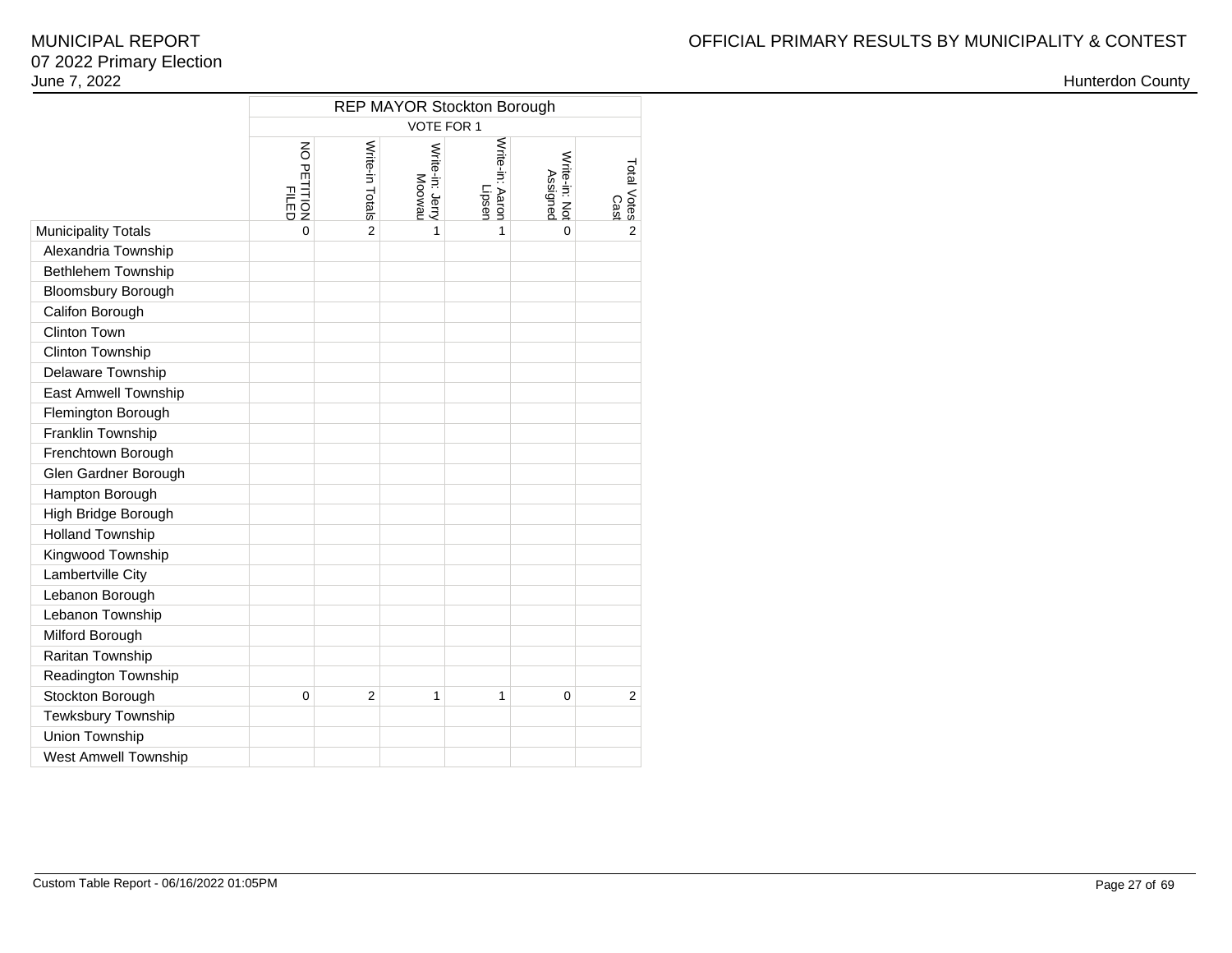|                             | REP COMMON COUNCIL Stockton Borough<br>VOTE FOR 2 |                         |                 |                          |                           |                     |  |  |  |  |  |  |  |  |
|-----------------------------|---------------------------------------------------|-------------------------|-----------------|--------------------------|---------------------------|---------------------|--|--|--|--|--|--|--|--|
|                             | VANDEGRIFT<br>DONALD                              | NO PETITION<br>PETITION | Write-in Totals | Write-in: Jerry<br>Moowa | Write-in: Not<br>Assigned | Total Votes<br>Cast |  |  |  |  |  |  |  |  |
| <b>Municipality Totals</b>  | 26                                                | $\overline{0}$          | 1               | 1                        | $\Omega$                  | 27                  |  |  |  |  |  |  |  |  |
| Alexandria Township         |                                                   |                         |                 |                          |                           |                     |  |  |  |  |  |  |  |  |
| Bethlehem Township          |                                                   |                         |                 |                          |                           |                     |  |  |  |  |  |  |  |  |
| <b>Bloomsbury Borough</b>   |                                                   |                         |                 |                          |                           |                     |  |  |  |  |  |  |  |  |
| Califon Borough             |                                                   |                         |                 |                          |                           |                     |  |  |  |  |  |  |  |  |
| Clinton Town                |                                                   |                         |                 |                          |                           |                     |  |  |  |  |  |  |  |  |
| Clinton Township            |                                                   |                         |                 |                          |                           |                     |  |  |  |  |  |  |  |  |
| Delaware Township           |                                                   |                         |                 |                          |                           |                     |  |  |  |  |  |  |  |  |
| East Amwell Township        |                                                   |                         |                 |                          |                           |                     |  |  |  |  |  |  |  |  |
| Flemington Borough          |                                                   |                         |                 |                          |                           |                     |  |  |  |  |  |  |  |  |
| Franklin Township           |                                                   |                         |                 |                          |                           |                     |  |  |  |  |  |  |  |  |
| Frenchtown Borough          |                                                   |                         |                 |                          |                           |                     |  |  |  |  |  |  |  |  |
| Glen Gardner Borough        |                                                   |                         |                 |                          |                           |                     |  |  |  |  |  |  |  |  |
| Hampton Borough             |                                                   |                         |                 |                          |                           |                     |  |  |  |  |  |  |  |  |
| High Bridge Borough         |                                                   |                         |                 |                          |                           |                     |  |  |  |  |  |  |  |  |
| <b>Holland Township</b>     |                                                   |                         |                 |                          |                           |                     |  |  |  |  |  |  |  |  |
| Kingwood Township           |                                                   |                         |                 |                          |                           |                     |  |  |  |  |  |  |  |  |
| Lambertville City           |                                                   |                         |                 |                          |                           |                     |  |  |  |  |  |  |  |  |
| Lebanon Borough             |                                                   |                         |                 |                          |                           |                     |  |  |  |  |  |  |  |  |
| Lebanon Township            |                                                   |                         |                 |                          |                           |                     |  |  |  |  |  |  |  |  |
| Milford Borough             |                                                   |                         |                 |                          |                           |                     |  |  |  |  |  |  |  |  |
| Raritan Township            |                                                   |                         |                 |                          |                           |                     |  |  |  |  |  |  |  |  |
| Readington Township         |                                                   |                         |                 |                          |                           |                     |  |  |  |  |  |  |  |  |
| Stockton Borough            | 26                                                | $\mathbf 0$             | $\mathbf{1}$    | $\mathbf{1}$             | 0                         | 27                  |  |  |  |  |  |  |  |  |
| Tewksbury Township          |                                                   |                         |                 |                          |                           |                     |  |  |  |  |  |  |  |  |
| Union Township              |                                                   |                         |                 |                          |                           |                     |  |  |  |  |  |  |  |  |
| <b>West Amwell Township</b> |                                                   |                         |                 |                          |                           |                     |  |  |  |  |  |  |  |  |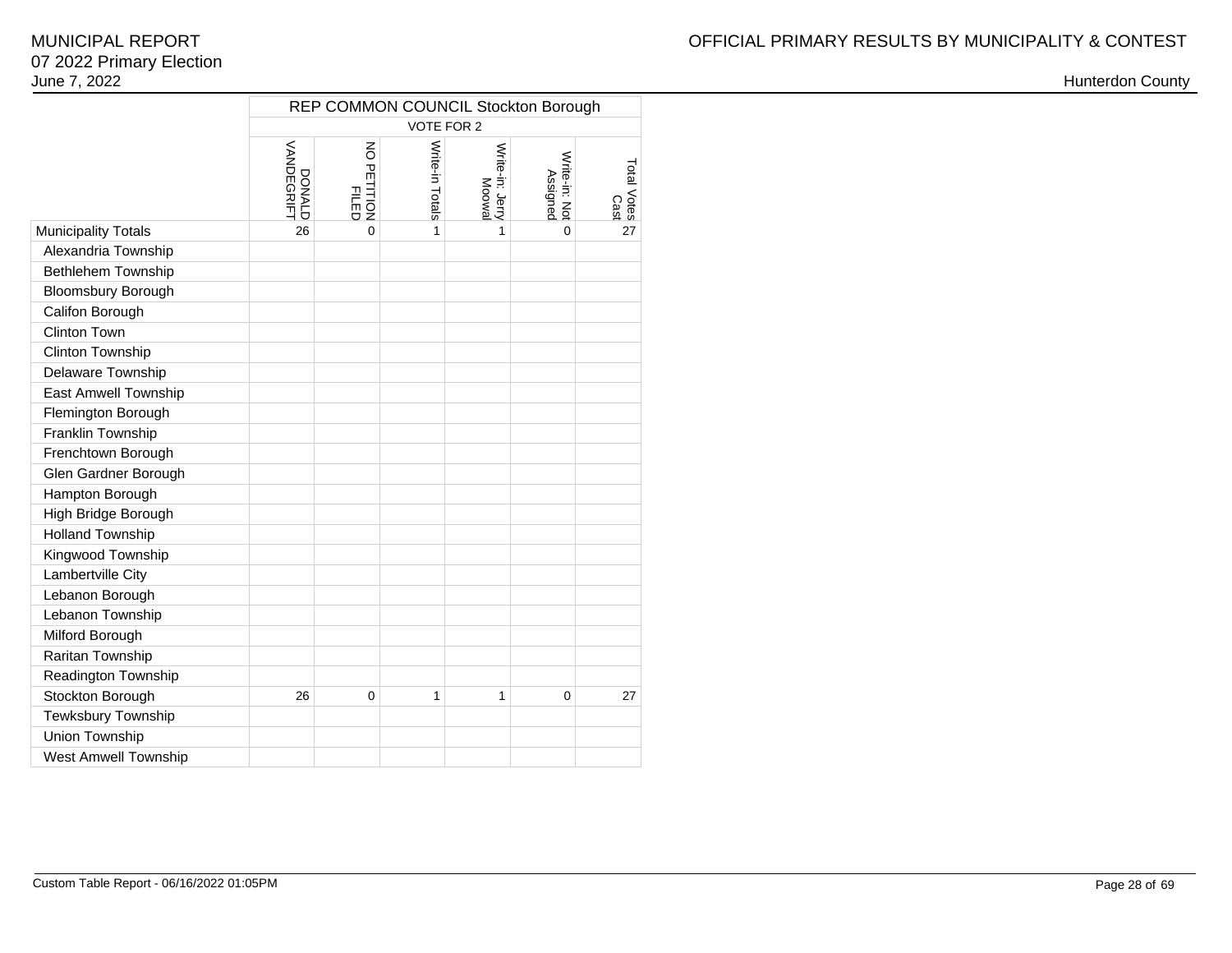# OFFICIAL PRIMARY RESULTS BY MUNICIPALITY & CONTEST

|                             |                    |                      |                        | REP TOWNSHIP COMMITTEE Tewksbury Township |                           |                     |                |                 |                         | REP TOWNSHIP COMMITTEE Union |                     |
|-----------------------------|--------------------|----------------------|------------------------|-------------------------------------------|---------------------------|---------------------|----------------|-----------------|-------------------------|------------------------------|---------------------|
|                             |                    |                      | VOTE FOR 2             |                                           |                           |                     |                |                 | VOTE FOR 1              |                              |                     |
|                             | WILLIAM<br>WALLIAM | ANDREA B.<br>MARANCA | ROBERT I<br>$\equiv$ m | Write-in Totals                           | Write-in: Not<br>Assigned | Total Votes<br>Cast | PAGE<br>STIGER | Write-in Totals | Daniel Dix<br>Write-in: | Write-in: Not<br>Assigned    | Total Votes<br>Cast |
| <b>Municipality Totals</b>  | 607                | 540                  | 231                    | 6                                         | 6                         | 1,384               | 398            | 6               | $\mathbf{1}$            | 5                            | 404                 |
| Alexandria Township         |                    |                      |                        |                                           |                           |                     |                |                 |                         |                              |                     |
| Bethlehem Township          |                    |                      |                        |                                           |                           |                     |                |                 |                         |                              |                     |
| <b>Bloomsbury Borough</b>   |                    |                      |                        |                                           |                           |                     |                |                 |                         |                              |                     |
| Califon Borough             |                    |                      |                        |                                           |                           |                     |                |                 |                         |                              |                     |
| Clinton Town                |                    |                      |                        |                                           |                           |                     |                |                 |                         |                              |                     |
| Clinton Township            |                    |                      |                        |                                           |                           |                     |                |                 |                         |                              |                     |
| Delaware Township           |                    |                      |                        |                                           |                           |                     |                |                 |                         |                              |                     |
| <b>East Amwell Township</b> |                    |                      |                        |                                           |                           |                     |                |                 |                         |                              |                     |
| Flemington Borough          |                    |                      |                        |                                           |                           |                     |                |                 |                         |                              |                     |
| Franklin Township           |                    |                      |                        |                                           |                           |                     |                |                 |                         |                              |                     |
| Frenchtown Borough          |                    |                      |                        |                                           |                           |                     |                |                 |                         |                              |                     |
| Glen Gardner Borough        |                    |                      |                        |                                           |                           |                     |                |                 |                         |                              |                     |
| Hampton Borough             |                    |                      |                        |                                           |                           |                     |                |                 |                         |                              |                     |
| High Bridge Borough         |                    |                      |                        |                                           |                           |                     |                |                 |                         |                              |                     |
| <b>Holland Township</b>     |                    |                      |                        |                                           |                           |                     |                |                 |                         |                              |                     |
| Kingwood Township           |                    |                      |                        |                                           |                           |                     |                |                 |                         |                              |                     |
| Lambertville City           |                    |                      |                        |                                           |                           |                     |                |                 |                         |                              |                     |
| Lebanon Borough             |                    |                      |                        |                                           |                           |                     |                |                 |                         |                              |                     |
| Lebanon Township            |                    |                      |                        |                                           |                           |                     |                |                 |                         |                              |                     |
| Milford Borough             |                    |                      |                        |                                           |                           |                     |                |                 |                         |                              |                     |
| Raritan Township            |                    |                      |                        |                                           |                           |                     |                |                 |                         |                              |                     |
| Readington Township         |                    |                      |                        |                                           |                           |                     |                |                 |                         |                              |                     |
| Stockton Borough            |                    |                      |                        |                                           |                           |                     |                |                 |                         |                              |                     |
| Tewksbury Township          | 607                | 540                  | 231                    | 6                                         | 6                         | 1,384               |                |                 |                         |                              |                     |
| Union Township              |                    |                      |                        |                                           |                           |                     | 398            | 6               | 1                       | 5                            | 404                 |
| <b>West Amwell Township</b> |                    |                      |                        |                                           |                           |                     |                |                 |                         |                              |                     |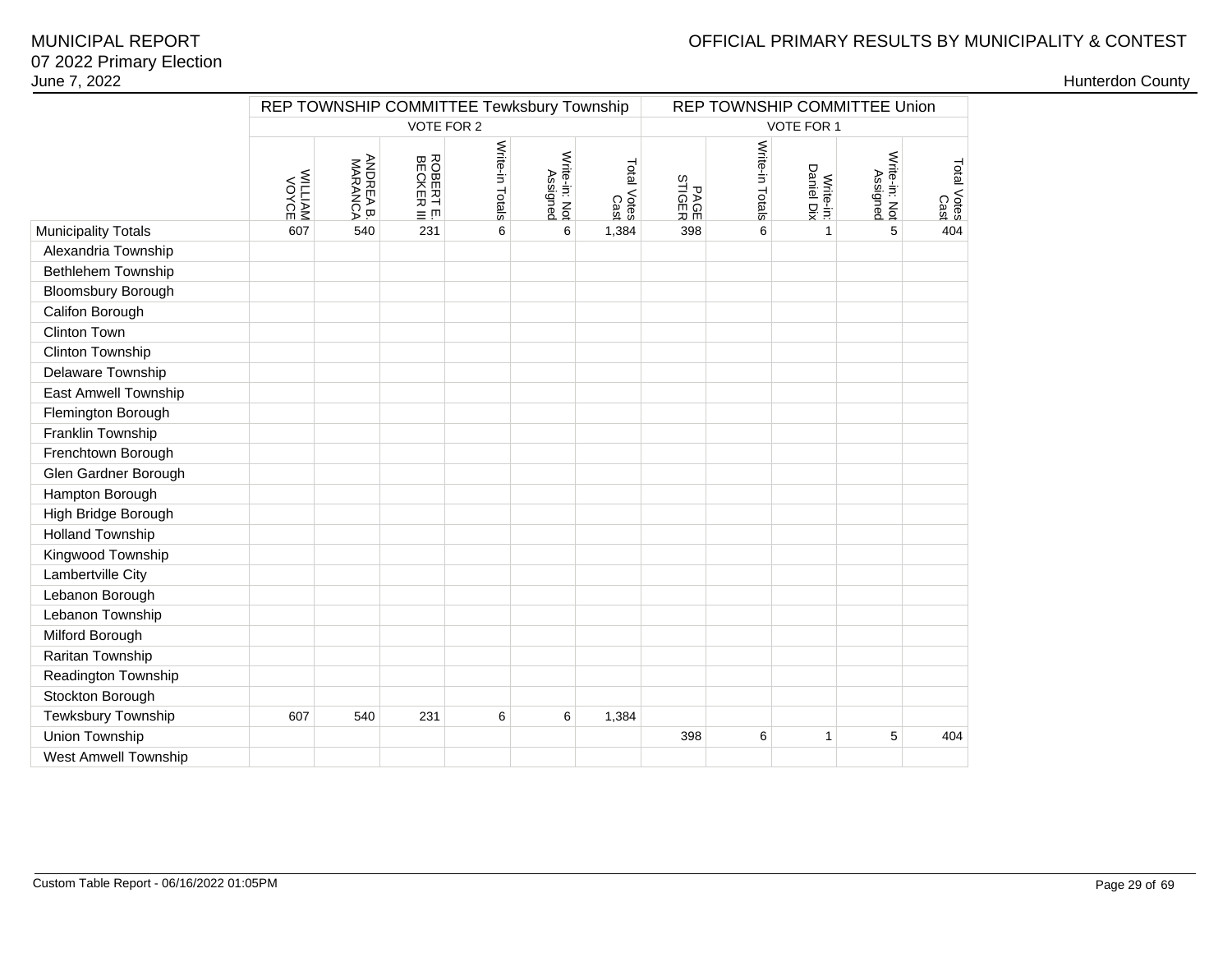|                             |                       | REP TOWNSHIP COMMITTEE West Amwell Township |                 |                            |                     |                           |                     |  |  |  |  |  |  |
|-----------------------------|-----------------------|---------------------------------------------|-----------------|----------------------------|---------------------|---------------------------|---------------------|--|--|--|--|--|--|
|                             | VOTE FOR 2            |                                             |                 |                            |                     |                           |                     |  |  |  |  |  |  |
|                             | <b>ANLES</b><br>CALLY | PASQUALE<br>DAVID A.                        | Write-in Totals | Write-in:<br><b>Other1</b> | Write-in:<br>Other2 | Write-in: Not<br>Assignec | Total Votes<br>Cast |  |  |  |  |  |  |
| <b>Municipality Totals</b>  | 213                   | 212                                         | 44              | $\overline{2}$             | 1                   | 41                        | 469                 |  |  |  |  |  |  |
| Alexandria Township         |                       |                                             |                 |                            |                     |                           |                     |  |  |  |  |  |  |
| Bethlehem Township          |                       |                                             |                 |                            |                     |                           |                     |  |  |  |  |  |  |
| Bloomsbury Borough          |                       |                                             |                 |                            |                     |                           |                     |  |  |  |  |  |  |
| Califon Borough             |                       |                                             |                 |                            |                     |                           |                     |  |  |  |  |  |  |
| <b>Clinton Town</b>         |                       |                                             |                 |                            |                     |                           |                     |  |  |  |  |  |  |
| Clinton Township            |                       |                                             |                 |                            |                     |                           |                     |  |  |  |  |  |  |
| Delaware Township           |                       |                                             |                 |                            |                     |                           |                     |  |  |  |  |  |  |
| East Amwell Township        |                       |                                             |                 |                            |                     |                           |                     |  |  |  |  |  |  |
| Flemington Borough          |                       |                                             |                 |                            |                     |                           |                     |  |  |  |  |  |  |
| Franklin Township           |                       |                                             |                 |                            |                     |                           |                     |  |  |  |  |  |  |
| Frenchtown Borough          |                       |                                             |                 |                            |                     |                           |                     |  |  |  |  |  |  |
| Glen Gardner Borough        |                       |                                             |                 |                            |                     |                           |                     |  |  |  |  |  |  |
| Hampton Borough             |                       |                                             |                 |                            |                     |                           |                     |  |  |  |  |  |  |
| High Bridge Borough         |                       |                                             |                 |                            |                     |                           |                     |  |  |  |  |  |  |
| <b>Holland Township</b>     |                       |                                             |                 |                            |                     |                           |                     |  |  |  |  |  |  |
| Kingwood Township           |                       |                                             |                 |                            |                     |                           |                     |  |  |  |  |  |  |
| Lambertville City           |                       |                                             |                 |                            |                     |                           |                     |  |  |  |  |  |  |
| Lebanon Borough             |                       |                                             |                 |                            |                     |                           |                     |  |  |  |  |  |  |
| Lebanon Township            |                       |                                             |                 |                            |                     |                           |                     |  |  |  |  |  |  |
| Milford Borough             |                       |                                             |                 |                            |                     |                           |                     |  |  |  |  |  |  |
| Raritan Township            |                       |                                             |                 |                            |                     |                           |                     |  |  |  |  |  |  |
| Readington Township         |                       |                                             |                 |                            |                     |                           |                     |  |  |  |  |  |  |
| Stockton Borough            |                       |                                             |                 |                            |                     |                           |                     |  |  |  |  |  |  |
| Tewksbury Township          |                       |                                             |                 |                            |                     |                           |                     |  |  |  |  |  |  |
| Union Township              |                       |                                             |                 |                            |                     |                           |                     |  |  |  |  |  |  |
| <b>West Amwell Township</b> | 213                   | 212                                         | 44              | $\overline{2}$             | 1                   | 41                        | 469                 |  |  |  |  |  |  |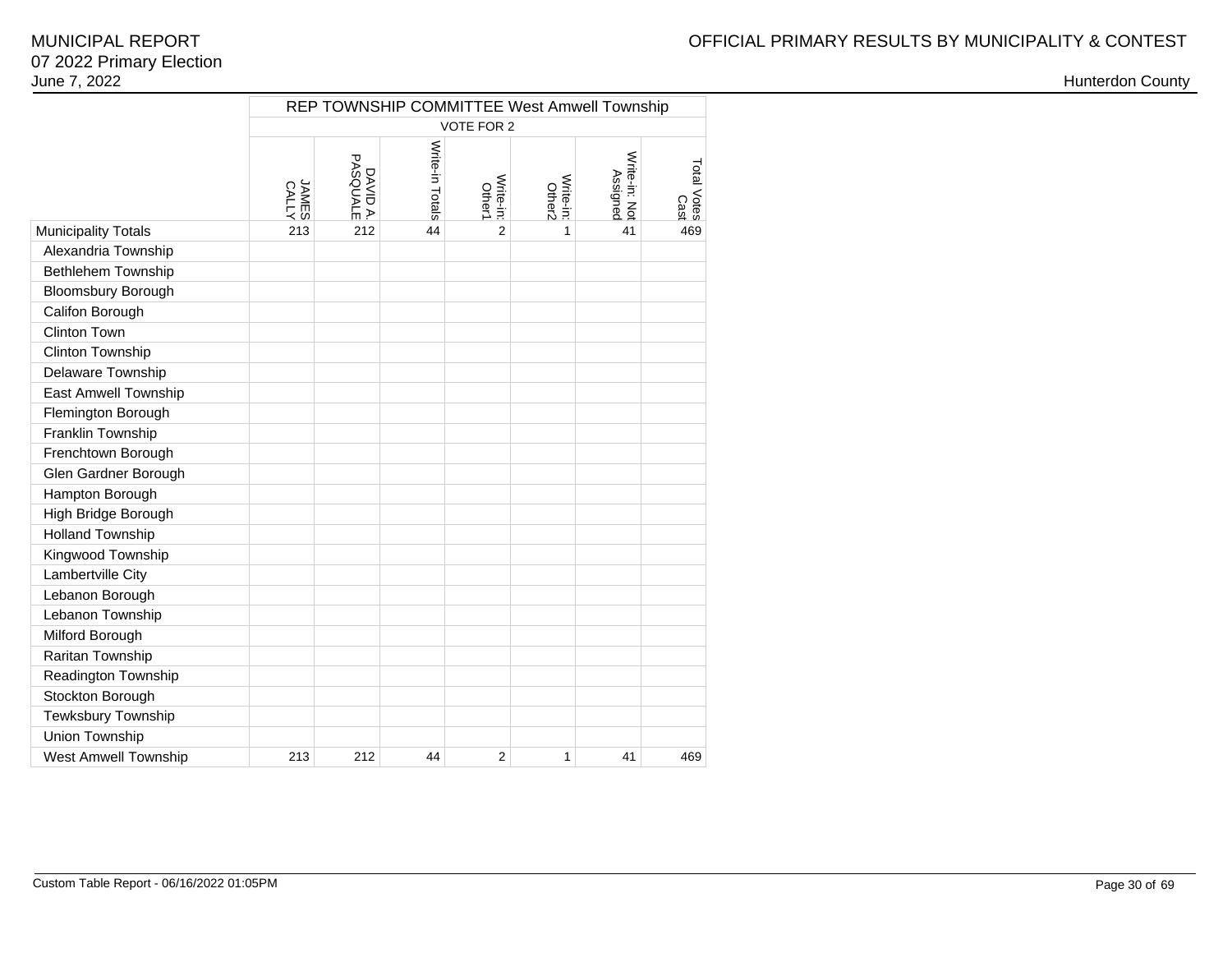|                             |                          |                | DEM UNITED STATES HOUSE OF REPRESENTATIVES |                          |                            |                 |                           |                     |  |  |  |  |  |
|-----------------------------|--------------------------|----------------|--------------------------------------------|--------------------------|----------------------------|-----------------|---------------------------|---------------------|--|--|--|--|--|
|                             | VOTE FOR 1               |                |                                            |                          |                            |                 |                           |                     |  |  |  |  |  |
|                             | <b>MALINOWSKI</b><br>TOM | ROGER<br>BACON | Write-in Totals                            | Write-in: Peter<br>Jacob | Trevor Risavy<br>Write-in: | Write-in: Other | Write-in: Not<br>Assigned | Total Votes<br>Cast |  |  |  |  |  |
| <b>Municipality Totals</b>  | 7,306                    | 363            | 14                                         | 1                        | 1                          | 1               | 11                        | 7,683               |  |  |  |  |  |
| Alexandria Township         | 221                      | 9              | $\mathbf 0$                                | 0                        | 0                          | 0               | $\mathbf 0$               | 230                 |  |  |  |  |  |
| Bethlehem Township          | 213                      | 8              | 0                                          | 0                        | 0                          | 0               | $\mathbf 0$               | 221                 |  |  |  |  |  |
| <b>Bloomsbury Borough</b>   | 33                       | 4              | 0                                          | 0                        | 0                          | 0               | $\mathbf 0$               | 37                  |  |  |  |  |  |
| Califon Borough             | 97                       | 5              | 0                                          | 0                        | 0                          | 0               | $\mathbf 0$               | 102                 |  |  |  |  |  |
| <b>Clinton Town</b>         | 196                      | 12             | 1                                          | $\overline{0}$           | 0                          | 0               | $\mathbf{1}$              | 209                 |  |  |  |  |  |
| Clinton Township            | 663                      | 23             | 1                                          | 0                        | 0                          | 0               | $\mathbf{1}$              | 687                 |  |  |  |  |  |
| Delaware Township           | 339                      | 13             | 0                                          | 0                        | 0                          | 0               | $\mathbf 0$               | 352                 |  |  |  |  |  |
| East Amwell Township        | 275                      | 16             | 0                                          | 0                        | 0                          | 0               | $\mathbf 0$               | 291                 |  |  |  |  |  |
| Flemington Borough          | 179                      | 19             | 0                                          | 0                        | 0                          | 0               | $\mathbf 0$               | 198                 |  |  |  |  |  |
| Franklin Township           | 169                      | 9              | 0                                          | 0                        | 0                          | 0               | $\mathbf 0$               | 178                 |  |  |  |  |  |
| Frenchtown Borough          | 126                      | 9              | $\mathbf{1}$                               | 0                        | 0                          | 0               | $\mathbf{1}$              | 136                 |  |  |  |  |  |
| Glen Gardner Borough        | 65                       | 7              | 0                                          | 0                        | 0                          | 0               | $\mathbf 0$               | 72                  |  |  |  |  |  |
| Hampton Borough             | 48                       | 1              | 0                                          | 0                        | 0                          | 0               | $\mathbf 0$               | 49                  |  |  |  |  |  |
| High Bridge Borough         | 220                      | 18             | $\overline{2}$                             | 0                        | 0                          | 0               | $\overline{2}$            | 240                 |  |  |  |  |  |
| <b>Holland Township</b>     | 237                      | 12             | $\mathbf 0$                                | 0                        | 0                          | 0               | $\mathbf 0$               | 249                 |  |  |  |  |  |
| Kingwood Township           | 165                      | 8              | 0                                          | 0                        | 0                          | 0               | $\mathbf 0$               | 173                 |  |  |  |  |  |
| Lambertville City           | 705                      | 27             | 0                                          | $\overline{0}$           | $\Omega$                   | $\Omega$        | $\mathbf 0$               | 732                 |  |  |  |  |  |
| Lebanon Borough             | 72                       | $\overline{2}$ | 0                                          | 0                        | $\Omega$                   | 0               | $\mathbf 0$               | 74                  |  |  |  |  |  |
| Lebanon Township            | 258                      | 8              | $\mathbf 0$                                | 0                        | $\Omega$                   | 0               | $\mathbf 0$               | 266                 |  |  |  |  |  |
| Milford Borough             | 68                       | $\overline{7}$ | 0                                          | 0                        | 0                          | 0               | 0                         | 75                  |  |  |  |  |  |
| Raritan Township            | 1,298                    | 61             | 6                                          | $\mathbf{1}$             | $\mathbf{1}$               | 0               | 4                         | 1,365               |  |  |  |  |  |
| Readington Township         | 809                      | 37             | 1                                          | 0                        | 0                          | 1               | $\mathbf 0$               | 847                 |  |  |  |  |  |
| Stockton Borough            | 80                       | 6              | $\mathbf 0$                                | $\overline{0}$           | $\mathbf 0$                | 0               | $\mathbf 0$               | 86                  |  |  |  |  |  |
| Tewksbury Township          | 379                      | 15             | $\overline{2}$                             | 0                        | 0                          | 0               | $\overline{2}$            | 396                 |  |  |  |  |  |
| Union Township              | 216                      | 16             | 0                                          | 0                        | 0                          | 0               | $\mathbf 0$               | 232                 |  |  |  |  |  |
| <b>West Amwell Township</b> | 175                      | 11             | 0                                          | 0                        | 0                          | 0               | $\mathbf 0$               | 186                 |  |  |  |  |  |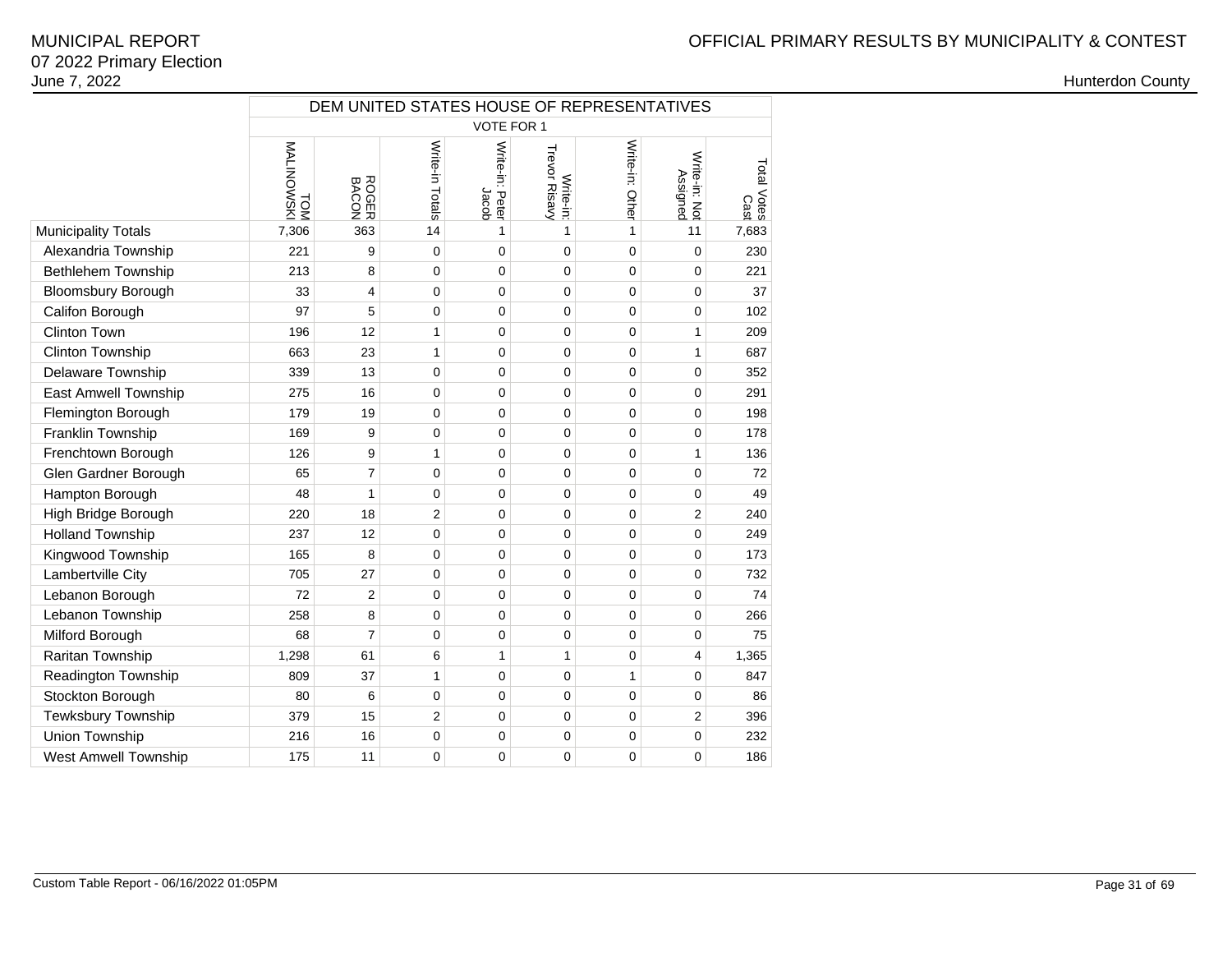|                             |                               | <b>DEM SHERIFF</b> |                         |                                        |                 |                                  |                            |                                    |                          |                           |                     |  |  |  |
|-----------------------------|-------------------------------|--------------------|-------------------------|----------------------------------------|-----------------|----------------------------------|----------------------------|------------------------------------|--------------------------|---------------------------|---------------------|--|--|--|
|                             |                               |                    |                         |                                        |                 | <b>VOTE FOR 1</b>                |                            |                                    |                          |                           |                     |  |  |  |
|                             | OIZN <sub>d</sub><br>XOINIWOO | Write-in Totals    | Write-in: Fred<br>Brown | Write-in:<br><b>Bradley</b><br>Sanford | Write-in: Other | Write-in: Bliss<br><b>Mitzen</b> | Write-in: Alex<br>Barbella | George<br>Kapetanakis<br>Write-in: | Write-in: Scott<br>Bacon | Write-in: Not<br>Assigned | Total Votes<br>Cast |  |  |  |
| <b>Municipality Totals</b>  | 7,205                         | 15                 | $\overline{2}$          | $\mathbf{1}$                           | $\mathbf{1}$    | 1                                | $\mathbf{1}$               |                                    | 1                        | $\overline{7}$            | 7,220               |  |  |  |
| Alexandria Township         | 214                           | $\mathbf 0$        | 0                       | 0                                      | $\pmb{0}$       | 0                                | $\mathbf 0$                | $\mathbf 0$                        | $\mathbf 0$              | $\mathbf 0$               | 214                 |  |  |  |
| <b>Bethlehem Township</b>   | 210                           | 1                  | 0                       | 0                                      | $\mathbf 0$     | 0                                | $\mathbf 0$                | $\mathbf{1}$                       | $\Omega$                 | $\mathbf 0$               | 211                 |  |  |  |
| <b>Bloomsbury Borough</b>   | 35                            | $\mathbf 0$        | $\mathbf 0$             | 0                                      | $\mathbf 0$     | 0                                | $\mathbf 0$                | $\mathbf 0$                        | $\mathbf 0$              | $\mathbf 0$               | 35                  |  |  |  |
| Califon Borough             | 94                            | 0                  | 0                       | $\Omega$                               | $\mathbf 0$     | 0                                | $\mathbf 0$                | $\Omega$                           | $\Omega$                 | $\mathbf 0$               | 94                  |  |  |  |
| Clinton Town                | 195                           | 1                  | $\mathbf{1}$            | 0                                      | $\mathbf 0$     | 0                                | $\mathbf 0$                | $\mathbf 0$                        | $\mathbf 0$              | $\mathbf 0$               | 196                 |  |  |  |
| Clinton Township            | 628                           | 1                  | 0                       | 0                                      | $\mathbf 0$     | 0                                | $\mathbf 0$                | $\Omega$                           | $\mathbf 0$              | 1                         | 629                 |  |  |  |
| Delaware Township           | 329                           | 1                  | $\mathbf 0$             | 0                                      | $\mathbf 0$     | 0                                | $\mathbf 0$                | $\mathbf 0$                        | 1                        | $\mathbf 0$               | 330                 |  |  |  |
| <b>East Amwell Township</b> | 274                           | 1                  | $\mathbf 0$             | 0                                      | $\mathbf 0$     | $\mathbf{1}$                     | $\mathbf 0$                | $\mathbf 0$                        | 0                        | 0                         | 275                 |  |  |  |
| Flemington Borough          | 186                           | $\overline{2}$     | $\mathbf 0$             | 0                                      | $\mathbf 0$     | 0                                | $\mathbf 0$                | $\mathbf 0$                        | $\mathbf 0$              | $\overline{2}$            | 188                 |  |  |  |
| Franklin Township           | 166                           | 0                  | $\mathbf 0$             | 0                                      | $\mathbf 0$     | 0                                | $\mathbf 0$                | $\Omega$                           | $\mathbf 0$              | $\mathbf 0$               | 166                 |  |  |  |
| Frenchtown Borough          | 127                           | $\mathbf 0$        | $\mathbf 0$             | 0                                      | $\mathbf 0$     | 0                                | $\mathbf 0$                | $\mathbf 0$                        | 0                        | $\mathbf 0$               | 127                 |  |  |  |
| Glen Gardner Borough        | 67                            | 0                  | $\mathbf 0$             | 0                                      | $\mathbf 0$     | 0                                | $\mathbf 0$                | $\Omega$                           | 0                        | $\mathbf 0$               | 67                  |  |  |  |
| Hampton Borough             | 50                            | $\mathbf 0$        | $\mathbf 0$             | 0                                      | $\mathbf 0$     | 0                                | $\mathbf 0$                | $\mathbf 0$                        | $\mathbf 0$              | $\mathbf 0$               | 50                  |  |  |  |
| High Bridge Borough         | 218                           | 1                  | 0                       | 0                                      | $\mathbf 0$     | 0                                | $\mathbf 0$                | $\Omega$                           | 0                        | 1                         | 219                 |  |  |  |
| <b>Holland Township</b>     | 241                           | $\mathbf 0$        | $\pmb{0}$               | 0                                      | $\mathbf 0$     | 0                                | $\mathbf 0$                | $\mathbf 0$                        | 0                        | $\mathbf 0$               | 241                 |  |  |  |
| Kingwood Township           | 160                           | 0                  | 0                       | 0                                      | $\mathbf 0$     | 0                                | $\mathbf 0$                | $\mathbf 0$                        | 0                        | 0                         | 160                 |  |  |  |
| Lambertville City           | 676                           | 1                  | 0                       | $\mathbf{1}$                           | $\mathbf 0$     | 0                                | $\mathbf 0$                | $\mathbf 0$                        | 0                        | $\mathbf 0$               | 677                 |  |  |  |
| Lebanon Borough             | 71                            | $\mathbf 0$        | 0                       | 0                                      | $\mathbf 0$     | 0                                | $\mathbf 0$                | $\Omega$                           | $\mathbf 0$              | $\mathbf 0$               | 71                  |  |  |  |
| Lebanon Township            | 244                           | 0                  | $\mathbf 0$             | 0                                      | $\mathbf 0$     | 0                                | $\mathbf 0$                | $\mathbf 0$                        | $\mathbf 0$              | $\mathbf 0$               | 244                 |  |  |  |
| Milford Borough             | 71                            | 0                  | 0                       | 0                                      | $\mathbf 0$     | 0                                | $\mathbf 0$                | $\mathbf 0$                        | $\mathbf 0$              | $\mathbf 0$               | 71                  |  |  |  |
| Raritan Township            | 1,313                         | 4                  | $\mathbf 0$             | 0                                      | $\mathbf{1}$    | 0                                | $\mathbf{1}$               | $\mathbf 0$                        | $\mathbf 0$              | $\overline{\mathbf{c}}$   | 1,317               |  |  |  |
| Readington Township         | 797                           | $\overline{2}$     | $\mathbf{1}$            | 0                                      | $\mathbf 0$     | 0                                | $\mathbf 0$                | $\mathbf 0$                        | $\mathbf 0$              | $\mathbf{1}$              | 799                 |  |  |  |
| Stockton Borough            | 77                            | 0                  | $\pmb{0}$               | 0                                      | $\pmb{0}$       | 0                                | $\mathbf 0$                | $\pmb{0}$                          | 0                        | $\mathbf 0$               | 77                  |  |  |  |
| Tewksbury Township          | 371                           | 0                  | $\mathbf 0$             | 0                                      | $\mathbf 0$     | 0                                | $\mathbf 0$                | $\mathbf 0$                        | $\mathbf 0$              | 0                         | 371                 |  |  |  |
| Union Township              | 214                           | 0                  | $\pmb{0}$               | 0                                      | $\pmb{0}$       | 0                                | $\mathbf 0$                | 0                                  | 0                        | $\mathbf 0$               | 214                 |  |  |  |
| <b>West Amwell Township</b> | 177                           | 0                  | $\mathbf 0$             | 0                                      | 0               | 0                                | $\mathbf 0$                | $\mathbf 0$                        | $\Omega$                 | $\mathbf 0$               | 177                 |  |  |  |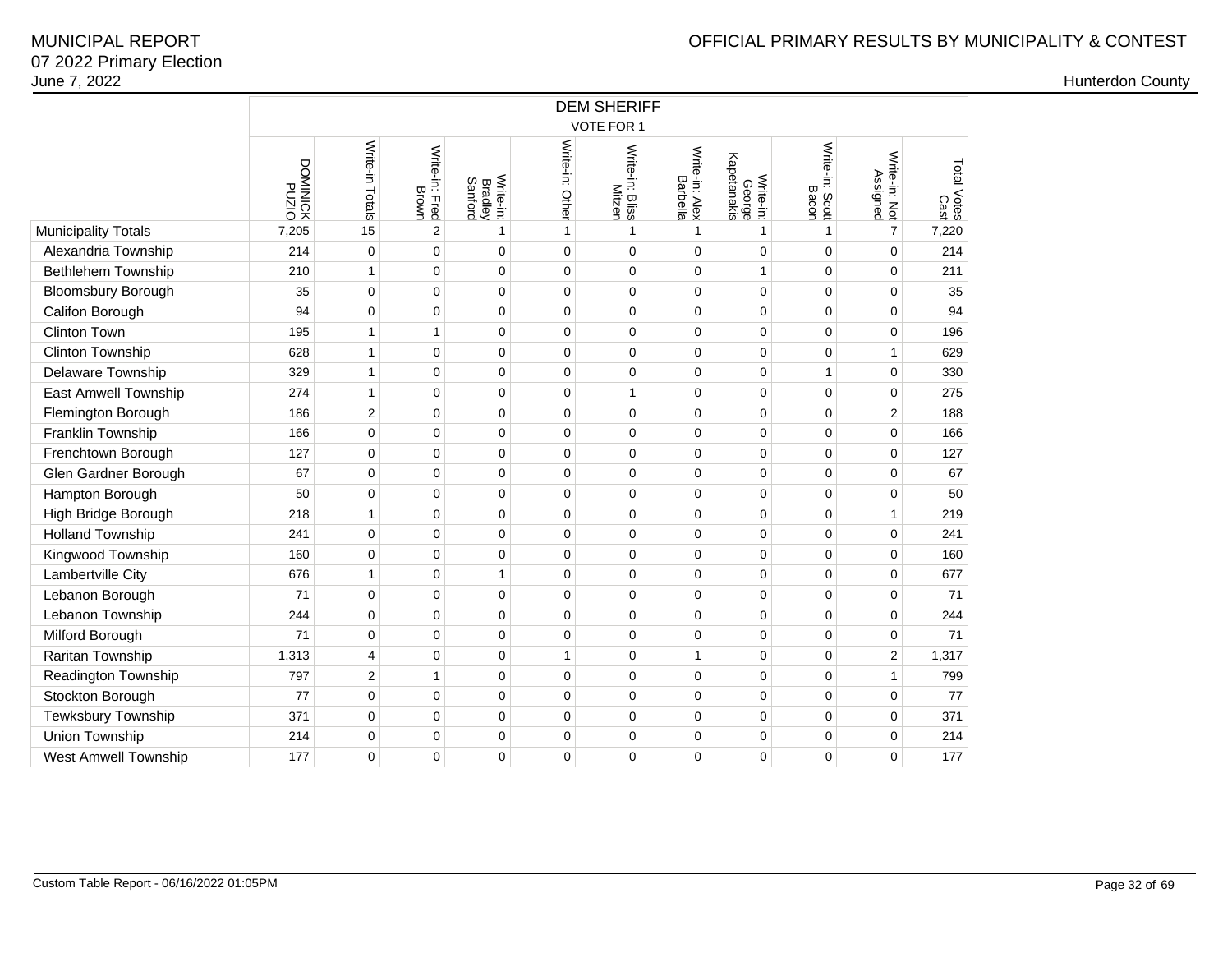|                             | DEM BOARD OF COUNTY COMMISSIONERS |                         |                 |                         |                           |                           |                                 |                         |                            |                              |                             |                           |                                  |                          |
|-----------------------------|-----------------------------------|-------------------------|-----------------|-------------------------|---------------------------|---------------------------|---------------------------------|-------------------------|----------------------------|------------------------------|-----------------------------|---------------------------|----------------------------------|--------------------------|
|                             |                                   |                         |                 |                         |                           |                           | VOTE FOR 2                      |                         |                            |                              |                             |                           |                                  |                          |
|                             | HOPE<br>COHEN                     | NO PETITION<br>PETITION | Write-in Totals | Write-in: Tim<br>Hester | Write-in:<br>Dennis Baker | Write-in:<br>Susan Hyland | James<br>Richardson<br>Write-in | Write-in: Eric<br>Cohen | Write-in: Matt<br>Shendock | Write-in: Matas<br>Eitmantis | Write-in: Alan<br>Van Natta | Write-in: Aaron<br>Easley | Denise<br>Write-in:<br>se Esakof | Write-in: John<br>Bednar |
| <b>Municipality Totals</b>  | 7,206                             | $\mathbf 0$             | 796             | $\mathbf{1}$            | $\mathbf{1}$              | $\mathbf{1}$              | $\mathbf{1}$                    | -1                      | $\mathbf{1}$               | $\mathbf{1}$                 | $\mathbf{1}$                | 1                         | 1                                | $\mathbf{1}$             |
| Alexandria Township         | 218                               | $\mathbf 0$             | 21              | $\mathbf 0$             | 0                         | $\mathbf 0$               | $\Omega$                        | $\mathbf 0$             | $\mathbf 0$                | $\mathbf 0$                  | $\mathbf 0$                 | 0                         | $\Omega$                         | $\mathbf 0$              |
| Bethlehem Township          | 209                               | $\mathbf 0$             | 32              | $\mathbf 0$             | $\mathbf 0$               | $\mathbf 0$               | $\mathbf 0$                     | $\mathbf 0$             | $\mathbf 0$                | $\mathbf 0$                  | $\mathbf 0$                 | 0                         | $\Omega$                         | $\pmb{0}$                |
| <b>Bloomsbury Borough</b>   | 33                                | $\mathbf 0$             | $\mathbf 0$     | $\mathbf 0$             | $\mathbf 0$               | $\Omega$                  | $\Omega$                        | $\mathbf 0$             | $\mathbf 0$                | $\mathbf 0$                  | $\Omega$                    | $\Omega$                  | $\Omega$                         | $\pmb{0}$                |
| Califon Borough             | 97                                | $\mathbf 0$             | $\overline{7}$  | $\mathbf 0$             | $\mathbf 0$               | $\mathbf 0$               | $\mathbf 0$                     | 0                       | $\mathbf 0$                | $\mathbf 0$                  | $\mathbf 0$                 | 0                         | 0                                | $\mathbf 0$              |
| <b>Clinton Town</b>         | 196                               | $\pmb{0}$               | 15              | $\mathbf 0$             | $\pmb{0}$                 | $\mathbf 0$               | $\mathbf 0$                     | $\pmb{0}$               | $\pmb{0}$                  | $\mathsf 0$                  | $\overline{1}$              | 0                         | $\mathbf 0$                      | $\pmb{0}$                |
| <b>Clinton Township</b>     | 629                               | $\mathbf 0$             | 67              | $\mathbf 0$             | $\mathbf 0$               | $\Omega$                  | $\mathbf 0$                     | $\mathbf 0$             | $\mathbf 0$                | $\mathbf 0$                  | $\mathbf 0$                 | $\Omega$                  | $\Omega$                         | $\mathbf 0$              |
| Delaware Township           | 332                               | $\mathbf 0$             | 17              | $\mathbf 0$             | $\mathbf 0$               | $\mathbf 0$               | $\mathbf 0$                     | $\mathbf 0$             | $\mathbf 0$                | 0                            | $\mathbf 0$                 | 0                         | $\Omega$                         | $\mathbf 0$              |
| East Amwell Township        | 277                               | $\mathbf 0$             | 21              | $\mathbf 0$             | $\mathbf 0$               | $\mathbf 0$               | $\mathbf 0$                     | $\pmb{0}$               | $\pmb{0}$                  | 0                            | $\mathbf 0$                 | 0                         | $\mathbf 0$                      | $\pmb{0}$                |
| Flemington Borough          | 192                               | $\mathbf 0$             | 32              | $\mathbf 0$             | $\mathbf 0$               | $\Omega$                  | $\Omega$                        | $\mathbf 0$             | $\mathbf 0$                | $\mathbf 0$                  | $\Omega$                    | $\Omega$                  | $\Omega$                         | $\mathbf 0$              |
| Franklin Township           | 164                               | $\mathbf 0$             | 50              | $\mathbf 0$             | $\mathbf 0$               | $\Omega$                  | $\mathbf 0$                     | $\mathbf 0$             | $\mathbf 0$                | $\mathbf 0$                  | $\mathbf 0$                 | $\Omega$                  | $\Omega$                         | $\mathbf 0$              |
| Frenchtown Borough          | 132                               | $\mathbf 0$             | 15              | $\mathbf 0$             | 0                         | $\mathbf 0$               | $\mathbf 0$                     | $\pmb{0}$               | $\mathbf 0$                | 0                            | $\mathbf 0$                 | 0                         | $\mathbf 0$                      | $\mathbf 0$              |
| Glen Gardner Borough        | 63                                | $\mathbf 0$             | $\overline{4}$  | $\mathbf 0$             | $\mathbf 0$               | $\mathbf 0$               | $\mathbf 0$                     | $\mathbf 0$             | $\mathbf 0$                | $\mathbf{0}$                 | $\mathbf 0$                 | 0                         | $\mathbf 0$                      | $\mathbf 0$              |
| Hampton Borough             | 50                                | $\mathbf 0$             | $\overline{2}$  | $\mathbf 0$             | $\mathbf 0$               | $\mathbf 0$               | $\mathbf 0$                     | $\mathbf 0$             | $\mathbf 0$                | $\mathbf 0$                  | $\mathbf 0$                 | 0                         | $\mathbf 0$                      | $\mathbf 0$              |
| High Bridge Borough         | 218                               | $\mathbf 0$             | 36              | $\mathbf 0$             | $\mathbf 0$               | $\mathbf 0$               | $\mathbf 0$                     | $\mathbf 0$             | $\mathbf 0$                | $\mathbf 0$                  | $\mathbf 0$                 | 0                         | $\mathbf 0$                      | $\pmb{0}$                |
| <b>Holland Township</b>     | 232                               | $\mathbf 0$             | 28              | $\mathbf{1}$            | $\mathbf 0$               | $\mathbf 0$               | $\mathbf 0$                     | $\mathbf 0$             | $\pmb{0}$                  | $\mathbf 0$                  | $\mathbf 0$                 | 0                         | $\mathbf 0$                      | $\pmb{0}$                |
| Kingwood Township           | 163                               | $\mathbf 0$             | 12              | $\mathbf 0$             | $\mathbf 0$               | $\mathbf 0$               | $\mathbf 0$                     | $\mathbf 0$             | $\mathbf 0$                | $\mathbf 0$                  | $\mathbf 0$                 | 0                         | $\Omega$                         | $\mathbf 0$              |
| Lambertville City           | 685                               | $\mathbf 0$             | 46              | 0                       | 1                         | $\mathbf 0$               | $\mathbf 0$                     | $\mathbf{1}$            | $\mathbf 0$                | $\mathbf 0$                  | $\mathbf 0$                 | 0                         | $\Omega$                         | $\mathbf 0$              |
| Lebanon Borough             | 70                                | $\mathbf 0$             | $\overline{7}$  | $\mathbf 0$             | $\mathbf 0$               | $\mathbf 0$               | $\mathbf 0$                     | $\mathbf 0$             | $\pmb{0}$                  | $\mathbf 0$                  | $\mathbf 0$                 | 0                         | $\Omega$                         | $\pmb{0}$                |
| Lebanon Township            | 254                               | $\mathbf 0$             | 20              | $\mathbf 0$             | 0                         | $\Omega$                  | $\mathbf 0$                     | $\mathbf 0$             | $\mathbf 0$                | $\mathbf 0$                  | $\mathbf 0$                 | $\Omega$                  | $\Omega$                         | $\pmb{0}$                |
| Milford Borough             | 72                                | $\mathbf 0$             | $\mathbf 0$     | $\mathbf 0$             | $\mathbf 0$               | $\mathbf 0$               | $\mathbf 0$                     | $\mathbf 0$             | $\mathbf 0$                | $\mathbf 0$                  | $\mathbf 0$                 | 0                         | $\mathbf 0$                      | $\mathbf 0$              |
| Raritan Township            | 1,294                             | $\pmb{0}$               | 185             | $\mathbf 0$             | $\mathbf 0$               | $\mathbf{1}$              | $\mathbf{1}$                    | $\mathbf 0$             | $\pmb{0}$                  | $\mathbf 0$                  | $\mathbf 0$                 | $\mathbf{1}$              | $\mathbf 0$                      | $\pmb{0}$                |
| Readington Township         | 789                               | $\mathbf 0$             | 61              | $\mathbf 0$             | $\mathbf 0$               | $\mathbf 0$               | $\mathbf 0$                     | $\mathbf 0$             | $\mathbf{1}$               | $\mathbf 0$                  | $\mathbf 0$                 | $\Omega$                  | 1                                | $\mathbf 0$              |
| Stockton Borough            | 80                                | $\mathbf 0$             | $\overline{2}$  | $\mathbf 0$             | $\mathbf 0$               | $\mathbf 0$               | $\mathbf 0$                     | $\pmb{0}$               | $\mathbf 0$                | 0                            | $\mathbf 0$                 | 0                         | $\mathbf 0$                      | $\pmb{0}$                |
| Tewksbury Township          | 370                               | $\mathbf 0$             | 67              | $\mathbf 0$             | $\mathbf 0$               | $\mathbf 0$               | $\mathbf 0$                     | $\mathbf 0$             | $\mathbf 0$                | 0                            | $\mathbf 0$                 | 0                         | $\mathbf 0$                      | $\mathbf 0$              |
| Union Township              | 215                               | $\mathbf 0$             | 26              | $\mathbf 0$             | $\mathbf 0$               | $\mathbf 0$               | $\mathbf 0$                     | $\mathbf 0$             | $\mathbf 0$                | $\mathbf{1}$                 | $\mathbf 0$                 | 0                         | $\mathbf 0$                      | $\mathbf 0$              |
| <b>West Amwell Township</b> | 172                               | $\mathbf 0$             | 23              | $\mathbf 0$             | 0                         | $\mathbf 0$               | $\mathbf 0$                     | $\mathbf 0$             | $\mathbf 0$                | $\mathbf 0$                  | $\mathbf 0$                 | 0                         | $\mathbf 0$                      | $\mathbf{1}$             |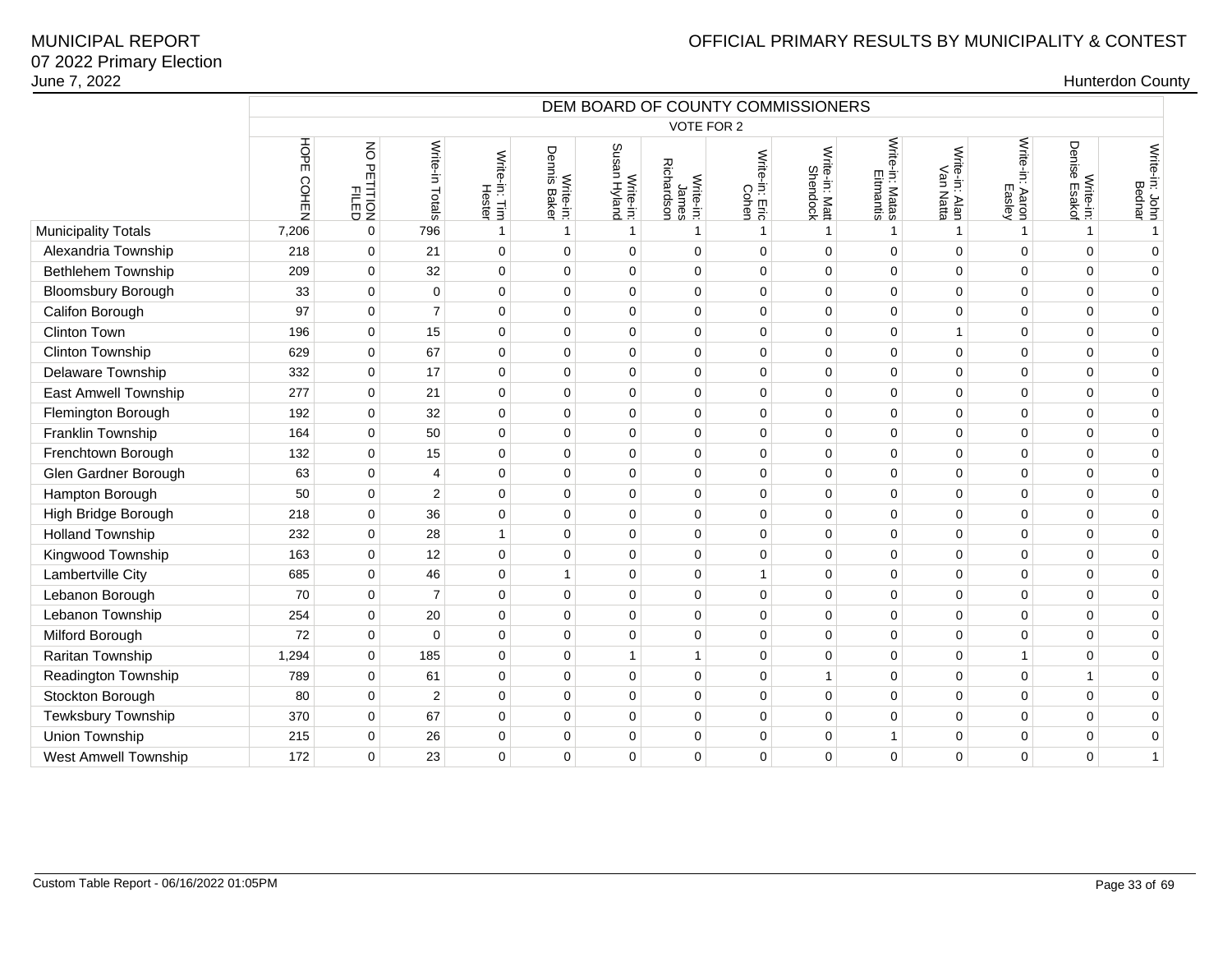| June 7, 2022               |                               |                          |                                  |                              |                            |                            |                                     |                               |                                   |                              |                                  |                          |                           | <b>Hunterdon County</b> |
|----------------------------|-------------------------------|--------------------------|----------------------------------|------------------------------|----------------------------|----------------------------|-------------------------------------|-------------------------------|-----------------------------------|------------------------------|----------------------------------|--------------------------|---------------------------|-------------------------|
|                            |                               |                          |                                  |                              |                            |                            |                                     |                               | DEM BOARD OF COUNTY COMMISSIONERS |                              |                                  |                          |                           |                         |
|                            |                               |                          |                                  |                              |                            |                            | VOTE FOR 2                          |                               |                                   |                              |                                  |                          |                           |                         |
|                            | Write-in:<br>Meagan<br>Warner | Write-in: Mark<br>Heller | Write-in:<br>Nicholas<br>LaBelle | Kristina Garcia<br>Write-in: | Write-in: Paul<br>Semegran | Write-in:<br>Barbara Wolfe | Write-in: Joy<br>Elizabeth<br>Quick | Write-in:<br>Edward<br>Wooden | Write-in: Judy<br>Smith           | Write-in:<br>r: Gail<br>Kopp | Write-in:<br>Marilyn<br>Schrener | Write-in: Greg<br>MoLeod | Write-in: Kevin<br>Tokash | Write-in: Hope<br>Cohen |
| <b>Municipality Totals</b> | $\overline{1}$                |                          | $\overline{2}$                   | $\mathbf{1}$                 | $\mathbf 2$                | $\overline{1}$             | $\mathbf{1}$                        | $\mathbf{1}$                  | $\mathbf{1}$                      | 2                            |                                  | $\mathbf{1}$             | $\mathbf{1}$              | $\sqrt{2}$              |
| Alexandria Township        | $\mathbf 0$                   | $\mathbf 0$              | 0                                | $\pmb{0}$                    | $\mathbf 0$                | $\mathbf 0$                | 0                                   | $\mathbf 0$                   | $\mathbf 0$                       | $\mathbf 0$                  | $\mathbf 0$                      | $\pmb{0}$                | $\mathbf 0$               | $\mathbf 0$             |
| Bethlehem Township         | $\mathbf 0$                   | $\mathbf 0$              | $\mathbf 0$                      | $\mathbf 0$                  | $\mathbf 0$                | $\mathbf 0$                | $\mathbf 0$                         | $\mathbf 0$                   | $\mathbf 0$                       | $\mathbf 0$                  | $\mathbf 0$                      | $\mathbf 0$              | $\mathbf 0$               | $\pmb{0}$               |
| <b>Bloomsbury Borough</b>  | $\Omega$                      | $\Omega$                 | 0                                | $\mathbf 0$                  | $\pmb{0}$                  | $\mathbf 0$                | $\mathbf 0$                         | $\Omega$                      | $\Omega$                          | $\Omega$                     | $\mathbf 0$                      | $\mathbf 0$              | $\mathbf{0}$              | $\mathbf 0$             |
| Califon Borough            | $\mathbf 0$                   | $\Omega$                 | $\mathbf 0$                      | $\pmb{0}$                    | $\pmb{0}$                  | $\mathbf 0$                | $\mathbf 0$                         | $\mathbf 0$                   | $\Omega$                          | $\mathbf 0$                  | $\mathbf 0$                      | $\mathbf 0$              | $\mathbf{0}$              | $\pmb{0}$               |
| <b>Clinton Town</b>        | $\mathbf 0$                   | $\mathbf 0$              | $\mathbf 0$                      | $\pmb{0}$                    | $\mathbf 0$                | $\mathbf 0$                | 0                                   | $\mathbf 0$                   | $\mathbf 0$                       | $\mathbf 0$                  | $\mathbf 0$                      | $\mathbf 0$              | $\mathbf 0$               | $\mathbf 0$             |
| Clinton Township           | $\mathbf 0$                   | $\Omega$                 | 0                                | 0                            | $\mathbf 0$                | $\mathbf 0$                | 0                                   | $\Omega$                      | $\Omega$                          | $\mathbf 0$                  | $\mathbf 0$                      | $\mathbf 0$              | $\mathbf 0$               | $\mathbf 0$             |
| Delaware Township          | $\mathbf 0$                   | $\mathbf 1$              | 0                                | $\pmb{0}$                    | $\pmb{0}$                  | $\mathbf 0$                | 0                                   | $\mathbf 0$                   | $\mathbf{0}$                      | $\mathbf{0}$                 | $\mathbf 0$                      | $\pmb{0}$                | $\pmb{0}$                 | $\mathbf 0$             |
| East Amwell Township       | $\mathbf 0$                   | $\mathbf 0$              | 0                                | $\pmb{0}$                    | $\pmb{0}$                  | $\overline{1}$             | 0                                   | $\Omega$                      | $\mathbf 0$                       | $\mathbf 0$                  | $\mathbf 0$                      | $\mathbf 0$              | $\pmb{0}$                 | $\mathbf 0$             |
| Flemington Borough         | $\mathbf 0$                   | $\mathbf 0$              | $\mathbf 0$                      | $\pmb{0}$                    | $\mathbf 0$                | $\mathbf 0$                | 0                                   | $\mathbf 0$                   | $\mathbf 0$                       | $\mathbf 0$                  | $\mathbf 0$                      | $\pmb{0}$                | $\mathbf 0$               | $\mathbf 0$             |
| Franklin Township          | $\mathbf 0$                   | $\Omega$                 | $\mathbf 0$                      | $\pmb{0}$                    | $\mathbf 0$                | $\mathbf 0$                | 0                                   | $\mathbf 0$                   | $\Omega$                          | $\mathbf 0$                  | $\mathbf 0$                      | $\mathbf 0$              | $\mathbf 0$               | $\mathbf 0$             |
| Frenchtown Borough         | $\mathbf 0$                   | $\Omega$                 | 0                                | $\pmb{0}$                    | $\mathbf 0$                | 0                          | 0                                   | $\Omega$                      | $\mathbf 0$                       | $\mathbf{0}$                 | $\pmb{0}$                        | $\pmb{0}$                | $\mathbf{0}$              | $\pmb{0}$               |
| Glen Gardner Borough       | $\mathbf 0$                   | $\mathbf 0$              | $\mathbf 0$                      | $\pmb{0}$                    | $\mathbf 0$                | $\mathbf 0$                | 0                                   | $\mathbf 0$                   | $\mathbf 0$                       | $\mathbf 0$                  | $\mathbf 0$                      | $\mathbf 0$              | $\mathbf 0$               | $\mathbf 0$             |
| Hampton Borough            | $\mathbf 0$                   | $\Omega$                 | $\mathbf 0$                      | $\mathbf 0$                  | $\mathbf 0$                | $\Omega$                   | $\Omega$                            | $\mathbf 0$                   | $\Omega$                          | $\Omega$                     | $\Omega$                         | $\mathbf 0$              | $\mathbf 0$               | $\mathbf 0$             |
| High Bridge Borough        | $\Omega$                      | $\Omega$                 | 0                                | $\pmb{0}$                    | $\pmb{0}$                  | $\mathbf 0$                | 0                                   | $\mathbf 0$                   | $\Omega$                          | $\Omega$                     | $\mathbf 0$                      | $\mathbf 0$              | $\pmb{0}$                 | $\mathbf 0$             |
| <b>Holland Township</b>    | $\mathbf 0$                   | $\Omega$                 | $\mathbf 0$                      | $\pmb{0}$                    | $\mathbf 0$                | $\mathbf 0$                | $\mathbf 0$                         | $\mathbf 0$                   | $\mathbf 0$                       | $\mathbf 0$                  | $\mathbf 0$                      | $\mathbf 0$              | $\mathbf 0$               | $\mathbf 0$             |
| Kingwood Township          | $\mathbf 0$                   | $\mathbf 0$              | $\mathbf 0$                      | $\pmb{0}$                    | 0                          | $\mathbf 0$                | 0                                   | $\mathbf 0$                   | $\mathbf 0$                       | $\mathbf 0$                  | $\mathbf 0$                      | $\mathbf 0$              | $\mathbf 0$               | $\mathbf 0$             |
| Lambertville City          | $\mathbf{1}$                  | $\mathbf 0$              | 0                                | $\pmb{0}$                    | $\mathbf 0$                | $\mathbf 0$                | 0                                   | $\mathbf{1}$                  | $\mathbf 0$                       | $\mathbf 0$                  | $\mathbf 0$                      | $\mathbf 0$              | $\mathbf 0$               | $\mathbf 0$             |
| Lebanon Borough            | $\mathbf 0$                   | $\mathbf 0$              | 0                                | $\pmb{0}$                    | $\pmb{0}$                  | $\mathbf 0$                | 0                                   | $\mathbf 0$                   | $\mathbf 0$                       | $\mathbf 0$                  | $\mathbf 0$                      | $\pmb{0}$                | $\pmb{0}$                 | $\mathbf 0$             |
| Lebanon Township           | $\mathbf 0$                   | $\mathbf 0$              | 0                                | $\pmb{0}$                    | $\mathbf 0$                | $\mathbf 0$                | 0                                   | $\mathbf 0$                   | $\mathbf 0$                       | $\mathbf 0$                  | $\mathbf 0$                      | $\mathbf 0$              | $\mathbf 0$               | $\mathbf 0$             |
| Milford Borough            | $\Omega$                      | $\Omega$                 | $\mathbf 0$                      | $\mathbf 0$                  | $\mathbf 0$                | $\mathbf 0$                | 0                                   | $\mathbf 0$                   | $\mathbf 0$                       | $\mathbf 0$                  | $\mathbf 0$                      | $\mathbf 0$              | $\mathbf 0$               | $\mathbf 0$             |
| Raritan Township           | $\mathbf 0$                   | $\mathbf 0$              | 0                                | $\pmb{0}$                    | $\mathbf 0$                | $\mathbf 0$                | $\mathbf{1}$                        | $\mathbf 0$                   | $\mathbf{1}$                      | $\mathbf 0$                  | $\mathbf{1}$                     | $\mathbf{1}$             | $\mathbf 0$               | $\mathbf{1}$            |
| Readington Township        | $\mathbf 0$                   | $\mathbf 0$              | 0                                | $\mathbf{1}$                 | $\mathbf 0$                | 0                          | 0                                   | $\Omega$                      | $\mathbf 0$                       | $\mathbf{0}$                 | $\pmb{0}$                        | $\pmb{0}$                | $\pmb{0}$                 | $\mathbf{1}$            |
| Stockton Borough           | $\mathbf 0$                   | $\Omega$                 | 0                                | $\mathbf 0$                  | $\mathbf 0$                | $\mathbf 0$                | $\Omega$                            | $\mathbf 0$                   | $\Omega$                          | $\mathbf 0$                  | $\mathbf 0$                      | $\mathbf 0$              | $\mathbf{1}$              | $\mathbf 0$             |
| Tewksbury Township         | $\mathbf 0$                   | $\Omega$                 | $\mathbf 0$                      | $\pmb{0}$                    | $\mathbf 0$                | $\mathbf 0$                | 0                                   | $\mathbf 0$                   | $\mathbf 0$                       | $\overline{2}$               | $\mathbf 0$                      | $\mathbf 0$              | $\mathbf 0$               | $\mathbf 0$             |
| Union Township             | $\mathbf 0$                   | $\mathbf 0$              | $\overline{c}$                   | $\pmb{0}$                    | $\mathbf 2$                | 0                          | 0                                   | $\mathbf 0$                   | $\mathbf 0$                       | $\pmb{0}$                    | $\pmb{0}$                        | $\pmb{0}$                | $\mathbf 0$               | $\mathbf 0$             |
| West Amwell Township       | $\mathbf 0$                   | $\mathbf 0$              | 0                                | $\mathbf 0$                  | $\mathbf 0$                | 0                          | 0                                   | $\mathbf 0$                   | $\mathbf 0$                       | $\mathbf 0$                  | $\mathbf 0$                      | $\mathbf 0$              | $\mathbf 0$               | 0                       |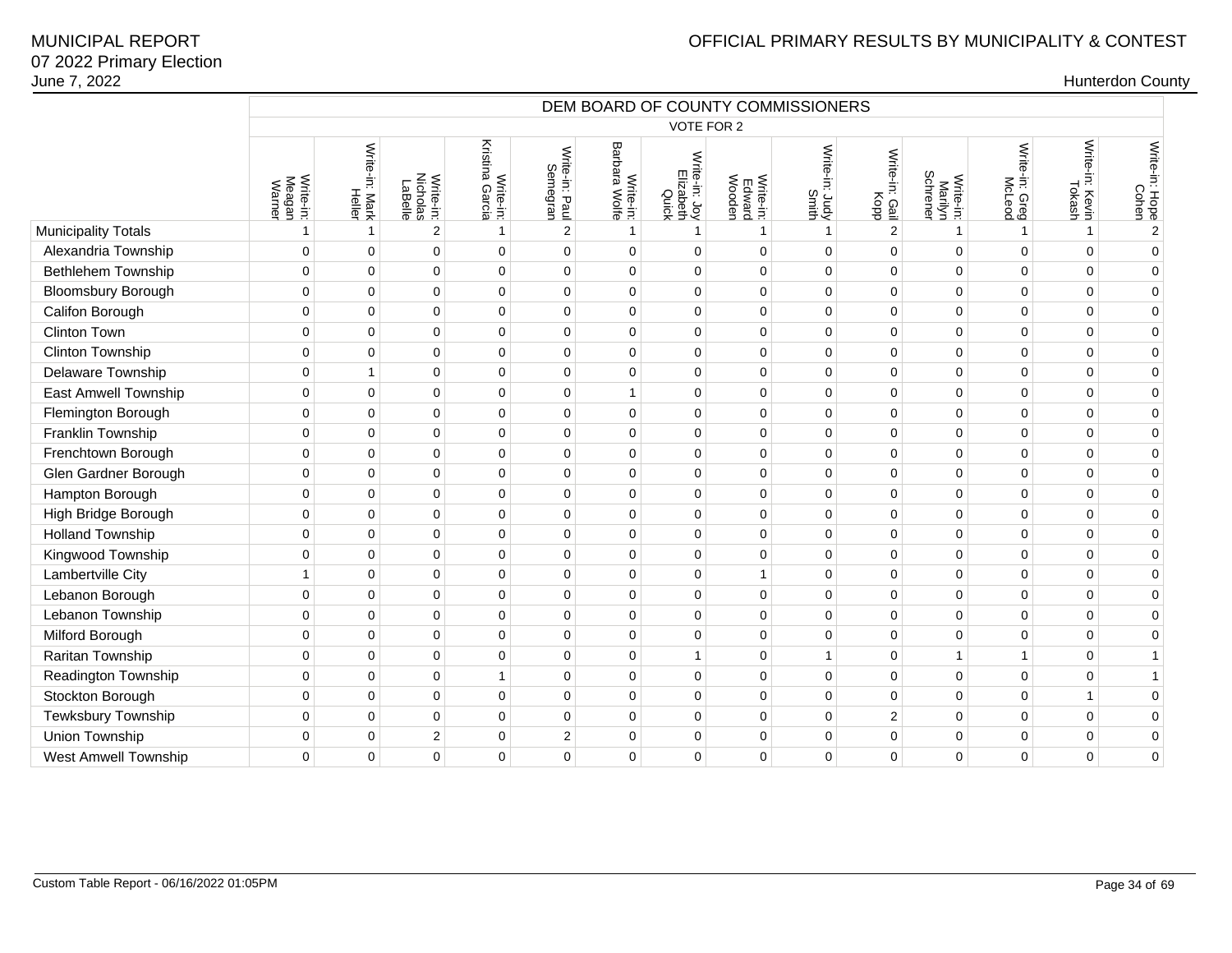# OFFICIAL PRIMARY RESULTS BY MUNICIPALITY & CONTEST

|                           | DEM BOARD OF COUNTY COMMISSIONERS |                          |                         |                           |                          |                           |                             |                                    |                         |                 |                          |                                    |                             |                           |
|---------------------------|-----------------------------------|--------------------------|-------------------------|---------------------------|--------------------------|---------------------------|-----------------------------|------------------------------------|-------------------------|-----------------|--------------------------|------------------------------------|-----------------------------|---------------------------|
|                           |                                   |                          |                         |                           |                          |                           | VOTE FOR 2                  |                                    |                         |                 |                          |                                    |                             |                           |
|                           | Write-in: Paul<br>Rotondi         | Write-in: Steve<br>Grant | Write-in: Paul<br>Bloch | Write-in:<br>Thomas Doyle | Write-in: Scott<br>Rener | Write-in: Eric<br>Manning | Write-in: Peter<br>McCrohan | Write-in:<br>n: Alissa<br>Cugliari | Write-in: Doug<br>Wheat | Write-in: Brett | Write-in:<br>Alex<br>Eng | Write-in:<br>Stephanie B.<br>Jones | Write-in: Mary<br>Swigonski | Write-in: Jason<br>Spicer |
| Municipality Totals       | $\mathbf{1}$                      | $\mathbf{1}$             | $\mathbf{1}$            | $\mathbf{1}$              | $\mathbf{1}$             | $\mathbf{1}$              | $\mathbf{1}$                | 1                                  | $\mathbf{1}$            | $\overline{2}$  | $\overline{1}$           | 1                                  | $\mathbf{1}$                | $\mathbf{1}$              |
| Alexandria Township       | $\mathbf 0$                       | $\mathbf 0$              | $\mathbf 0$             | $\mathbf 0$               | $\mathbf 0$              | $\Omega$                  | $\Omega$                    | 0                                  | $\mathbf 0$             | $\mathbf 0$     | $\mathbf 0$              | $\mathbf 0$                        | $\Omega$                    | $\mathbf 0$               |
| Bethlehem Township        | $\pmb{0}$                         | $\mathbf 0$              | 0                       | $\mathbf 0$               | $\mathbf 0$              | $\mathbf 0$               | $\mathbf 0$                 | $\mathbf 0$                        | $\mathbf 0$             | 0               | $\mathbf 0$              | $\mathbf 0$                        | $\Omega$                    | $\pmb{0}$                 |
| <b>Bloomsbury Borough</b> | $\mathbf 0$                       | $\mathbf 0$              | $\mathbf 0$             | $\mathbf 0$               | $\mathbf 0$              | $\mathbf 0$               | $\mathbf 0$                 | 0                                  | $\mathbf 0$             | 0               | $\Omega$                 | $\Omega$                           | $\Omega$                    | $\pmb{0}$                 |
| Califon Borough           | $\mathbf 0$                       | $\mathbf 0$              | $\pmb{0}$               | $\mathbf 0$               | $\mathbf 0$              | $\mathbf 0$               | $\mathbf 0$                 | 0                                  | $\mathbf 0$             | 0               | $\mathbf 0$              | $\mathbf 0$                        | $\Omega$                    | $\mathbf 0$               |
| Clinton Town              | $\mathbf 0$                       | $\mathsf 0$              | $\mathsf 0$             | $\mathbf 0$               | $\overline{0}$           | $\mathbf 0$               | $\mathbf 0$                 | 0                                  | $\mathbf 0$             | 0               | $\mathbf 0$              | $\mathbf 0$                        | $\mathbf 0$                 | $\mathbf 0$               |
| Clinton Township          | $\mathbf 0$                       | $\mathbf 0$              | $\mathbf 0$             | $\mathbf 0$               | $\Omega$                 | $\Omega$                  | $\mathbf 0$                 | $\mathbf 0$                        | $\mathbf 0$             | 0               | $\mathbf 0$              | $\Omega$                           | $\Omega$                    | $\mathbf 0$               |
| Delaware Township         | $\mathbf 0$                       | $\mathbf 0$              | $\mathbf 0$             | $\mathbf 0$               | $\mathbf 0$              | $\mathbf 0$               | $\mathbf{1}$                | 0                                  | $\mathbf 0$             | 0               | $\mathbf 0$              | $\mathbf{1}$                       | $\mathbf 0$                 | $\mathbf{1}$              |
| East Amwell Township      | $\pmb{0}$                         | 0                        | $\pmb{0}$               | $\mathbf 0$               | $\pmb{0}$                | $\mathbf 0$               | $\mathbf{0}$                | 0                                  | $\pmb{0}$               | 0               | $\mathbf 0$              | $\overline{0}$                     | $\mathbf{0}$                | $\pmb{0}$                 |
| Flemington Borough        | $\mathbf 0$                       | $\mathbf 0$              | $\mathbf{1}$            | $\Omega$                  | $\mathbf 0$              | $\mathbf{1}$              | $\Omega$                    | 0                                  | $\mathbf{0}$            | 0               | $\Omega$                 | $\Omega$                           | $\Omega$                    | $\mathbf 0$               |
| Franklin Township         | $\mathbf 0$                       | $\mathbf 0$              | $\mathbf 0$             | $\mathbf 0$               | $\mathbf 0$              | $\Omega$                  | $\mathbf 0$                 | $\mathbf 0$                        | $\mathbf 0$             | 0               | $\mathbf 0$              | $\Omega$                           | $\Omega$                    | $\mathbf 0$               |
| Frenchtown Borough        | $\mathbf 0$                       | 0                        | $\mathbf 0$             | $\mathbf 0$               | $\mathbf 0$              | $\mathbf 0$               | $\mathbf 0$                 | 0                                  | $\pmb{0}$               | 0               | $\mathbf 0$              | $\mathbf 0$                        | $\Omega$                    | $\mathbf 0$               |
| Glen Gardner Borough      | $\mathbf 0$                       | $\mathbf 0$              | $\pmb{0}$               | $\mathbf 0$               | $\mathbf 0$              | $\mathbf 0$               | $\mathbf 0$                 | 0                                  | $\mathbf 0$             | 0               | $\mathbf 0$              | $\mathbf 0$                        | $\mathbf 0$                 | $\mathbf 0$               |
| Hampton Borough           | $\mathbf 0$                       | $\mathbf 0$              | $\pmb{0}$               | $\mathbf 0$               | $\mathbf 0$              | $\mathbf 0$               | $\mathbf 0$                 | 0                                  | $\mathbf 0$             | 0               | 0                        | $\mathbf 0$                        | $\Omega$                    | $\mathbf 0$               |
| High Bridge Borough       | 0                                 | $\mathbf 0$              | $\mathbf 0$             | $\mathbf 0$               | $\mathbf 0$              | $\mathbf 0$               | $\mathbf 0$                 | $\mathbf 0$                        | $\mathbf 0$             | 0               | $\mathbf 0$              | $\mathbf 0$                        | $\Omega$                    | $\mathbf 0$               |
| <b>Holland Township</b>   | $\mathbf 0$                       | $\mathbf 0$              | $\mathbf 0$             | $\mathbf 0$               | $\mathbf 0$              | $\mathbf 0$               | $\mathbf 0$                 | 0                                  | $\pmb{0}$               | $\overline{2}$  | 0                        | $\mathbf 0$                        | $\mathbf{1}$                | $\pmb{0}$                 |
| Kingwood Township         | $\mathbf 0$                       | $\mathbf 0$              | $\mathbf 0$             | $\mathbf 0$               | $\mathbf 0$              | $\mathbf 0$               | $\mathbf 0$                 | 0                                  | $\pmb{0}$               | 0               | $\mathbf 0$              | $\mathbf 0$                        | $\Omega$                    | $\mathbf 0$               |
| Lambertville City         | $\mathbf{1}$                      | $\mathbf 0$              | $\mathbf 0$             | $\mathbf 0$               | $\mathbf 0$              | $\mathbf 0$               | $\mathbf 0$                 | 0                                  | $\mathbf 0$             | 0               | $\mathbf 0$              | $\mathbf 0$                        | $\Omega$                    | $\mathbf 0$               |
| Lebanon Borough           | $\pmb{0}$                         | $\mathbf 0$              | 0                       | $\mathbf 0$               | $\mathbf 0$              | $\mathbf 0$               | $\mathbf 0$                 | 0                                  | $\mathbf 0$             | 0               | 0                        | $\mathbf 0$                        | $\Omega$                    | $\pmb{0}$                 |
| Lebanon Township          | $\mathbf 0$                       | $\mathbf 0$              | $\mathbf 0$             | $\mathbf 0$               | $\Omega$                 | $\Omega$                  | $\mathbf 0$                 | 0                                  | $\mathbf 0$             | 0               | $\Omega$                 | $\Omega$                           | $\Omega$                    | $\pmb{0}$                 |
| Milford Borough           | $\mathbf 0$                       | $\mathbf 0$              | 0                       | $\mathbf 0$               | $\mathbf 0$              | $\mathbf 0$               | $\mathbf 0$                 | 0                                  | $\pmb{0}$               | 0               | $\mathbf 0$              | $\mathbf 0$                        | 0                           | $\mathbf 0$               |
| Raritan Township          | $\pmb{0}$                         | $\mathsf{O}\xspace$      | $\pmb{0}$               | 1                         | $\mathbf{1}$             | $\mathbf 0$               | $\mathbf 0$                 | $\mathbf{1}$                       | $\mathbf 0$             | $\mathbf 0$     | $\mathbf{1}$             | $\mathbf 0$                        | 0                           | $\mathbf 0$               |
| Readington Township       | $\mathbf 0$                       | $\mathbf{1}$             | $\mathbf 0$             | $\mathbf 0$               | $\mathbf 0$              | $\mathbf 0$               | $\mathbf 0$                 | $\mathbf 0$                        | $\mathbf{1}$            | 0               | 0                        | $\Omega$                           | $\Omega$                    | $\mathbf 0$               |
| Stockton Borough          | $\mathbf 0$                       | $\mathbf 0$              | $\mathbf 0$             | $\mathbf 0$               | $\mathbf 0$              | $\mathbf 0$               | $\mathbf 0$                 | 0                                  | $\pmb{0}$               | 0               | 0                        | $\mathbf 0$                        | 0                           | $\mathbf 0$               |
| Tewksbury Township        | $\mathbf 0$                       | $\mathbf 0$              | $\pmb{0}$               | $\mathbf 0$               | $\mathbf 0$              | $\mathbf 0$               | $\mathbf 0$                 | 0                                  | $\pmb{0}$               | 0               | 0                        | $\mathbf 0$                        | 0                           | $\mathbf 0$               |
| Union Township            | $\mathbf 0$                       | $\mathbf 0$              | $\mathbf 0$             | $\mathbf 0$               | $\mathbf 0$              | $\mathbf 0$               | $\mathbf 0$                 | 0                                  | $\mathbf 0$             | 0               | $\Omega$                 | $\mathbf 0$                        | 0                           | $\mathbf 0$               |
| West Amwell Township      | $\mathbf 0$                       | $\mathbf 0$              | $\mathbf 0$             | $\mathbf 0$               | $\mathbf 0$              | $\mathbf 0$               | $\mathbf 0$                 | 0                                  | $\mathbf 0$             | 0               | $\mathbf 0$              | $\mathbf 0$                        | $\Omega$                    | $\mathbf 0$               |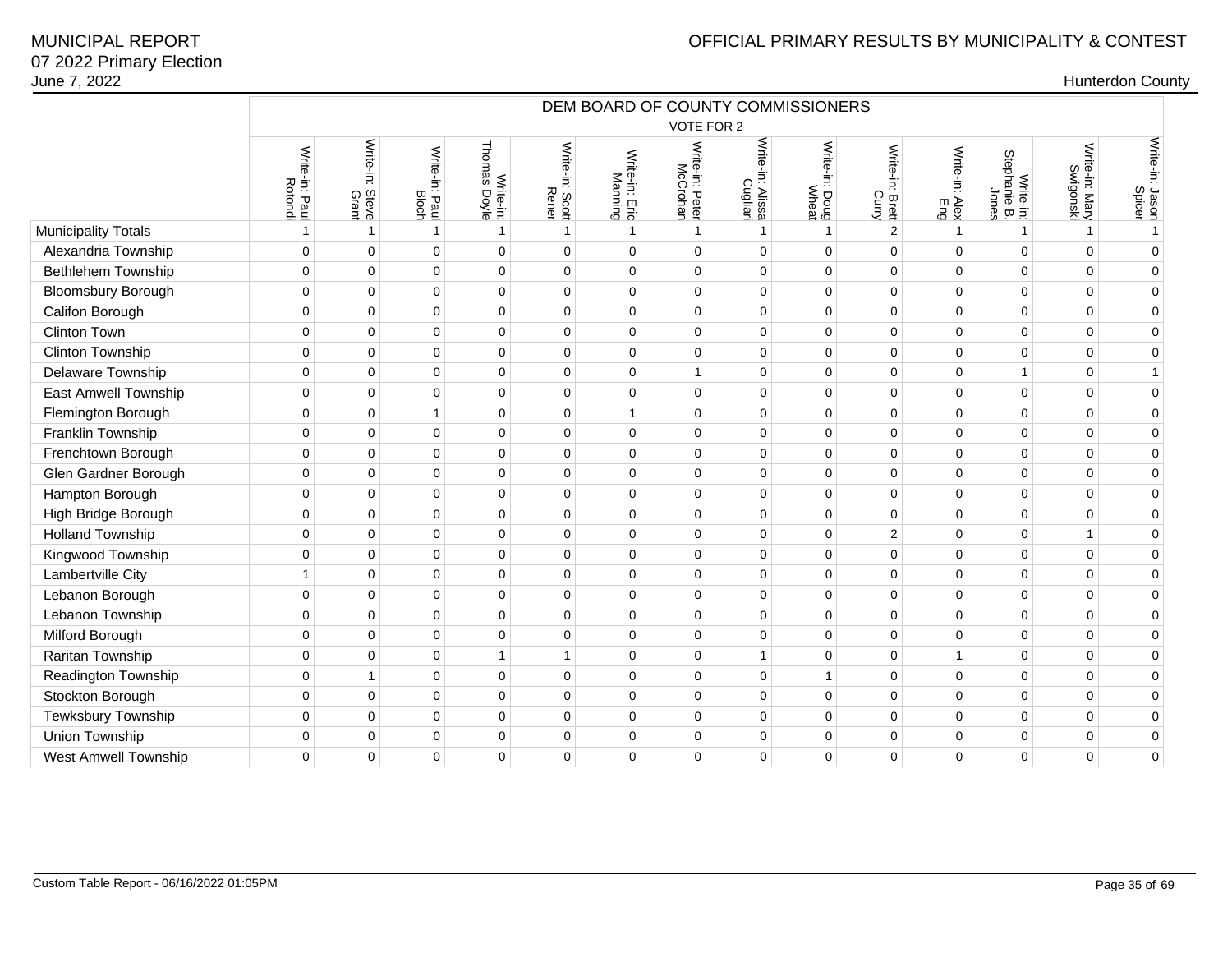|                             | DEM BOARD OF COUNTY COMMISSIONERS |                                  |                           |                      |                          |                                           |                           |                            |                             |                             |                           |                                   |                          |                             |
|-----------------------------|-----------------------------------|----------------------------------|---------------------------|----------------------|--------------------------|-------------------------------------------|---------------------------|----------------------------|-----------------------------|-----------------------------|---------------------------|-----------------------------------|--------------------------|-----------------------------|
|                             |                                   |                                  |                           |                      |                          |                                           | VOTE FOR 2                |                            |                             |                             |                           |                                   |                          |                             |
|                             | Write-in: Ron<br>Lowzowski        | Write-in:<br>Robert G.<br>Rooney | Write-in: Jamie<br>Taylor | Suzanne<br>Write-in: | Write-in: Doug<br>Borden | ᠊ᠣ<br>Write-in:<br>Patricia R<br>Pedretti | Write-in: Joyce<br>Tatsch | Write-in:<br>Clifford Bell | Write-in: Barry<br>Fielding | Write-in: Kevin<br>Barbella | Write-in:<br>Pete<br>Taft | Write-in:<br>Marianne<br>Rampulla | Write-in: David<br>McKay | Write-in:<br>Charles Fausel |
| <b>Municipality Totals</b>  | 1                                 | -1                               | $\mathbf{1}$              | $\mathbf{1}$         | $\mathbf{1}$             | $\mathbf{1}$                              | 2                         | $\mathbf{1}$               | $\mathbf{1}$                | $\mathbf{1}$                | $\mathbf{1}$              | $\mathbf{1}$                      | $\overline{2}$           | $\overline{1}$              |
| Alexandria Township         | $\mathbf 0$                       | $\mathbf 0$                      | $\mathbf 0$               | $\mathbf 0$          | $\Omega$                 | $\Omega$                                  | $\Omega$                  | $\Omega$                   | $\mathbf 0$                 | $\mathbf 0$                 | $\Omega$                  | $\Omega$                          | $\Omega$                 | $\Omega$                    |
| <b>Bethlehem Township</b>   | $\mathbf 0$                       | $\mathbf 0$                      | $\mathbf 0$               | $\mathbf 0$          | 0                        | $\Omega$                                  | $\mathbf 0$               | 0                          | $\mathbf{1}$                | 0                           | $\mathbf 0$               | $\Omega$                          | $\mathbf{0}$             | $\Omega$                    |
| <b>Bloomsbury Borough</b>   | $\pmb{0}$                         | $\mathbf 0$                      | $\pmb{0}$                 | $\mathbf 0$          | 0                        | $\mathbf 0$                               | $\mathbf 0$               | $\mathbf 0$                | 0                           | $\pmb{0}$                   | $\mathbf 0$               | $\Omega$                          | $\Omega$                 | $\mathbf 0$                 |
| Califon Borough             | $\pmb{0}$                         | $\pmb{0}$                        | $\mathbf 0$               | $\mathbf 0$          | 0                        | $\mathbf 0$                               | $\mathbf 0$               | $\pmb{0}$                  | $\mathbf 0$                 | $\pmb{0}$                   | $\mathbf 0$               | $\mathbf 0$                       | $\mathbf{0}$             | $\mathbf 0$                 |
| Clinton Town                | $\mathbf 0$                       | $\mathbf 0$                      | $\mathbf 0$               | $\mathbf 0$          | 0                        | $\Omega$                                  | $\Omega$                  | $\mathbf 0$                | $\mathbf 0$                 | $\mathbf 0$                 | $\Omega$                  | $\Omega$                          | $\Omega$                 | $\Omega$                    |
| Clinton Township            | $\mathbf 0$                       | $\mathbf 0$                      | 0                         | $\mathbf 0$          | 0                        | $\mathbf{1}$                              | $\mathbf 0$               | 0                          | $\mathbf 0$                 | 0                           | $\Omega$                  | $\Omega$                          | $\mathbf{0}$             | $\mathbf 0$                 |
| Delaware Township           | $\pmb{0}$                         | $\pmb{0}$                        | $\pmb{0}$                 | $\mathbf 0$          | 1                        | $\mathbf 0$                               | $\mathbf 0$               | $\mathbf 0$                | 0                           | $\pmb{0}$                   | $\mathbf 0$               | $\mathbf 0$                       | $\mathbf 0$              | $\mathbf 0$                 |
| East Amwell Township        | $\pmb{0}$                         | $\pmb{0}$                        | $\pmb{0}$                 | $\mathbf{1}$         | 0                        | $\mathbf 0$                               | $\sqrt{2}$                | $\pmb{0}$                  | $\pmb{0}$                   | $\pmb{0}$                   | $\mathbf{1}$              | $\mathbf 0$                       | $\overline{c}$           | $\mathbf{1}$                |
| Flemington Borough          | $\mathbf{0}$                      | $\mathbf 0$                      | $\mathbf 0$               | $\mathbf 0$          | $\Omega$                 | $\Omega$                                  | $\Omega$                  | $\mathbf 0$                | $\pmb{0}$                   | $\mathbf 0$                 | $\Omega$                  | $\Omega$                          | $\Omega$                 | $\Omega$                    |
| Franklin Township           | $\mathbf 0$                       | $\mathbf 0$                      | $\mathbf 0$               | 0                    | 0                        | $\Omega$                                  | $\mathbf 0$               | 0                          | $\mathbf 0$                 | 0                           | $\mathbf 0$               | $\Omega$                          | $\mathbf{0}$             | $\mathbf 0$                 |
| Frenchtown Borough          | $\pmb{0}$                         | $\mathbf 0$                      | $\pmb{0}$                 | $\mathbf 0$          | 0                        | $\mathbf 0$                               | $\mathbf 0$               | $\pmb{0}$                  | 0                           | $\pmb{0}$                   | $\mathbf 0$               | $\mathbf 0$                       | $\Omega$                 | $\mathbf 0$                 |
| Glen Gardner Borough        | $\mathbf 0$                       | $\pmb{0}$                        | $\pmb{0}$                 | $\mathbf 0$          | 0                        | $\mathbf 0$                               | $\mathbf 0$               | $\mathbf 0$                | 0                           | $\mathbf 0$                 | $\mathbf 0$               | $\mathbf 0$                       | $\mathbf{0}$             | $\mathbf 0$                 |
| Hampton Borough             | $\mathbf 0$                       | $\mathbf 0$                      | $\pmb{0}$                 | $\mathbf 0$          | $\mathbf 0$              | $\Omega$                                  | $\Omega$                  | $\mathbf 0$                | $\pmb{0}$                   | $\mathbf 0$                 | $\Omega$                  | $\Omega$                          | $\Omega$                 | $\mathbf 0$                 |
| High Bridge Borough         | $\mathbf 0$                       | $\mathbf 0$                      | $\mathbf{1}$              | 0                    | 0                        | $\mathbf 0$                               | $\mathbf 0$               | 0                          | 0                           | 0                           | $\mathbf 0$               | $\mathbf 0$                       | $\mathbf 0$              | $\mathbf 0$                 |
| <b>Holland Township</b>     | $\mathbf{1}$                      | $\mathbf 0$                      | $\pmb{0}$                 | $\mathbf 0$          | 0                        | $\mathbf 0$                               | $\mathbf 0$               | $\mathbf 0$                | 0                           | $\pmb{0}$                   | $\mathbf 0$               | $\mathbf 0$                       | $\mathbf 0$              | $\mathbf 0$                 |
| Kingwood Township           | $\mathbf 0$                       | $\pmb{0}$                        | $\pmb{0}$                 | $\mathbf 0$          | 0                        | $\mathbf 0$                               | $\mathbf 0$               | $\pmb{0}$                  | 0                           | $\pmb{0}$                   | $\mathbf 0$               | $\mathbf 0$                       | $\mathbf{0}$             | $\mathbf 0$                 |
| Lambertville City           | $\mathbf 0$                       | $\mathbf 0$                      | $\mathbf 0$               | $\mathbf 0$          | $\mathbf 0$              | $\Omega$                                  | $\Omega$                  | $\mathbf 0$                | $\mathbf 0$                 | $\mathbf 0$                 | $\Omega$                  | $\Omega$                          | $\Omega$                 | $\mathbf 0$                 |
| Lebanon Borough             | $\mathbf 0$                       | $\mathbf 0$                      | $\mathbf 0$               | $\mathbf 0$          | 0                        | $\Omega$                                  | $\mathbf 0$               | $\mathbf 0$                | $\mathbf 0$                 | 0                           | $\Omega$                  | $\Omega$                          | $\mathbf{0}$             | $\mathbf 0$                 |
| Lebanon Township            | $\mathbf 0$                       | $\pmb{0}$                        | $\pmb{0}$                 | $\pmb{0}$            | 0                        | $\mathbf 0$                               | $\mathbf{0}$              | $\pmb{0}$                  | 0                           | $\pmb{0}$                   | $\overline{0}$            | $\mathbf 0$                       | $\mathbf{0}$             | $\pmb{0}$                   |
| Milford Borough             | $\mathbf 0$                       | $\mathbf 0$                      | $\pmb{0}$                 | $\mathbf 0$          | 0                        | $\mathbf 0$                               | $\mathbf 0$               | $\mathbf 0$                | 0                           | $\pmb{0}$                   | $\mathbf 0$               | $\mathbf 0$                       | $\mathbf{0}$             | $\mathbf 0$                 |
| Raritan Township            | $\mathbf 0$                       | $\mathbf{1}$                     | $\mathbf 0$               | $\mathbf 0$          | 0                        | $\mathbf 0$                               | $\mathbf 0$               | $\mathbf 0$                | $\mathbf 0$                 | $\mathbf{1}$                | $\mathbf 0$               | $\mathbf{1}$                      | $\Omega$                 | $\mathbf 0$                 |
| Readington Township         | $\mathbf 0$                       | $\mathbf 0$                      | $\mathbf 0$               | 0                    | 0                        | $\mathbf 0$                               | $\mathbf 0$               | $\mathbf{1}$               | $\mathbf 0$                 | $\pmb{0}$                   | $\mathbf 0$               | $\mathbf 0$                       | $\mathbf 0$              | $\mathbf 0$                 |
| Stockton Borough            | $\pmb{0}$                         | $\mathbf 0$                      | $\pmb{0}$                 | $\pmb{0}$            | 0                        | $\mathbf 0$                               | $\pmb{0}$                 | $\pmb{0}$                  | 0                           | $\pmb{0}$                   | $\mathbf 0$               | $\mathbf 0$                       | $\mathbf{0}$             | $\pmb{0}$                   |
| Tewksbury Township          | $\mathbf 0$                       | $\mathbf 0$                      | $\pmb{0}$                 | $\mathbf 0$          | 0                        | 0                                         | $\mathbf 0$               | $\mathbf 0$                | $\pmb{0}$                   | $\pmb{0}$                   | $\mathbf 0$               | $\mathbf 0$                       | $\mathbf 0$              | $\mathbf 0$                 |
| Union Township              | $\mathbf 0$                       | $\mathbf 0$                      | $\mathbf 0$               | $\mathbf 0$          | 0                        | $\mathbf 0$                               | $\mathbf 0$               | $\mathbf 0$                | $\mathbf 0$                 | $\pmb{0}$                   | $\mathbf 0$               | $\mathbf 0$                       | $\mathbf 0$              | $\mathbf 0$                 |
| <b>West Amwell Township</b> | $\mathbf 0$                       | $\mathbf 0$                      | $\pmb{0}$                 | $\mathbf 0$          | 0                        | 0                                         | $\mathbf 0$               | $\mathbf 0$                | 0                           | 0                           | $\mathbf 0$               | $\mathbf 0$                       | $\mathbf 0$              | $\mathbf 0$                 |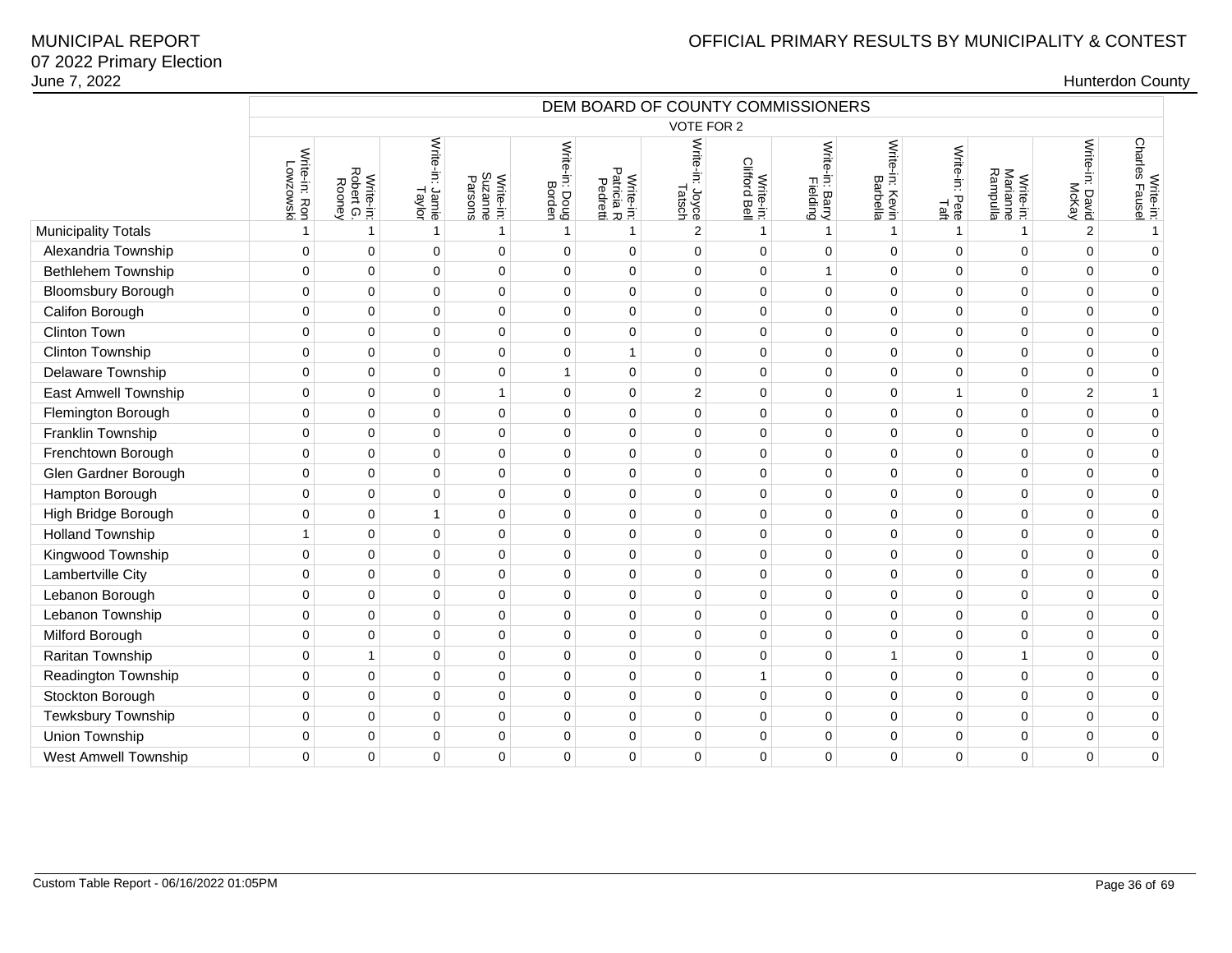|                             | DEM BOARD OF COUNTY COMMISSIONERS<br>VOTE FOR 2 |                            |                              |                  |                           |                            |                         |                                      |                                  |                                     |                           |                            |                                |                           |
|-----------------------------|-------------------------------------------------|----------------------------|------------------------------|------------------|---------------------------|----------------------------|-------------------------|--------------------------------------|----------------------------------|-------------------------------------|---------------------------|----------------------------|--------------------------------|---------------------------|
|                             |                                                 |                            |                              |                  |                           |                            |                         |                                      |                                  |                                     |                           |                            |                                |                           |
|                             | Write-in: Hunt<br>Patterson                     | Write-in: Mark<br>Pomykacz | Write-in: Leslie<br>Thompson | Write-in: Other  | Write-in: Ellen<br>Gibson | Write-in:<br>Eilen<br>Hazy | Write-in: Bob<br>Murphy | Write-in:<br>Matthew Burr<br>Baldwin | <b>Anthony Hale</b><br>Write-in: | Write-in:<br>Bobbie J<br>Prester Jr | Write-in: Scott<br>Koenig | Write-in: Chris<br>Simpson | Write-in:<br>Andrea<br>Bonette | Write-in: lan<br>Liebross |
| Municipality Totals         |                                                 | $\overline{2}$             | $\mathbf{1}$                 | 10               | $\overline{2}$            | $\mathbf{1}$               | $\mathbf{1}$            | 1                                    | $\mathbf{1}$                     | $\mathbf{1}$                        | $\mathbf{1}$              | 1                          | $\mathbf{1}$                   | $\mathbf{1}$              |
| Alexandria Township         | $\mathbf 0$                                     | $\mathbf 0$                | $\mathbf 0$                  | $\mathbf 0$      | 0                         | $\Omega$                   | $\mathbf 0$             | $\mathbf 0$                          | $\mathbf 0$                      | $\mathbf{1}$                        | $\mathbf 0$               | 1                          | $\Omega$                       | $\mathbf 0$               |
| Bethlehem Township          | $\mathbf 0$                                     | $\mathbf 0$                | $\pmb{0}$                    | $\mathbf 0$      | 0                         | $\mathbf 0$                | $\mathbf 0$             | $\mathbf 0$                          | $\mathbf 0$                      | $\mathbf 0$                         | $\mathbf 0$               | 0                          | $\Omega$                       | $\mathbf 0$               |
| <b>Bloomsbury Borough</b>   | $\mathbf 0$                                     | $\mathbf 0$                | 0                            | $\mathbf 0$      | 0                         | $\Omega$                   | $\mathbf 0$             | $\mathbf 0$                          | $\mathbf 0$                      | $\mathbf 0$                         | $\mathbf 0$               | $\Omega$                   | $\Omega$                       | $\pmb{0}$                 |
| Califon Borough             | $\mathbf 0$                                     | $\mathbf 0$                | 0                            | $\pmb{0}$        | 0                         | $\mathbf 0$                | $\mathbf 0$             | $\mathbf 0$                          | $\pmb{0}$                        | 0                                   | 0                         | 0                          | $\mathbf 0$                    | $\mathbf 0$               |
| Clinton Town                | $\mathbf 0$                                     | $\mathbf 0$                | 0                            | 0                | 0                         | $\mathbf 0$                | $\mathbf 0$             | $\mathbf 0$                          | $\mathbf 0$                      | $\mathbf 0$                         | 0                         | 0                          | $\Omega$                       | $\mathbf 0$               |
| Clinton Township            | $\mathbf 0$                                     | $\overline{c}$             | $\mathbf{1}$                 | $\mathbf 1$      | 0                         | 1                          | $\mathbf 0$             | $\mathbf 0$                          | $\mathbf{1}$                     | 0                                   | $\mathbf 0$               | 0                          | $\Omega$                       | $\mathbf 0$               |
| Delaware Township           | $\mathbf 0$                                     | $\mathbf 0$                | 0                            | $\mathbf 0$      | 0                         | $\mathbf 0$                | $\mathbf 0$             | $\mathbf{1}$                         | $\mathbf 0$                      | 0                                   | 0                         | $\Omega$                   | $\Omega$                       | $\pmb{0}$                 |
| East Amwell Township        | $\mathbf 0$                                     | $\mathbf 0$                | 0                            | $\boldsymbol{2}$ | 0                         | 0                          | $\mathbf 0$             | $\mathbf 0$                          | $\mathbf 0$                      | 0                                   | $\mathbf 0$               | 0                          | 1                              | $\mathbf 0$               |
| Flemington Borough          | $\mathbf 0$                                     | $\mathbf 0$                | $\pmb{0}$                    | 0                | 0                         | 0                          | $\mathbf 0$             | $\mathsf 0$                          | $\mathbf 0$                      | $\pmb{0}$                           | 0                         | 0                          | $\mathbf 0$                    | $\pmb{0}$                 |
| Franklin Township           | $\mathbf 0$                                     | $\mathbf 0$                | 0                            | $\mathbf 1$      | 0                         | $\Omega$                   | $\mathbf 0$             | $\mathbf 0$                          | $\mathbf 0$                      | 0                                   | $\mathbf 0$               | $\Omega$                   | $\Omega$                       | $\mathbf 0$               |
| Frenchtown Borough          | $\pmb{0}$                                       | $\mathbf 0$                | 0                            | $\pmb{0}$        | 0                         | $\overline{0}$             | $\mathbf 0$             | $\pmb{0}$                            | $\pmb{0}$                        | 0                                   | $\mathbf 0$               | 0                          | $\mathbf 0$                    | $\mathbf{1}$              |
| Glen Gardner Borough        | $\mathbf 0$                                     | $\mathbf 0$                | 0                            | $\mathbf 0$      | 0                         | $\Omega$                   | $\mathbf 0$             | $\mathbf 0$                          | $\mathbf 0$                      | 0                                   | $\mathbf 0$               | 0                          | $\Omega$                       | $\mathbf 0$               |
| Hampton Borough             | $\mathbf 0$                                     | $\pmb{0}$                  | $\pmb{0}$                    | $\pmb{0}$        | 0                         | $\mathbf 0$                | $\mathbf 0$             | $\mathbf 0$                          | $\mathsf 0$                      | $\pmb{0}$                           | $\mathbf 0$               | 0                          | $\mathbf 0$                    | $\pmb{0}$                 |
| High Bridge Borough         | $\mathbf 0$                                     | $\mathbf 0$                | 0                            | $\mathbf 0$      | 0                         | $\mathbf 0$                | $\mathbf 0$             | $\mathbf 0$                          | $\mathbf 0$                      | 0                                   | $\mathbf 0$               | 0                          | $\Omega$                       | $\pmb{0}$                 |
| <b>Holland Township</b>     | $\mathbf 0$                                     | $\mathbf 0$                | 0                            | $\pmb{0}$        | 0                         | 0                          | $\mathbf 0$             | $\mathsf 0$                          | $\mathbf 0$                      | 0                                   | 0                         | 0                          | $\Omega$                       | $\pmb{0}$                 |
| Kingwood Township           | $\mathbf 0$                                     | $\mathbf 0$                | $\mathbf 0$                  | $\mathbf 0$      | 0                         | $\Omega$                   | $\mathbf 0$             | $\mathbf 0$                          | $\mathbf 0$                      | $\mathbf 0$                         | $\Omega$                  | $\Omega$                   | $\Omega$                       | $\mathbf 0$               |
| Lambertville City           | $\mathbf 0$                                     | $\mathbf 0$                | $\mathbf 0$                  | $\mathbf 0$      | $\overline{2}$            | $\Omega$                   | $\mathbf{1}$            | $\mathbf 0$                          | $\mathbf 0$                      | $\mathbf 0$                         | $\mathbf 0$               | $\Omega$                   | $\Omega$                       | $\mathbf 0$               |
| Lebanon Borough             | $\mathbf 0$                                     | $\mathbf 0$                | 0                            | 0                | 0                         | $\mathbf 0$                | $\mathbf 0$             | $\mathbf 0$                          | $\mathbf 0$                      | 0                                   | $\mathbf 0$               | 0                          | $\mathbf 0$                    | $\pmb{0}$                 |
| Lebanon Township            | $\mathbf{1}$                                    | $\mathbf 0$                | 0                            | $\mathbf 0$      | 0                         | $\mathbf 0$                | $\overline{0}$          | $\mathbf 0$                          | $\pmb{0}$                        | 0                                   | 1                         | 0                          | $\Omega$                       | $\pmb{0}$                 |
| Milford Borough             | $\mathbf 0$                                     | $\mathbf 0$                | $\mathbf 0$                  | $\pmb{0}$        | 0                         | $\mathbf 0$                | $\mathbf 0$             | $\mathbf 0$                          | $\mathbf 0$                      | $\mathbf 0$                         | $\mathbf 0$               | 0                          | $\mathbf 0$                    | $\pmb{0}$                 |
| Raritan Township            | $\mathbf 0$                                     | $\mathbf 0$                | $\mathbf 0$                  | 3                | 0                         | $\Omega$                   | $\mathbf 0$             | $\mathbf 0$                          | $\mathbf 0$                      | $\mathbf 0$                         | $\Omega$                  | $\Omega$                   | $\Omega$                       | $\mathbf 0$               |
| Readington Township         | $\mathbf 0$                                     | $\mathbf 0$                | 0                            | $\overline{2}$   | 0                         | $\mathbf 0$                | $\mathbf 0$             | $\mathbf 0$                          | $\mathbf 0$                      | 0                                   | $\mathbf 0$               | 0                          | $\mathbf 0$                    | $\pmb{0}$                 |
| Stockton Borough            | $\mathbf 0$                                     | $\mathbf 0$                | 0                            | $\mathbf 0$      | 0                         | $\mathbf 0$                | $\mathbf 0$             | $\mathbf 0$                          | $\mathbf 0$                      | 0                                   | $\mathbf 0$               | 0                          | $\Omega$                       | $\pmb{0}$                 |
| Tewksbury Township          | $\mathbf 0$                                     | $\mathbf 0$                | 0                            | $\mathbf{1}$     | 0                         | $\mathbf 0$                | $\mathbf 0$             | $\mathbf 0$                          | $\mathbf 0$                      | 0                                   | $\mathbf 0$               | 0                          | $\Omega$                       | $\mathbf 0$               |
| Union Township              | $\mathbf 0$                                     | $\mathbf 0$                | 0                            | $\mathbf 0$      | $\mathbf 0$               | $\Omega$                   | $\mathbf 0$             | $\mathbf 0$                          | $\mathbf 0$                      | 0                                   | $\Omega$                  | 0                          | $\Omega$                       | $\pmb{0}$                 |
| <b>West Amwell Township</b> | $\Omega$                                        | $\mathbf 0$                | 0                            | $\mathbf 0$      | 0                         | $\Omega$                   | $\mathbf 0$             | $\mathbf 0$                          | $\mathbf 0$                      | 0                                   | $\mathbf 0$               | 0                          | $\Omega$                       | $\mathbf 0$               |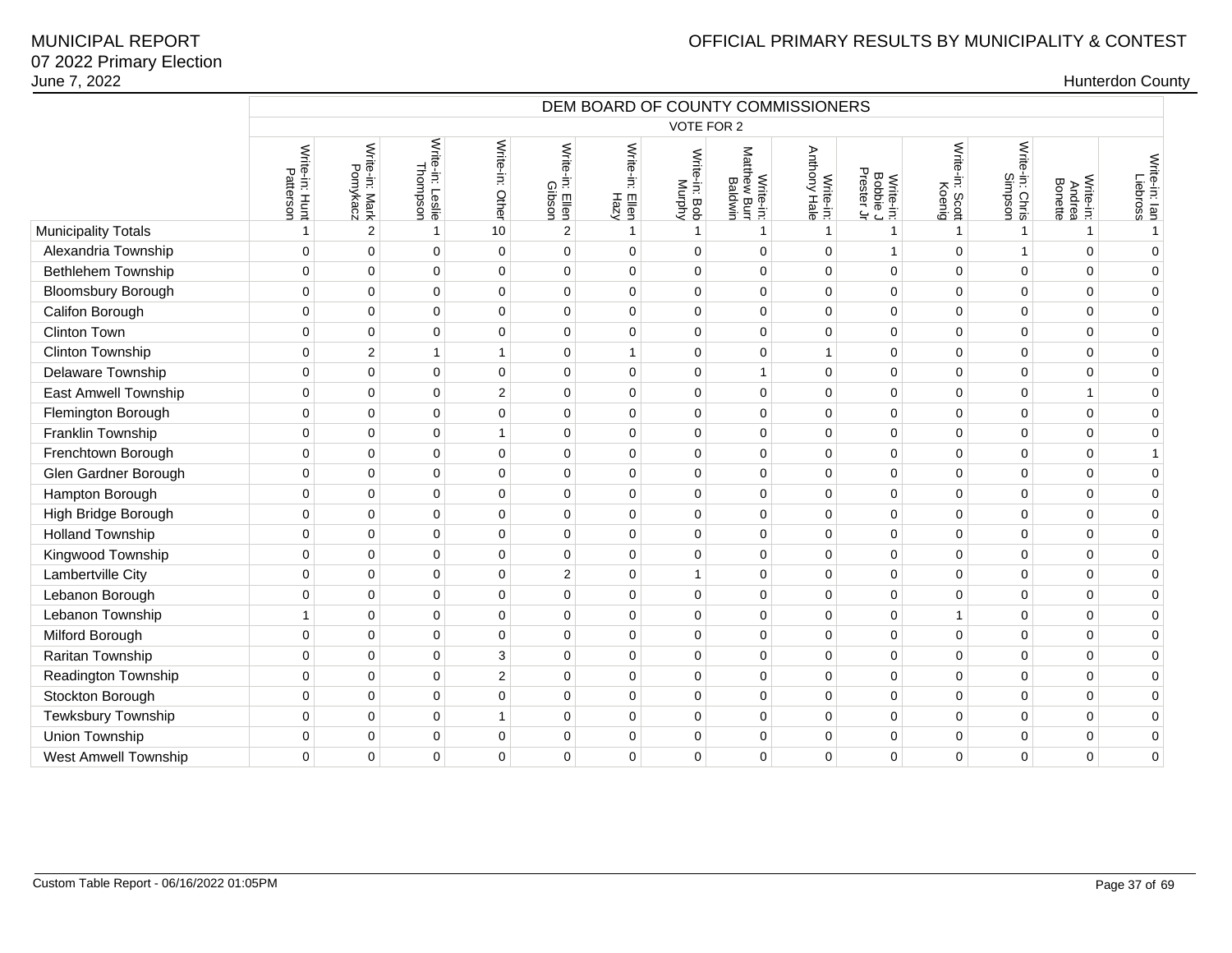|                             | DEM BOARD OF COUNTY COMMISSIONERS |                                  |                            |                                 |                                  |                          |                          |                           |                                    |                         |                                  |                           |                                    |                                  |
|-----------------------------|-----------------------------------|----------------------------------|----------------------------|---------------------------------|----------------------------------|--------------------------|--------------------------|---------------------------|------------------------------------|-------------------------|----------------------------------|---------------------------|------------------------------------|----------------------------------|
|                             |                                   |                                  |                            |                                 |                                  |                          | VOTE FOR 2               |                           |                                    |                         |                                  |                           |                                    |                                  |
|                             | Jessie<br>Write-in:<br>ie Boehm   | Write-in: Eric<br><b>Richard</b> | Write-in:<br>Donald Becker | Write-in:<br>Michellea<br>Younj | <b>Thomas Murin</b><br>Write-in: | Write-in: John<br>Malone | Write-in: Bruce<br>Watda | Write-in: John<br>H Grant | Write-in:<br>George<br>Kapetanakis | Write-in: Mary<br>Melfi | Write-in:<br>Cullen<br>McAuliffe | Write-in: Paul<br>Gorrell | Write-in:<br>Heikki<br><b>Lane</b> | Write-in:<br>Anthony<br>Rizzello |
| <b>Municipality Totals</b>  | -1                                | $\overline{2}$                   | 647                        | $\overline{1}$                  | $\mathbf{1}$                     | $\mathbf{1}$             | $\mathbf{1}$             | $\mathbf{1}$              | $\mathbf{1}$                       | 2                       | $\overline{\mathbf{1}}$          | $\mathbf{1}$              | $\overline{2}$                     | $\mathbf{1}$                     |
| Alexandria Township         | $\Omega$                          | $\mathbf 0$                      | 18                         | $\mathbf 0$                     | $\mathbf 0$                      | $\Omega$                 | $\Omega$                 | $\Omega$                  | $\mathbf 0$                        | $\mathbf 0$             | $\mathbf 0$                      | $\mathbf 0$               | $\Omega$                           | $\Omega$                         |
| <b>Bethlehem Township</b>   | $\mathbf 0$                       | $\mathbf 0$                      | 29                         | $\mathbf 0$                     | $\mathbf 0$                      | $\mathbf 0$              | 0                        | $\mathbf 0$               | $\mathbf{1}$                       | $\mathbf 0$             | $\mathbf 0$                      | $\mathbf 0$               | $\Omega$                           | $\mathbf 0$                      |
| <b>Bloomsbury Borough</b>   | $\pmb{0}$                         | $\pmb{0}$                        | $\pmb{0}$                  | $\pmb{0}$                       | $\pmb{0}$                        | 0                        | $\overline{0}$           | $\pmb{0}$                 | $\pmb{0}$                          | $\pmb{0}$               | $\mathsf 0$                      | $\mathbf 0$               | 0                                  | $\overline{0}$                   |
| Califon Borough             | $\mathbf 0$                       | $\pmb{0}$                        | 6                          | $\mathbf 0$                     | $\mathbf{1}$                     | $\Omega$                 | $\mathbf 0$              | $\mathbf 0$               | $\pmb{0}$                          | $\mathbf 0$             | $\mathbf 0$                      | $\mathbf 0$               | $\Omega$                           | $\mathbf 0$                      |
| Clinton Town                | $\mathbf 0$                       | $\pmb{0}$                        | 12                         | $\mathbf 0$                     | $\mathbf 0$                      | $\mathbf 0$              | $\mathbf 0$              | $\mathbf 0$               | $\mathbf 0$                        | $\mathbf 0$             | $\overline{1}$                   | $\mathbf 0$               | 0                                  | $\mathbf 0$                      |
| Clinton Township            | $\mathbf 0$                       | $\pmb{0}$                        | 56                         | $\mathbf 0$                     | $\mathbf 0$                      | $\mathbf 0$              | $\mathbf{1}$             | $\mathbf 0$               | $\pmb{0}$                          | $\mathbf 0$             | $\mathbf 0$                      | $\mathbf 0$               | $\mathbf 0$                        | $\mathbf 0$                      |
| Delaware Township           | $\mathbf 0$                       | $\pmb{0}$                        | 10                         | $\mathbf 0$                     | $\mathbf 0$                      | 0                        | $\mathbf 0$              | $\mathbf 0$               | $\pmb{0}$                          | $\mathbf{0}$            | $\mathbf 0$                      | $\mathbf 0$               | 0                                  | $\overline{0}$                   |
| East Amwell Township        | $\mathbf{1}$                      | $\mathbf 0$                      | 9                          | $\mathbf 0$                     | $\mathbf 0$                      | $\mathbf 0$              | $\mathbf 0$              | $\mathbf 0$               | $\mathbf 0$                        | $\mathbf 0$             | $\mathbf 0$                      | $\mathbf 0$               | $\mathbf 0$                        | $\mathbf 0$                      |
| Flemington Borough          | $\mathbf 0$                       | $\mathbf 0$                      | 27                         | $\mathbf 0$                     | $\mathbf 0$                      | $\mathbf 0$              | $\mathbf 0$              | $\mathbf 0$               | $\mathbf 0$                        | $\mathbf 0$             | $\mathbf 0$                      | $\mathbf 0$               | 0                                  | $\mathbf 0$                      |
| Franklin Township           | $\mathbf 0$                       | $\mathbf 0$                      | 47                         | $\mathbf 0$                     | $\mathbf 0$                      | $\mathbf 0$              | $\mathbf 0$              | $\mathbf 0$               | $\pmb{0}$                          | $\mathbf 0$             | $\mathbf 0$                      | $\mathbf 0$               | $\overline{2}$                     | $\mathbf 0$                      |
| Frenchtown Borough          | $\mathbf 0$                       | $\pmb{0}$                        | 14                         | $\mathbf 0$                     | $\mathbf 0$                      | 0                        | $\mathbf 0$              | $\mathbf 0$               | $\pmb{0}$                          | $\mathbf 0$             | $\mathbf 0$                      | $\mathbf 0$               | $\Omega$                           | $\overline{0}$                   |
| Glen Gardner Borough        | $\mathbf 0$                       | $\mathbf 0$                      | 4                          | $\mathbf 0$                     | $\mathbf 0$                      | $\mathbf 0$              | $\mathbf 0$              | $\mathbf 0$               | $\mathbf 0$                        | $\mathbf 0$             | $\mathbf 0$                      | $\mathbf 0$               | 0                                  | $\mathbf 0$                      |
| Hampton Borough             | $\mathbf 0$                       | $\pmb{0}$                        | $\overline{2}$             | $\mathbf 0$                     | $\mathbf 0$                      | $\mathbf 0$              | $\mathbf 0$              | $\mathbf 0$               | $\pmb{0}$                          | $\mathbf 0$             | $\mathbf 0$                      | $\mathbf 0$               | $\mathbf 0$                        | $\mathbf 0$                      |
| High Bridge Borough         | $\mathbf 0$                       | $\pmb{0}$                        | 31                         | $\overline{1}$                  | $\mathbf 0$                      | $\Omega$                 | $\mathbf 0$              | $\mathbf 0$               | $\mathbf 0$                        | $\mathbf 0$             | $\mathbf 0$                      | $\mathbf 0$               | $\Omega$                           | $\mathbf 0$                      |
| <b>Holland Township</b>     | $\mathbf 0$                       | $\mathbf 0$                      | 19                         | $\mathbf 0$                     | $\mathbf 0$                      | $\mathbf 0$              | $\mathbf 0$              | $\mathbf 0$               | $\mathbf 0$                        | $\mathbf 0$             | $\mathbf 0$                      | $\mathbf 0$               | $\Omega$                           | $\mathbf{1}$                     |
| Kingwood Township           | $\mathbf 0$                       | $\mathbf 0$                      | 10                         | $\mathbf 0$                     | $\mathbf 0$                      | $\mathbf 0$              | $\mathbf 0$              | $\mathbf 0$               | $\mathbf 0$                        | $\mathbf{1}$            | $\mathbf 0$                      | $\mathbf 0$               | 0                                  | $\mathbf 0$                      |
| Lambertville City           | $\mathbf 0$                       | $\pmb{0}$                        | 29                         | $\mathbf 0$                     | $\mathbf 0$                      | $\mathbf 0$              | $\mathbf 0$              | $\mathbf 0$               | $\pmb{0}$                          | $\mathbf{1}$            | $\mathbf 0$                      | $\mathbf 0$               | 0                                  | $\mathbf 0$                      |
| Lebanon Borough             | $\mathbf 0$                       | $\mathbf 0$                      | 6                          | $\mathbf 0$                     | $\mathbf 0$                      | $\Omega$                 | $\Omega$                 | $\mathbf 0$               | $\mathbf 0$                        | $\mathbf 0$             | $\mathbf 0$                      | $\Omega$                  | $\Omega$                           | $\mathbf 0$                      |
| Lebanon Township            | $\mathbf 0$                       | $\mathbf 0$                      | 17                         | $\mathbf 0$                     | $\mathbf 0$                      | 0                        | $\mathbf 0$              | $\mathbf 0$               | $\mathbf 0$                        | $\mathbf 0$             | $\mathbf 0$                      | $\mathbf 0$               | $\Omega$                           | $\mathbf 0$                      |
| Milford Borough             | $\mathbf 0$                       | $\mathbf 0$                      | $\pmb{0}$                  | $\mathbf 0$                     | $\pmb{0}$                        | $\mathbf 0$              | $\pmb{0}$                | $\pmb{0}$                 | $\pmb{0}$                          | $\pmb{0}$               | $\mathbf 0$                      | $\pmb{0}$                 | $\mathbf 0$                        | $\mathbf 0$                      |
| Raritan Township            | $\Omega$                          | $\mathbf 0$                      | 159                        | $\mathbf 0$                     | $\mathbf 0$                      | $\Omega$                 | $\Omega$                 | $\mathbf 0$               | $\pmb{0}$                          | $\mathbf 0$             | $\Omega$                         | $\mathbf 0$               | 0                                  | $\mathbf 0$                      |
| Readington Township         | $\mathbf 0$                       | $\mathbf 0$                      | 47                         | $\mathbf 0$                     | $\mathbf 0$                      | $\mathbf 0$              | $\mathbf 0$              | $\mathbf 0$               | $\mathbf 0$                        | $\mathbf 0$             | $\mathbf 0$                      | $\mathbf 0$               | $\mathbf 0$                        | $\mathbf 0$                      |
| Stockton Borough            | $\mathbf 0$                       | $\mathbf 0$                      | $\mathbf{1}$               | $\mathbf 0$                     | $\mathbf 0$                      | $\mathbf 0$              | $\mathbf 0$              | $\mathbf 0$               | $\mathbf 0$                        | $\mathbf 0$             | $\mathbf 0$                      | $\mathbf 0$               | 0                                  | $\mathbf 0$                      |
| Tewksbury Township          | $\mathbf 0$                       | $\pmb{0}$                        | 58                         | $\mathbf 0$                     | $\pmb{0}$                        | $\mathbf 0$              | $\mathbf 0$              | $\mathbf{1}$              | $\pmb{0}$                          | $\pmb{0}$               | $\mathbf 0$                      | 1                         | 0                                  | $\mathbf 0$                      |
| Union Township              | $\mathbf 0$                       | $\mathbf 0$                      | 16                         | $\mathbf 0$                     | $\mathbf 0$                      | 1                        | $\mathbf 0$              | $\mathbf 0$               | $\mathbf 0$                        | $\mathbf 0$             | $\mathbf 0$                      | $\mathbf 0$               | 0                                  | $\mathbf 0$                      |
| <b>West Amwell Township</b> | $\Omega$                          | $\overline{2}$                   | 20                         | $\mathbf 0$                     | $\mathbf 0$                      | $\mathbf 0$              | $\mathbf 0$              | $\mathbf 0$               | $\mathbf 0$                        | $\mathbf 0$             | 0                                | $\mathbf 0$               | 0                                  | $\mathbf 0$                      |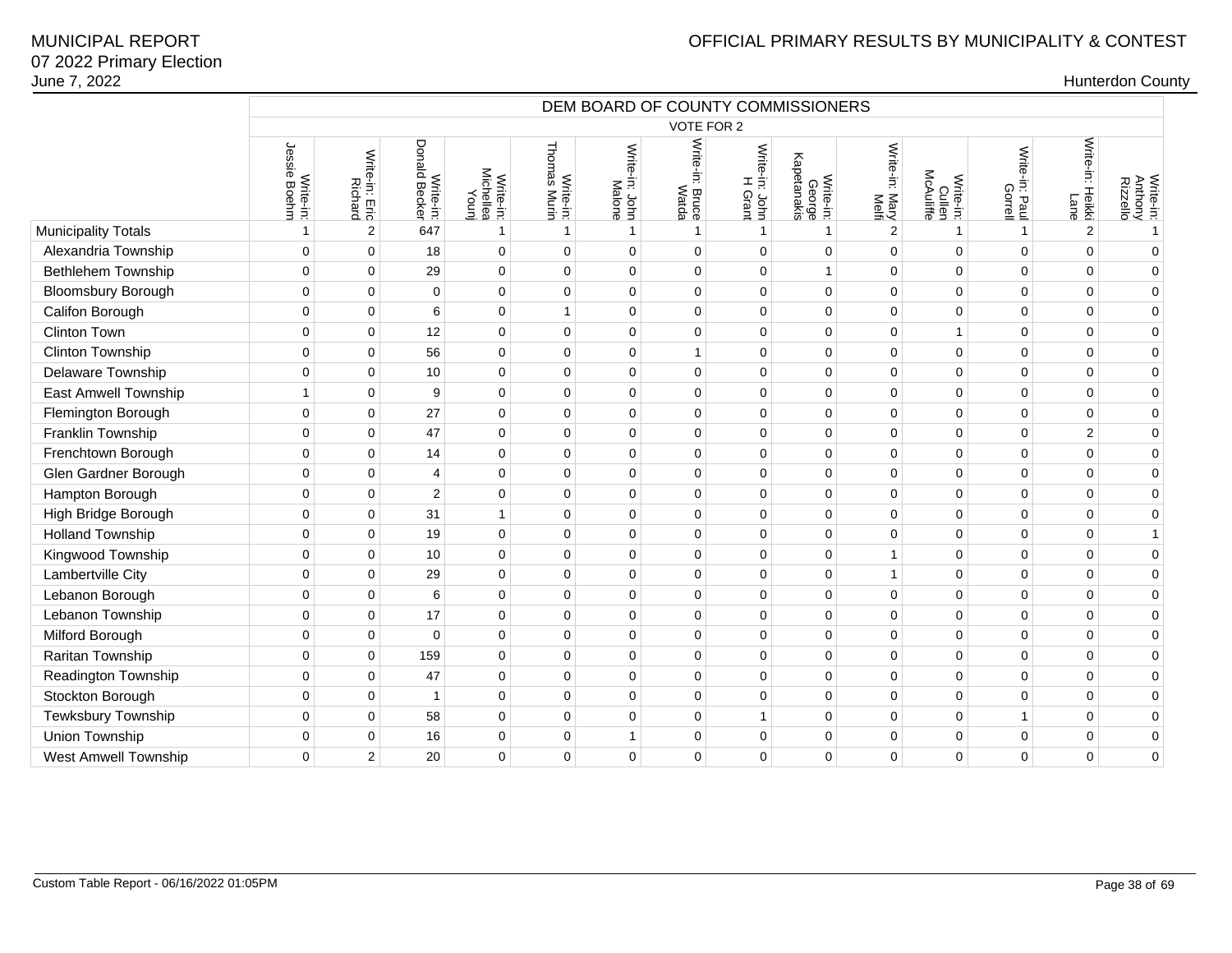|                             | DEM BOARD OF COUNTY<br><b>COMMISSIONERS</b>                                                                         |   |              |       |  |  |  |  |  |  |  |  |  |  |
|-----------------------------|---------------------------------------------------------------------------------------------------------------------|---|--------------|-------|--|--|--|--|--|--|--|--|--|--|
|                             | VOTE FOR 2<br>Total Votes                                                                                           |   |              |       |  |  |  |  |  |  |  |  |  |  |
|                             | Write-in: Kevin<br>Write-in: John<br>O'Brien<br>Write-in: Not<br>Assigned<br><b>Bielski</b><br>Cast<br>44<br>1<br>3 |   |              |       |  |  |  |  |  |  |  |  |  |  |
| <b>Municipality Totals</b>  |                                                                                                                     |   |              | 8,002 |  |  |  |  |  |  |  |  |  |  |
| Alexandria Township         | $\mathbf 0$                                                                                                         | 0 | 1            | 239   |  |  |  |  |  |  |  |  |  |  |
| Bethlehem Township          | 0                                                                                                                   | 0 | $\mathbf{1}$ | 241   |  |  |  |  |  |  |  |  |  |  |
| <b>Bloomsbury Borough</b>   | $\overline{0}$                                                                                                      | 0 | 0            | 33    |  |  |  |  |  |  |  |  |  |  |
| Califon Borough             | 0                                                                                                                   | 0 | 0            | 104   |  |  |  |  |  |  |  |  |  |  |
| <b>Clinton Town</b>         | 0                                                                                                                   | 0 | 1            | 211   |  |  |  |  |  |  |  |  |  |  |
| Clinton Township            | 0                                                                                                                   | 0 | 3            | 696   |  |  |  |  |  |  |  |  |  |  |
| Delaware Township           | 0                                                                                                                   | 0 | 1            | 349   |  |  |  |  |  |  |  |  |  |  |
| <b>East Amwell Township</b> | 0                                                                                                                   | 0 | 0            | 298   |  |  |  |  |  |  |  |  |  |  |
| Flemington Borough          | 0                                                                                                                   | 0 | 3            | 224   |  |  |  |  |  |  |  |  |  |  |
| Franklin Township           | 0                                                                                                                   | 0 | 0            | 214   |  |  |  |  |  |  |  |  |  |  |
| Frenchtown Borough          | 0                                                                                                                   | 0 | 0            | 147   |  |  |  |  |  |  |  |  |  |  |
| Glen Gardner Borough        | 0                                                                                                                   | 0 | 0            | 67    |  |  |  |  |  |  |  |  |  |  |
| Hampton Borough             | 0                                                                                                                   | 0 | 0            | 52    |  |  |  |  |  |  |  |  |  |  |
| High Bridge Borough         | 0                                                                                                                   | 0 | 3            | 254   |  |  |  |  |  |  |  |  |  |  |
| <b>Holland Township</b>     | 0                                                                                                                   | 0 | 3            | 260   |  |  |  |  |  |  |  |  |  |  |
| Kingwood Township           | 0                                                                                                                   | 0 | 1            | 175   |  |  |  |  |  |  |  |  |  |  |
| Lambertville City           | 1                                                                                                                   | 0 | 7            | 731   |  |  |  |  |  |  |  |  |  |  |
| Lebanon Borough             | 0                                                                                                                   | 0 | 1            | 77    |  |  |  |  |  |  |  |  |  |  |
| Lebanon Township            | 0                                                                                                                   | 0 | 1            | 274   |  |  |  |  |  |  |  |  |  |  |
| Milford Borough             | 0                                                                                                                   | 0 | 0            | 72    |  |  |  |  |  |  |  |  |  |  |
| Raritan Township            | 0                                                                                                                   | 3 | 5            | 1,479 |  |  |  |  |  |  |  |  |  |  |
| Readington Township         | 0                                                                                                                   | 0 | 5            | 850   |  |  |  |  |  |  |  |  |  |  |
| Stockton Borough            | 0                                                                                                                   | 0 | 0            | 82    |  |  |  |  |  |  |  |  |  |  |
| Tewksbury Township          | 0                                                                                                                   | 0 | 4            | 437   |  |  |  |  |  |  |  |  |  |  |
| Union Township              | 0                                                                                                                   | 0 | 4            | 241   |  |  |  |  |  |  |  |  |  |  |
| <b>West Amwell Township</b> | 0                                                                                                                   | 0 | 0            | 195   |  |  |  |  |  |  |  |  |  |  |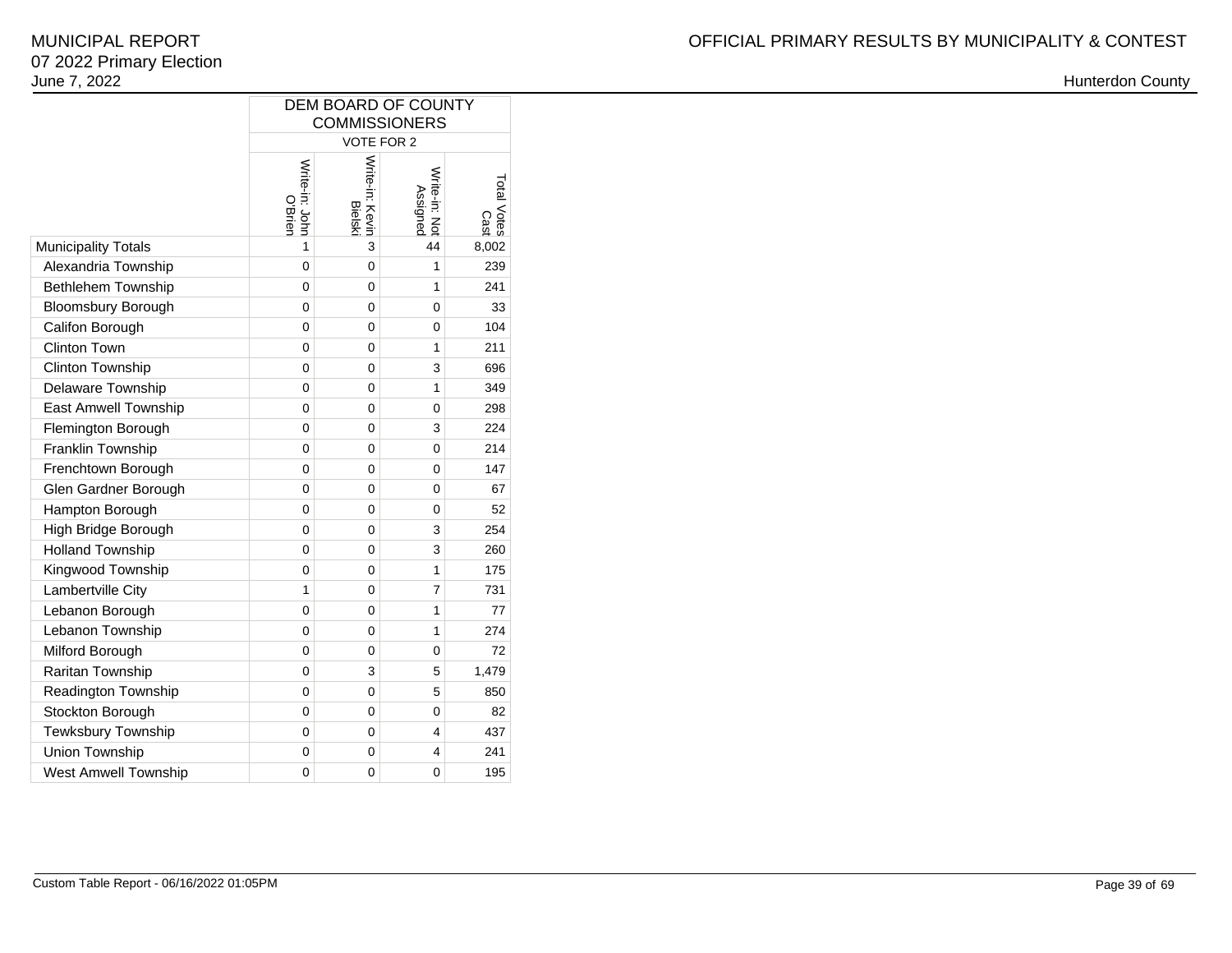|                             |                      | DEM TOWNSHIP COMMITTEE Alexandria Township<br>VOTE FOR 1 |                            |                                 |                                      |                                     |                                   |                 |                           |                     |  |  |  |  |
|-----------------------------|----------------------|----------------------------------------------------------|----------------------------|---------------------------------|--------------------------------------|-------------------------------------|-----------------------------------|-----------------|---------------------------|---------------------|--|--|--|--|
|                             |                      |                                                          |                            |                                 |                                      |                                     |                                   |                 |                           |                     |  |  |  |  |
|                             | NO PETITION<br>FILED | Write-in Totals                                          | Write-in: Marci<br>Narbone | AmyLynn<br>Simpson<br>Write-in: | Write-in: Vito<br><b>Badalamenti</b> | Prester Jr<br>Write-in:<br>Bobbie J | Chilmonik<br>Write-in:<br>Barbara | Write-in: Other | Write-in: Not<br>Assigned | Total Votes<br>Cast |  |  |  |  |
| <b>Municipality Totals</b>  | $\mathbf 0$          | 9                                                        | $\mathbf{1}$               | 1                               | 1                                    | 1                                   | 2                                 | 3               | $\mathbf 0$               | 9                   |  |  |  |  |
| Alexandria Township         | $\pmb{0}$            | 9                                                        | $\mathbf{1}$               | $\mathbf{1}$                    | $\mathbf{1}$                         | 1                                   | $\overline{c}$                    | 3               | $\mathbf 0$               | 9                   |  |  |  |  |
| Bethlehem Township          |                      |                                                          |                            |                                 |                                      |                                     |                                   |                 |                           |                     |  |  |  |  |
| <b>Bloomsbury Borough</b>   |                      |                                                          |                            |                                 |                                      |                                     |                                   |                 |                           |                     |  |  |  |  |
| Califon Borough             |                      |                                                          |                            |                                 |                                      |                                     |                                   |                 |                           |                     |  |  |  |  |
| <b>Clinton Town</b>         |                      |                                                          |                            |                                 |                                      |                                     |                                   |                 |                           |                     |  |  |  |  |
| Clinton Township            |                      |                                                          |                            |                                 |                                      |                                     |                                   |                 |                           |                     |  |  |  |  |
| Delaware Township           |                      |                                                          |                            |                                 |                                      |                                     |                                   |                 |                           |                     |  |  |  |  |
| <b>East Amwell Township</b> |                      |                                                          |                            |                                 |                                      |                                     |                                   |                 |                           |                     |  |  |  |  |
| Flemington Borough          |                      |                                                          |                            |                                 |                                      |                                     |                                   |                 |                           |                     |  |  |  |  |
| Franklin Township           |                      |                                                          |                            |                                 |                                      |                                     |                                   |                 |                           |                     |  |  |  |  |
| Frenchtown Borough          |                      |                                                          |                            |                                 |                                      |                                     |                                   |                 |                           |                     |  |  |  |  |
| Glen Gardner Borough        |                      |                                                          |                            |                                 |                                      |                                     |                                   |                 |                           |                     |  |  |  |  |
| Hampton Borough             |                      |                                                          |                            |                                 |                                      |                                     |                                   |                 |                           |                     |  |  |  |  |
| High Bridge Borough         |                      |                                                          |                            |                                 |                                      |                                     |                                   |                 |                           |                     |  |  |  |  |
| <b>Holland Township</b>     |                      |                                                          |                            |                                 |                                      |                                     |                                   |                 |                           |                     |  |  |  |  |
| Kingwood Township           |                      |                                                          |                            |                                 |                                      |                                     |                                   |                 |                           |                     |  |  |  |  |
| Lambertville City           |                      |                                                          |                            |                                 |                                      |                                     |                                   |                 |                           |                     |  |  |  |  |
| Lebanon Borough             |                      |                                                          |                            |                                 |                                      |                                     |                                   |                 |                           |                     |  |  |  |  |
| Lebanon Township            |                      |                                                          |                            |                                 |                                      |                                     |                                   |                 |                           |                     |  |  |  |  |
| Milford Borough             |                      |                                                          |                            |                                 |                                      |                                     |                                   |                 |                           |                     |  |  |  |  |
| Raritan Township            |                      |                                                          |                            |                                 |                                      |                                     |                                   |                 |                           |                     |  |  |  |  |
| Readington Township         |                      |                                                          |                            |                                 |                                      |                                     |                                   |                 |                           |                     |  |  |  |  |
| Stockton Borough            |                      |                                                          |                            |                                 |                                      |                                     |                                   |                 |                           |                     |  |  |  |  |
| Tewksbury Township          |                      |                                                          |                            |                                 |                                      |                                     |                                   |                 |                           |                     |  |  |  |  |
| Union Township              |                      |                                                          |                            |                                 |                                      |                                     |                                   |                 |                           |                     |  |  |  |  |
| <b>West Amwell Township</b> |                      |                                                          |                            |                                 |                                      |                                     |                                   |                 |                           |                     |  |  |  |  |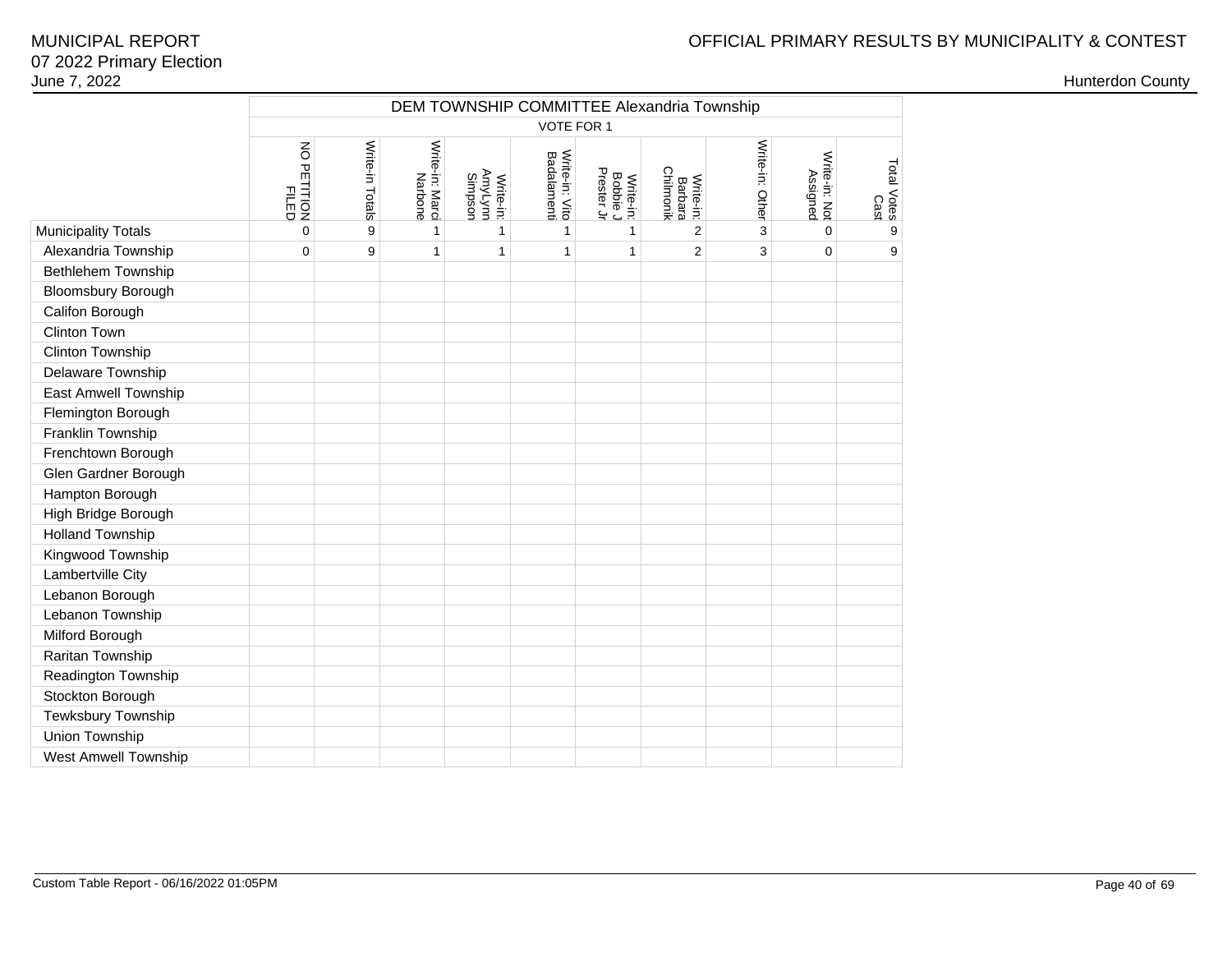|                             | DEM TOWNSHIP COMMITTEE Bethlehem Township<br>VOTE FOR 1 |                 |                                |                                    |                 |                        |                           |                     |  |  |  |  |  |  |
|-----------------------------|---------------------------------------------------------|-----------------|--------------------------------|------------------------------------|-----------------|------------------------|---------------------------|---------------------|--|--|--|--|--|--|
|                             |                                                         |                 |                                |                                    |                 |                        |                           |                     |  |  |  |  |  |  |
|                             | WALTER F.<br>BAUMGARTE<br>BAUMGARTE                     | Write-in Totals | Write-in: Kelly<br>Weiswasseer | Kopetonakis<br>Write-in:<br>George | Write-in: Other | Write-in: Paul<br>Muir | Write-in: Not<br>Assigned | Total Votes<br>Cast |  |  |  |  |  |  |
| <b>Municipality Totals</b>  | 185                                                     | 12              | 1                              | $\overline{\mathbf{4}}$            | 3               | 1                      | 3                         | 197                 |  |  |  |  |  |  |
| Alexandria Township         |                                                         |                 |                                |                                    |                 |                        |                           |                     |  |  |  |  |  |  |
| Bethlehem Township          | 185                                                     | 12              | 1                              | 4                                  | 3               | 1                      | 3                         | 197                 |  |  |  |  |  |  |
| <b>Bloomsbury Borough</b>   |                                                         |                 |                                |                                    |                 |                        |                           |                     |  |  |  |  |  |  |
| Califon Borough             |                                                         |                 |                                |                                    |                 |                        |                           |                     |  |  |  |  |  |  |
| Clinton Town                |                                                         |                 |                                |                                    |                 |                        |                           |                     |  |  |  |  |  |  |
| Clinton Township            |                                                         |                 |                                |                                    |                 |                        |                           |                     |  |  |  |  |  |  |
| Delaware Township           |                                                         |                 |                                |                                    |                 |                        |                           |                     |  |  |  |  |  |  |
| East Amwell Township        |                                                         |                 |                                |                                    |                 |                        |                           |                     |  |  |  |  |  |  |
| Flemington Borough          |                                                         |                 |                                |                                    |                 |                        |                           |                     |  |  |  |  |  |  |
| Franklin Township           |                                                         |                 |                                |                                    |                 |                        |                           |                     |  |  |  |  |  |  |
| Frenchtown Borough          |                                                         |                 |                                |                                    |                 |                        |                           |                     |  |  |  |  |  |  |
| Glen Gardner Borough        |                                                         |                 |                                |                                    |                 |                        |                           |                     |  |  |  |  |  |  |
| Hampton Borough             |                                                         |                 |                                |                                    |                 |                        |                           |                     |  |  |  |  |  |  |
| High Bridge Borough         |                                                         |                 |                                |                                    |                 |                        |                           |                     |  |  |  |  |  |  |
| <b>Holland Township</b>     |                                                         |                 |                                |                                    |                 |                        |                           |                     |  |  |  |  |  |  |
| Kingwood Township           |                                                         |                 |                                |                                    |                 |                        |                           |                     |  |  |  |  |  |  |
| Lambertville City           |                                                         |                 |                                |                                    |                 |                        |                           |                     |  |  |  |  |  |  |
| Lebanon Borough             |                                                         |                 |                                |                                    |                 |                        |                           |                     |  |  |  |  |  |  |
| Lebanon Township            |                                                         |                 |                                |                                    |                 |                        |                           |                     |  |  |  |  |  |  |
| Milford Borough             |                                                         |                 |                                |                                    |                 |                        |                           |                     |  |  |  |  |  |  |
| Raritan Township            |                                                         |                 |                                |                                    |                 |                        |                           |                     |  |  |  |  |  |  |
| Readington Township         |                                                         |                 |                                |                                    |                 |                        |                           |                     |  |  |  |  |  |  |
| Stockton Borough            |                                                         |                 |                                |                                    |                 |                        |                           |                     |  |  |  |  |  |  |
| Tewksbury Township          |                                                         |                 |                                |                                    |                 |                        |                           |                     |  |  |  |  |  |  |
| Union Township              |                                                         |                 |                                |                                    |                 |                        |                           |                     |  |  |  |  |  |  |
| <b>West Amwell Township</b> |                                                         |                 |                                |                                    |                 |                        |                           |                     |  |  |  |  |  |  |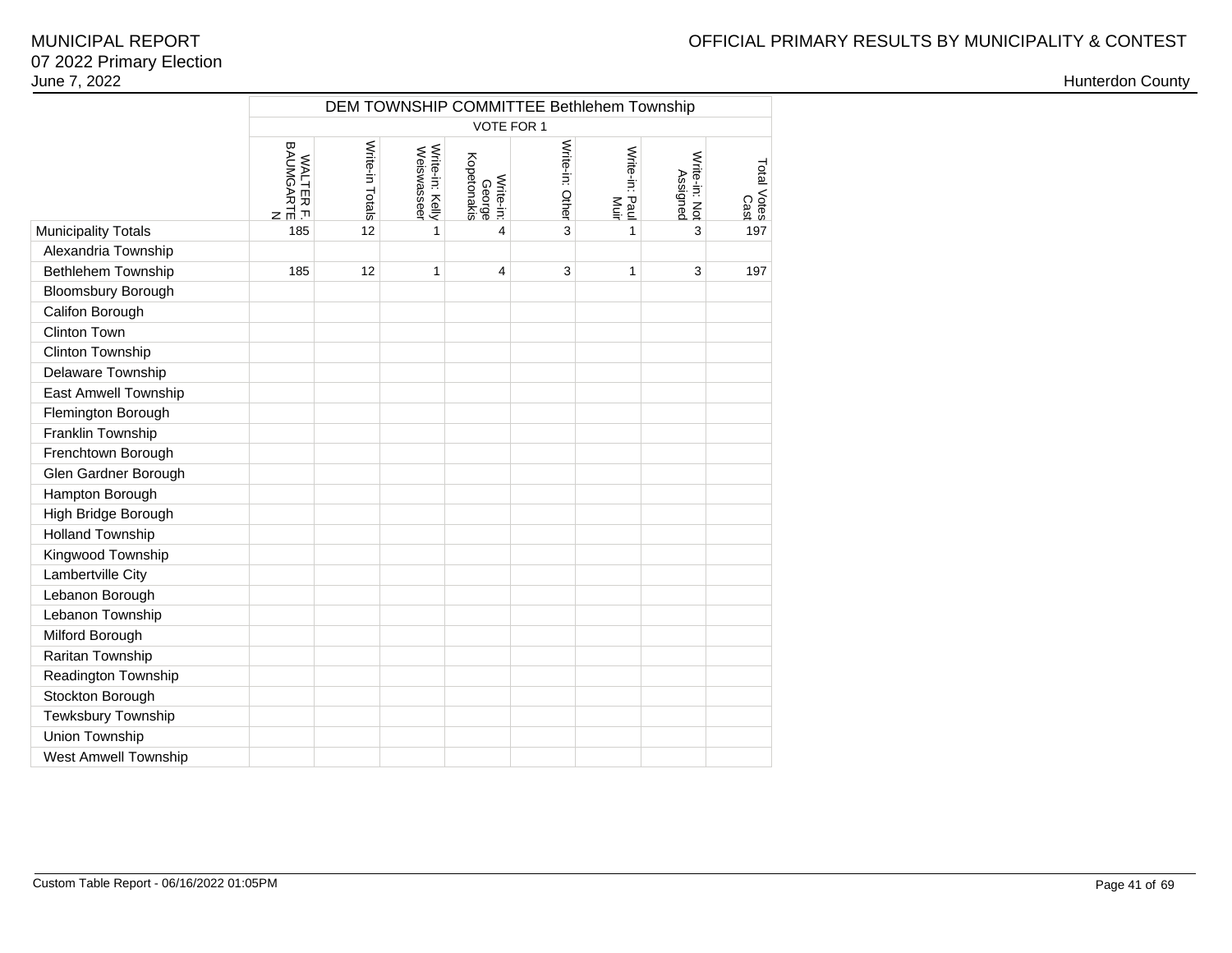|                             | DEM BOROUGH COUNCIL FULL Bloomsbury Borough<br><b>VOTE FOR 2</b> |                                             |                 |                          |                          |                           |                     |  |  |  |  |  |  |  |
|-----------------------------|------------------------------------------------------------------|---------------------------------------------|-----------------|--------------------------|--------------------------|---------------------------|---------------------|--|--|--|--|--|--|--|
|                             |                                                                  |                                             |                 |                          |                          |                           |                     |  |  |  |  |  |  |  |
|                             | $\overline{6}$<br>) PETITION<br>) PILED<br>HLED                  | $\overline{6}$<br><b>FILIDON</b><br>PFILIPO | Write-in Totals | Write-in: Kyle<br>Parker | Write-in: Sean<br>Merkel | Write-in: Not<br>Assigned | Total Votes<br>Cast |  |  |  |  |  |  |  |
| <b>Municipality Totals</b>  | $\Omega$                                                         | $\Omega$                                    | 3               | 1                        | 1                        | 1                         | 3                   |  |  |  |  |  |  |  |
| Alexandria Township         |                                                                  |                                             |                 |                          |                          |                           |                     |  |  |  |  |  |  |  |
| <b>Bethlehem Township</b>   |                                                                  |                                             |                 |                          |                          |                           |                     |  |  |  |  |  |  |  |
| Bloomsbury Borough          | 0                                                                | $\Omega$                                    | 3               | 1                        | 1                        | 1                         | 3                   |  |  |  |  |  |  |  |
| Califon Borough             |                                                                  |                                             |                 |                          |                          |                           |                     |  |  |  |  |  |  |  |
| <b>Clinton Town</b>         |                                                                  |                                             |                 |                          |                          |                           |                     |  |  |  |  |  |  |  |
| Clinton Township            |                                                                  |                                             |                 |                          |                          |                           |                     |  |  |  |  |  |  |  |
| Delaware Township           |                                                                  |                                             |                 |                          |                          |                           |                     |  |  |  |  |  |  |  |
| <b>East Amwell Township</b> |                                                                  |                                             |                 |                          |                          |                           |                     |  |  |  |  |  |  |  |
| Flemington Borough          |                                                                  |                                             |                 |                          |                          |                           |                     |  |  |  |  |  |  |  |
| Franklin Township           |                                                                  |                                             |                 |                          |                          |                           |                     |  |  |  |  |  |  |  |
| Frenchtown Borough          |                                                                  |                                             |                 |                          |                          |                           |                     |  |  |  |  |  |  |  |
| Glen Gardner Borough        |                                                                  |                                             |                 |                          |                          |                           |                     |  |  |  |  |  |  |  |
| Hampton Borough             |                                                                  |                                             |                 |                          |                          |                           |                     |  |  |  |  |  |  |  |
| High Bridge Borough         |                                                                  |                                             |                 |                          |                          |                           |                     |  |  |  |  |  |  |  |
| <b>Holland Township</b>     |                                                                  |                                             |                 |                          |                          |                           |                     |  |  |  |  |  |  |  |
| Kingwood Township           |                                                                  |                                             |                 |                          |                          |                           |                     |  |  |  |  |  |  |  |
| Lambertville City           |                                                                  |                                             |                 |                          |                          |                           |                     |  |  |  |  |  |  |  |
| Lebanon Borough             |                                                                  |                                             |                 |                          |                          |                           |                     |  |  |  |  |  |  |  |
| Lebanon Township            |                                                                  |                                             |                 |                          |                          |                           |                     |  |  |  |  |  |  |  |
| Milford Borough             |                                                                  |                                             |                 |                          |                          |                           |                     |  |  |  |  |  |  |  |
| Raritan Township            |                                                                  |                                             |                 |                          |                          |                           |                     |  |  |  |  |  |  |  |
| Readington Township         |                                                                  |                                             |                 |                          |                          |                           |                     |  |  |  |  |  |  |  |
| Stockton Borough            |                                                                  |                                             |                 |                          |                          |                           |                     |  |  |  |  |  |  |  |
| Tewksbury Township          |                                                                  |                                             |                 |                          |                          |                           |                     |  |  |  |  |  |  |  |
| Union Township              |                                                                  |                                             |                 |                          |                          |                           |                     |  |  |  |  |  |  |  |
| <b>West Amwell Township</b> |                                                                  |                                             |                 |                          |                          |                           |                     |  |  |  |  |  |  |  |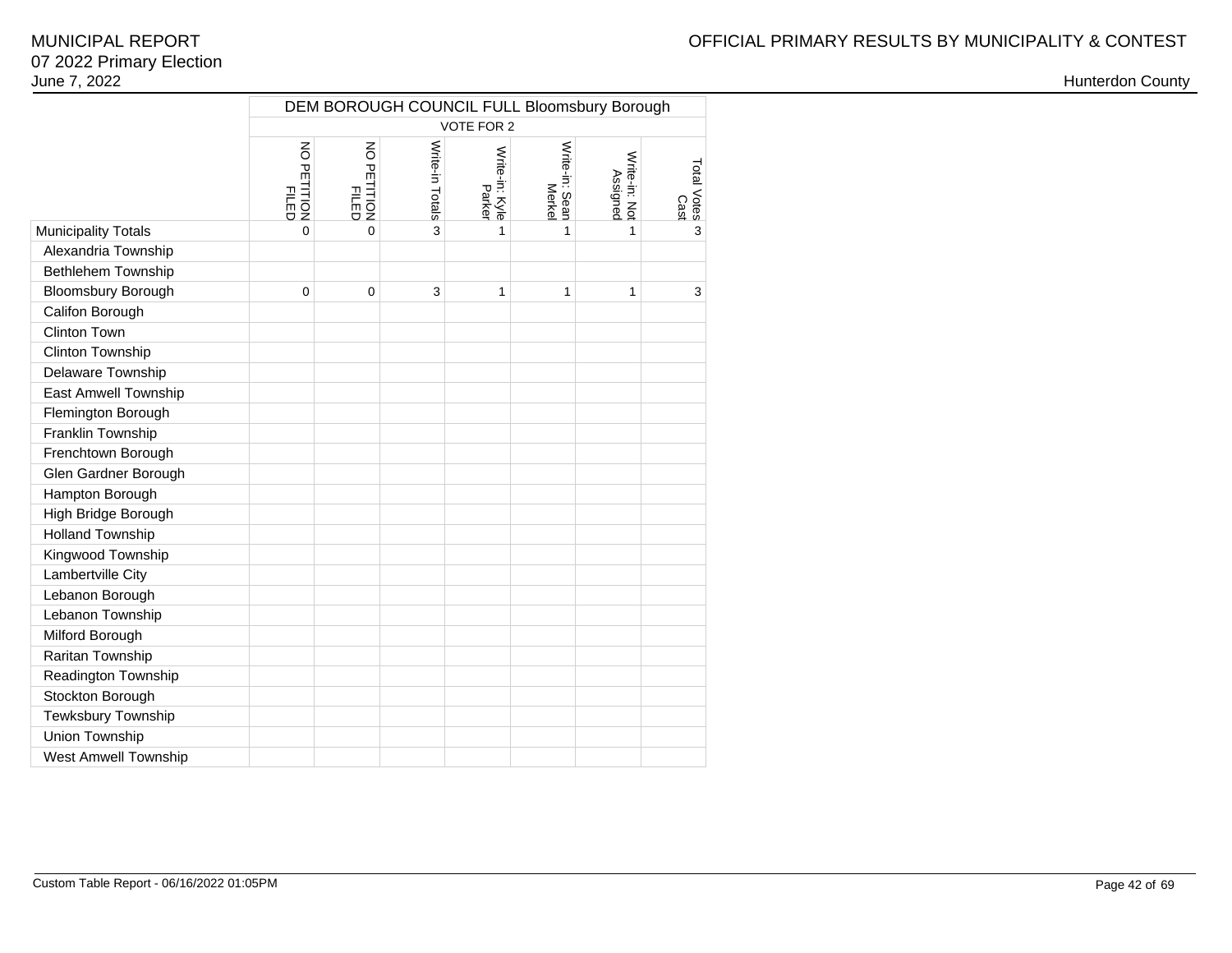## OFFICIAL PRIMARY RESULTS BY MUNICIPALITY & CONTEST

|                            |                      |                 |                           | DEM BOROUGH COUNCIL UNEXPIRED |                     | <b>DEM MAYOR Califon Borough</b> |                 |                           |                     |  |  |  |
|----------------------------|----------------------|-----------------|---------------------------|-------------------------------|---------------------|----------------------------------|-----------------|---------------------------|---------------------|--|--|--|
|                            |                      |                 | <b>Bloomsbury Borough</b> |                               |                     |                                  |                 |                           |                     |  |  |  |
|                            |                      |                 | VOTE FOR 1                |                               |                     |                                  | VOTE FOR 1      |                           |                     |  |  |  |
|                            | NO PETITION<br>FILED | Write-in Totals | Write-in: Sean<br>Merkel  | Write-in: Not<br>Assigned     | Total Votes<br>Cast | CHARLES J.<br>DANIEL             | Write-in Totals | Write-in: Not<br>Assigned | Total Votes<br>Cast |  |  |  |
| <b>Municipality Totals</b> | $\overline{0}$       | 1               | $\mathbf{1}$              | 0                             | $\mathbf{1}$        | 100                              | 1               | $\mathbf{1}$              | 101                 |  |  |  |
| Alexandria Township        |                      |                 |                           |                               |                     |                                  |                 |                           |                     |  |  |  |
| Bethlehem Township         |                      |                 |                           |                               |                     |                                  |                 |                           |                     |  |  |  |
| <b>Bloomsbury Borough</b>  | $\mathbf 0$          | 1               | 1                         | 0                             | 1                   |                                  |                 |                           |                     |  |  |  |
| Califon Borough            |                      |                 |                           |                               |                     | 100                              | 1               | 1                         | 101                 |  |  |  |
| <b>Clinton Town</b>        |                      |                 |                           |                               |                     |                                  |                 |                           |                     |  |  |  |
| Clinton Township           |                      |                 |                           |                               |                     |                                  |                 |                           |                     |  |  |  |
| Delaware Township          |                      |                 |                           |                               |                     |                                  |                 |                           |                     |  |  |  |
| East Amwell Township       |                      |                 |                           |                               |                     |                                  |                 |                           |                     |  |  |  |
| Flemington Borough         |                      |                 |                           |                               |                     |                                  |                 |                           |                     |  |  |  |
| Franklin Township          |                      |                 |                           |                               |                     |                                  |                 |                           |                     |  |  |  |
| Frenchtown Borough         |                      |                 |                           |                               |                     |                                  |                 |                           |                     |  |  |  |
| Glen Gardner Borough       |                      |                 |                           |                               |                     |                                  |                 |                           |                     |  |  |  |
| Hampton Borough            |                      |                 |                           |                               |                     |                                  |                 |                           |                     |  |  |  |
| High Bridge Borough        |                      |                 |                           |                               |                     |                                  |                 |                           |                     |  |  |  |
| <b>Holland Township</b>    |                      |                 |                           |                               |                     |                                  |                 |                           |                     |  |  |  |
| Kingwood Township          |                      |                 |                           |                               |                     |                                  |                 |                           |                     |  |  |  |
| Lambertville City          |                      |                 |                           |                               |                     |                                  |                 |                           |                     |  |  |  |
| Lebanon Borough            |                      |                 |                           |                               |                     |                                  |                 |                           |                     |  |  |  |
| Lebanon Township           |                      |                 |                           |                               |                     |                                  |                 |                           |                     |  |  |  |
| Milford Borough            |                      |                 |                           |                               |                     |                                  |                 |                           |                     |  |  |  |
| Raritan Township           |                      |                 |                           |                               |                     |                                  |                 |                           |                     |  |  |  |
| Readington Township        |                      |                 |                           |                               |                     |                                  |                 |                           |                     |  |  |  |
| Stockton Borough           |                      |                 |                           |                               |                     |                                  |                 |                           |                     |  |  |  |
| Tewksbury Township         |                      |                 |                           |                               |                     |                                  |                 |                           |                     |  |  |  |
| Union Township             |                      |                 |                           |                               |                     |                                  |                 |                           |                     |  |  |  |
| West Amwell Township       |                      |                 |                           |                               |                     |                                  |                 |                           |                     |  |  |  |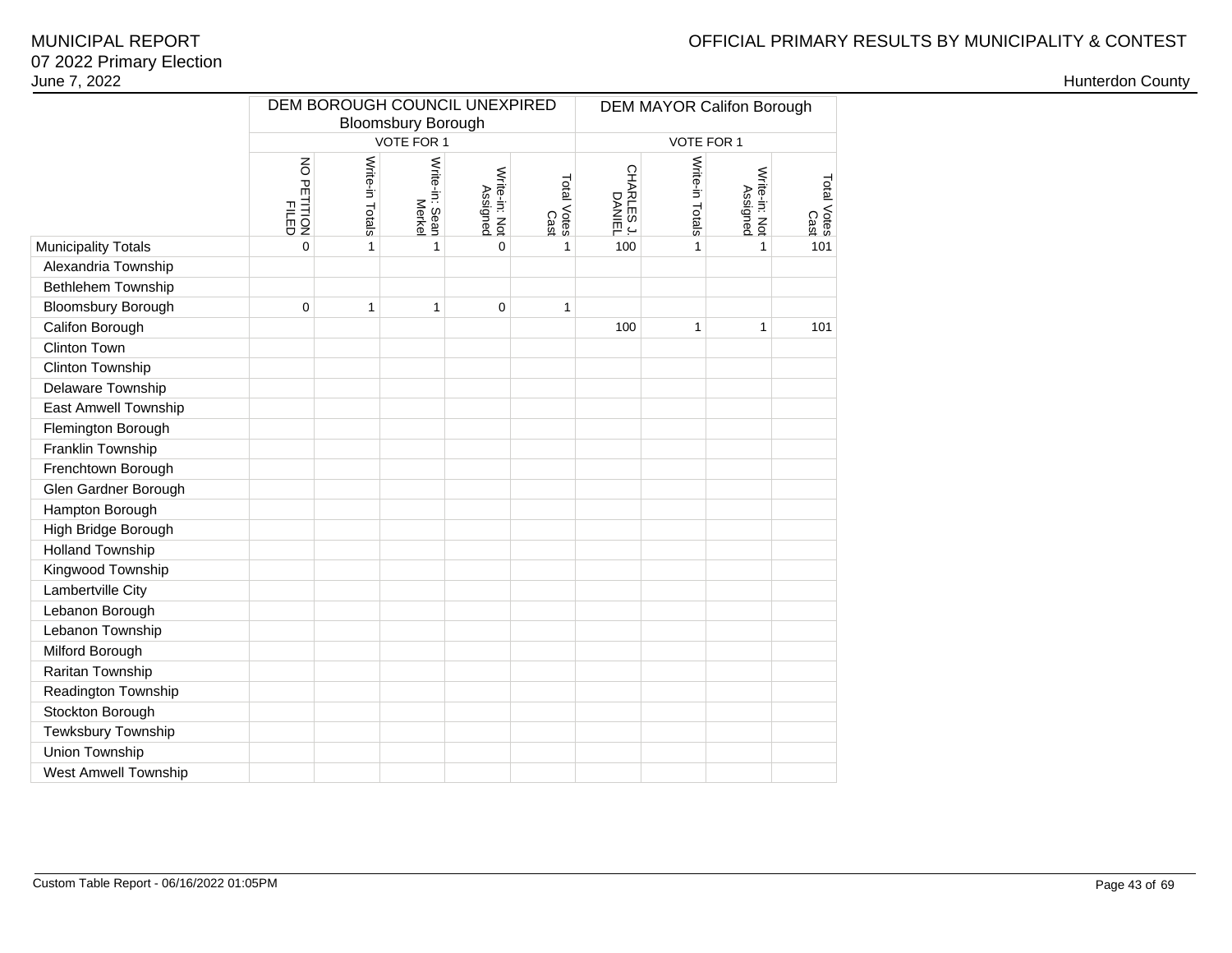# OFFICIAL PRIMARY RESULTS BY MUNICIPALITY & CONTEST

|                            |                | DEM BOROUGH COUNCIL Califon Borough |                 |                            |                           | <b>DEM COMMON COUNCIL FULL Clinton Town</b> |                     |                           |                 |                           |                     |
|----------------------------|----------------|-------------------------------------|-----------------|----------------------------|---------------------------|---------------------------------------------|---------------------|---------------------------|-----------------|---------------------------|---------------------|
|                            |                |                                     | VOTE FOR 2      |                            |                           |                                             |                     |                           | VOTE FOR 2      |                           |                     |
|                            | CATHY<br>SMITH | NO PETITION<br><b>FILED</b>         | Write-in Totals | Carolyn Murin<br>Write-in: | Write-in: Not<br>Assigned | Total Votes<br>Cast                         | MICHAEL<br>HUMPHREY | MARY<br>"YJJOM"<br>PADMOS | Write-in Totals | Write-in: Not<br>Assigned | Total Votes<br>Cast |
| <b>Municipality Totals</b> | 99             | $\mathbf 0$                         | $\mathbf{1}$    | $\mathbf{1}$               | $\mathbf 0$               | 100                                         | 179                 | 189                       | $\mathbf 0$     | $\mathbf 0$               | 368                 |
| Alexandria Township        |                |                                     |                 |                            |                           |                                             |                     |                           |                 |                           |                     |
| Bethlehem Township         |                |                                     |                 |                            |                           |                                             |                     |                           |                 |                           |                     |
| <b>Bloomsbury Borough</b>  |                |                                     |                 |                            |                           |                                             |                     |                           |                 |                           |                     |
| Califon Borough            | 99             | 0                                   | $\mathbf{1}$    | 1                          | $\mathbf 0$               | 100                                         |                     |                           |                 |                           |                     |
| Clinton Town               |                |                                     |                 |                            |                           |                                             | 179                 | 189                       | $\mathbf 0$     | 0                         | 368                 |
| Clinton Township           |                |                                     |                 |                            |                           |                                             |                     |                           |                 |                           |                     |
| Delaware Township          |                |                                     |                 |                            |                           |                                             |                     |                           |                 |                           |                     |
| East Amwell Township       |                |                                     |                 |                            |                           |                                             |                     |                           |                 |                           |                     |
| Flemington Borough         |                |                                     |                 |                            |                           |                                             |                     |                           |                 |                           |                     |
| Franklin Township          |                |                                     |                 |                            |                           |                                             |                     |                           |                 |                           |                     |
| Frenchtown Borough         |                |                                     |                 |                            |                           |                                             |                     |                           |                 |                           |                     |
| Glen Gardner Borough       |                |                                     |                 |                            |                           |                                             |                     |                           |                 |                           |                     |
| Hampton Borough            |                |                                     |                 |                            |                           |                                             |                     |                           |                 |                           |                     |
| High Bridge Borough        |                |                                     |                 |                            |                           |                                             |                     |                           |                 |                           |                     |
| <b>Holland Township</b>    |                |                                     |                 |                            |                           |                                             |                     |                           |                 |                           |                     |
| Kingwood Township          |                |                                     |                 |                            |                           |                                             |                     |                           |                 |                           |                     |
| Lambertville City          |                |                                     |                 |                            |                           |                                             |                     |                           |                 |                           |                     |
| Lebanon Borough            |                |                                     |                 |                            |                           |                                             |                     |                           |                 |                           |                     |
| Lebanon Township           |                |                                     |                 |                            |                           |                                             |                     |                           |                 |                           |                     |
| Milford Borough            |                |                                     |                 |                            |                           |                                             |                     |                           |                 |                           |                     |
| Raritan Township           |                |                                     |                 |                            |                           |                                             |                     |                           |                 |                           |                     |
| Readington Township        |                |                                     |                 |                            |                           |                                             |                     |                           |                 |                           |                     |
| Stockton Borough           |                |                                     |                 |                            |                           |                                             |                     |                           |                 |                           |                     |
| Tewksbury Township         |                |                                     |                 |                            |                           |                                             |                     |                           |                 |                           |                     |
| Union Township             |                |                                     |                 |                            |                           |                                             |                     |                           |                 |                           |                     |
| West Amwell Township       |                |                                     |                 |                            |                           |                                             |                     |                           |                 |                           |                     |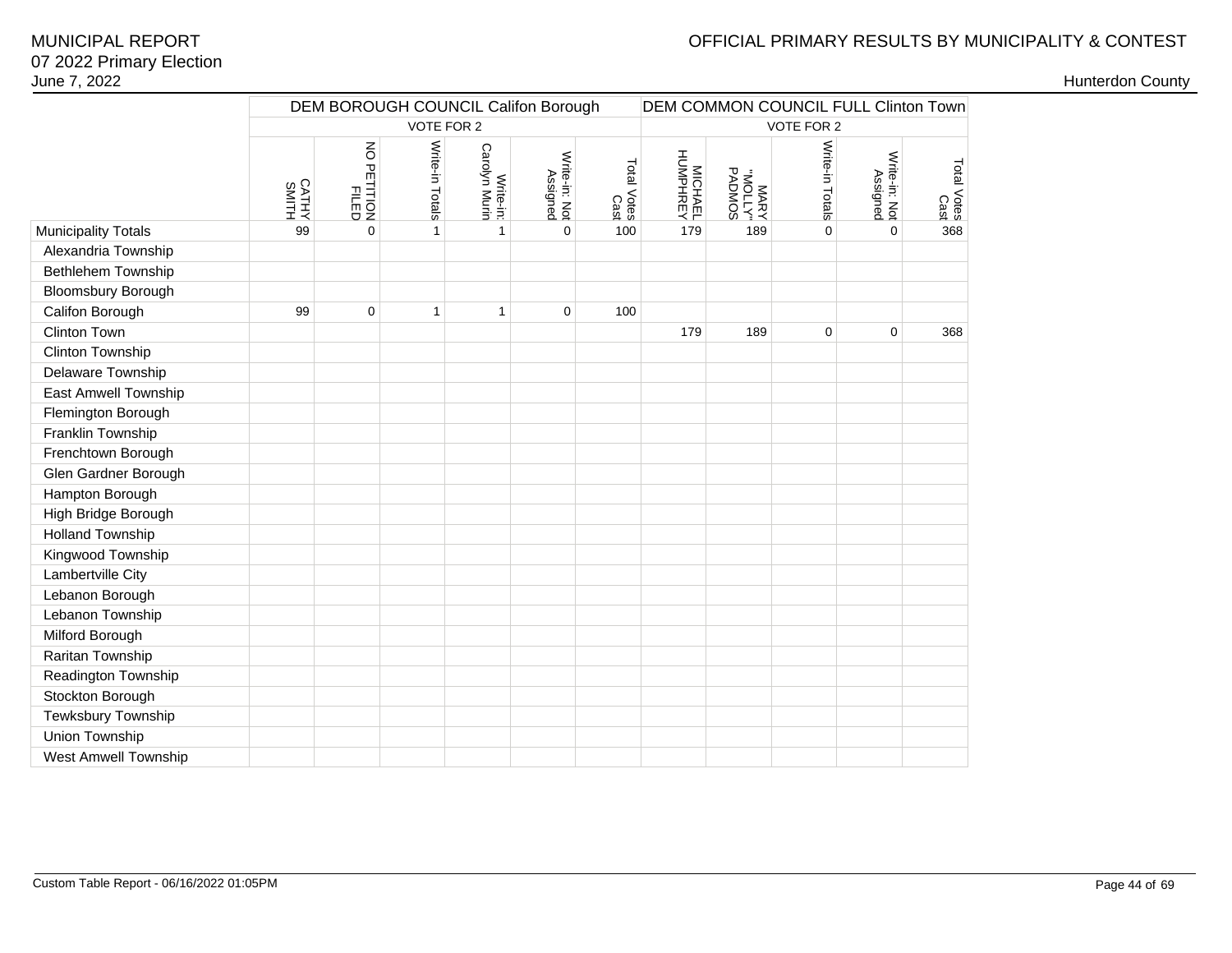|                             | <b>DEM COMMON COUNCIL</b><br><b>UNEXPIRED Clinton Town</b> |                 |                           |                     |  |  |  |  |  |  |  |  |  |
|-----------------------------|------------------------------------------------------------|-----------------|---------------------------|---------------------|--|--|--|--|--|--|--|--|--|
|                             | VOTE FOR 1                                                 |                 |                           |                     |  |  |  |  |  |  |  |  |  |
|                             | <b>XOIMHSVX</b><br>NHOL                                    | Write-in Totals | Write-in: Not<br>Assigned | Total Votes<br>Cast |  |  |  |  |  |  |  |  |  |
| Municipality Totals         | 199                                                        | 0               | 0                         | 199                 |  |  |  |  |  |  |  |  |  |
| Alexandria Township         |                                                            |                 |                           |                     |  |  |  |  |  |  |  |  |  |
| <b>Bethlehem Township</b>   |                                                            |                 |                           |                     |  |  |  |  |  |  |  |  |  |
| Bloomsbury Borough          |                                                            |                 |                           |                     |  |  |  |  |  |  |  |  |  |
| Califon Borough             |                                                            |                 |                           |                     |  |  |  |  |  |  |  |  |  |
| <b>Clinton Town</b>         | 199                                                        | $\Omega$        | 0                         | 199                 |  |  |  |  |  |  |  |  |  |
| Clinton Township            |                                                            |                 |                           |                     |  |  |  |  |  |  |  |  |  |
| Delaware Township           |                                                            |                 |                           |                     |  |  |  |  |  |  |  |  |  |
| <b>East Amwell Township</b> |                                                            |                 |                           |                     |  |  |  |  |  |  |  |  |  |
| Flemington Borough          |                                                            |                 |                           |                     |  |  |  |  |  |  |  |  |  |
| Franklin Township           |                                                            |                 |                           |                     |  |  |  |  |  |  |  |  |  |
| Frenchtown Borough          |                                                            |                 |                           |                     |  |  |  |  |  |  |  |  |  |
| Glen Gardner Borough        |                                                            |                 |                           |                     |  |  |  |  |  |  |  |  |  |
| Hampton Borough             |                                                            |                 |                           |                     |  |  |  |  |  |  |  |  |  |
| High Bridge Borough         |                                                            |                 |                           |                     |  |  |  |  |  |  |  |  |  |
| <b>Holland Township</b>     |                                                            |                 |                           |                     |  |  |  |  |  |  |  |  |  |
| Kingwood Township           |                                                            |                 |                           |                     |  |  |  |  |  |  |  |  |  |
| Lambertville City           |                                                            |                 |                           |                     |  |  |  |  |  |  |  |  |  |
| Lebanon Borough             |                                                            |                 |                           |                     |  |  |  |  |  |  |  |  |  |
| Lebanon Township            |                                                            |                 |                           |                     |  |  |  |  |  |  |  |  |  |
| Milford Borough             |                                                            |                 |                           |                     |  |  |  |  |  |  |  |  |  |
| Raritan Township            |                                                            |                 |                           |                     |  |  |  |  |  |  |  |  |  |
| Readington Township         |                                                            |                 |                           |                     |  |  |  |  |  |  |  |  |  |
| Stockton Borough            |                                                            |                 |                           |                     |  |  |  |  |  |  |  |  |  |
| Tewksbury Township          |                                                            |                 |                           |                     |  |  |  |  |  |  |  |  |  |
| Union Township              |                                                            |                 |                           |                     |  |  |  |  |  |  |  |  |  |
| <b>West Amwell Township</b> |                                                            |                 |                           |                     |  |  |  |  |  |  |  |  |  |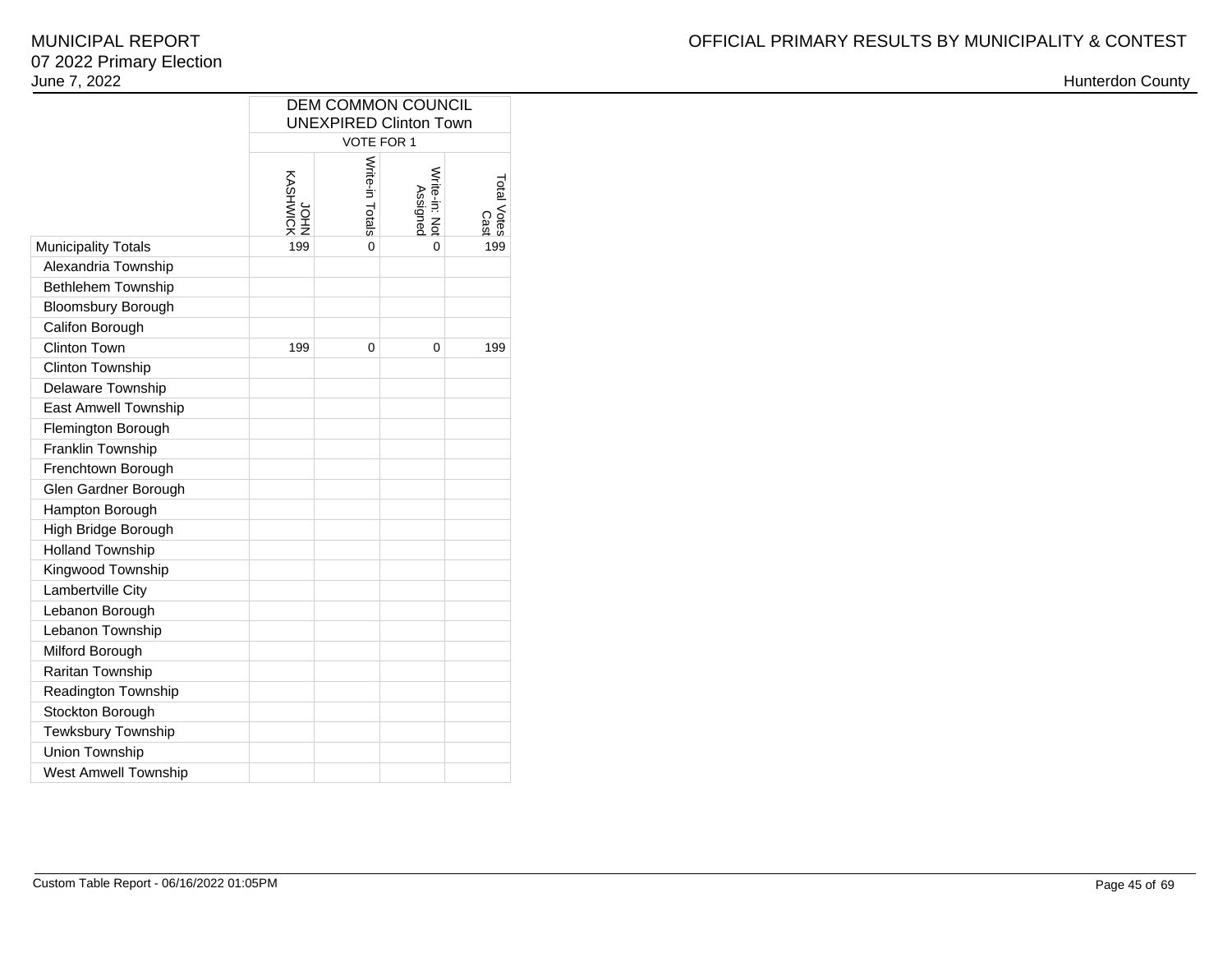# OFFICIAL PRIMARY RESULTS BY MUNICIPALITY & CONTEST

|                             |                         | DEM TOWNSHIP COUNCIL Clinton Township<br>VOTE FOR 2 |                 |                                  |                              |                        |                                |                 |                                    |                                                                      |                                  |                            |                                 |                               |  |
|-----------------------------|-------------------------|-----------------------------------------------------|-----------------|----------------------------------|------------------------------|------------------------|--------------------------------|-----------------|------------------------------------|----------------------------------------------------------------------|----------------------------------|----------------------------|---------------------------------|-------------------------------|--|
|                             |                         |                                                     |                 |                                  |                              |                        |                                |                 |                                    |                                                                      |                                  |                            |                                 |                               |  |
|                             | NO PETITION<br>PETITION | NO PETITION<br>FILED                                | Write-in Totals | <b>Richard Shaw</b><br>Write-in: | Write-in: Leslie<br>Thompson | Write-in: Rich<br>Shaw | Write-in:<br>Michael<br>Skomba | Write-in: Other | Write-in:<br>Michael T<br>Belinski | $\begin{array}{c}\n\text{Write-in:} \\ \text{Other\_1}\n\end{array}$ | Christopher<br>Ward<br>Write-in: | Dwight Irving<br>Write-in: | Rebecca<br>McElroy<br>Write-in: | Write-in: Andy<br>Follensbele |  |
| <b>Municipality Totals</b>  | $\mathbf 0$             | $\mathbf 0$                                         | 31              | $\mathbf{1}$                     | $\mathbf{1}$                 | $\overline{2}$         | $\mathbf{1}$                   | $\mathbf{1}$    | $\mathbf{1}$                       | $\mathbf{1}$                                                         | $\overline{2}$                   | $\mathbf{1}$               | $\mathbf{1}$                    | $\overline{1}$                |  |
| Alexandria Township         |                         |                                                     |                 |                                  |                              |                        |                                |                 |                                    |                                                                      |                                  |                            |                                 |                               |  |
| Bethlehem Township          |                         |                                                     |                 |                                  |                              |                        |                                |                 |                                    |                                                                      |                                  |                            |                                 |                               |  |
| <b>Bloomsbury Borough</b>   |                         |                                                     |                 |                                  |                              |                        |                                |                 |                                    |                                                                      |                                  |                            |                                 |                               |  |
| Califon Borough             |                         |                                                     |                 |                                  |                              |                        |                                |                 |                                    |                                                                      |                                  |                            |                                 |                               |  |
| Clinton Town                |                         |                                                     |                 |                                  |                              |                        |                                |                 |                                    |                                                                      |                                  |                            |                                 |                               |  |
| Clinton Township            | $\mathbf 0$             | $\mathbf 0$                                         | 31              | 1                                | $\mathbf{1}$                 | $\overline{c}$         | $\overline{1}$                 | $\mathbf{1}$    | $\mathbf{1}$                       | $\mathbf{1}$                                                         | $\overline{c}$                   | 1                          | 1                               | $\mathbf{1}$                  |  |
| Delaware Township           |                         |                                                     |                 |                                  |                              |                        |                                |                 |                                    |                                                                      |                                  |                            |                                 |                               |  |
| East Amwell Township        |                         |                                                     |                 |                                  |                              |                        |                                |                 |                                    |                                                                      |                                  |                            |                                 |                               |  |
| Flemington Borough          |                         |                                                     |                 |                                  |                              |                        |                                |                 |                                    |                                                                      |                                  |                            |                                 |                               |  |
| Franklin Township           |                         |                                                     |                 |                                  |                              |                        |                                |                 |                                    |                                                                      |                                  |                            |                                 |                               |  |
| Frenchtown Borough          |                         |                                                     |                 |                                  |                              |                        |                                |                 |                                    |                                                                      |                                  |                            |                                 |                               |  |
| Glen Gardner Borough        |                         |                                                     |                 |                                  |                              |                        |                                |                 |                                    |                                                                      |                                  |                            |                                 |                               |  |
| Hampton Borough             |                         |                                                     |                 |                                  |                              |                        |                                |                 |                                    |                                                                      |                                  |                            |                                 |                               |  |
| High Bridge Borough         |                         |                                                     |                 |                                  |                              |                        |                                |                 |                                    |                                                                      |                                  |                            |                                 |                               |  |
| <b>Holland Township</b>     |                         |                                                     |                 |                                  |                              |                        |                                |                 |                                    |                                                                      |                                  |                            |                                 |                               |  |
| Kingwood Township           |                         |                                                     |                 |                                  |                              |                        |                                |                 |                                    |                                                                      |                                  |                            |                                 |                               |  |
| Lambertville City           |                         |                                                     |                 |                                  |                              |                        |                                |                 |                                    |                                                                      |                                  |                            |                                 |                               |  |
| Lebanon Borough             |                         |                                                     |                 |                                  |                              |                        |                                |                 |                                    |                                                                      |                                  |                            |                                 |                               |  |
| Lebanon Township            |                         |                                                     |                 |                                  |                              |                        |                                |                 |                                    |                                                                      |                                  |                            |                                 |                               |  |
| Milford Borough             |                         |                                                     |                 |                                  |                              |                        |                                |                 |                                    |                                                                      |                                  |                            |                                 |                               |  |
| Raritan Township            |                         |                                                     |                 |                                  |                              |                        |                                |                 |                                    |                                                                      |                                  |                            |                                 |                               |  |
| Readington Township         |                         |                                                     |                 |                                  |                              |                        |                                |                 |                                    |                                                                      |                                  |                            |                                 |                               |  |
| Stockton Borough            |                         |                                                     |                 |                                  |                              |                        |                                |                 |                                    |                                                                      |                                  |                            |                                 |                               |  |
| Tewksbury Township          |                         |                                                     |                 |                                  |                              |                        |                                |                 |                                    |                                                                      |                                  |                            |                                 |                               |  |
| Union Township              |                         |                                                     |                 |                                  |                              |                        |                                |                 |                                    |                                                                      |                                  |                            |                                 |                               |  |
| <b>West Amwell Township</b> |                         |                                                     |                 |                                  |                              |                        |                                |                 |                                    |                                                                      |                                  |                            |                                 |                               |  |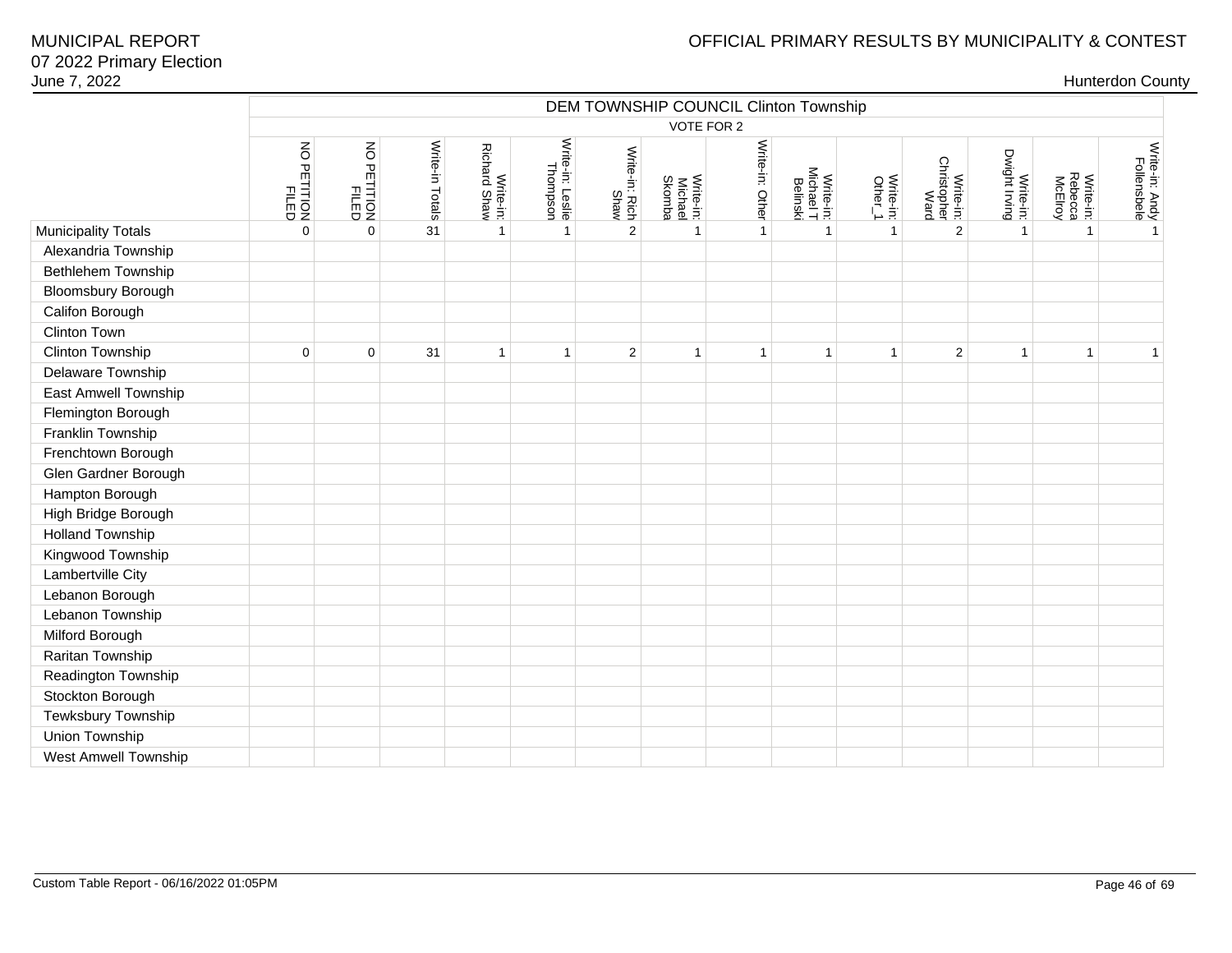## OFFICIAL PRIMARY RESULTS BY MUNICIPALITY & CONTEST

|                             | DEM TOWNSHIP COUNCIL Clinton Township<br>VOTE FOR 2 |                          |                         |                              |                              |                              |                           |                           |                     |  |  |  |  |
|-----------------------------|-----------------------------------------------------|--------------------------|-------------------------|------------------------------|------------------------------|------------------------------|---------------------------|---------------------------|---------------------|--|--|--|--|
|                             |                                                     |                          |                         |                              |                              |                              |                           |                           |                     |  |  |  |  |
|                             | Write-in: Rich<br><b>Lospinoso</b>                  | Write-in: Carol<br>Beder | Write-in: Don<br>Becker | Write-in: Nick<br>Corcodilos | Maureen<br>Hand<br>Write-in: | Write-in: Vicki<br>Fresolone | Harold Levin<br>Write-in: | Write-in: Not<br>Assigned | Total Votes<br>Cast |  |  |  |  |
| <b>Municipality Totals</b>  | 1                                                   | 1                        | $\mathbf{1}$            | 4                            | $\mathbf{1}$                 | 4                            | $\mathbf{1}$              | 5                         | 31                  |  |  |  |  |
| Alexandria Township         |                                                     |                          |                         |                              |                              |                              |                           |                           |                     |  |  |  |  |
| Bethlehem Township          |                                                     |                          |                         |                              |                              |                              |                           |                           |                     |  |  |  |  |
| <b>Bloomsbury Borough</b>   |                                                     |                          |                         |                              |                              |                              |                           |                           |                     |  |  |  |  |
| Califon Borough             |                                                     |                          |                         |                              |                              |                              |                           |                           |                     |  |  |  |  |
| Clinton Town                |                                                     |                          |                         |                              |                              |                              |                           |                           |                     |  |  |  |  |
| Clinton Township            | 1                                                   | 1                        | 1                       | $\overline{4}$               | 1                            | 4                            | 1                         | 5                         | 31                  |  |  |  |  |
| Delaware Township           |                                                     |                          |                         |                              |                              |                              |                           |                           |                     |  |  |  |  |
| <b>East Amwell Township</b> |                                                     |                          |                         |                              |                              |                              |                           |                           |                     |  |  |  |  |
| Flemington Borough          |                                                     |                          |                         |                              |                              |                              |                           |                           |                     |  |  |  |  |
| Franklin Township           |                                                     |                          |                         |                              |                              |                              |                           |                           |                     |  |  |  |  |
| Frenchtown Borough          |                                                     |                          |                         |                              |                              |                              |                           |                           |                     |  |  |  |  |
| Glen Gardner Borough        |                                                     |                          |                         |                              |                              |                              |                           |                           |                     |  |  |  |  |
| Hampton Borough             |                                                     |                          |                         |                              |                              |                              |                           |                           |                     |  |  |  |  |
| High Bridge Borough         |                                                     |                          |                         |                              |                              |                              |                           |                           |                     |  |  |  |  |
| <b>Holland Township</b>     |                                                     |                          |                         |                              |                              |                              |                           |                           |                     |  |  |  |  |
| Kingwood Township           |                                                     |                          |                         |                              |                              |                              |                           |                           |                     |  |  |  |  |
| Lambertville City           |                                                     |                          |                         |                              |                              |                              |                           |                           |                     |  |  |  |  |
| Lebanon Borough             |                                                     |                          |                         |                              |                              |                              |                           |                           |                     |  |  |  |  |
| Lebanon Township            |                                                     |                          |                         |                              |                              |                              |                           |                           |                     |  |  |  |  |
| Milford Borough             |                                                     |                          |                         |                              |                              |                              |                           |                           |                     |  |  |  |  |
| Raritan Township            |                                                     |                          |                         |                              |                              |                              |                           |                           |                     |  |  |  |  |
| Readington Township         |                                                     |                          |                         |                              |                              |                              |                           |                           |                     |  |  |  |  |
| Stockton Borough            |                                                     |                          |                         |                              |                              |                              |                           |                           |                     |  |  |  |  |
| Tewksbury Township          |                                                     |                          |                         |                              |                              |                              |                           |                           |                     |  |  |  |  |
| Union Township              |                                                     |                          |                         |                              |                              |                              |                           |                           |                     |  |  |  |  |
| West Amwell Township        |                                                     |                          |                         |                              |                              |                              |                           |                           |                     |  |  |  |  |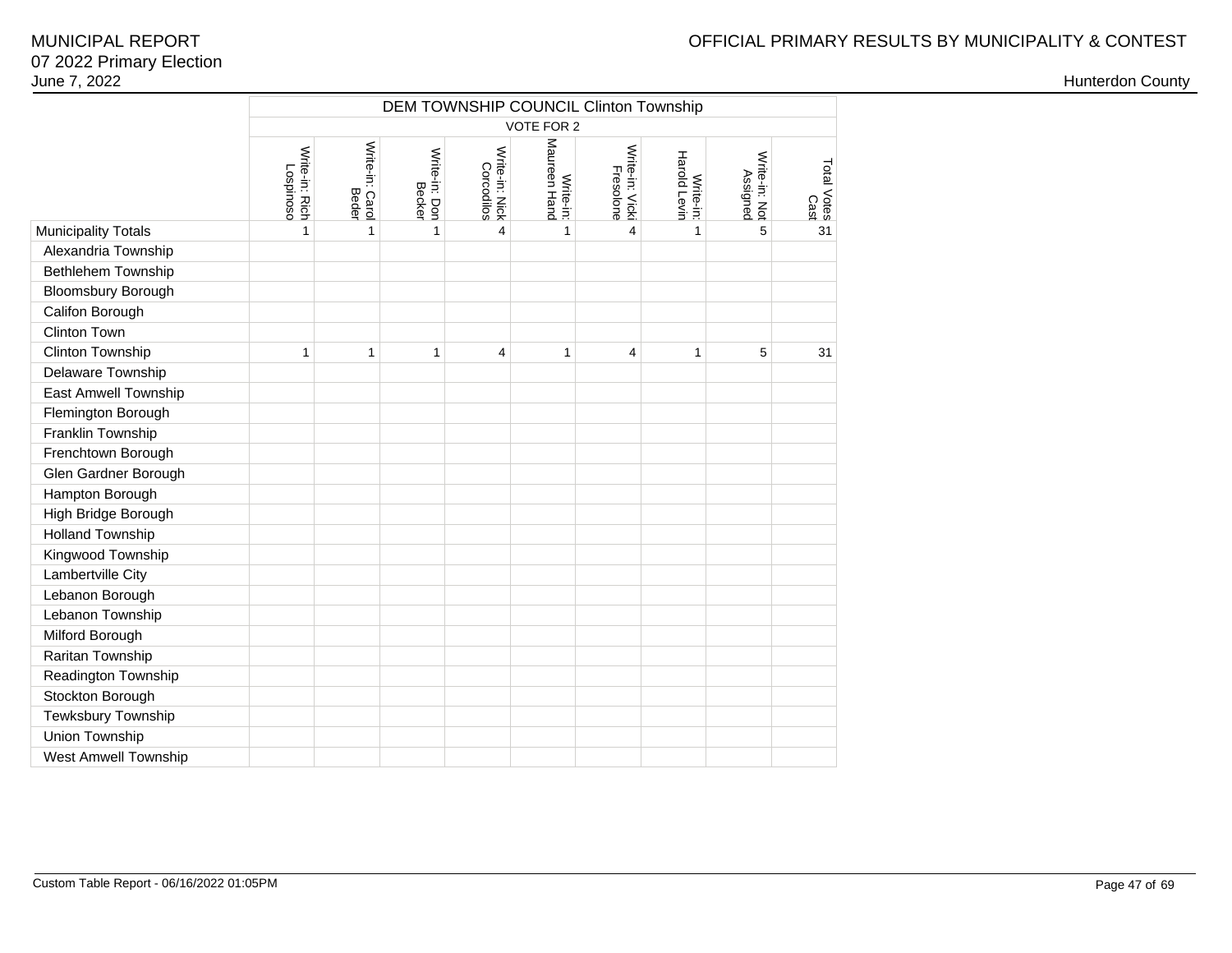## OFFICIAL PRIMARY RESULTS BY MUNICIPALITY & CONTEST

| June 7, 2022              |                      |                                                           |                           |                     |         |                                             |                 |                            |                         |                           |                     |  | <b>Hunterdon County</b> |  |
|---------------------------|----------------------|-----------------------------------------------------------|---------------------------|---------------------|---------|---------------------------------------------|-----------------|----------------------------|-------------------------|---------------------------|---------------------|--|-------------------------|--|
|                           |                      | DEM TOWNSHIP COMMITTEE<br>Delaware Township<br>VOTE FOR 1 |                           |                     |         | DEM TOWNSHIP COMMITTEE East Amwell Township |                 |                            |                         |                           |                     |  |                         |  |
|                           |                      |                                                           |                           |                     |         |                                             |                 | VOTE FOR 2                 |                         |                           |                     |  |                         |  |
|                           | PETER R.<br>MCCROHAN | Write-in Totals                                           | Write-in: Not<br>Assigned | Total Votes<br>Cast | MICHAEL | VALERIE L.<br>SANDS                         | Write-in Totals | Write-in:<br>Marsha Sepesi | Write-in: Rick<br>Wolfe | Write-in: Not<br>Assigned | Total Votes<br>Cast |  |                         |  |
| Municipality Totals       | 341                  | $\mathbf{1}$                                              | $\mathbf{1}$              | 342                 | 270     | 277                                         | $\overline{4}$  | $\mathbf{1}$               | $\overline{2}$          | $\mathbf{1}$              | 551                 |  |                         |  |
| Alexandria Township       |                      |                                                           |                           |                     |         |                                             |                 |                            |                         |                           |                     |  |                         |  |
| <b>Bethlehem Township</b> |                      |                                                           |                           |                     |         |                                             |                 |                            |                         |                           |                     |  |                         |  |
| Bloomsbury Borough        |                      |                                                           |                           |                     |         |                                             |                 |                            |                         |                           |                     |  |                         |  |
| Califon Borough           |                      |                                                           |                           |                     |         |                                             |                 |                            |                         |                           |                     |  |                         |  |
| Clinton Town              |                      |                                                           |                           |                     |         |                                             |                 |                            |                         |                           |                     |  |                         |  |
| Clinton Township          |                      |                                                           |                           |                     |         |                                             |                 |                            |                         |                           |                     |  |                         |  |
| Delaware Township         | 341                  | $\mathbf{1}$                                              | $\mathbf{1}$              | 342                 |         |                                             |                 |                            |                         |                           |                     |  |                         |  |
| East Amwell Township      |                      |                                                           |                           |                     | 270     | 277                                         | $\overline{4}$  | $\mathbf{1}$               | $\overline{2}$          | $\mathbf{1}$              | 551                 |  |                         |  |
| Flemington Borough        |                      |                                                           |                           |                     |         |                                             |                 |                            |                         |                           |                     |  |                         |  |
| Franklin Township         |                      |                                                           |                           |                     |         |                                             |                 |                            |                         |                           |                     |  |                         |  |
| Frenchtown Borough        |                      |                                                           |                           |                     |         |                                             |                 |                            |                         |                           |                     |  |                         |  |
| Glen Gardner Borough      |                      |                                                           |                           |                     |         |                                             |                 |                            |                         |                           |                     |  |                         |  |
| Hampton Borough           |                      |                                                           |                           |                     |         |                                             |                 |                            |                         |                           |                     |  |                         |  |
| High Bridge Borough       |                      |                                                           |                           |                     |         |                                             |                 |                            |                         |                           |                     |  |                         |  |
| <b>Holland Township</b>   |                      |                                                           |                           |                     |         |                                             |                 |                            |                         |                           |                     |  |                         |  |
| Kingwood Township         |                      |                                                           |                           |                     |         |                                             |                 |                            |                         |                           |                     |  |                         |  |
| Lambertville City         |                      |                                                           |                           |                     |         |                                             |                 |                            |                         |                           |                     |  |                         |  |
| Lebanon Borough           |                      |                                                           |                           |                     |         |                                             |                 |                            |                         |                           |                     |  |                         |  |
| Lebanon Township          |                      |                                                           |                           |                     |         |                                             |                 |                            |                         |                           |                     |  |                         |  |
| Milford Borough           |                      |                                                           |                           |                     |         |                                             |                 |                            |                         |                           |                     |  |                         |  |
| Raritan Township          |                      |                                                           |                           |                     |         |                                             |                 |                            |                         |                           |                     |  |                         |  |
| Readington Township       |                      |                                                           |                           |                     |         |                                             |                 |                            |                         |                           |                     |  |                         |  |
| Stockton Borough          |                      |                                                           |                           |                     |         |                                             |                 |                            |                         |                           |                     |  |                         |  |
| Tewksbury Township        |                      |                                                           |                           |                     |         |                                             |                 |                            |                         |                           |                     |  |                         |  |
| Union Township            |                      |                                                           |                           |                     |         |                                             |                 |                            |                         |                           |                     |  |                         |  |
| West Amwell Township      |                      |                                                           |                           |                     |         |                                             |                 |                            |                         |                           |                     |  |                         |  |
|                           |                      |                                                           |                           |                     |         |                                             |                 |                            |                         |                           |                     |  |                         |  |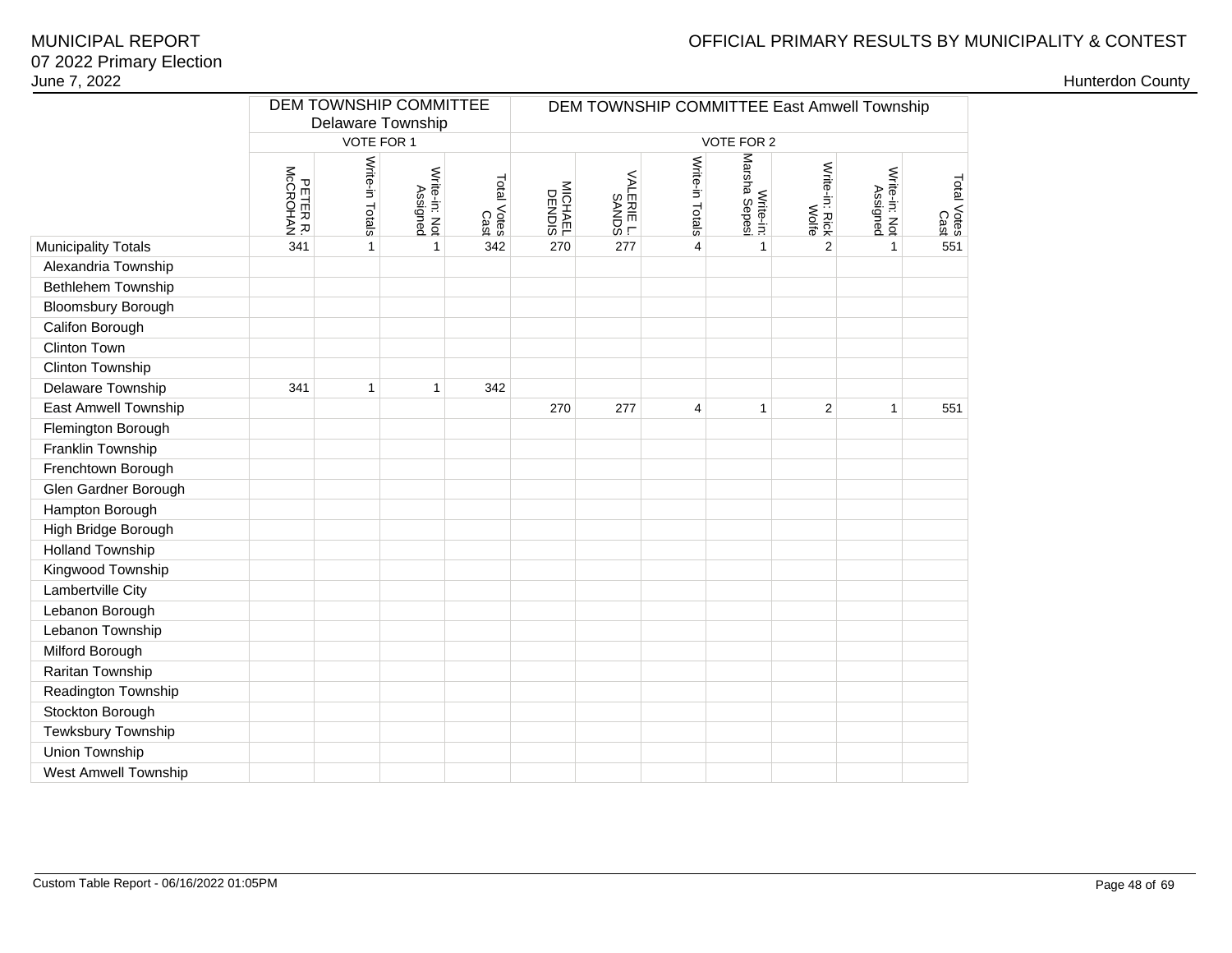|                             | <b>DEM MAYOR Flemington Borough</b> |                 |                           |                                    |                            |                           |                     |  |  |  |  |  |  |  |
|-----------------------------|-------------------------------------|-----------------|---------------------------|------------------------------------|----------------------------|---------------------------|---------------------|--|--|--|--|--|--|--|
|                             | <b>VOTE FOR 1</b>                   |                 |                           |                                    |                            |                           |                     |  |  |  |  |  |  |  |
|                             | <b>BETSY</b><br>DRIVER              | Write-in Totals | Write-in: Eric<br>Manning | Christine<br>Harrigan<br>Write-in: | Write-in: Brian<br>Weidlid | Write-in: Not<br>Assigned | Total Votes<br>Cast |  |  |  |  |  |  |  |
| <b>Municipality Totals</b>  | 170                                 | 9               | $\mathbf{1}$              | 1                                  | $\mathbf{1}$               | 6                         | 179                 |  |  |  |  |  |  |  |
| Alexandria Township         |                                     |                 |                           |                                    |                            |                           |                     |  |  |  |  |  |  |  |
| <b>Bethlehem Township</b>   |                                     |                 |                           |                                    |                            |                           |                     |  |  |  |  |  |  |  |
| <b>Bloomsbury Borough</b>   |                                     |                 |                           |                                    |                            |                           |                     |  |  |  |  |  |  |  |
| Califon Borough             |                                     |                 |                           |                                    |                            |                           |                     |  |  |  |  |  |  |  |
| Clinton Town                |                                     |                 |                           |                                    |                            |                           |                     |  |  |  |  |  |  |  |
| Clinton Township            |                                     |                 |                           |                                    |                            |                           |                     |  |  |  |  |  |  |  |
| Delaware Township           |                                     |                 |                           |                                    |                            |                           |                     |  |  |  |  |  |  |  |
| East Amwell Township        |                                     |                 |                           |                                    |                            |                           |                     |  |  |  |  |  |  |  |
| Flemington Borough          | 170                                 | 9               | 1                         | 1                                  | 1                          | 6                         | 179                 |  |  |  |  |  |  |  |
| Franklin Township           |                                     |                 |                           |                                    |                            |                           |                     |  |  |  |  |  |  |  |
| Frenchtown Borough          |                                     |                 |                           |                                    |                            |                           |                     |  |  |  |  |  |  |  |
| Glen Gardner Borough        |                                     |                 |                           |                                    |                            |                           |                     |  |  |  |  |  |  |  |
| Hampton Borough             |                                     |                 |                           |                                    |                            |                           |                     |  |  |  |  |  |  |  |
| High Bridge Borough         |                                     |                 |                           |                                    |                            |                           |                     |  |  |  |  |  |  |  |
| <b>Holland Township</b>     |                                     |                 |                           |                                    |                            |                           |                     |  |  |  |  |  |  |  |
| Kingwood Township           |                                     |                 |                           |                                    |                            |                           |                     |  |  |  |  |  |  |  |
| Lambertville City           |                                     |                 |                           |                                    |                            |                           |                     |  |  |  |  |  |  |  |
| Lebanon Borough             |                                     |                 |                           |                                    |                            |                           |                     |  |  |  |  |  |  |  |
| Lebanon Township            |                                     |                 |                           |                                    |                            |                           |                     |  |  |  |  |  |  |  |
| Milford Borough             |                                     |                 |                           |                                    |                            |                           |                     |  |  |  |  |  |  |  |
| Raritan Township            |                                     |                 |                           |                                    |                            |                           |                     |  |  |  |  |  |  |  |
| Readington Township         |                                     |                 |                           |                                    |                            |                           |                     |  |  |  |  |  |  |  |
| Stockton Borough            |                                     |                 |                           |                                    |                            |                           |                     |  |  |  |  |  |  |  |
| Tewksbury Township          |                                     |                 |                           |                                    |                            |                           |                     |  |  |  |  |  |  |  |
| Union Township              |                                     |                 |                           |                                    |                            |                           |                     |  |  |  |  |  |  |  |
| <b>West Amwell Township</b> |                                     |                 |                           |                                    |                            |                           |                     |  |  |  |  |  |  |  |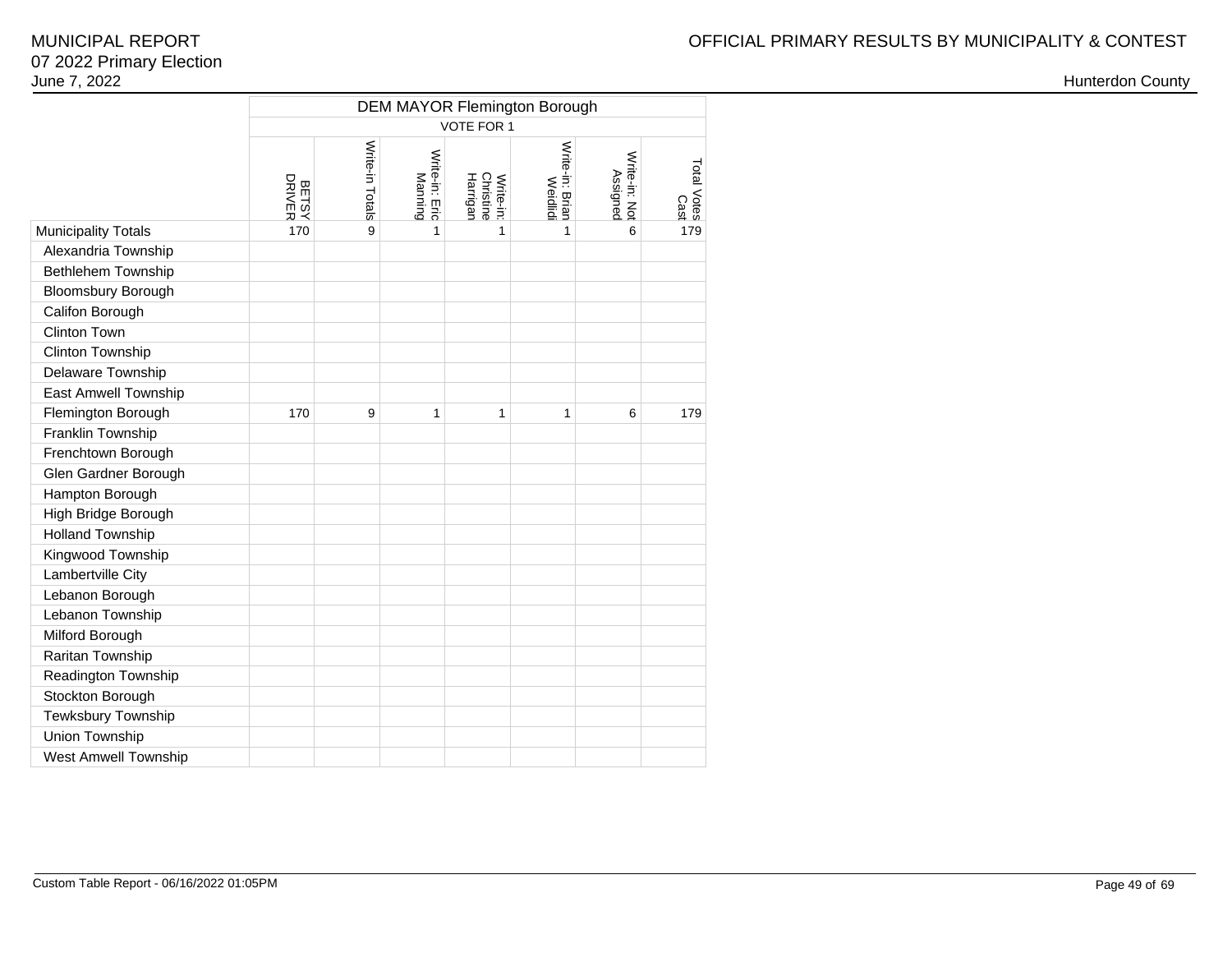# OFFICIAL PRIMARY RESULTS BY MUNICIPALITY & CONTEST

### 07 2022 Primary ElectionJune 7, 2022MUNICIPAL REPORT

|                            | DEM BOROUGH COUNCIL FULL Flemington |                         |                 |                           |                     | DEM BOROUGH COUNCIL<br><b>UNEXPIRED Flemington Borough</b> |                 |                           |                     |  |
|----------------------------|-------------------------------------|-------------------------|-----------------|---------------------------|---------------------|------------------------------------------------------------|-----------------|---------------------------|---------------------|--|
|                            |                                     |                         | VOTE FOR 2      |                           |                     |                                                            | VOTE FOR 1      |                           |                     |  |
|                            |                                     |                         |                 |                           |                     |                                                            |                 |                           |                     |  |
|                            | <b>LERENY</b><br>YMERE              | <b>UNVH<br/>VJISSEN</b> | Write-in Totals | Write-in: Not<br>Assigned | Total Votes<br>Cast | ŢΠ<br>ANOHINA<br>PARKER<br>"NOL.                           | Write-in Totals | Write-in: Not<br>Assigned | Total Votes<br>Cast |  |
| <b>Municipality Totals</b> | 176                                 | 186                     | $\pmb{0}$       | $\overline{0}$            | 362                 | 183                                                        | 3               | 3                         | 186                 |  |
| Alexandria Township        |                                     |                         |                 |                           |                     |                                                            |                 |                           |                     |  |
| Bethlehem Township         |                                     |                         |                 |                           |                     |                                                            |                 |                           |                     |  |
| <b>Bloomsbury Borough</b>  |                                     |                         |                 |                           |                     |                                                            |                 |                           |                     |  |
| Califon Borough            |                                     |                         |                 |                           |                     |                                                            |                 |                           |                     |  |
| Clinton Town               |                                     |                         |                 |                           |                     |                                                            |                 |                           |                     |  |
| Clinton Township           |                                     |                         |                 |                           |                     |                                                            |                 |                           |                     |  |
| <b>Delaware Township</b>   |                                     |                         |                 |                           |                     |                                                            |                 |                           |                     |  |
| East Amwell Township       |                                     |                         |                 |                           |                     |                                                            |                 |                           |                     |  |
| Flemington Borough         | 176                                 | 186                     | 0               | 0                         | 362                 | 183                                                        | 3               | 3                         | 186                 |  |
| Franklin Township          |                                     |                         |                 |                           |                     |                                                            |                 |                           |                     |  |
| Frenchtown Borough         |                                     |                         |                 |                           |                     |                                                            |                 |                           |                     |  |
| Glen Gardner Borough       |                                     |                         |                 |                           |                     |                                                            |                 |                           |                     |  |
| Hampton Borough            |                                     |                         |                 |                           |                     |                                                            |                 |                           |                     |  |
| High Bridge Borough        |                                     |                         |                 |                           |                     |                                                            |                 |                           |                     |  |
| <b>Holland Township</b>    |                                     |                         |                 |                           |                     |                                                            |                 |                           |                     |  |
| Kingwood Township          |                                     |                         |                 |                           |                     |                                                            |                 |                           |                     |  |
| Lambertville City          |                                     |                         |                 |                           |                     |                                                            |                 |                           |                     |  |
| Lebanon Borough            |                                     |                         |                 |                           |                     |                                                            |                 |                           |                     |  |
| Lebanon Township           |                                     |                         |                 |                           |                     |                                                            |                 |                           |                     |  |
| Milford Borough            |                                     |                         |                 |                           |                     |                                                            |                 |                           |                     |  |
| Raritan Township           |                                     |                         |                 |                           |                     |                                                            |                 |                           |                     |  |
| Readington Township        |                                     |                         |                 |                           |                     |                                                            |                 |                           |                     |  |
| Stockton Borough           |                                     |                         |                 |                           |                     |                                                            |                 |                           |                     |  |
| Tewksbury Township         |                                     |                         |                 |                           |                     |                                                            |                 |                           |                     |  |
| Union Township             |                                     |                         |                 |                           |                     |                                                            |                 |                           |                     |  |
| West Amwell Township       |                                     |                         |                 |                           |                     |                                                            |                 |                           |                     |  |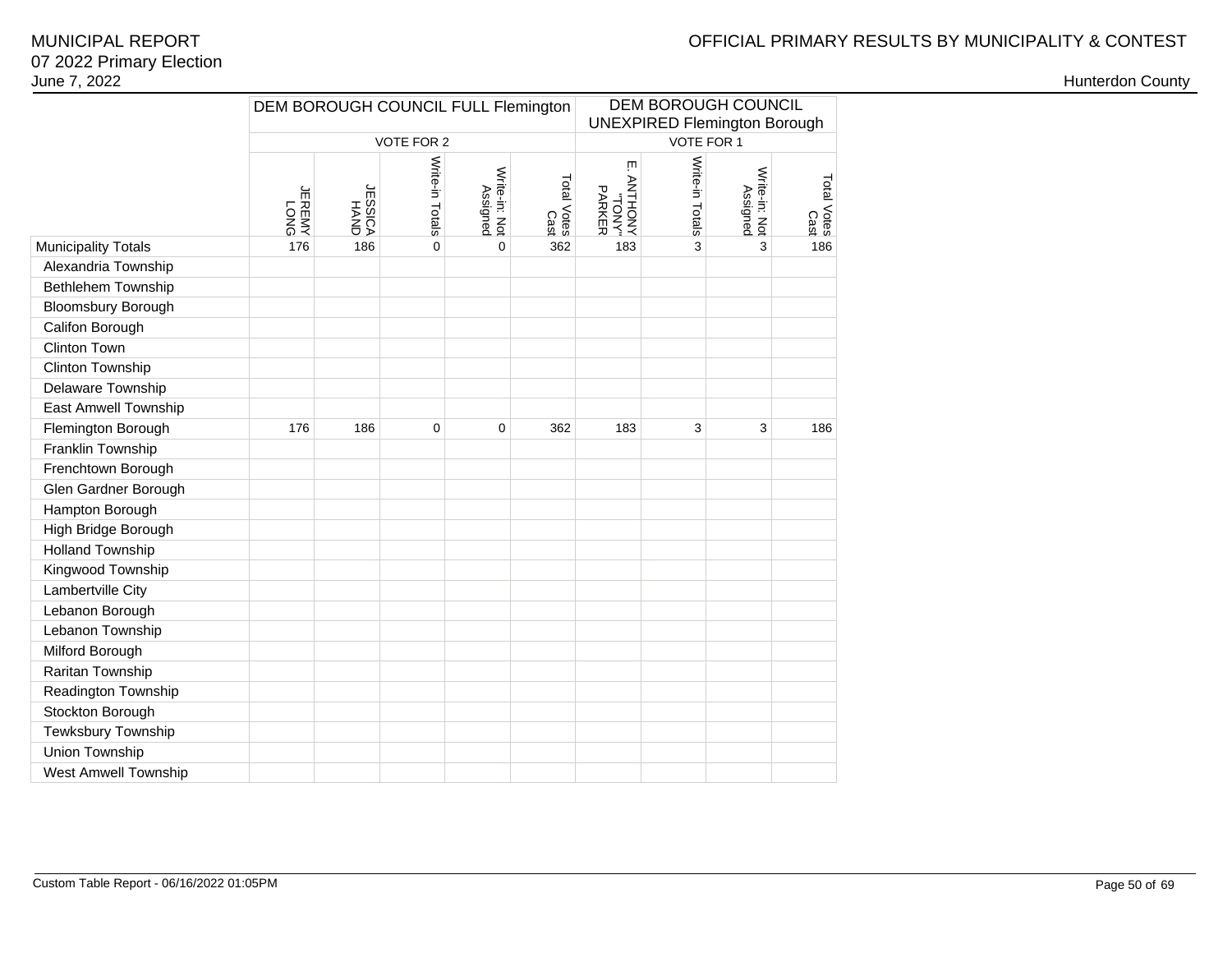| June 7, 2022                |                         |                      |                 |                            |                           |                           |                                          |                 |                           |                          |                           |                           |                     | <b>Hunterdon County</b> |
|-----------------------------|-------------------------|----------------------|-----------------|----------------------------|---------------------------|---------------------------|------------------------------------------|-----------------|---------------------------|--------------------------|---------------------------|---------------------------|---------------------|-------------------------|
|                             |                         |                      |                 |                            |                           |                           | DEM TOWNSHIP COMMITTEE Franklin Township |                 |                           |                          |                           |                           |                     |                         |
|                             |                         |                      |                 |                            |                           |                           | VOTE FOR 2                               |                 |                           |                          |                           |                           |                     |                         |
|                             | NO PETITION<br>PETITION | NO PETITION<br>FILED | Write-in Totals | Write-in: Keith<br>Michael | Write-in: Heikki<br>Laine | Write-in:<br>Roberta Ford | Write-in:<br>Sharyn<br>Sawczak           | Write-in: Other | Write-in:<br>Harley Quinn | Write-in: Cecil<br>Colin | Write-in:<br>Luanne Lange | Write-in: Not<br>Assigned | Total Votes<br>Cast |                         |
| <b>Municipality Totals</b>  | $\Omega$                | $\mathbf 0$          | 75              | $\mathbf{1}$               | 2                         | 14                        | $\mathbf{1}$                             | $\mathbf{1}$    | $\overline{1}$            | $\mathbf{1}$             | 47                        | $\overline{7}$            | 75                  |                         |
| Alexandria Township         |                         |                      |                 |                            |                           |                           |                                          |                 |                           |                          |                           |                           |                     |                         |
| Bethlehem Township          |                         |                      |                 |                            |                           |                           |                                          |                 |                           |                          |                           |                           |                     |                         |
| Bloomsbury Borough          |                         |                      |                 |                            |                           |                           |                                          |                 |                           |                          |                           |                           |                     |                         |
| Califon Borough             |                         |                      |                 |                            |                           |                           |                                          |                 |                           |                          |                           |                           |                     |                         |
| Clinton Town                |                         |                      |                 |                            |                           |                           |                                          |                 |                           |                          |                           |                           |                     |                         |
| Clinton Township            |                         |                      |                 |                            |                           |                           |                                          |                 |                           |                          |                           |                           |                     |                         |
| Delaware Township           |                         |                      |                 |                            |                           |                           |                                          |                 |                           |                          |                           |                           |                     |                         |
| East Amwell Township        |                         |                      |                 |                            |                           |                           |                                          |                 |                           |                          |                           |                           |                     |                         |
| Flemington Borough          |                         |                      |                 |                            |                           |                           |                                          |                 |                           |                          |                           |                           |                     |                         |
| Franklin Township           | $\Omega$                | $\mathbf 0$          | 75              | $\mathbf{1}$               | 2                         | 14                        | $\mathbf{1}$                             | $\mathbf{1}$    | $\mathbf{1}$              | $\overline{1}$           | 47                        | $\overline{7}$            | 75                  |                         |
| Frenchtown Borough          |                         |                      |                 |                            |                           |                           |                                          |                 |                           |                          |                           |                           |                     |                         |
| Glen Gardner Borough        |                         |                      |                 |                            |                           |                           |                                          |                 |                           |                          |                           |                           |                     |                         |
| Hampton Borough             |                         |                      |                 |                            |                           |                           |                                          |                 |                           |                          |                           |                           |                     |                         |
| High Bridge Borough         |                         |                      |                 |                            |                           |                           |                                          |                 |                           |                          |                           |                           |                     |                         |
| <b>Holland Township</b>     |                         |                      |                 |                            |                           |                           |                                          |                 |                           |                          |                           |                           |                     |                         |
| Kingwood Township           |                         |                      |                 |                            |                           |                           |                                          |                 |                           |                          |                           |                           |                     |                         |
| Lambertville City           |                         |                      |                 |                            |                           |                           |                                          |                 |                           |                          |                           |                           |                     |                         |
| Lebanon Borough             |                         |                      |                 |                            |                           |                           |                                          |                 |                           |                          |                           |                           |                     |                         |
| Lebanon Township            |                         |                      |                 |                            |                           |                           |                                          |                 |                           |                          |                           |                           |                     |                         |
| Milford Borough             |                         |                      |                 |                            |                           |                           |                                          |                 |                           |                          |                           |                           |                     |                         |
| Raritan Township            |                         |                      |                 |                            |                           |                           |                                          |                 |                           |                          |                           |                           |                     |                         |
| Readington Township         |                         |                      |                 |                            |                           |                           |                                          |                 |                           |                          |                           |                           |                     |                         |
| Stockton Borough            |                         |                      |                 |                            |                           |                           |                                          |                 |                           |                          |                           |                           |                     |                         |
| Tewksbury Township          |                         |                      |                 |                            |                           |                           |                                          |                 |                           |                          |                           |                           |                     |                         |
| Union Township              |                         |                      |                 |                            |                           |                           |                                          |                 |                           |                          |                           |                           |                     |                         |
| <b>West Amwell Township</b> |                         |                      |                 |                            |                           |                           |                                          |                 |                           |                          |                           |                           |                     |                         |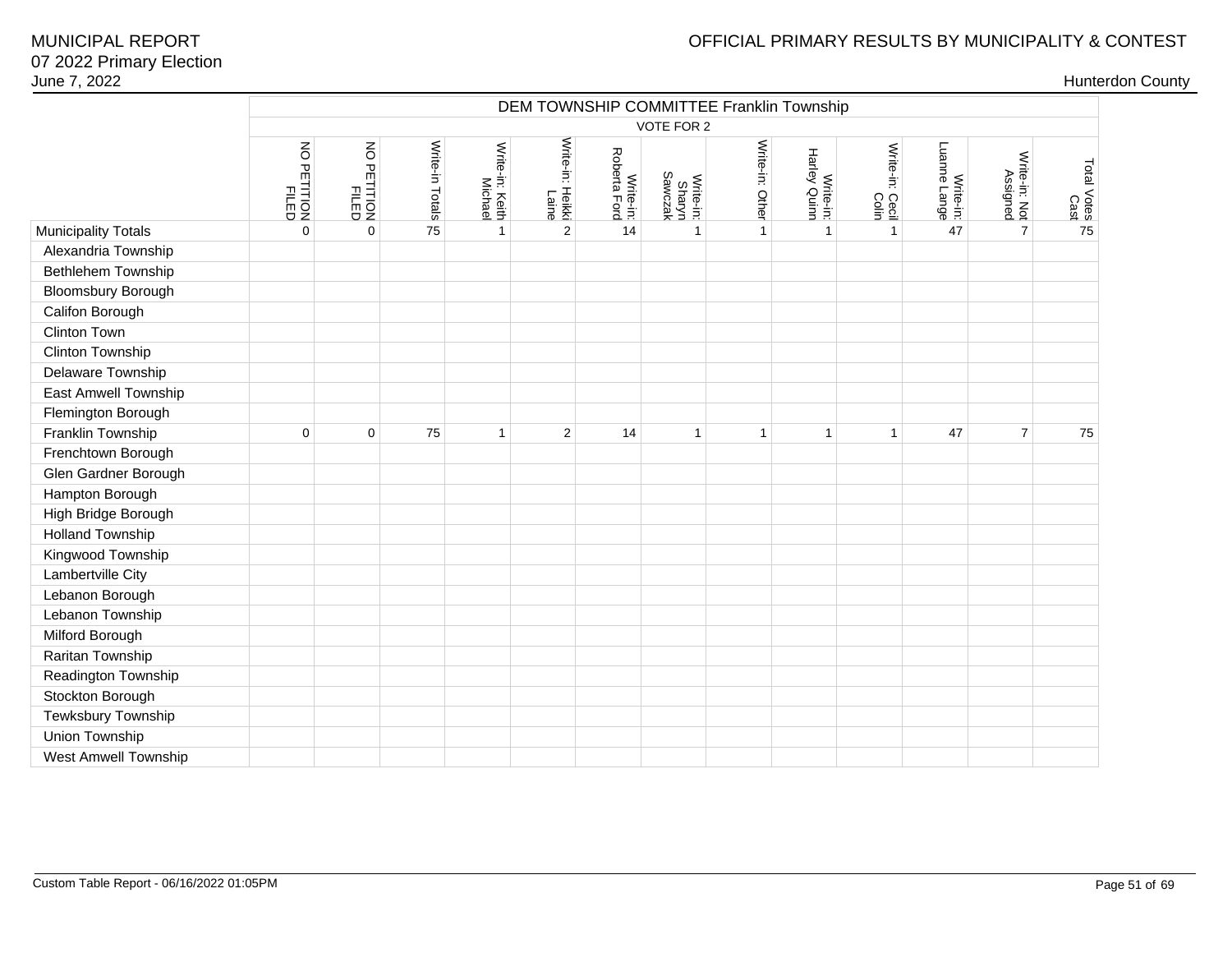|                             | DEM COMMON COUNCIL Frenchtown Borough<br><b>VOTE FOR 2</b> |                             |                 |                               |                                   |                           |                     |  |  |  |  |  |  |  |
|-----------------------------|------------------------------------------------------------|-----------------------------|-----------------|-------------------------------|-----------------------------------|---------------------------|---------------------|--|--|--|--|--|--|--|
|                             |                                                            |                             |                 |                               |                                   |                           |                     |  |  |  |  |  |  |  |
|                             | KANDY<br>FERREE                                            | NO PETITION<br><b>FILED</b> | Write-in Totals | Write-in: Dr.<br>Ira Liebross | Write-in: Patty<br><b>Atheras</b> | Write-in: Not<br>Assignec | Total Votes<br>Cast |  |  |  |  |  |  |  |
| <b>Municipality Totals</b>  | 126                                                        | $\Omega$                    | $\overline{2}$  | 1                             | 1                                 | $\Omega$                  | 128                 |  |  |  |  |  |  |  |
| Alexandria Township         |                                                            |                             |                 |                               |                                   |                           |                     |  |  |  |  |  |  |  |
| Bethlehem Township          |                                                            |                             |                 |                               |                                   |                           |                     |  |  |  |  |  |  |  |
| <b>Bloomsbury Borough</b>   |                                                            |                             |                 |                               |                                   |                           |                     |  |  |  |  |  |  |  |
| Califon Borough             |                                                            |                             |                 |                               |                                   |                           |                     |  |  |  |  |  |  |  |
| Clinton Town                |                                                            |                             |                 |                               |                                   |                           |                     |  |  |  |  |  |  |  |
| Clinton Township            |                                                            |                             |                 |                               |                                   |                           |                     |  |  |  |  |  |  |  |
| Delaware Township           |                                                            |                             |                 |                               |                                   |                           |                     |  |  |  |  |  |  |  |
| East Amwell Township        |                                                            |                             |                 |                               |                                   |                           |                     |  |  |  |  |  |  |  |
| Flemington Borough          |                                                            |                             |                 |                               |                                   |                           |                     |  |  |  |  |  |  |  |
| Franklin Township           |                                                            |                             |                 |                               |                                   |                           |                     |  |  |  |  |  |  |  |
| Frenchtown Borough          | 126                                                        | $\mathbf 0$                 | $\overline{2}$  | $\mathbf{1}$                  | 1                                 | $\mathbf 0$               | 128                 |  |  |  |  |  |  |  |
| Glen Gardner Borough        |                                                            |                             |                 |                               |                                   |                           |                     |  |  |  |  |  |  |  |
| Hampton Borough             |                                                            |                             |                 |                               |                                   |                           |                     |  |  |  |  |  |  |  |
| High Bridge Borough         |                                                            |                             |                 |                               |                                   |                           |                     |  |  |  |  |  |  |  |
| <b>Holland Township</b>     |                                                            |                             |                 |                               |                                   |                           |                     |  |  |  |  |  |  |  |
| Kingwood Township           |                                                            |                             |                 |                               |                                   |                           |                     |  |  |  |  |  |  |  |
| Lambertville City           |                                                            |                             |                 |                               |                                   |                           |                     |  |  |  |  |  |  |  |
| Lebanon Borough             |                                                            |                             |                 |                               |                                   |                           |                     |  |  |  |  |  |  |  |
| Lebanon Township            |                                                            |                             |                 |                               |                                   |                           |                     |  |  |  |  |  |  |  |
| Milford Borough             |                                                            |                             |                 |                               |                                   |                           |                     |  |  |  |  |  |  |  |
| Raritan Township            |                                                            |                             |                 |                               |                                   |                           |                     |  |  |  |  |  |  |  |
| Readington Township         |                                                            |                             |                 |                               |                                   |                           |                     |  |  |  |  |  |  |  |
| Stockton Borough            |                                                            |                             |                 |                               |                                   |                           |                     |  |  |  |  |  |  |  |
| Tewksbury Township          |                                                            |                             |                 |                               |                                   |                           |                     |  |  |  |  |  |  |  |
| Union Township              |                                                            |                             |                 |                               |                                   |                           |                     |  |  |  |  |  |  |  |
| <b>West Amwell Township</b> |                                                            |                             |                 |                               |                                   |                           |                     |  |  |  |  |  |  |  |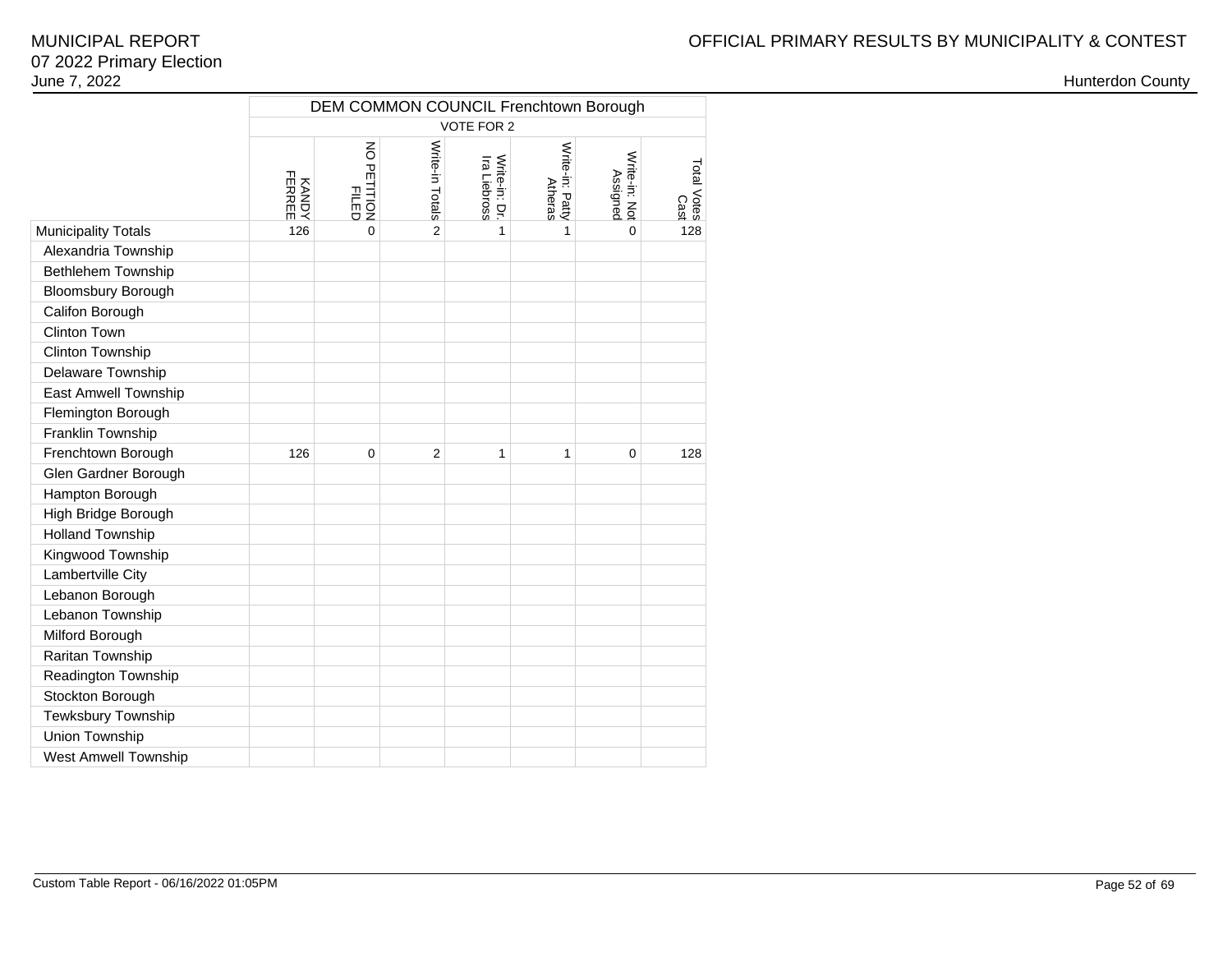# OFFICIAL PRIMARY RESULTS BY MUNICIPALITY & CONTEST

|                            |                         |                      |                 |                               | DEM BOROUGH COUNCIL Glen Gardner Borough | DEM BOROUGH COUNCIL Hampton Borough |                                                  |                      |                 |                           |                     |
|----------------------------|-------------------------|----------------------|-----------------|-------------------------------|------------------------------------------|-------------------------------------|--------------------------------------------------|----------------------|-----------------|---------------------------|---------------------|
|                            |                         |                      | VOTE FOR 2      |                               |                                          |                                     |                                                  |                      | VOTE FOR 2      |                           |                     |
|                            | NO PETITION<br>PETITION | NO PETITION<br>FILED | Write-in Totals | Write-in:<br>Edmund<br>Hannin | Write-in: Not<br>Assigned                | Total Votes<br>Cast                 | $\mathsf S$<br><b>FILTION</b><br>FILTED<br>FILED | NO PETITION<br>FILED | Write-in Totals | Write-in: Not<br>Assigned | Total Votes<br>Cast |
| <b>Municipality Totals</b> | $\mathbf 0$             | $\pmb{0}$            | $\overline{7}$  | $\mathbf{1}$                  | 6                                        | $\overline{7}$                      | $\mathbf 0$                                      | $\mathbf 0$          | $\overline{c}$  | $\overline{c}$            | $\overline{2}$      |
| Alexandria Township        |                         |                      |                 |                               |                                          |                                     |                                                  |                      |                 |                           |                     |
| Bethlehem Township         |                         |                      |                 |                               |                                          |                                     |                                                  |                      |                 |                           |                     |
| <b>Bloomsbury Borough</b>  |                         |                      |                 |                               |                                          |                                     |                                                  |                      |                 |                           |                     |
| Califon Borough            |                         |                      |                 |                               |                                          |                                     |                                                  |                      |                 |                           |                     |
| <b>Clinton Town</b>        |                         |                      |                 |                               |                                          |                                     |                                                  |                      |                 |                           |                     |
| Clinton Township           |                         |                      |                 |                               |                                          |                                     |                                                  |                      |                 |                           |                     |
| Delaware Township          |                         |                      |                 |                               |                                          |                                     |                                                  |                      |                 |                           |                     |
| East Amwell Township       |                         |                      |                 |                               |                                          |                                     |                                                  |                      |                 |                           |                     |
| Flemington Borough         |                         |                      |                 |                               |                                          |                                     |                                                  |                      |                 |                           |                     |
| Franklin Township          |                         |                      |                 |                               |                                          |                                     |                                                  |                      |                 |                           |                     |
| Frenchtown Borough         |                         |                      |                 |                               |                                          |                                     |                                                  |                      |                 |                           |                     |
| Glen Gardner Borough       | 0                       | $\mathbf 0$          | $\overline{7}$  | $\mathbf{1}$                  | 6                                        | $\overline{7}$                      |                                                  |                      |                 |                           |                     |
| Hampton Borough            |                         |                      |                 |                               |                                          |                                     | $\pmb{0}$                                        | $\mathbf 0$          | $\overline{2}$  | $\overline{2}$            | $\boldsymbol{2}$    |
| High Bridge Borough        |                         |                      |                 |                               |                                          |                                     |                                                  |                      |                 |                           |                     |
| <b>Holland Township</b>    |                         |                      |                 |                               |                                          |                                     |                                                  |                      |                 |                           |                     |
| Kingwood Township          |                         |                      |                 |                               |                                          |                                     |                                                  |                      |                 |                           |                     |
| Lambertville City          |                         |                      |                 |                               |                                          |                                     |                                                  |                      |                 |                           |                     |
| Lebanon Borough            |                         |                      |                 |                               |                                          |                                     |                                                  |                      |                 |                           |                     |
| Lebanon Township           |                         |                      |                 |                               |                                          |                                     |                                                  |                      |                 |                           |                     |
| Milford Borough            |                         |                      |                 |                               |                                          |                                     |                                                  |                      |                 |                           |                     |
| Raritan Township           |                         |                      |                 |                               |                                          |                                     |                                                  |                      |                 |                           |                     |
| Readington Township        |                         |                      |                 |                               |                                          |                                     |                                                  |                      |                 |                           |                     |
| Stockton Borough           |                         |                      |                 |                               |                                          |                                     |                                                  |                      |                 |                           |                     |
| Tewksbury Township         |                         |                      |                 |                               |                                          |                                     |                                                  |                      |                 |                           |                     |
| Union Township             |                         |                      |                 |                               |                                          |                                     |                                                  |                      |                 |                           |                     |
| West Amwell Township       |                         |                      |                 |                               |                                          |                                     |                                                  |                      |                 |                           |                     |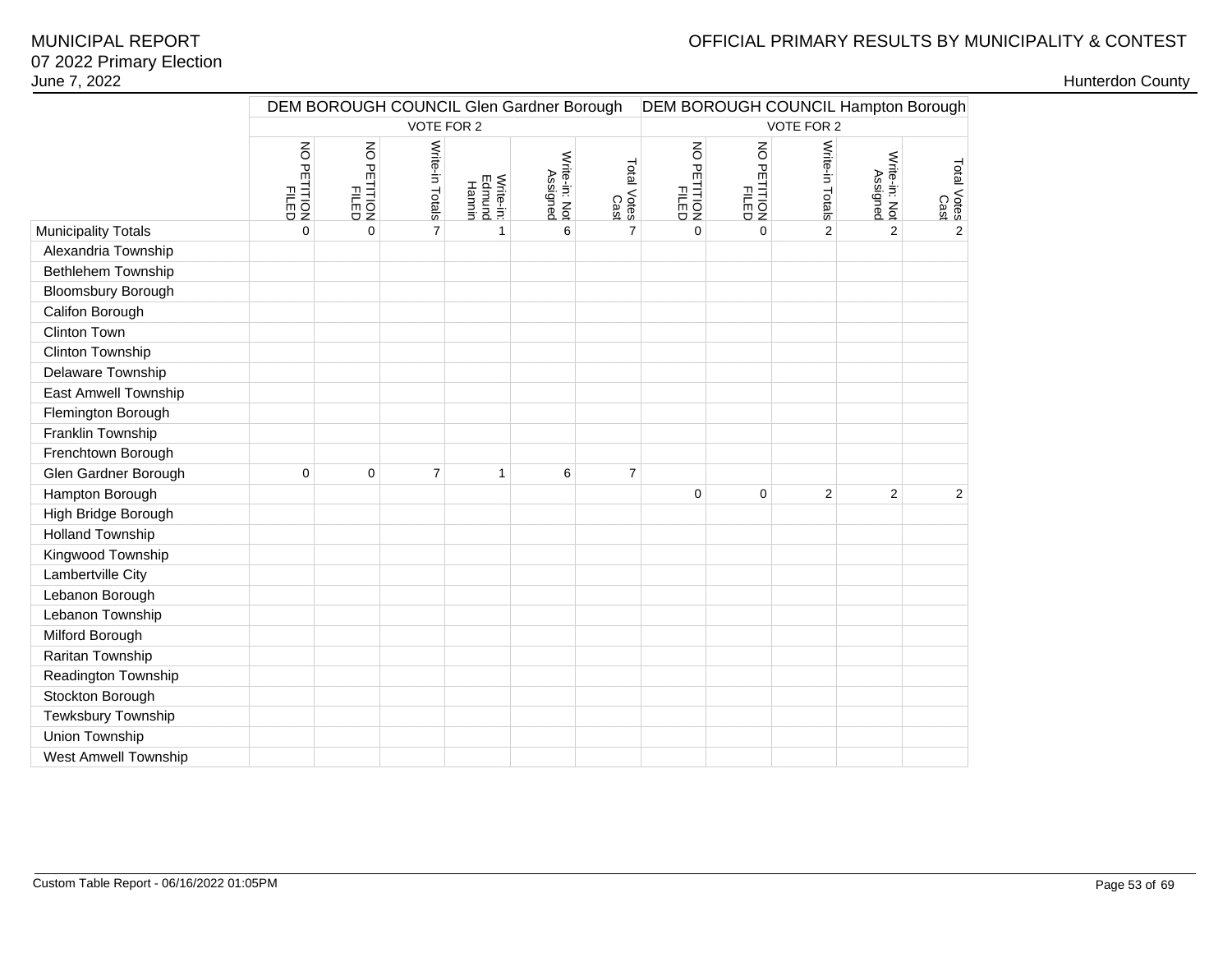# OFFICIAL PRIMARY RESULTS BY MUNICIPALITY & CONTEST

|                            | DEM MAYOR High Bridge Borough                                                                                                                                          |   |              |            |                      |                 | DEM BOROUGH COUNCIL FULL High Bridge Borough |                           |                           |                     |                |     |
|----------------------------|------------------------------------------------------------------------------------------------------------------------------------------------------------------------|---|--------------|------------|----------------------|-----------------|----------------------------------------------|---------------------------|---------------------------|---------------------|----------------|-----|
|                            |                                                                                                                                                                        |   | VOTE FOR 1   |            |                      |                 |                                              |                           | VOTE FOR 2                |                     |                |     |
|                            | <b>MICHELE</b><br>Write-in: Steve<br>Strange<br>Write-in Totals<br>Write-in: Not<br>Total Votes<br>Cast<br>Assigned<br>三<br>$\,6\,$<br>5<br>214<br>220<br>$\mathbf{1}$ |   |              | KENNETH E. | NO PETITION<br>FILED | Write-in Totals | Write-in: Curtis<br>Notte-in: Curtis         | Write-in: Rudy<br>Alvarez | Write-in: Not<br>Assigned | Total Votes<br>Cast |                |     |
| <b>Municipality Totals</b> |                                                                                                                                                                        |   |              |            |                      | 223             | $\mathbf 0$                                  | 29                        | 26                        | $\mathbf{1}$        | $\overline{2}$ | 252 |
| Alexandria Township        |                                                                                                                                                                        |   |              |            |                      |                 |                                              |                           |                           |                     |                |     |
| Bethlehem Township         |                                                                                                                                                                        |   |              |            |                      |                 |                                              |                           |                           |                     |                |     |
| Bloomsbury Borough         |                                                                                                                                                                        |   |              |            |                      |                 |                                              |                           |                           |                     |                |     |
| Califon Borough            |                                                                                                                                                                        |   |              |            |                      |                 |                                              |                           |                           |                     |                |     |
| Clinton Town               |                                                                                                                                                                        |   |              |            |                      |                 |                                              |                           |                           |                     |                |     |
| Clinton Township           |                                                                                                                                                                        |   |              |            |                      |                 |                                              |                           |                           |                     |                |     |
| Delaware Township          |                                                                                                                                                                        |   |              |            |                      |                 |                                              |                           |                           |                     |                |     |
| East Amwell Township       |                                                                                                                                                                        |   |              |            |                      |                 |                                              |                           |                           |                     |                |     |
| Flemington Borough         |                                                                                                                                                                        |   |              |            |                      |                 |                                              |                           |                           |                     |                |     |
| Franklin Township          |                                                                                                                                                                        |   |              |            |                      |                 |                                              |                           |                           |                     |                |     |
| Frenchtown Borough         |                                                                                                                                                                        |   |              |            |                      |                 |                                              |                           |                           |                     |                |     |
| Glen Gardner Borough       |                                                                                                                                                                        |   |              |            |                      |                 |                                              |                           |                           |                     |                |     |
| Hampton Borough            |                                                                                                                                                                        |   |              |            |                      |                 |                                              |                           |                           |                     |                |     |
| High Bridge Borough        | 214                                                                                                                                                                    | 6 | $\mathbf{1}$ | 5          | 220                  | 223             | $\mathbf 0$                                  | 29                        | 26                        | 1                   | $\overline{2}$ | 252 |
| <b>Holland Township</b>    |                                                                                                                                                                        |   |              |            |                      |                 |                                              |                           |                           |                     |                |     |
| Kingwood Township          |                                                                                                                                                                        |   |              |            |                      |                 |                                              |                           |                           |                     |                |     |
| Lambertville City          |                                                                                                                                                                        |   |              |            |                      |                 |                                              |                           |                           |                     |                |     |
| Lebanon Borough            |                                                                                                                                                                        |   |              |            |                      |                 |                                              |                           |                           |                     |                |     |
| Lebanon Township           |                                                                                                                                                                        |   |              |            |                      |                 |                                              |                           |                           |                     |                |     |
| Milford Borough            |                                                                                                                                                                        |   |              |            |                      |                 |                                              |                           |                           |                     |                |     |
| Raritan Township           |                                                                                                                                                                        |   |              |            |                      |                 |                                              |                           |                           |                     |                |     |
| Readington Township        |                                                                                                                                                                        |   |              |            |                      |                 |                                              |                           |                           |                     |                |     |
| Stockton Borough           |                                                                                                                                                                        |   |              |            |                      |                 |                                              |                           |                           |                     |                |     |
| Tewksbury Township         |                                                                                                                                                                        |   |              |            |                      |                 |                                              |                           |                           |                     |                |     |
| Union Township             |                                                                                                                                                                        |   |              |            |                      |                 |                                              |                           |                           |                     |                |     |
| West Amwell Township       |                                                                                                                                                                        |   |              |            |                      |                 |                                              |                           |                           |                     |                |     |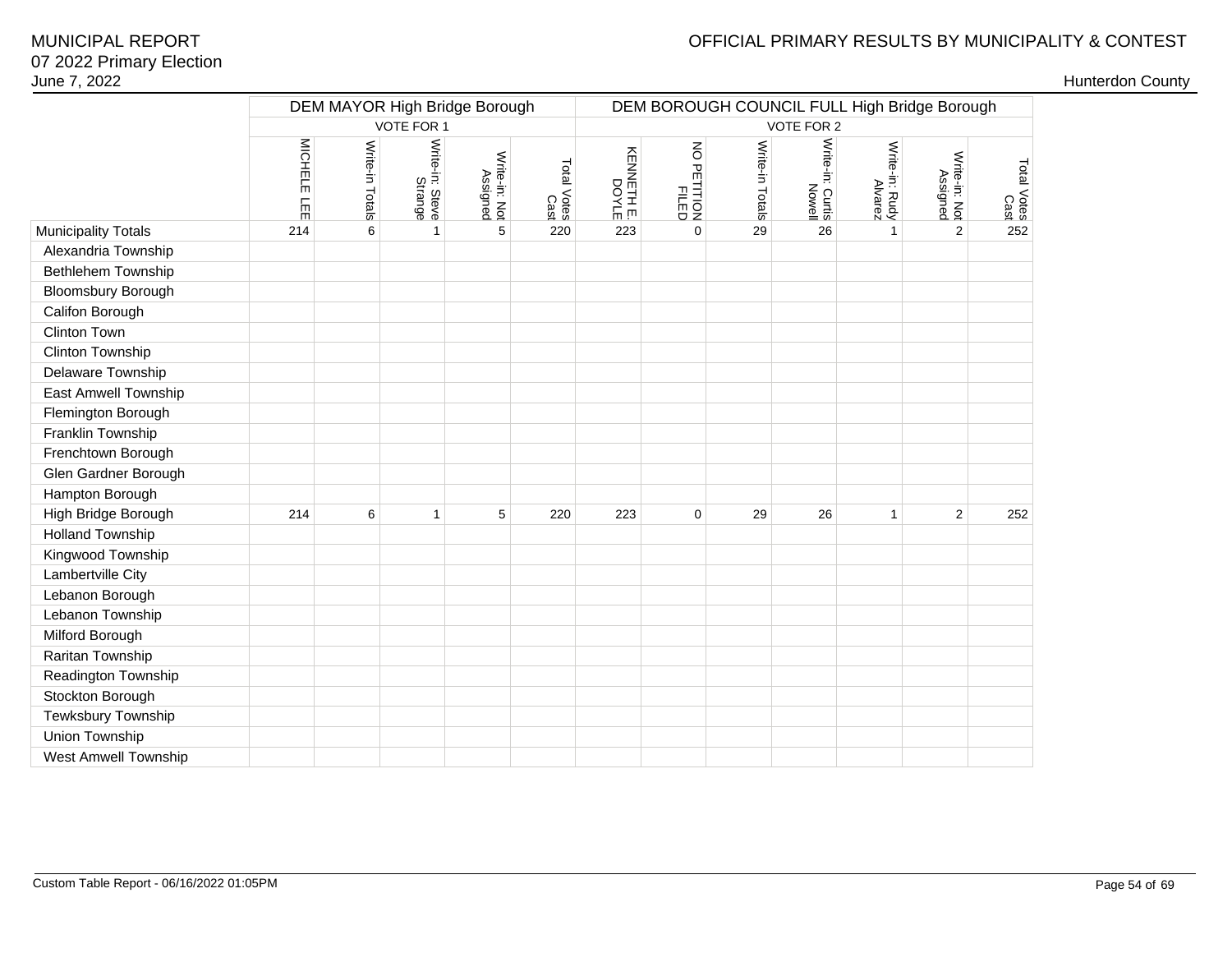|                             | DEM BOROUGH COUNCIL UNEXPIRED High<br><b>Bridge Borough</b><br><b>VOTE FOR 1</b>                                                                 |   |   |   |     |  |  |  |  |  |  |  |  |  |
|-----------------------------|--------------------------------------------------------------------------------------------------------------------------------------------------|---|---|---|-----|--|--|--|--|--|--|--|--|--|
|                             |                                                                                                                                                  |   |   |   |     |  |  |  |  |  |  |  |  |  |
|                             | Write-in: Curtis<br>CHRISTOPHE<br>R GRAHAM<br>Write-in Totals<br>Write-in: Not<br>Total Votes<br>Cast<br>Assigned<br>Nowel<br>220<br>3<br>1<br>2 |   |   |   |     |  |  |  |  |  |  |  |  |  |
| <b>Municipality Totals</b>  |                                                                                                                                                  |   |   |   | 223 |  |  |  |  |  |  |  |  |  |
| Alexandria Township         |                                                                                                                                                  |   |   |   |     |  |  |  |  |  |  |  |  |  |
| Bethlehem Township          |                                                                                                                                                  |   |   |   |     |  |  |  |  |  |  |  |  |  |
| <b>Bloomsbury Borough</b>   |                                                                                                                                                  |   |   |   |     |  |  |  |  |  |  |  |  |  |
| Califon Borough             |                                                                                                                                                  |   |   |   |     |  |  |  |  |  |  |  |  |  |
| Clinton Town                |                                                                                                                                                  |   |   |   |     |  |  |  |  |  |  |  |  |  |
| Clinton Township            |                                                                                                                                                  |   |   |   |     |  |  |  |  |  |  |  |  |  |
| Delaware Township           |                                                                                                                                                  |   |   |   |     |  |  |  |  |  |  |  |  |  |
| <b>East Amwell Township</b> |                                                                                                                                                  |   |   |   |     |  |  |  |  |  |  |  |  |  |
| Flemington Borough          |                                                                                                                                                  |   |   |   |     |  |  |  |  |  |  |  |  |  |
| Franklin Township           |                                                                                                                                                  |   |   |   |     |  |  |  |  |  |  |  |  |  |
| Frenchtown Borough          |                                                                                                                                                  |   |   |   |     |  |  |  |  |  |  |  |  |  |
| Glen Gardner Borough        |                                                                                                                                                  |   |   |   |     |  |  |  |  |  |  |  |  |  |
| Hampton Borough             |                                                                                                                                                  |   |   |   |     |  |  |  |  |  |  |  |  |  |
| High Bridge Borough         | 220                                                                                                                                              | 3 | 1 | 2 | 223 |  |  |  |  |  |  |  |  |  |
| <b>Holland Township</b>     |                                                                                                                                                  |   |   |   |     |  |  |  |  |  |  |  |  |  |
| Kingwood Township           |                                                                                                                                                  |   |   |   |     |  |  |  |  |  |  |  |  |  |
| Lambertville City           |                                                                                                                                                  |   |   |   |     |  |  |  |  |  |  |  |  |  |
| Lebanon Borough             |                                                                                                                                                  |   |   |   |     |  |  |  |  |  |  |  |  |  |
| Lebanon Township            |                                                                                                                                                  |   |   |   |     |  |  |  |  |  |  |  |  |  |
| Milford Borough             |                                                                                                                                                  |   |   |   |     |  |  |  |  |  |  |  |  |  |
| Raritan Township            |                                                                                                                                                  |   |   |   |     |  |  |  |  |  |  |  |  |  |
| Readington Township         |                                                                                                                                                  |   |   |   |     |  |  |  |  |  |  |  |  |  |
| Stockton Borough            |                                                                                                                                                  |   |   |   |     |  |  |  |  |  |  |  |  |  |
| Tewksbury Township          |                                                                                                                                                  |   |   |   |     |  |  |  |  |  |  |  |  |  |
| Union Township              |                                                                                                                                                  |   |   |   |     |  |  |  |  |  |  |  |  |  |
| <b>West Amwell Township</b> |                                                                                                                                                  |   |   |   |     |  |  |  |  |  |  |  |  |  |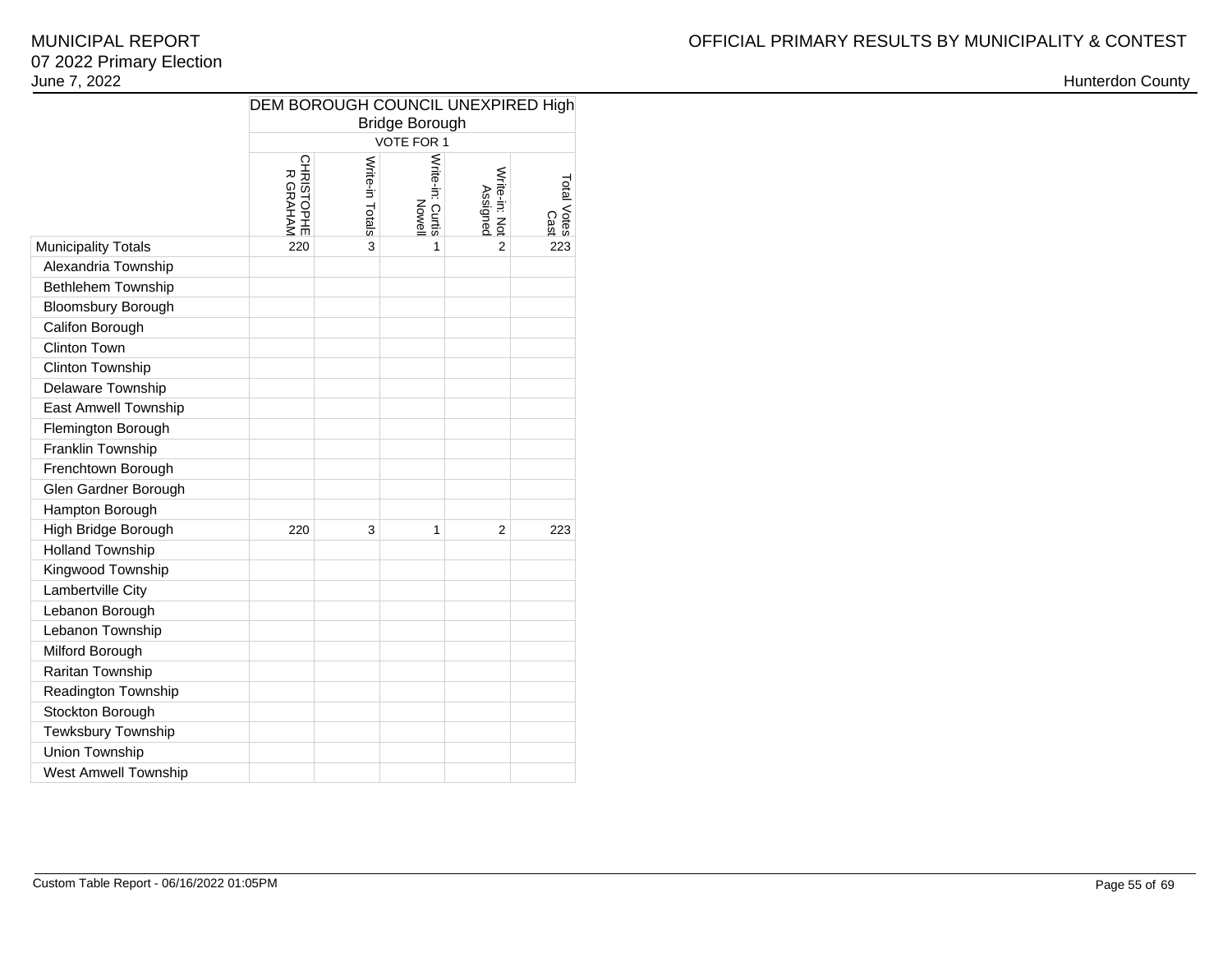|                            |                         |                         |                 | DEM TOWNSHIP COMMITTEE FULL Holland Township |                          |                           |                               |                 |                           |                           |                     |  |  |  |
|----------------------------|-------------------------|-------------------------|-----------------|----------------------------------------------|--------------------------|---------------------------|-------------------------------|-----------------|---------------------------|---------------------------|---------------------|--|--|--|
|                            |                         |                         |                 |                                              |                          | VOTE FOR 2                |                               |                 |                           |                           |                     |  |  |  |
|                            | NO PETITION<br>PETITION | NO PETITION<br>PETITION | Write-in Totals | Write-in: Gerry<br>Bowers                    | Write-in:<br>Debbie Good | Robert Lubar<br>Write-in: | Write-in:<br>George<br>Kewpie | Write-in: Other | Write-in:<br>Hatsone Miku | Write-in: Not<br>Assigned | Total Votes<br>Cast |  |  |  |
| <b>Municipality Totals</b> | $\mathbf 0$             | $\mathbf 0$             | 15              | 3                                            | $\mathbf{1}$             | $\mathbf{1}$              | $\mathbf{1}$                  | 1               | $\mathbf{1}$              | $\overline{7}$            | 15                  |  |  |  |
| Alexandria Township        |                         |                         |                 |                                              |                          |                           |                               |                 |                           |                           |                     |  |  |  |
| Bethlehem Township         |                         |                         |                 |                                              |                          |                           |                               |                 |                           |                           |                     |  |  |  |
| <b>Bloomsbury Borough</b>  |                         |                         |                 |                                              |                          |                           |                               |                 |                           |                           |                     |  |  |  |
| Califon Borough            |                         |                         |                 |                                              |                          |                           |                               |                 |                           |                           |                     |  |  |  |
| <b>Clinton Town</b>        |                         |                         |                 |                                              |                          |                           |                               |                 |                           |                           |                     |  |  |  |
| Clinton Township           |                         |                         |                 |                                              |                          |                           |                               |                 |                           |                           |                     |  |  |  |
| Delaware Township          |                         |                         |                 |                                              |                          |                           |                               |                 |                           |                           |                     |  |  |  |
| East Amwell Township       |                         |                         |                 |                                              |                          |                           |                               |                 |                           |                           |                     |  |  |  |
| Flemington Borough         |                         |                         |                 |                                              |                          |                           |                               |                 |                           |                           |                     |  |  |  |
| Franklin Township          |                         |                         |                 |                                              |                          |                           |                               |                 |                           |                           |                     |  |  |  |
| Frenchtown Borough         |                         |                         |                 |                                              |                          |                           |                               |                 |                           |                           |                     |  |  |  |
| Glen Gardner Borough       |                         |                         |                 |                                              |                          |                           |                               |                 |                           |                           |                     |  |  |  |
| Hampton Borough            |                         |                         |                 |                                              |                          |                           |                               |                 |                           |                           |                     |  |  |  |
| High Bridge Borough        |                         |                         |                 |                                              |                          |                           |                               |                 |                           |                           |                     |  |  |  |
| <b>Holland Township</b>    | $\mathbf 0$             | 0                       | 15              | 3                                            | $\mathbf{1}$             | $\overline{1}$            | $\mathbf{1}$                  | $\mathbf{1}$    | 1                         | $\overline{7}$            | 15                  |  |  |  |
| Kingwood Township          |                         |                         |                 |                                              |                          |                           |                               |                 |                           |                           |                     |  |  |  |
| Lambertville City          |                         |                         |                 |                                              |                          |                           |                               |                 |                           |                           |                     |  |  |  |
| Lebanon Borough            |                         |                         |                 |                                              |                          |                           |                               |                 |                           |                           |                     |  |  |  |
| Lebanon Township           |                         |                         |                 |                                              |                          |                           |                               |                 |                           |                           |                     |  |  |  |
| Milford Borough            |                         |                         |                 |                                              |                          |                           |                               |                 |                           |                           |                     |  |  |  |
| Raritan Township           |                         |                         |                 |                                              |                          |                           |                               |                 |                           |                           |                     |  |  |  |
| Readington Township        |                         |                         |                 |                                              |                          |                           |                               |                 |                           |                           |                     |  |  |  |
| Stockton Borough           |                         |                         |                 |                                              |                          |                           |                               |                 |                           |                           |                     |  |  |  |
| Tewksbury Township         |                         |                         |                 |                                              |                          |                           |                               |                 |                           |                           |                     |  |  |  |
| Union Township             |                         |                         |                 |                                              |                          |                           |                               |                 |                           |                           |                     |  |  |  |
| West Amwell Township       |                         |                         |                 |                                              |                          |                           |                               |                 |                           |                           |                     |  |  |  |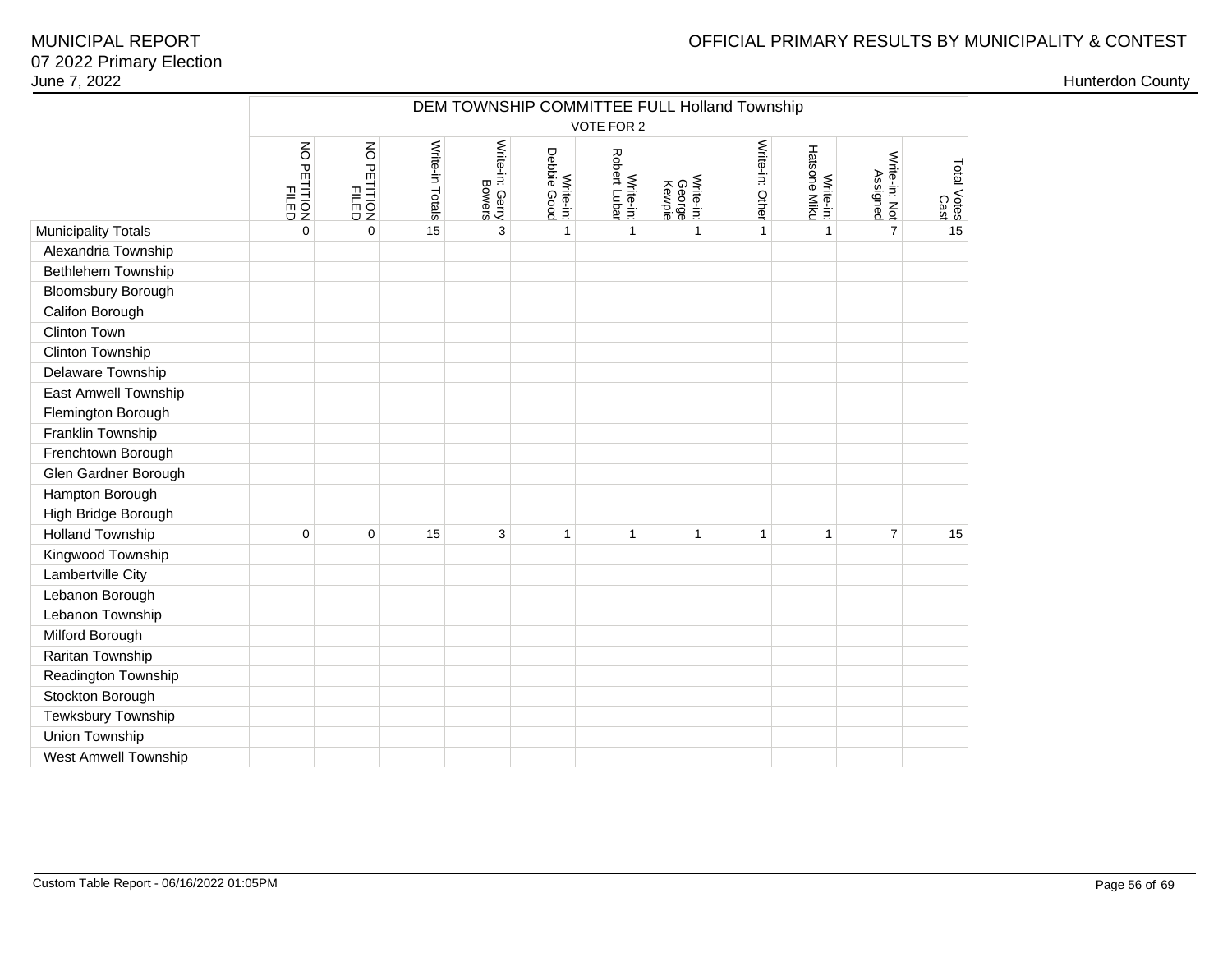|                            |                            |                              |                            |                        |                 | DEM TOWNSHIP COMMITTEE UNEXPIRED Holland Township |                     |  |  |  |  |  |  |  |  |
|----------------------------|----------------------------|------------------------------|----------------------------|------------------------|-----------------|---------------------------------------------------|---------------------|--|--|--|--|--|--|--|--|
|                            |                            | VOTE FOR 1<br>$\overline{5}$ |                            |                        |                 |                                                   |                     |  |  |  |  |  |  |  |  |
|                            | PETITION<br>PILED<br>PILED | Write-in Totals              | Write-in:<br>Gerard Bowers | Write-in: Hank<br>Reed | Write-in: Other | Write-in: Not<br>Assigned                         | Total Votes<br>Cast |  |  |  |  |  |  |  |  |
| <b>Municipality Totals</b> | 0                          | 6                            | 1                          | 1                      | 1               | 3                                                 | 6                   |  |  |  |  |  |  |  |  |
| Alexandria Township        |                            |                              |                            |                        |                 |                                                   |                     |  |  |  |  |  |  |  |  |
| Bethlehem Township         |                            |                              |                            |                        |                 |                                                   |                     |  |  |  |  |  |  |  |  |
| <b>Bloomsbury Borough</b>  |                            |                              |                            |                        |                 |                                                   |                     |  |  |  |  |  |  |  |  |
| Califon Borough            |                            |                              |                            |                        |                 |                                                   |                     |  |  |  |  |  |  |  |  |
| <b>Clinton Town</b>        |                            |                              |                            |                        |                 |                                                   |                     |  |  |  |  |  |  |  |  |
| Clinton Township           |                            |                              |                            |                        |                 |                                                   |                     |  |  |  |  |  |  |  |  |
| Delaware Township          |                            |                              |                            |                        |                 |                                                   |                     |  |  |  |  |  |  |  |  |
| East Amwell Township       |                            |                              |                            |                        |                 |                                                   |                     |  |  |  |  |  |  |  |  |
| Flemington Borough         |                            |                              |                            |                        |                 |                                                   |                     |  |  |  |  |  |  |  |  |
| Franklin Township          |                            |                              |                            |                        |                 |                                                   |                     |  |  |  |  |  |  |  |  |
| Frenchtown Borough         |                            |                              |                            |                        |                 |                                                   |                     |  |  |  |  |  |  |  |  |
| Glen Gardner Borough       |                            |                              |                            |                        |                 |                                                   |                     |  |  |  |  |  |  |  |  |
| Hampton Borough            |                            |                              |                            |                        |                 |                                                   |                     |  |  |  |  |  |  |  |  |
| High Bridge Borough        |                            |                              |                            |                        |                 |                                                   |                     |  |  |  |  |  |  |  |  |
| <b>Holland Township</b>    | $\mathbf{0}$               | 6                            | 1                          | 1                      | 1               | 3                                                 | 6                   |  |  |  |  |  |  |  |  |
| Kingwood Township          |                            |                              |                            |                        |                 |                                                   |                     |  |  |  |  |  |  |  |  |
| Lambertville City          |                            |                              |                            |                        |                 |                                                   |                     |  |  |  |  |  |  |  |  |
| Lebanon Borough            |                            |                              |                            |                        |                 |                                                   |                     |  |  |  |  |  |  |  |  |
| Lebanon Township           |                            |                              |                            |                        |                 |                                                   |                     |  |  |  |  |  |  |  |  |
| Milford Borough            |                            |                              |                            |                        |                 |                                                   |                     |  |  |  |  |  |  |  |  |
| Raritan Township           |                            |                              |                            |                        |                 |                                                   |                     |  |  |  |  |  |  |  |  |
| Readington Township        |                            |                              |                            |                        |                 |                                                   |                     |  |  |  |  |  |  |  |  |
| Stockton Borough           |                            |                              |                            |                        |                 |                                                   |                     |  |  |  |  |  |  |  |  |
| Tewksbury Township         |                            |                              |                            |                        |                 |                                                   |                     |  |  |  |  |  |  |  |  |
| Union Township             |                            |                              |                            |                        |                 |                                                   |                     |  |  |  |  |  |  |  |  |
| West Amwell Township       |                            |                              |                            |                        |                 |                                                   |                     |  |  |  |  |  |  |  |  |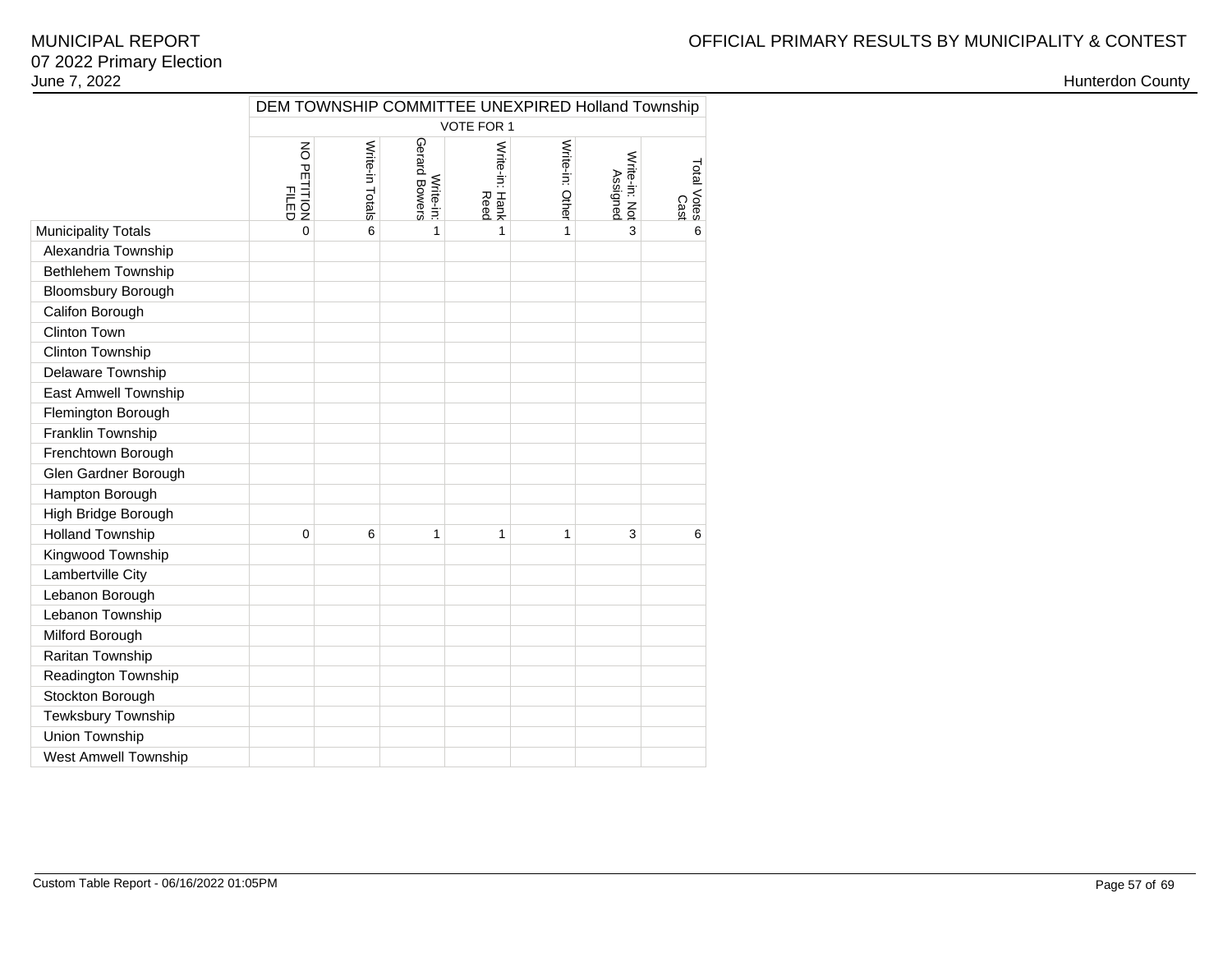|                             | DEM TOWNSHIP COMMITTEE Kingwood Township |                 |                            |                         |                                   |                                  |                                   |                                  |                         |                          |                           |                     |  |  |  |
|-----------------------------|------------------------------------------|-----------------|----------------------------|-------------------------|-----------------------------------|----------------------------------|-----------------------------------|----------------------------------|-------------------------|--------------------------|---------------------------|---------------------|--|--|--|
|                             |                                          | VOTE FOR 1      |                            |                         |                                   |                                  |                                   |                                  |                         |                          |                           |                     |  |  |  |
|                             | NO PETITION<br>FILED                     | Write-in Totals | Benjamin Kant<br>Write-in: | Write-in: Mary<br>Melfi | Thomas<br>Ciacarelli<br>Write-in: | Lauersen<br>Write-in:<br>Kristin | <b>Richard Dodds</b><br>Write-in: | Sundberg<br>Write-in:<br>Kristen | James Ryan<br>Write-in: | Write-in: Debra<br>Frank | Write-in: Not<br>Assigned | Total Votes<br>Cast |  |  |  |
| <b>Municipality Totals</b>  | $\mathbf 0$                              | 10              | $\mathbf{1}$               | $\mathbf{1}$            | $\mathbf{1}$                      | 1                                | $\overline{2}$                    | $\mathbf{1}$                     | $\overline{1}$          | $\mathbf{1}$             | 1                         | 10                  |  |  |  |
| Alexandria Township         |                                          |                 |                            |                         |                                   |                                  |                                   |                                  |                         |                          |                           |                     |  |  |  |
| Bethlehem Township          |                                          |                 |                            |                         |                                   |                                  |                                   |                                  |                         |                          |                           |                     |  |  |  |
| <b>Bloomsbury Borough</b>   |                                          |                 |                            |                         |                                   |                                  |                                   |                                  |                         |                          |                           |                     |  |  |  |
| Califon Borough             |                                          |                 |                            |                         |                                   |                                  |                                   |                                  |                         |                          |                           |                     |  |  |  |
| <b>Clinton Town</b>         |                                          |                 |                            |                         |                                   |                                  |                                   |                                  |                         |                          |                           |                     |  |  |  |
| Clinton Township            |                                          |                 |                            |                         |                                   |                                  |                                   |                                  |                         |                          |                           |                     |  |  |  |
| Delaware Township           |                                          |                 |                            |                         |                                   |                                  |                                   |                                  |                         |                          |                           |                     |  |  |  |
| East Amwell Township        |                                          |                 |                            |                         |                                   |                                  |                                   |                                  |                         |                          |                           |                     |  |  |  |
| Flemington Borough          |                                          |                 |                            |                         |                                   |                                  |                                   |                                  |                         |                          |                           |                     |  |  |  |
| Franklin Township           |                                          |                 |                            |                         |                                   |                                  |                                   |                                  |                         |                          |                           |                     |  |  |  |
| Frenchtown Borough          |                                          |                 |                            |                         |                                   |                                  |                                   |                                  |                         |                          |                           |                     |  |  |  |
| Glen Gardner Borough        |                                          |                 |                            |                         |                                   |                                  |                                   |                                  |                         |                          |                           |                     |  |  |  |
| Hampton Borough             |                                          |                 |                            |                         |                                   |                                  |                                   |                                  |                         |                          |                           |                     |  |  |  |
| High Bridge Borough         |                                          |                 |                            |                         |                                   |                                  |                                   |                                  |                         |                          |                           |                     |  |  |  |
| <b>Holland Township</b>     |                                          |                 |                            |                         |                                   |                                  |                                   |                                  |                         |                          |                           |                     |  |  |  |
| Kingwood Township           | $\mathbf 0$                              | 10              | $\mathbf{1}$               | 1                       | 1                                 | 1                                | $\overline{2}$                    | $\mathbf{1}$                     | 1                       | 1                        | 1                         | 10                  |  |  |  |
| Lambertville City           |                                          |                 |                            |                         |                                   |                                  |                                   |                                  |                         |                          |                           |                     |  |  |  |
| Lebanon Borough             |                                          |                 |                            |                         |                                   |                                  |                                   |                                  |                         |                          |                           |                     |  |  |  |
| Lebanon Township            |                                          |                 |                            |                         |                                   |                                  |                                   |                                  |                         |                          |                           |                     |  |  |  |
| Milford Borough             |                                          |                 |                            |                         |                                   |                                  |                                   |                                  |                         |                          |                           |                     |  |  |  |
| Raritan Township            |                                          |                 |                            |                         |                                   |                                  |                                   |                                  |                         |                          |                           |                     |  |  |  |
| Readington Township         |                                          |                 |                            |                         |                                   |                                  |                                   |                                  |                         |                          |                           |                     |  |  |  |
| Stockton Borough            |                                          |                 |                            |                         |                                   |                                  |                                   |                                  |                         |                          |                           |                     |  |  |  |
| Tewksbury Township          |                                          |                 |                            |                         |                                   |                                  |                                   |                                  |                         |                          |                           |                     |  |  |  |
| Union Township              |                                          |                 |                            |                         |                                   |                                  |                                   |                                  |                         |                          |                           |                     |  |  |  |
| <b>West Amwell Township</b> |                                          |                 |                            |                         |                                   |                                  |                                   |                                  |                         |                          |                           |                     |  |  |  |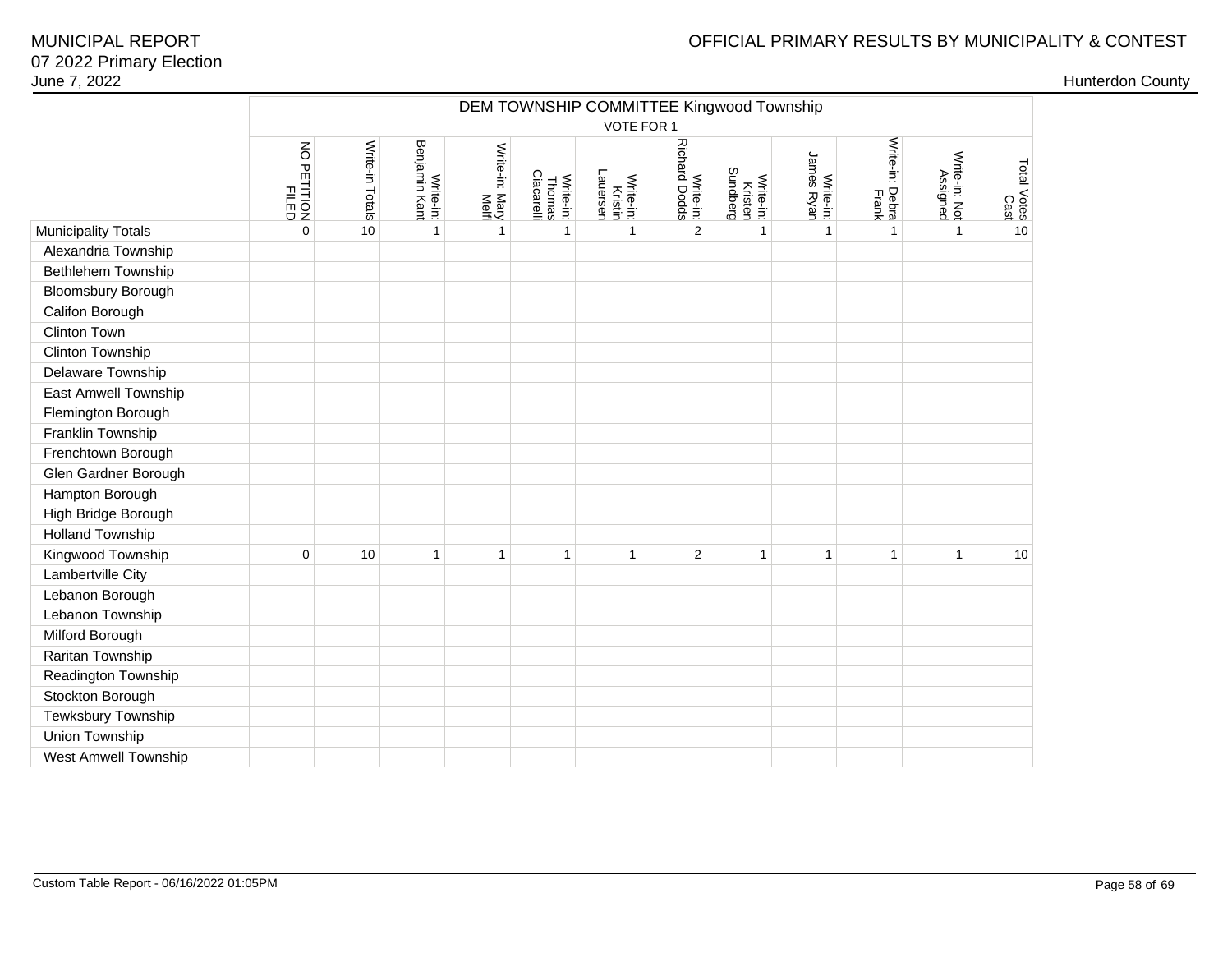|                             |                     | DEM CITY COUNCIL Lambertville City<br>VOTE FOR 2 |                 |                 |                      |                          |                         |                           |                     |  |  |  |  |  |
|-----------------------------|---------------------|--------------------------------------------------|-----------------|-----------------|----------------------|--------------------------|-------------------------|---------------------------|---------------------|--|--|--|--|--|
|                             | KOMINSKY<br>KARENJ. | EVAN LIDE                                        | Write-in Totals | Write-in: Other | Write-in:<br>Other_1 | Write-in: Dave<br>Morgan | Write-in: Mitch<br>Eloe | Write-in: Not<br>Assigned | Total Votes<br>Cast |  |  |  |  |  |
| <b>Municipality Totals</b>  | 690                 | 660                                              | 8               | $\mathbf{1}$    | $\mathbf{1}$         | 1                        | $\mathbf{1}$            | $\overline{4}$            | 1,358               |  |  |  |  |  |
| Alexandria Township         |                     |                                                  |                 |                 |                      |                          |                         |                           |                     |  |  |  |  |  |
| Bethlehem Township          |                     |                                                  |                 |                 |                      |                          |                         |                           |                     |  |  |  |  |  |
| <b>Bloomsbury Borough</b>   |                     |                                                  |                 |                 |                      |                          |                         |                           |                     |  |  |  |  |  |
| Califon Borough             |                     |                                                  |                 |                 |                      |                          |                         |                           |                     |  |  |  |  |  |
| Clinton Town                |                     |                                                  |                 |                 |                      |                          |                         |                           |                     |  |  |  |  |  |
| <b>Clinton Township</b>     |                     |                                                  |                 |                 |                      |                          |                         |                           |                     |  |  |  |  |  |
| Delaware Township           |                     |                                                  |                 |                 |                      |                          |                         |                           |                     |  |  |  |  |  |
| East Amwell Township        |                     |                                                  |                 |                 |                      |                          |                         |                           |                     |  |  |  |  |  |
| Flemington Borough          |                     |                                                  |                 |                 |                      |                          |                         |                           |                     |  |  |  |  |  |
| Franklin Township           |                     |                                                  |                 |                 |                      |                          |                         |                           |                     |  |  |  |  |  |
| Frenchtown Borough          |                     |                                                  |                 |                 |                      |                          |                         |                           |                     |  |  |  |  |  |
| Glen Gardner Borough        |                     |                                                  |                 |                 |                      |                          |                         |                           |                     |  |  |  |  |  |
| Hampton Borough             |                     |                                                  |                 |                 |                      |                          |                         |                           |                     |  |  |  |  |  |
| High Bridge Borough         |                     |                                                  |                 |                 |                      |                          |                         |                           |                     |  |  |  |  |  |
| <b>Holland Township</b>     |                     |                                                  |                 |                 |                      |                          |                         |                           |                     |  |  |  |  |  |
| Kingwood Township           |                     |                                                  |                 |                 |                      |                          |                         |                           |                     |  |  |  |  |  |
| Lambertville City           | 690                 | 660                                              | 8               | $\mathbf{1}$    | $\mathbf{1}$         | $\mathbf{1}$             | 1                       | 4                         | 1,358               |  |  |  |  |  |
| Lebanon Borough             |                     |                                                  |                 |                 |                      |                          |                         |                           |                     |  |  |  |  |  |
| Lebanon Township            |                     |                                                  |                 |                 |                      |                          |                         |                           |                     |  |  |  |  |  |
| Milford Borough             |                     |                                                  |                 |                 |                      |                          |                         |                           |                     |  |  |  |  |  |
| Raritan Township            |                     |                                                  |                 |                 |                      |                          |                         |                           |                     |  |  |  |  |  |
| Readington Township         |                     |                                                  |                 |                 |                      |                          |                         |                           |                     |  |  |  |  |  |
| Stockton Borough            |                     |                                                  |                 |                 |                      |                          |                         |                           |                     |  |  |  |  |  |
| Tewksbury Township          |                     |                                                  |                 |                 |                      |                          |                         |                           |                     |  |  |  |  |  |
| Union Township              |                     |                                                  |                 |                 |                      |                          |                         |                           |                     |  |  |  |  |  |
| <b>West Amwell Township</b> |                     |                                                  |                 |                 |                      |                          |                         |                           |                     |  |  |  |  |  |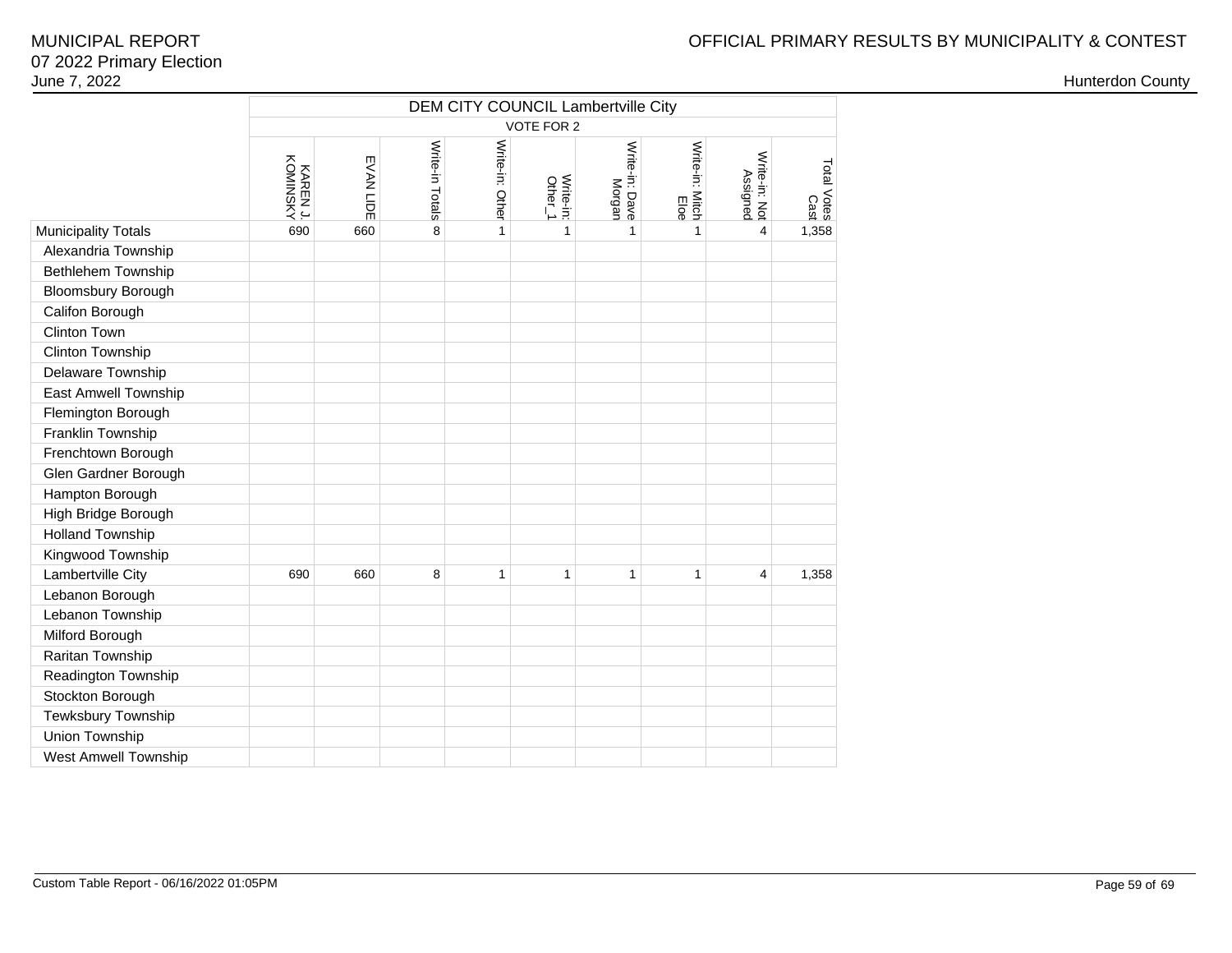# OFFICIAL PRIMARY RESULTS BY MUNICIPALITY & CONTEST

| June 7, 2022            |                           |                 |                                      |                           |                     |                         |                      |                                     |                                      |                           |                     |  | <b>Hunterdon County</b> |  |
|-------------------------|---------------------------|-----------------|--------------------------------------|---------------------------|---------------------|-------------------------|----------------------|-------------------------------------|--------------------------------------|---------------------------|---------------------|--|-------------------------|--|
|                         | DEM MAYOR Lebanon Borough |                 |                                      |                           |                     |                         |                      | DEM BOROUGH COUNCIL Lebanon Borough |                                      |                           |                     |  |                         |  |
|                         |                           |                 | VOTE FOR 1                           |                           |                     |                         |                      | VOTE FOR 2                          |                                      |                           |                     |  |                         |  |
|                         |                           |                 |                                      |                           |                     |                         |                      |                                     |                                      |                           |                     |  |                         |  |
|                         | NO PETITION<br>FILED      | Write-in Totals | Write-in:<br>Benedict F.<br>Valliere | Write-in: Not<br>Assigned | Total Votes<br>Cast | MARLENE G.<br>BALDINGER | NO PETITION<br>FILED | Write-in Totals                     | Write-in:<br>Benedict F.<br>Valliere | Write-in: Not<br>Assigned | Total Votes<br>Cast |  |                         |  |
| Municipality Totals     | $\mathbf 0$               | $\overline{7}$  | 3                                    | $\overline{4}$            | $\overline{7}$      | 70                      | $\mathbf{0}$         | 5                                   | 5                                    | $\Omega$                  | 75                  |  |                         |  |
| Alexandria Township     |                           |                 |                                      |                           |                     |                         |                      |                                     |                                      |                           |                     |  |                         |  |
| Bethlehem Township      |                           |                 |                                      |                           |                     |                         |                      |                                     |                                      |                           |                     |  |                         |  |
| Bloomsbury Borough      |                           |                 |                                      |                           |                     |                         |                      |                                     |                                      |                           |                     |  |                         |  |
| Califon Borough         |                           |                 |                                      |                           |                     |                         |                      |                                     |                                      |                           |                     |  |                         |  |
| Clinton Town            |                           |                 |                                      |                           |                     |                         |                      |                                     |                                      |                           |                     |  |                         |  |
| Clinton Township        |                           |                 |                                      |                           |                     |                         |                      |                                     |                                      |                           |                     |  |                         |  |
| Delaware Township       |                           |                 |                                      |                           |                     |                         |                      |                                     |                                      |                           |                     |  |                         |  |
| East Amwell Township    |                           |                 |                                      |                           |                     |                         |                      |                                     |                                      |                           |                     |  |                         |  |
| Flemington Borough      |                           |                 |                                      |                           |                     |                         |                      |                                     |                                      |                           |                     |  |                         |  |
| Franklin Township       |                           |                 |                                      |                           |                     |                         |                      |                                     |                                      |                           |                     |  |                         |  |
| Frenchtown Borough      |                           |                 |                                      |                           |                     |                         |                      |                                     |                                      |                           |                     |  |                         |  |
| Glen Gardner Borough    |                           |                 |                                      |                           |                     |                         |                      |                                     |                                      |                           |                     |  |                         |  |
| Hampton Borough         |                           |                 |                                      |                           |                     |                         |                      |                                     |                                      |                           |                     |  |                         |  |
| High Bridge Borough     |                           |                 |                                      |                           |                     |                         |                      |                                     |                                      |                           |                     |  |                         |  |
| <b>Holland Township</b> |                           |                 |                                      |                           |                     |                         |                      |                                     |                                      |                           |                     |  |                         |  |
| Kingwood Township       |                           |                 |                                      |                           |                     |                         |                      |                                     |                                      |                           |                     |  |                         |  |
| Lambertville City       |                           |                 |                                      |                           |                     |                         |                      |                                     |                                      |                           |                     |  |                         |  |
| Lebanon Borough         | $\mathbf 0$               | $\overline{7}$  | 3                                    | $\overline{4}$            | $\overline{7}$      | 70                      | $\mathbf 0$          | 5                                   | 5                                    | $\mathbf 0$               | 75                  |  |                         |  |
| Lebanon Township        |                           |                 |                                      |                           |                     |                         |                      |                                     |                                      |                           |                     |  |                         |  |
| Milford Borough         |                           |                 |                                      |                           |                     |                         |                      |                                     |                                      |                           |                     |  |                         |  |
| Raritan Township        |                           |                 |                                      |                           |                     |                         |                      |                                     |                                      |                           |                     |  |                         |  |
| Readington Township     |                           |                 |                                      |                           |                     |                         |                      |                                     |                                      |                           |                     |  |                         |  |
| Stockton Borough        |                           |                 |                                      |                           |                     |                         |                      |                                     |                                      |                           |                     |  |                         |  |
| Tewksbury Township      |                           |                 |                                      |                           |                     |                         |                      |                                     |                                      |                           |                     |  |                         |  |
| Union Township          |                           |                 |                                      |                           |                     |                         |                      |                                     |                                      |                           |                     |  |                         |  |
| West Amwell Township    |                           |                 |                                      |                           |                     |                         |                      |                                     |                                      |                           |                     |  |                         |  |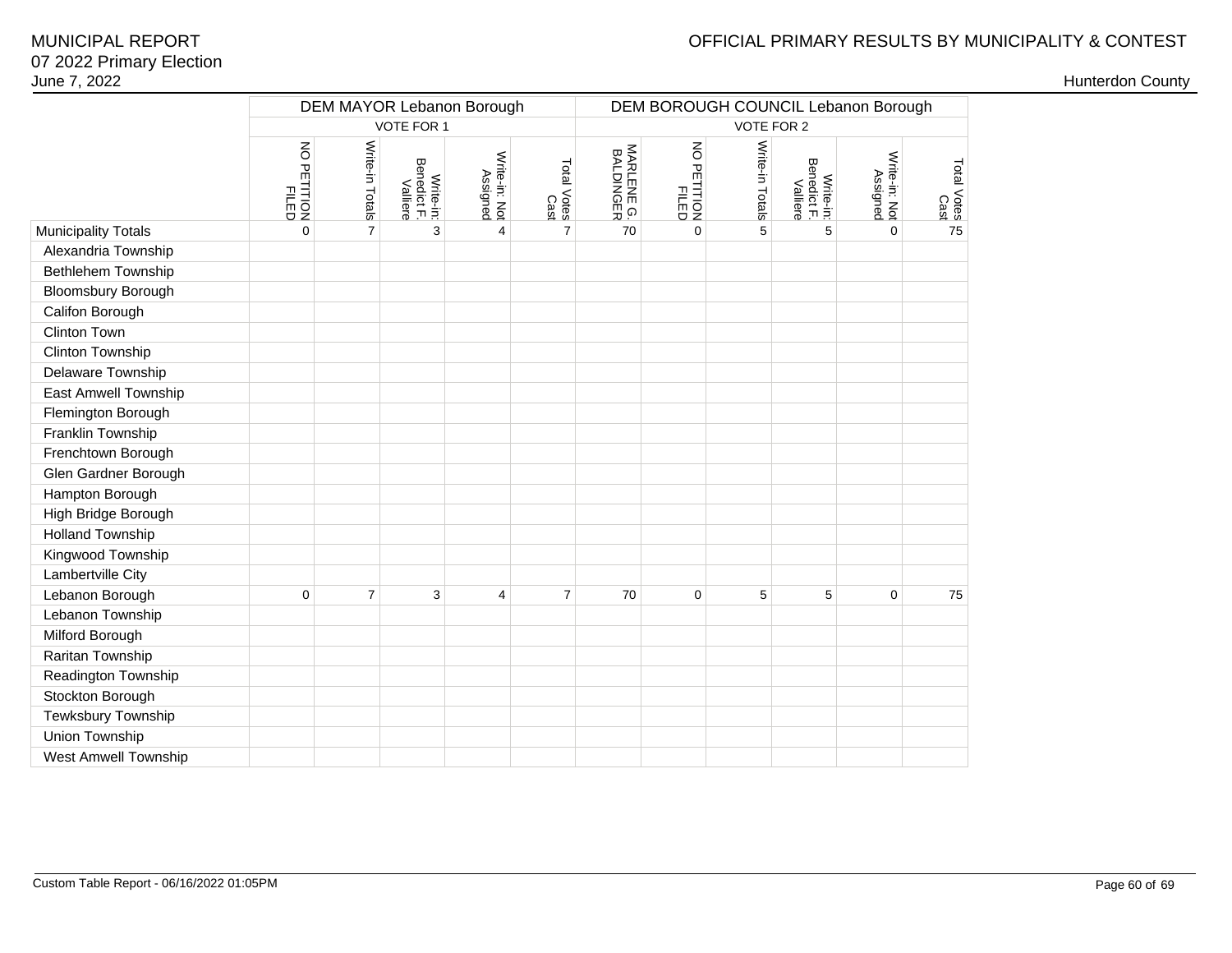|                             |                         | DEM TOWNSHIP COMMITTEE Lebanon Township |                 |                           |                              |                             |                          |                           |                                    |                           |                           |                     |  |
|-----------------------------|-------------------------|-----------------------------------------|-----------------|---------------------------|------------------------------|-----------------------------|--------------------------|---------------------------|------------------------------------|---------------------------|---------------------------|---------------------|--|
|                             |                         |                                         |                 |                           |                              | VOTE FOR 2                  |                          |                           |                                    |                           |                           |                     |  |
|                             | NO PETITION<br>PETITION | NO PETITION<br>FILED                    | Write-in Totals | Write-in: Scott<br>Koenig | Write-in: Linda<br>Patterson | Write-in: Hunt<br>Patterson | Write-in: Brian<br>Stutz | Write-in: Amy<br>Whitmore | Write-in: Paige<br>Write-in: Paige | Write-in:<br>Doreen Black | Write-in: Not<br>Assigned | Total Votes<br>Cast |  |
| <b>Municipality Totals</b>  | $\mathbf 0$             | $\mathbf{0}$                            | 13              | $\mathbf{1}$              | $\mathbf{1}$                 | $\mathbf{1}$                | $\mathbf{1}$             | $\mathbf{1}$              | $\overline{1}$                     | $\mathbf{1}$              | 6                         | 13                  |  |
| Alexandria Township         |                         |                                         |                 |                           |                              |                             |                          |                           |                                    |                           |                           |                     |  |
| Bethlehem Township          |                         |                                         |                 |                           |                              |                             |                          |                           |                                    |                           |                           |                     |  |
| Bloomsbury Borough          |                         |                                         |                 |                           |                              |                             |                          |                           |                                    |                           |                           |                     |  |
| Califon Borough             |                         |                                         |                 |                           |                              |                             |                          |                           |                                    |                           |                           |                     |  |
| Clinton Town                |                         |                                         |                 |                           |                              |                             |                          |                           |                                    |                           |                           |                     |  |
| <b>Clinton Township</b>     |                         |                                         |                 |                           |                              |                             |                          |                           |                                    |                           |                           |                     |  |
| Delaware Township           |                         |                                         |                 |                           |                              |                             |                          |                           |                                    |                           |                           |                     |  |
| East Amwell Township        |                         |                                         |                 |                           |                              |                             |                          |                           |                                    |                           |                           |                     |  |
| Flemington Borough          |                         |                                         |                 |                           |                              |                             |                          |                           |                                    |                           |                           |                     |  |
| Franklin Township           |                         |                                         |                 |                           |                              |                             |                          |                           |                                    |                           |                           |                     |  |
| Frenchtown Borough          |                         |                                         |                 |                           |                              |                             |                          |                           |                                    |                           |                           |                     |  |
| Glen Gardner Borough        |                         |                                         |                 |                           |                              |                             |                          |                           |                                    |                           |                           |                     |  |
| Hampton Borough             |                         |                                         |                 |                           |                              |                             |                          |                           |                                    |                           |                           |                     |  |
| High Bridge Borough         |                         |                                         |                 |                           |                              |                             |                          |                           |                                    |                           |                           |                     |  |
| <b>Holland Township</b>     |                         |                                         |                 |                           |                              |                             |                          |                           |                                    |                           |                           |                     |  |
| Kingwood Township           |                         |                                         |                 |                           |                              |                             |                          |                           |                                    |                           |                           |                     |  |
| Lambertville City           |                         |                                         |                 |                           |                              |                             |                          |                           |                                    |                           |                           |                     |  |
| Lebanon Borough             |                         |                                         |                 |                           |                              |                             |                          |                           |                                    |                           |                           |                     |  |
| Lebanon Township            | 0                       | $\mathbf 0$                             | 13              | 1                         | 1                            | 1                           | 1                        | 1                         | $\overline{\mathbf{1}}$            | $\mathbf 1$               | 6                         | 13                  |  |
| Milford Borough             |                         |                                         |                 |                           |                              |                             |                          |                           |                                    |                           |                           |                     |  |
| Raritan Township            |                         |                                         |                 |                           |                              |                             |                          |                           |                                    |                           |                           |                     |  |
| Readington Township         |                         |                                         |                 |                           |                              |                             |                          |                           |                                    |                           |                           |                     |  |
| Stockton Borough            |                         |                                         |                 |                           |                              |                             |                          |                           |                                    |                           |                           |                     |  |
| Tewksbury Township          |                         |                                         |                 |                           |                              |                             |                          |                           |                                    |                           |                           |                     |  |
| Union Township              |                         |                                         |                 |                           |                              |                             |                          |                           |                                    |                           |                           |                     |  |
| <b>West Amwell Township</b> |                         |                                         |                 |                           |                              |                             |                          |                           |                                    |                           |                           |                     |  |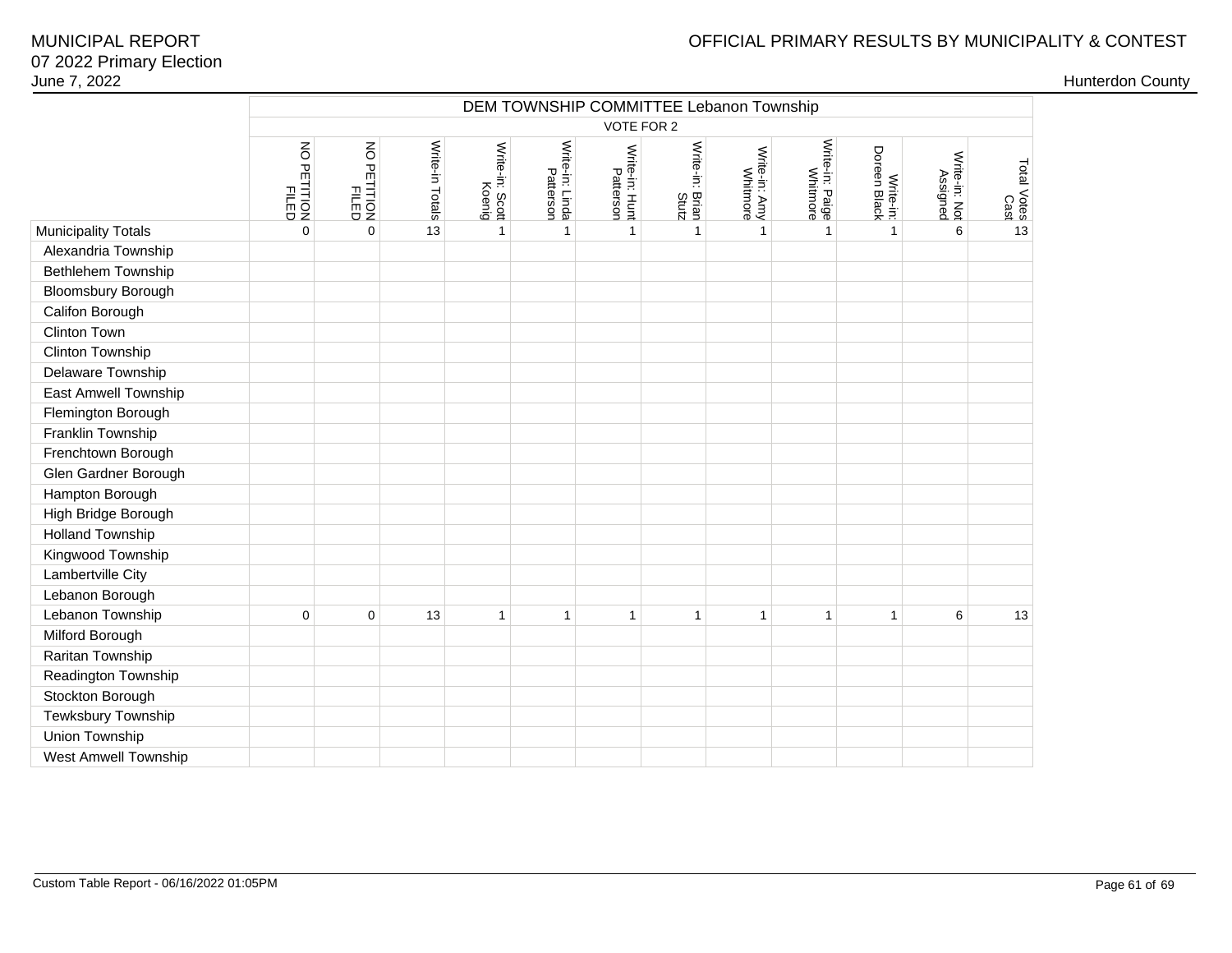|                             | <b>DEM BOROUGH COUNCIL Milford Borough</b>    |                             |                         |                              |                          |                           |                     |  |  |  |  |
|-----------------------------|-----------------------------------------------|-----------------------------|-------------------------|------------------------------|--------------------------|---------------------------|---------------------|--|--|--|--|
|                             | <b>VOTE FOR 2</b>                             |                             |                         |                              |                          |                           |                     |  |  |  |  |
|                             | $\overline{6}$<br><b>PETITION</b><br>PETITION | NO PETITION<br><b>FILED</b> | Write-in Totals         | Write-in: Jeff<br>Livingston | Write-in: Marie<br>Knapp | Write-in: Not<br>Assigned | Total Votes<br>Cast |  |  |  |  |
| <b>Municipality Totals</b>  | $\Omega$                                      | $\Omega$                    | 4                       | $\overline{2}$               | 1                        | 1                         | $\overline{4}$      |  |  |  |  |
| Alexandria Township         |                                               |                             |                         |                              |                          |                           |                     |  |  |  |  |
| Bethlehem Township          |                                               |                             |                         |                              |                          |                           |                     |  |  |  |  |
| <b>Bloomsbury Borough</b>   |                                               |                             |                         |                              |                          |                           |                     |  |  |  |  |
| Califon Borough             |                                               |                             |                         |                              |                          |                           |                     |  |  |  |  |
| <b>Clinton Town</b>         |                                               |                             |                         |                              |                          |                           |                     |  |  |  |  |
| Clinton Township            |                                               |                             |                         |                              |                          |                           |                     |  |  |  |  |
| Delaware Township           |                                               |                             |                         |                              |                          |                           |                     |  |  |  |  |
| <b>East Amwell Township</b> |                                               |                             |                         |                              |                          |                           |                     |  |  |  |  |
| Flemington Borough          |                                               |                             |                         |                              |                          |                           |                     |  |  |  |  |
| Franklin Township           |                                               |                             |                         |                              |                          |                           |                     |  |  |  |  |
| Frenchtown Borough          |                                               |                             |                         |                              |                          |                           |                     |  |  |  |  |
| Glen Gardner Borough        |                                               |                             |                         |                              |                          |                           |                     |  |  |  |  |
| Hampton Borough             |                                               |                             |                         |                              |                          |                           |                     |  |  |  |  |
| High Bridge Borough         |                                               |                             |                         |                              |                          |                           |                     |  |  |  |  |
| <b>Holland Township</b>     |                                               |                             |                         |                              |                          |                           |                     |  |  |  |  |
| Kingwood Township           |                                               |                             |                         |                              |                          |                           |                     |  |  |  |  |
| Lambertville City           |                                               |                             |                         |                              |                          |                           |                     |  |  |  |  |
| Lebanon Borough             |                                               |                             |                         |                              |                          |                           |                     |  |  |  |  |
| Lebanon Township            |                                               |                             |                         |                              |                          |                           |                     |  |  |  |  |
| Milford Borough             | $\overline{0}$                                | $\mathbf 0$                 | $\overline{\mathbf{4}}$ | $\overline{2}$               | 1                        | 1                         | $\overline{4}$      |  |  |  |  |
| Raritan Township            |                                               |                             |                         |                              |                          |                           |                     |  |  |  |  |
| Readington Township         |                                               |                             |                         |                              |                          |                           |                     |  |  |  |  |
| Stockton Borough            |                                               |                             |                         |                              |                          |                           |                     |  |  |  |  |
| Tewksbury Township          |                                               |                             |                         |                              |                          |                           |                     |  |  |  |  |
| Union Township              |                                               |                             |                         |                              |                          |                           |                     |  |  |  |  |
| West Amwell Township        |                                               |                             |                         |                              |                          |                           |                     |  |  |  |  |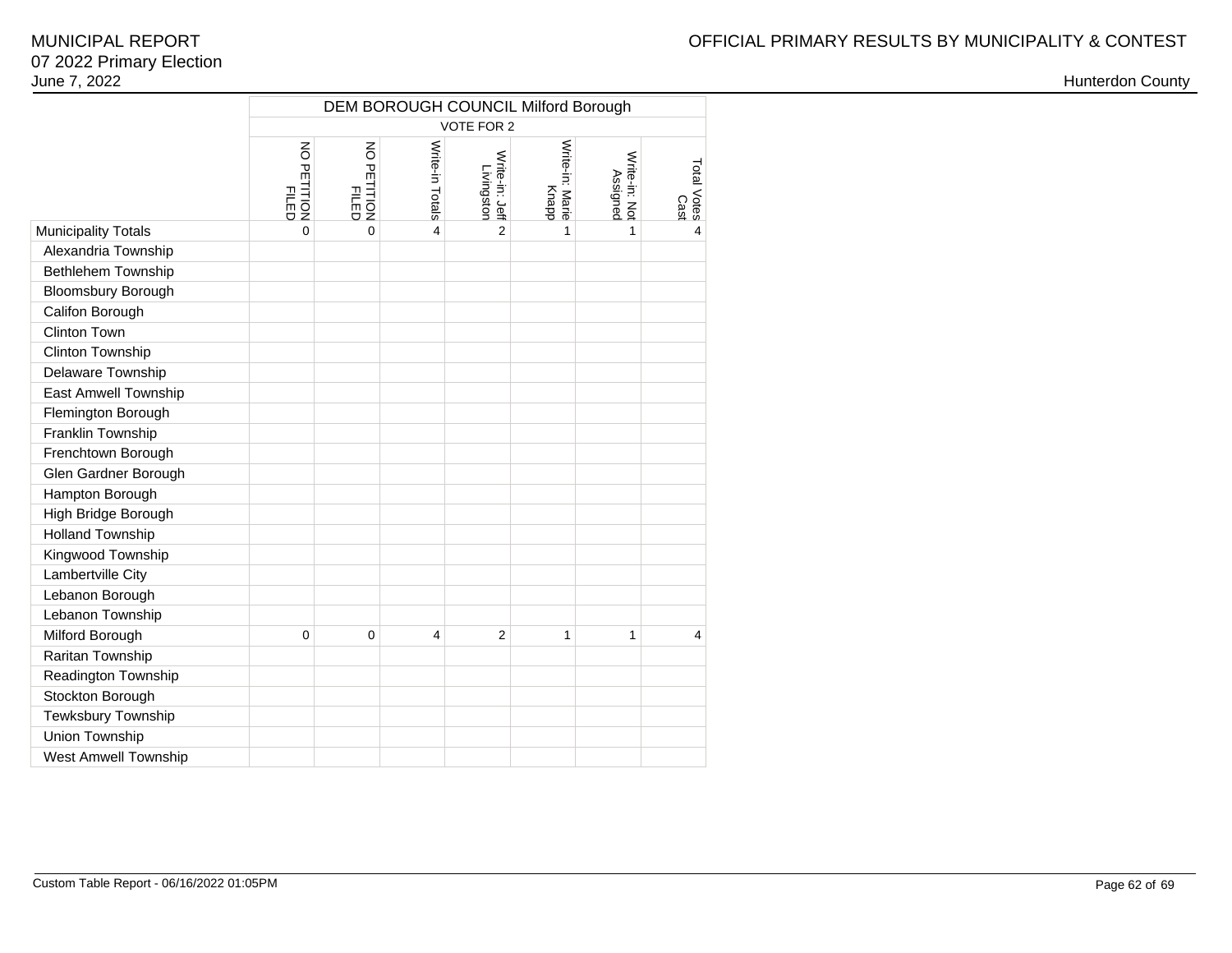# OFFICIAL PRIMARY RESULTS BY MUNICIPALITY & CONTEST

|                            | JOHN E. | Write-in Totals | VOTE FOR 1                 |                           |                     |                    |                 | VOTE FOR 1                  |                           |                     |
|----------------------------|---------|-----------------|----------------------------|---------------------------|---------------------|--------------------|-----------------|-----------------------------|---------------------------|---------------------|
|                            |         |                 |                            |                           |                     |                    |                 |                             |                           |                     |
|                            |         |                 | Write-in:<br><b>Other1</b> | Write-in: Not<br>Assigned | Total Votes<br>Cast | HARWICK<br>HARWICK | Write-in Totals | Write-in: Betty<br>Ann Fort | Write-in: Not<br>Assigned | Total Votes<br>Cast |
| <b>Municipality Totals</b> | 1,320   | 3               | $\mathbf{1}$               | $\overline{2}$            | 1,323               | 800                | 6               | 1                           | 5                         | 806                 |
| Alexandria Township        |         |                 |                            |                           |                     |                    |                 |                             |                           |                     |
| Bethlehem Township         |         |                 |                            |                           |                     |                    |                 |                             |                           |                     |
| <b>Bloomsbury Borough</b>  |         |                 |                            |                           |                     |                    |                 |                             |                           |                     |
| Califon Borough            |         |                 |                            |                           |                     |                    |                 |                             |                           |                     |
| Clinton Town               |         |                 |                            |                           |                     |                    |                 |                             |                           |                     |
| Clinton Township           |         |                 |                            |                           |                     |                    |                 |                             |                           |                     |
| Delaware Township          |         |                 |                            |                           |                     |                    |                 |                             |                           |                     |
| East Amwell Township       |         |                 |                            |                           |                     |                    |                 |                             |                           |                     |
| Flemington Borough         |         |                 |                            |                           |                     |                    |                 |                             |                           |                     |
| Franklin Township          |         |                 |                            |                           |                     |                    |                 |                             |                           |                     |
| Frenchtown Borough         |         |                 |                            |                           |                     |                    |                 |                             |                           |                     |
| Glen Gardner Borough       |         |                 |                            |                           |                     |                    |                 |                             |                           |                     |
| Hampton Borough            |         |                 |                            |                           |                     |                    |                 |                             |                           |                     |
| High Bridge Borough        |         |                 |                            |                           |                     |                    |                 |                             |                           |                     |
| <b>Holland Township</b>    |         |                 |                            |                           |                     |                    |                 |                             |                           |                     |
| Kingwood Township          |         |                 |                            |                           |                     |                    |                 |                             |                           |                     |
| Lambertville City          |         |                 |                            |                           |                     |                    |                 |                             |                           |                     |
| Lebanon Borough            |         |                 |                            |                           |                     |                    |                 |                             |                           |                     |
| Lebanon Township           |         |                 |                            |                           |                     |                    |                 |                             |                           |                     |
| Milford Borough            |         |                 |                            |                           |                     |                    |                 |                             |                           |                     |
| Raritan Township           | 1,320   | 3               | 1                          | $\overline{2}$            | 1,323               |                    |                 |                             |                           |                     |
| Readington Township        |         |                 |                            |                           |                     | 800                | 6               | $\mathbf{1}$                | 5                         | 806                 |
| Stockton Borough           |         |                 |                            |                           |                     |                    |                 |                             |                           |                     |
| Tewksbury Township         |         |                 |                            |                           |                     |                    |                 |                             |                           |                     |
| Union Township             |         |                 |                            |                           |                     |                    |                 |                             |                           |                     |
| West Amwell Township       |         |                 |                            |                           |                     |                    |                 |                             |                           |                     |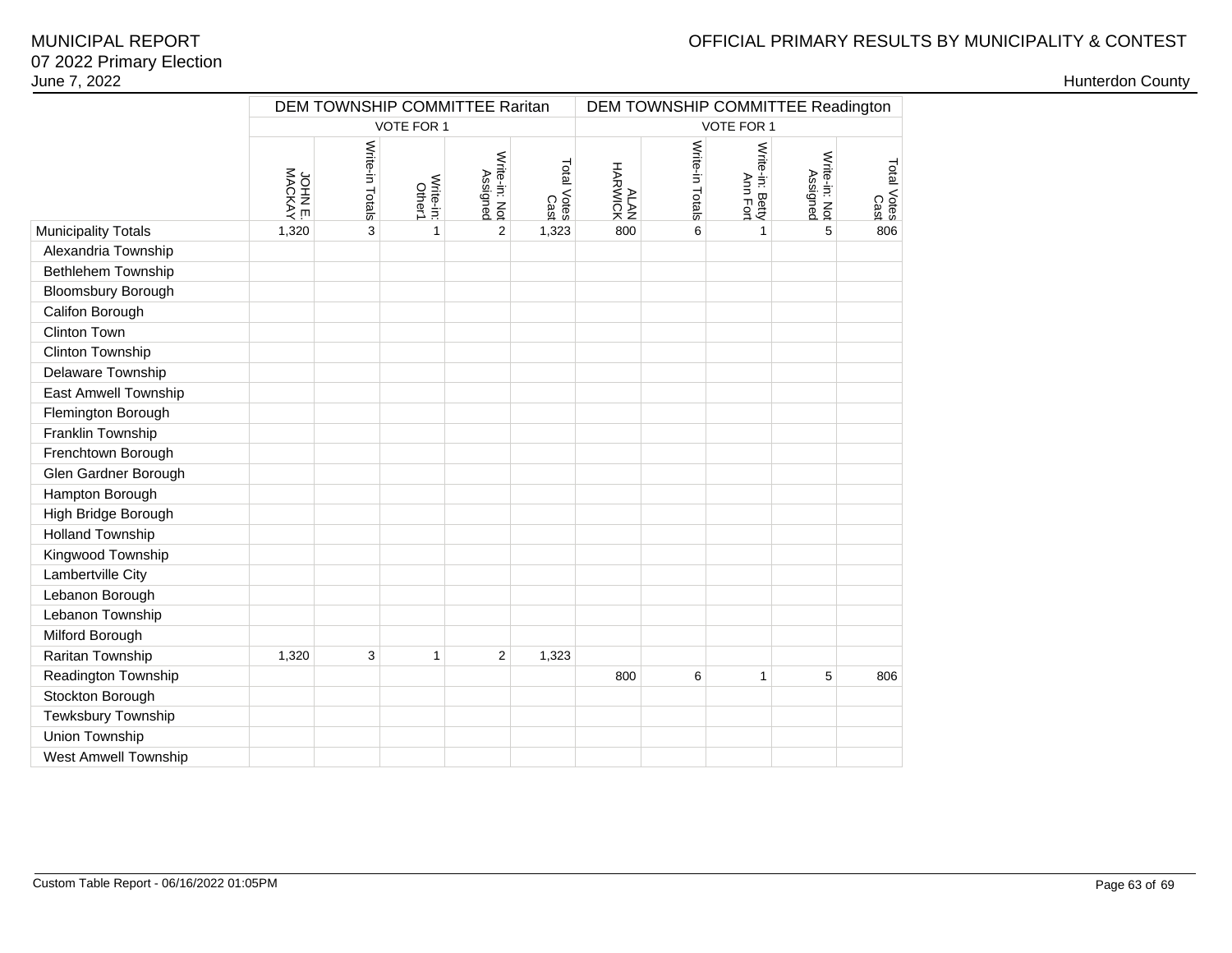# OFFICIAL PRIMARY RESULTS BY MUNICIPALITY & CONTEST

|                             | <b>DEM MAYOR Stockton Borough</b><br>DEM COMMON COUNCIL Stockton Borough |                 |                           |                           |                     |            |                   |                 |                           |                     |
|-----------------------------|--------------------------------------------------------------------------|-----------------|---------------------------|---------------------------|---------------------|------------|-------------------|-----------------|---------------------------|---------------------|
|                             | VOTE FOR 1                                                               |                 |                           |                           |                     |            |                   | VOTE FOR 2      |                           |                     |
|                             | <b>AARON R</b><br><b>LIPSEN</b>                                          | Write-in Totals | Write-in: Adam<br>Juncosa | Write-in: Not<br>Assigned | Total Votes<br>Cast | PETER FOLZ | THOMAS M.<br>HUNT | Write-in Totals | Write-in: Not<br>Assigned | Total Votes<br>Cast |
| <b>Municipality Totals</b>  | 81                                                                       | $\mathbf{1}$    | $\mathbf{1}$              | $\Omega$                  | 82                  | 79         | 81                | $\Omega$        | $\Omega$                  | 160                 |
| Alexandria Township         |                                                                          |                 |                           |                           |                     |            |                   |                 |                           |                     |
| <b>Bethlehem Township</b>   |                                                                          |                 |                           |                           |                     |            |                   |                 |                           |                     |
| <b>Bloomsbury Borough</b>   |                                                                          |                 |                           |                           |                     |            |                   |                 |                           |                     |
| Califon Borough             |                                                                          |                 |                           |                           |                     |            |                   |                 |                           |                     |
| Clinton Town                |                                                                          |                 |                           |                           |                     |            |                   |                 |                           |                     |
| Clinton Township            |                                                                          |                 |                           |                           |                     |            |                   |                 |                           |                     |
| Delaware Township           |                                                                          |                 |                           |                           |                     |            |                   |                 |                           |                     |
| East Amwell Township        |                                                                          |                 |                           |                           |                     |            |                   |                 |                           |                     |
| Flemington Borough          |                                                                          |                 |                           |                           |                     |            |                   |                 |                           |                     |
| Franklin Township           |                                                                          |                 |                           |                           |                     |            |                   |                 |                           |                     |
| Frenchtown Borough          |                                                                          |                 |                           |                           |                     |            |                   |                 |                           |                     |
| Glen Gardner Borough        |                                                                          |                 |                           |                           |                     |            |                   |                 |                           |                     |
| Hampton Borough             |                                                                          |                 |                           |                           |                     |            |                   |                 |                           |                     |
| High Bridge Borough         |                                                                          |                 |                           |                           |                     |            |                   |                 |                           |                     |
| <b>Holland Township</b>     |                                                                          |                 |                           |                           |                     |            |                   |                 |                           |                     |
| Kingwood Township           |                                                                          |                 |                           |                           |                     |            |                   |                 |                           |                     |
| Lambertville City           |                                                                          |                 |                           |                           |                     |            |                   |                 |                           |                     |
| Lebanon Borough             |                                                                          |                 |                           |                           |                     |            |                   |                 |                           |                     |
| Lebanon Township            |                                                                          |                 |                           |                           |                     |            |                   |                 |                           |                     |
| Milford Borough             |                                                                          |                 |                           |                           |                     |            |                   |                 |                           |                     |
| Raritan Township            |                                                                          |                 |                           |                           |                     |            |                   |                 |                           |                     |
| Readington Township         |                                                                          |                 |                           |                           |                     |            |                   |                 |                           |                     |
| Stockton Borough            | 81                                                                       | 1               | 1                         | $\mathbf 0$               | 82                  | 79         | 81                | $\mathbf 0$     | $\mathbf 0$               | 160                 |
| Tewksbury Township          |                                                                          |                 |                           |                           |                     |            |                   |                 |                           |                     |
| Union Township              |                                                                          |                 |                           |                           |                     |            |                   |                 |                           |                     |
| <b>West Amwell Township</b> |                                                                          |                 |                           |                           |                     |            |                   |                 |                           |                     |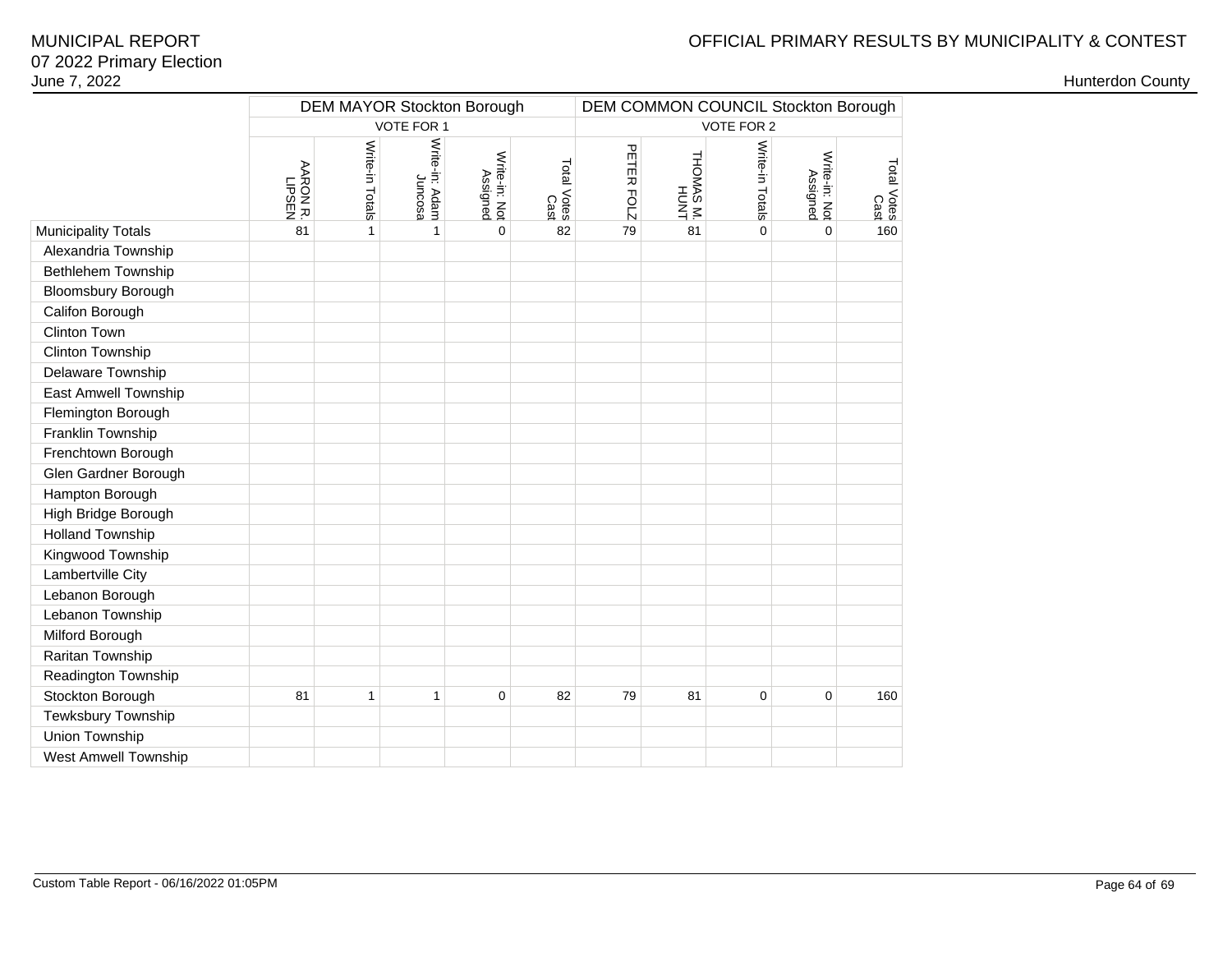# OFFICIAL PRIMARY RESULTS BY MUNICIPALITY & CONTEST

|                             |                         | DEM TOWNSHIP COMMITTEE Tewksbury Township |                 |                         |                            |                             |                               |                           |                                  |                           |                              |                          |                          |                                      |
|-----------------------------|-------------------------|-------------------------------------------|-----------------|-------------------------|----------------------------|-----------------------------|-------------------------------|---------------------------|----------------------------------|---------------------------|------------------------------|--------------------------|--------------------------|--------------------------------------|
|                             |                         |                                           |                 |                         |                            |                             |                               | VOTE FOR 2                |                                  |                           |                              |                          |                          |                                      |
|                             | NO PETITION<br>PETITION | NO PETITION<br>PETITION                   | Write-in Totals | Write-in:<br>Wayne Lisa | Write-in: Alice<br>Minnich | Write-in: K<br>Robert Uhler | Write-in: Edwin<br>Schulhafer | Write-in: John<br>H Grant | Write-in: Gavin<br>P Schotheimer | Write-in: Paul<br>Gorrell | Write-in: Kelly<br>Brakewood | Write-in: Ann<br>Rotanno | Write-in: Don<br>Rotunno | Write-in: Karen <sup>(</sup><br>Ross |
| <b>Municipality Totals</b>  | $\overline{0}$          | $\mathbf 0$                               | 73              | $\mathbf{1}$            | 1                          | $\mathbf{1}$                | $\mathbf{1}$                  | $\overline{2}$            | $\mathbf{1}$                     | $\overline{1}$            | $\mathbf{1}$                 | 2                        | 2                        | $\overline{\mathbf{2}}$              |
| Alexandria Township         |                         |                                           |                 |                         |                            |                             |                               |                           |                                  |                           |                              |                          |                          |                                      |
| Bethlehem Township          |                         |                                           |                 |                         |                            |                             |                               |                           |                                  |                           |                              |                          |                          |                                      |
| Bloomsbury Borough          |                         |                                           |                 |                         |                            |                             |                               |                           |                                  |                           |                              |                          |                          |                                      |
| Califon Borough             |                         |                                           |                 |                         |                            |                             |                               |                           |                                  |                           |                              |                          |                          |                                      |
| Clinton Town                |                         |                                           |                 |                         |                            |                             |                               |                           |                                  |                           |                              |                          |                          |                                      |
| Clinton Township            |                         |                                           |                 |                         |                            |                             |                               |                           |                                  |                           |                              |                          |                          |                                      |
| Delaware Township           |                         |                                           |                 |                         |                            |                             |                               |                           |                                  |                           |                              |                          |                          |                                      |
| East Amwell Township        |                         |                                           |                 |                         |                            |                             |                               |                           |                                  |                           |                              |                          |                          |                                      |
| Flemington Borough          |                         |                                           |                 |                         |                            |                             |                               |                           |                                  |                           |                              |                          |                          |                                      |
| Franklin Township           |                         |                                           |                 |                         |                            |                             |                               |                           |                                  |                           |                              |                          |                          |                                      |
| Frenchtown Borough          |                         |                                           |                 |                         |                            |                             |                               |                           |                                  |                           |                              |                          |                          |                                      |
| Glen Gardner Borough        |                         |                                           |                 |                         |                            |                             |                               |                           |                                  |                           |                              |                          |                          |                                      |
| Hampton Borough             |                         |                                           |                 |                         |                            |                             |                               |                           |                                  |                           |                              |                          |                          |                                      |
| High Bridge Borough         |                         |                                           |                 |                         |                            |                             |                               |                           |                                  |                           |                              |                          |                          |                                      |
| <b>Holland Township</b>     |                         |                                           |                 |                         |                            |                             |                               |                           |                                  |                           |                              |                          |                          |                                      |
| Kingwood Township           |                         |                                           |                 |                         |                            |                             |                               |                           |                                  |                           |                              |                          |                          |                                      |
| Lambertville City           |                         |                                           |                 |                         |                            |                             |                               |                           |                                  |                           |                              |                          |                          |                                      |
| Lebanon Borough             |                         |                                           |                 |                         |                            |                             |                               |                           |                                  |                           |                              |                          |                          |                                      |
| Lebanon Township            |                         |                                           |                 |                         |                            |                             |                               |                           |                                  |                           |                              |                          |                          |                                      |
| Milford Borough             |                         |                                           |                 |                         |                            |                             |                               |                           |                                  |                           |                              |                          |                          |                                      |
| Raritan Township            |                         |                                           |                 |                         |                            |                             |                               |                           |                                  |                           |                              |                          |                          |                                      |
| Readington Township         |                         |                                           |                 |                         |                            |                             |                               |                           |                                  |                           |                              |                          |                          |                                      |
| Stockton Borough            |                         |                                           |                 |                         |                            |                             |                               |                           |                                  |                           |                              |                          |                          |                                      |
| Tewksbury Township          | $\mathbf 0$             | $\mathsf 0$                               | 73              | $\mathbf{1}$            | $\mathbf{1}$               | $\mathbf{1}$                | $\mathbf{1}$                  | $\sqrt{2}$                | $\mathbf{1}$                     | $\mathbf 1$               | $\mathbf{1}$                 | $\overline{2}$           | $\overline{2}$           | $\boldsymbol{2}$                     |
| Union Township              |                         |                                           |                 |                         |                            |                             |                               |                           |                                  |                           |                              |                          |                          |                                      |
| <b>West Amwell Township</b> |                         |                                           |                 |                         |                            |                             |                               |                           |                                  |                           |                              |                          |                          |                                      |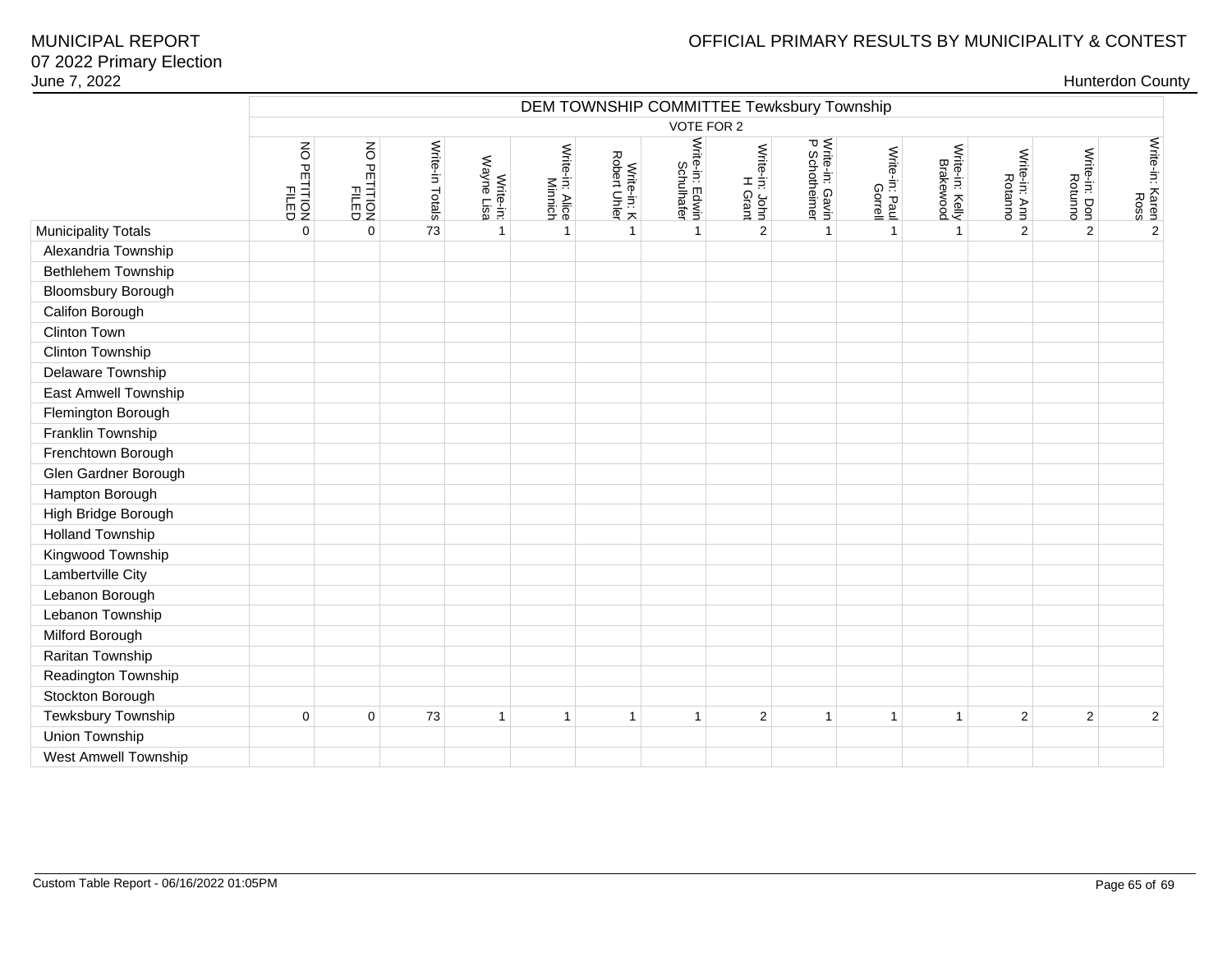|                             |                                  | DEM TOWNSHIP COMMITTEE Tewksbury Township |                            |                                        |                                  |                           |                     |  |  |  |  |  |
|-----------------------------|----------------------------------|-------------------------------------------|----------------------------|----------------------------------------|----------------------------------|---------------------------|---------------------|--|--|--|--|--|
|                             |                                  |                                           |                            | VOTE FOR 2                             |                                  |                           |                     |  |  |  |  |  |
|                             | Thomas F<br>Write-in:<br>Schroth | Write-in: Diane<br>Levy                   | Write-in: Brian<br>T Regan | <b>Chelsea</b><br>Write-in:<br>Frankel | Write-in: Koren<br><b>Miller</b> | Write-in: Not<br>Assigned | Total Votes<br>Cast |  |  |  |  |  |
| <b>Municipality Totals</b>  | 1                                | 44                                        | 1                          | 1                                      | 1                                | 10                        | 73                  |  |  |  |  |  |
| Alexandria Township         |                                  |                                           |                            |                                        |                                  |                           |                     |  |  |  |  |  |
| Bethlehem Township          |                                  |                                           |                            |                                        |                                  |                           |                     |  |  |  |  |  |
| <b>Bloomsbury Borough</b>   |                                  |                                           |                            |                                        |                                  |                           |                     |  |  |  |  |  |
| Califon Borough             |                                  |                                           |                            |                                        |                                  |                           |                     |  |  |  |  |  |
| <b>Clinton Town</b>         |                                  |                                           |                            |                                        |                                  |                           |                     |  |  |  |  |  |
| <b>Clinton Township</b>     |                                  |                                           |                            |                                        |                                  |                           |                     |  |  |  |  |  |
| Delaware Township           |                                  |                                           |                            |                                        |                                  |                           |                     |  |  |  |  |  |
| East Amwell Township        |                                  |                                           |                            |                                        |                                  |                           |                     |  |  |  |  |  |
| Flemington Borough          |                                  |                                           |                            |                                        |                                  |                           |                     |  |  |  |  |  |
| Franklin Township           |                                  |                                           |                            |                                        |                                  |                           |                     |  |  |  |  |  |
| Frenchtown Borough          |                                  |                                           |                            |                                        |                                  |                           |                     |  |  |  |  |  |
| Glen Gardner Borough        |                                  |                                           |                            |                                        |                                  |                           |                     |  |  |  |  |  |
| Hampton Borough             |                                  |                                           |                            |                                        |                                  |                           |                     |  |  |  |  |  |
| High Bridge Borough         |                                  |                                           |                            |                                        |                                  |                           |                     |  |  |  |  |  |
| <b>Holland Township</b>     |                                  |                                           |                            |                                        |                                  |                           |                     |  |  |  |  |  |
| Kingwood Township           |                                  |                                           |                            |                                        |                                  |                           |                     |  |  |  |  |  |
| Lambertville City           |                                  |                                           |                            |                                        |                                  |                           |                     |  |  |  |  |  |
| Lebanon Borough             |                                  |                                           |                            |                                        |                                  |                           |                     |  |  |  |  |  |
| Lebanon Township            |                                  |                                           |                            |                                        |                                  |                           |                     |  |  |  |  |  |
| Milford Borough             |                                  |                                           |                            |                                        |                                  |                           |                     |  |  |  |  |  |
| Raritan Township            |                                  |                                           |                            |                                        |                                  |                           |                     |  |  |  |  |  |
| Readington Township         |                                  |                                           |                            |                                        |                                  |                           |                     |  |  |  |  |  |
| Stockton Borough            |                                  |                                           |                            |                                        |                                  |                           |                     |  |  |  |  |  |
| Tewksbury Township          | 1                                | 44                                        | $\mathbf{1}$               | 1                                      | 1                                | 10                        | 73                  |  |  |  |  |  |
| Union Township              |                                  |                                           |                            |                                        |                                  |                           |                     |  |  |  |  |  |
| <b>West Amwell Township</b> |                                  |                                           |                            |                                        |                                  |                           |                     |  |  |  |  |  |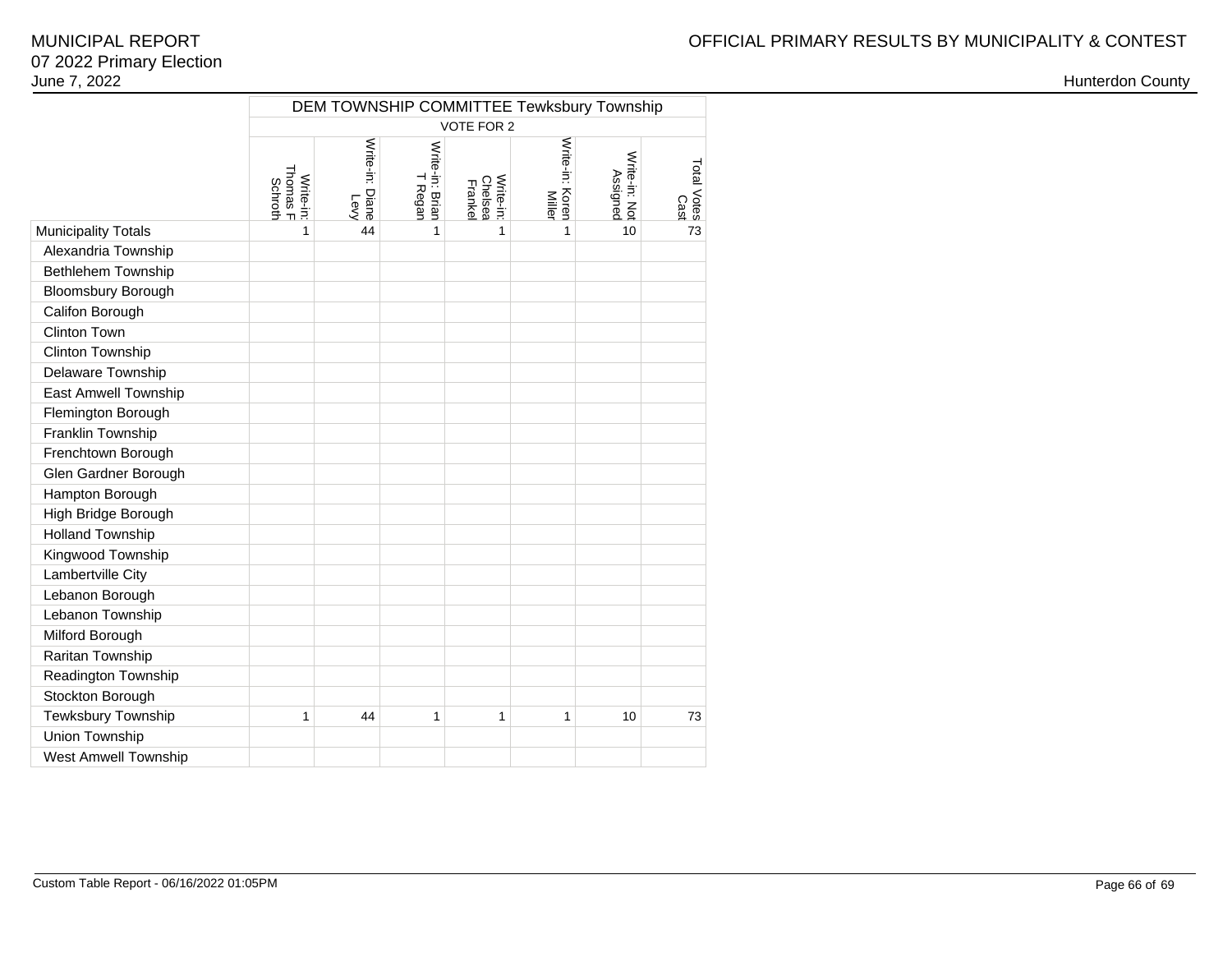# OFFICIAL PRIMARY RESULTS BY MUNICIPALITY & CONTEST

|                            |                             |                 |                                  |                            |                          | DEM TOWNSHIP COMMITTEE Union Township |                                         |                           |                     |
|----------------------------|-----------------------------|-----------------|----------------------------------|----------------------------|--------------------------|---------------------------------------|-----------------------------------------|---------------------------|---------------------|
|                            |                             |                 |                                  |                            | <b>VOTE FOR 1</b>        |                                       |                                         |                           |                     |
|                            | NO PETITION<br><b>FILED</b> | Write-in Totals | Write-in:<br>Nicholas<br>LaBelle | Write-in: Paul<br>Semegran | Write-in: John<br>Malore | Write-in: Paige<br>Livingston         | Write-in:<br><b>Michael</b><br>Fariello | Write-in: Not<br>Assigned | Total Votes<br>Cast |
| <b>Municipality Totals</b> | 0                           | 10              | $\overline{2}$                   | $\overline{2}$             | 1                        | 1                                     | $\mathbf{1}$                            | 3                         | 10                  |
| Alexandria Township        |                             |                 |                                  |                            |                          |                                       |                                         |                           |                     |
| Bethlehem Township         |                             |                 |                                  |                            |                          |                                       |                                         |                           |                     |
| <b>Bloomsbury Borough</b>  |                             |                 |                                  |                            |                          |                                       |                                         |                           |                     |
| Califon Borough            |                             |                 |                                  |                            |                          |                                       |                                         |                           |                     |
| Clinton Town               |                             |                 |                                  |                            |                          |                                       |                                         |                           |                     |
| Clinton Township           |                             |                 |                                  |                            |                          |                                       |                                         |                           |                     |
| Delaware Township          |                             |                 |                                  |                            |                          |                                       |                                         |                           |                     |
| East Amwell Township       |                             |                 |                                  |                            |                          |                                       |                                         |                           |                     |
| Flemington Borough         |                             |                 |                                  |                            |                          |                                       |                                         |                           |                     |
| Franklin Township          |                             |                 |                                  |                            |                          |                                       |                                         |                           |                     |
| Frenchtown Borough         |                             |                 |                                  |                            |                          |                                       |                                         |                           |                     |
| Glen Gardner Borough       |                             |                 |                                  |                            |                          |                                       |                                         |                           |                     |
| Hampton Borough            |                             |                 |                                  |                            |                          |                                       |                                         |                           |                     |
| High Bridge Borough        |                             |                 |                                  |                            |                          |                                       |                                         |                           |                     |
| <b>Holland Township</b>    |                             |                 |                                  |                            |                          |                                       |                                         |                           |                     |
| Kingwood Township          |                             |                 |                                  |                            |                          |                                       |                                         |                           |                     |
| Lambertville City          |                             |                 |                                  |                            |                          |                                       |                                         |                           |                     |
| Lebanon Borough            |                             |                 |                                  |                            |                          |                                       |                                         |                           |                     |
| Lebanon Township           |                             |                 |                                  |                            |                          |                                       |                                         |                           |                     |
| Milford Borough            |                             |                 |                                  |                            |                          |                                       |                                         |                           |                     |
| Raritan Township           |                             |                 |                                  |                            |                          |                                       |                                         |                           |                     |
| Readington Township        |                             |                 |                                  |                            |                          |                                       |                                         |                           |                     |
| Stockton Borough           |                             |                 |                                  |                            |                          |                                       |                                         |                           |                     |
| Tewksbury Township         |                             |                 |                                  |                            |                          |                                       |                                         |                           |                     |
| Union Township             | 0                           | 10              | $\overline{c}$                   | $\overline{c}$             | 1                        | 1                                     | $\mathbf{1}$                            | 3                         | 10                  |
| West Amwell Township       |                             |                 |                                  |                            |                          |                                       |                                         |                           |                     |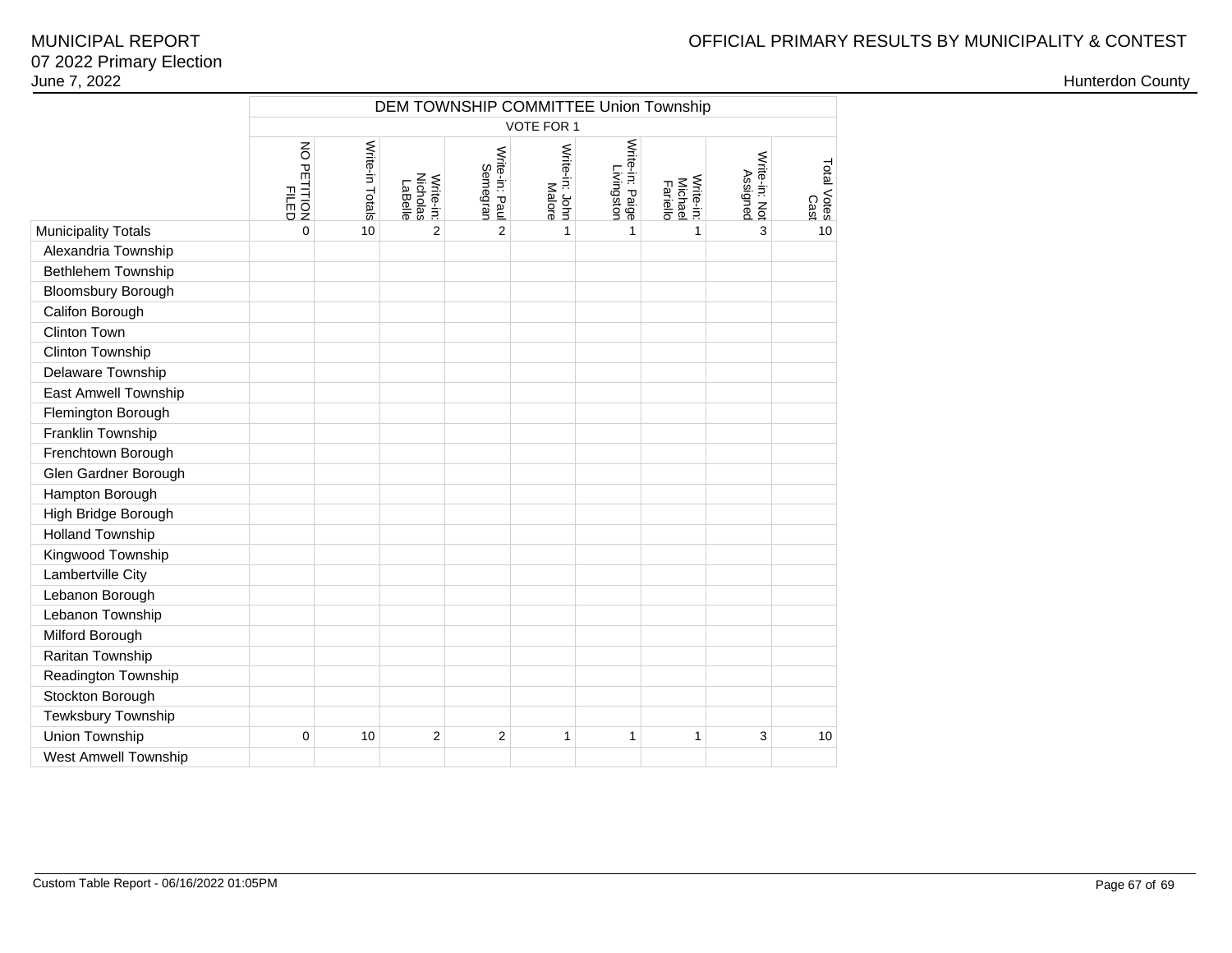## OFFICIAL PRIMARY RESULTS BY MUNICIPALITY & CONTEST

| June 7, 2022               |                      |                      |                 |                           |                            |                          |                               |                                             |                                        |                                    |                           |                            |                           | <b>Hunterdon County</b>  |
|----------------------------|----------------------|----------------------|-----------------|---------------------------|----------------------------|--------------------------|-------------------------------|---------------------------------------------|----------------------------------------|------------------------------------|---------------------------|----------------------------|---------------------------|--------------------------|
|                            |                      |                      |                 |                           |                            |                          |                               | DEM TOWNSHIP COMMITTEE West Amwell Township |                                        |                                    |                           |                            |                           |                          |
|                            |                      |                      |                 |                           |                            |                          | VOTE FOR 2                    |                                             |                                        |                                    |                           |                            |                           |                          |
|                            | NO PETITION<br>FILED | NO PETITION<br>FILED | Write-in Totals | Write-in: Eric<br>Richard | Write-in: John<br>Thompson | Write-in: Diane<br>Yoder | Write-in:<br>Meghan<br>Hudson | Write-in: Eric<br>Hernandez                 | <b>Douglas</b><br>Lomakin<br>Write-in: | Masterson<br>Write-in:<br>Patricia | Write-in:<br>James Devine | Write-in: John<br>R Bednar | Write-in:<br>Thomas Murls | Write-in:<br>Martha Shea |
| <b>Municipality Totals</b> | $\mathbf 0$          | $\mathbf 0$          | 61              | $\mathbf{2}$              | $\overline{2}$             | 8                        | 21                            | $\mathbf{1}$                                | $\mathbf{1}$                           | $\overline{2}$                     | $\mathbf{2}$              | $\mathbf{1}$               | $\mathbf{1}$              | $\mathbf{1}$             |
| Alexandria Township        |                      |                      |                 |                           |                            |                          |                               |                                             |                                        |                                    |                           |                            |                           |                          |
| Bethlehem Township         |                      |                      |                 |                           |                            |                          |                               |                                             |                                        |                                    |                           |                            |                           |                          |
| <b>Bloomsbury Borough</b>  |                      |                      |                 |                           |                            |                          |                               |                                             |                                        |                                    |                           |                            |                           |                          |
| Califon Borough            |                      |                      |                 |                           |                            |                          |                               |                                             |                                        |                                    |                           |                            |                           |                          |
| Clinton Town               |                      |                      |                 |                           |                            |                          |                               |                                             |                                        |                                    |                           |                            |                           |                          |
| Clinton Township           |                      |                      |                 |                           |                            |                          |                               |                                             |                                        |                                    |                           |                            |                           |                          |
| Delaware Township          |                      |                      |                 |                           |                            |                          |                               |                                             |                                        |                                    |                           |                            |                           |                          |
| East Amwell Township       |                      |                      |                 |                           |                            |                          |                               |                                             |                                        |                                    |                           |                            |                           |                          |
| Flemington Borough         |                      |                      |                 |                           |                            |                          |                               |                                             |                                        |                                    |                           |                            |                           |                          |
| Franklin Township          |                      |                      |                 |                           |                            |                          |                               |                                             |                                        |                                    |                           |                            |                           |                          |
| Frenchtown Borough         |                      |                      |                 |                           |                            |                          |                               |                                             |                                        |                                    |                           |                            |                           |                          |
| Glen Gardner Borough       |                      |                      |                 |                           |                            |                          |                               |                                             |                                        |                                    |                           |                            |                           |                          |
| Hampton Borough            |                      |                      |                 |                           |                            |                          |                               |                                             |                                        |                                    |                           |                            |                           |                          |
| High Bridge Borough        |                      |                      |                 |                           |                            |                          |                               |                                             |                                        |                                    |                           |                            |                           |                          |
| <b>Holland Township</b>    |                      |                      |                 |                           |                            |                          |                               |                                             |                                        |                                    |                           |                            |                           |                          |
| Kingwood Township          |                      |                      |                 |                           |                            |                          |                               |                                             |                                        |                                    |                           |                            |                           |                          |
| Lambertville City          |                      |                      |                 |                           |                            |                          |                               |                                             |                                        |                                    |                           |                            |                           |                          |
| Lebanon Borough            |                      |                      |                 |                           |                            |                          |                               |                                             |                                        |                                    |                           |                            |                           |                          |
| Lebanon Township           |                      |                      |                 |                           |                            |                          |                               |                                             |                                        |                                    |                           |                            |                           |                          |
| Milford Borough            |                      |                      |                 |                           |                            |                          |                               |                                             |                                        |                                    |                           |                            |                           |                          |
| Raritan Township           |                      |                      |                 |                           |                            |                          |                               |                                             |                                        |                                    |                           |                            |                           |                          |
| Readington Township        |                      |                      |                 |                           |                            |                          |                               |                                             |                                        |                                    |                           |                            |                           |                          |
| Stockton Borough           |                      |                      |                 |                           |                            |                          |                               |                                             |                                        |                                    |                           |                            |                           |                          |
| Tewksbury Township         |                      |                      |                 |                           |                            |                          |                               |                                             |                                        |                                    |                           |                            |                           |                          |
| Union Township             |                      |                      |                 |                           |                            |                          |                               |                                             |                                        |                                    |                           |                            |                           |                          |
| West Amwell Township       | $\mathbf 0$          | $\mathbf 0$          | 61              | $\overline{\mathbf{c}}$   | $\overline{c}$             | 8                        | 21                            | $\mathbf{1}$                                | $\mathbf{1}$                           | 2                                  | $\overline{c}$            | $\mathbf{1}$               | $\mathbf{1}$              | $\mathbf{1}$             |